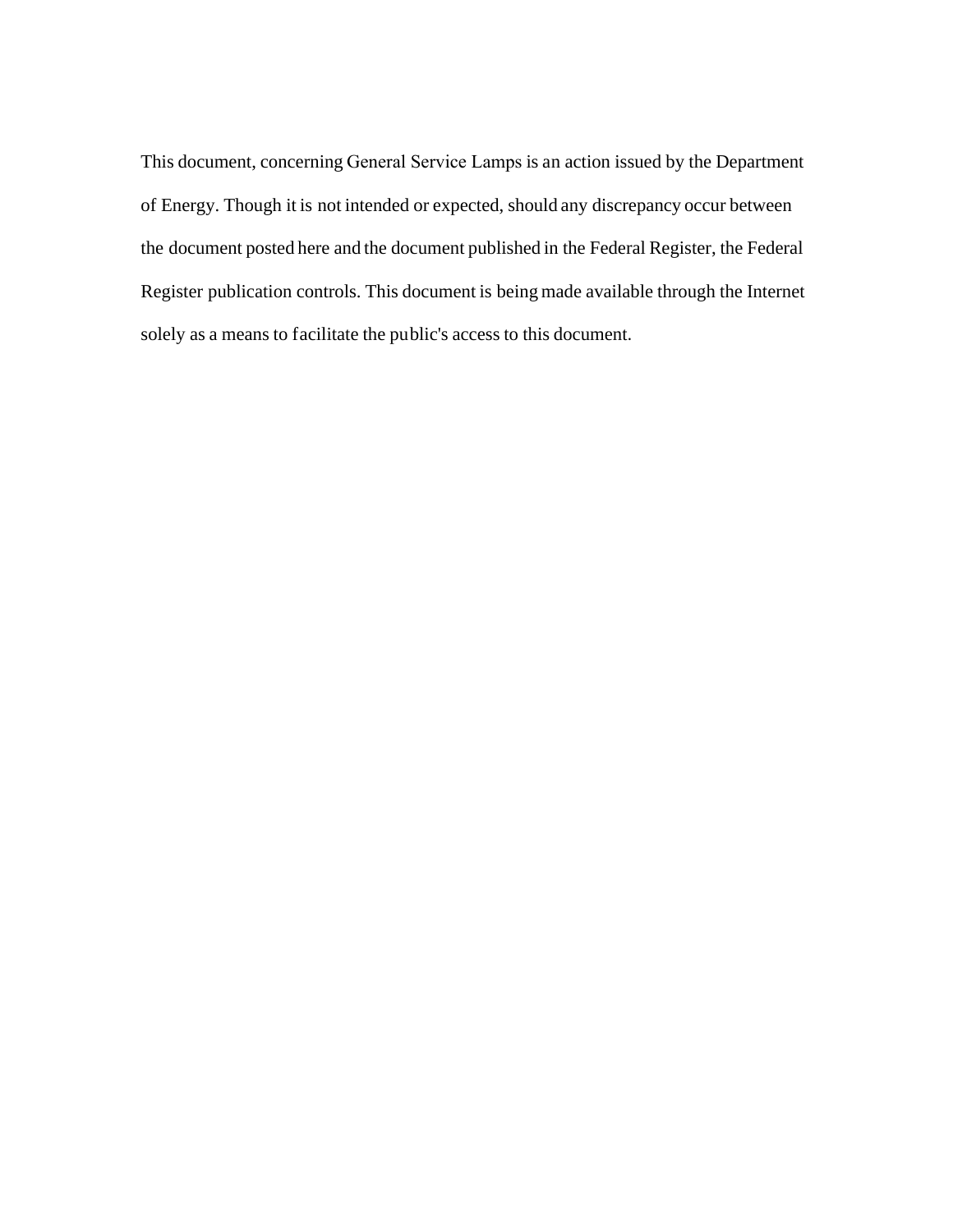# **[6450-01-P] DEPARTMENT OF ENERGY 10 CFR Part 430 EERE-2021-BT-STD-0012 RIN 1904-AF22 Energy Conservation Program: Definitions for General Service Lamps**

**AGENCY:** Office of Energy Efficiency and Renewable Energy, Department of Energy.

**ACTION:** Final rule.

**SUMMARY:** On January 19, 2017, the U.S. Department of Energy ("DOE") published two final rules adopting revised definitions of general service lamp ("GSL") and general service incandescent lamp ("GSIL"), and other supplemental definitions, to go into effect January 1, 2020. ("January 2017 Final Rules"). Prior to that effective date, on September 5, 2019, DOE withdrew the revised definitions of GSL, GSIL, and the other supplemental definitions. Upon further review and consideration, on August 19, 2021, DOE published a notice of proposed rulemaking ("NOPR") proposing to amend the definitions of GSL, GSIL and the other supplemental definitions as previously set forth in the January 2017 Final Rules. DOE responds to comments received on the NOPR in this final rule and adopts the definitions of GSL and GSIL and the associated supplemental definitions set forth in the January 2017 Final Rules as proposed in the NOPR.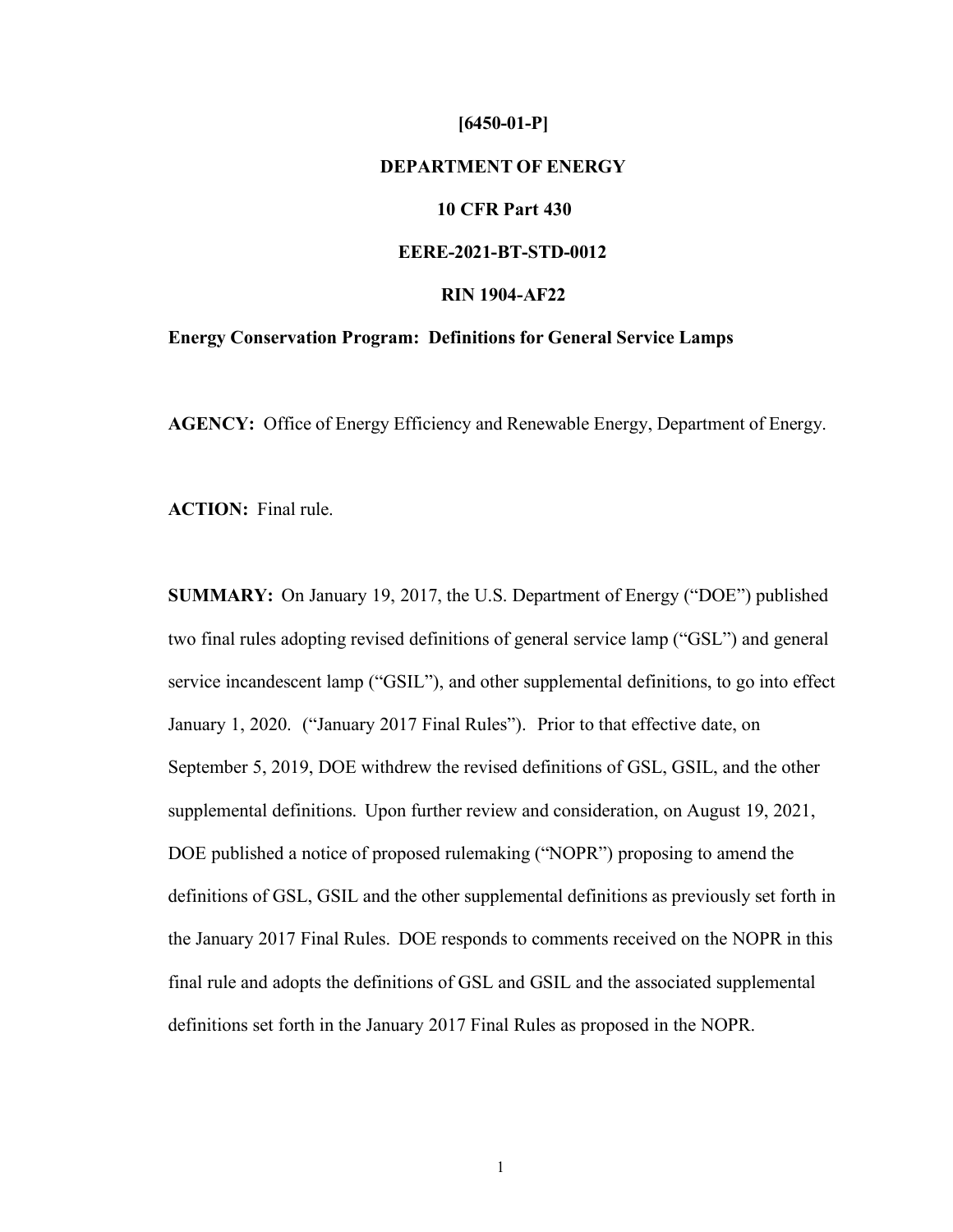**DATES:** The effective date of this rule is **[INSERT DATE 60 DAYS AFTER DATE OF PUBLICATION IN THE** *FEDERAL REGISTER***]**. The incorporation by reference of other material listed in this rulemaking were approved by the Director of the Federal Register through March 23, 2009.

**ADDRESSES:** The docket for this rulemaking, which includes *Federal Register* notices, public meeting attendee lists and transcripts, comments, and other supporting documents/materials, is available for review at *[www.regulations.gov](http://www.regulations.gov/)*. All documents in the docket are listed in the *[www.regulations.gov](http://www.regulations.gov/)* index. However, not all documents listed in the index may be publicly available, such as information that is exempt from public disclosure.

The docket web page can be found at *[www.regulations.gov/docket/EERE-2021-](http://www.regulations.gov/docket/EERE-2021-) BT-STD-0012*. The docket web page contains instructions on how to access all documents, including public comments, in the docket.

For further information on how to review the docket, contact the Appliance and Equipment Standards Program staff at (202) 287-1445 or by email:

*[ApplianceStandardsQuestions@ee.doe.gov](mailto:ApplianceStandardsQuestions@ee.doe.gov)*.

#### **FOR FURTHER INFORMATION CONTACT:**

Dr. Stephanie Johnson, U.S. Department of Energy, Office of Energy Efficiency and Renewable Energy, Building Technologies Office, EE-5B, 1000 Independence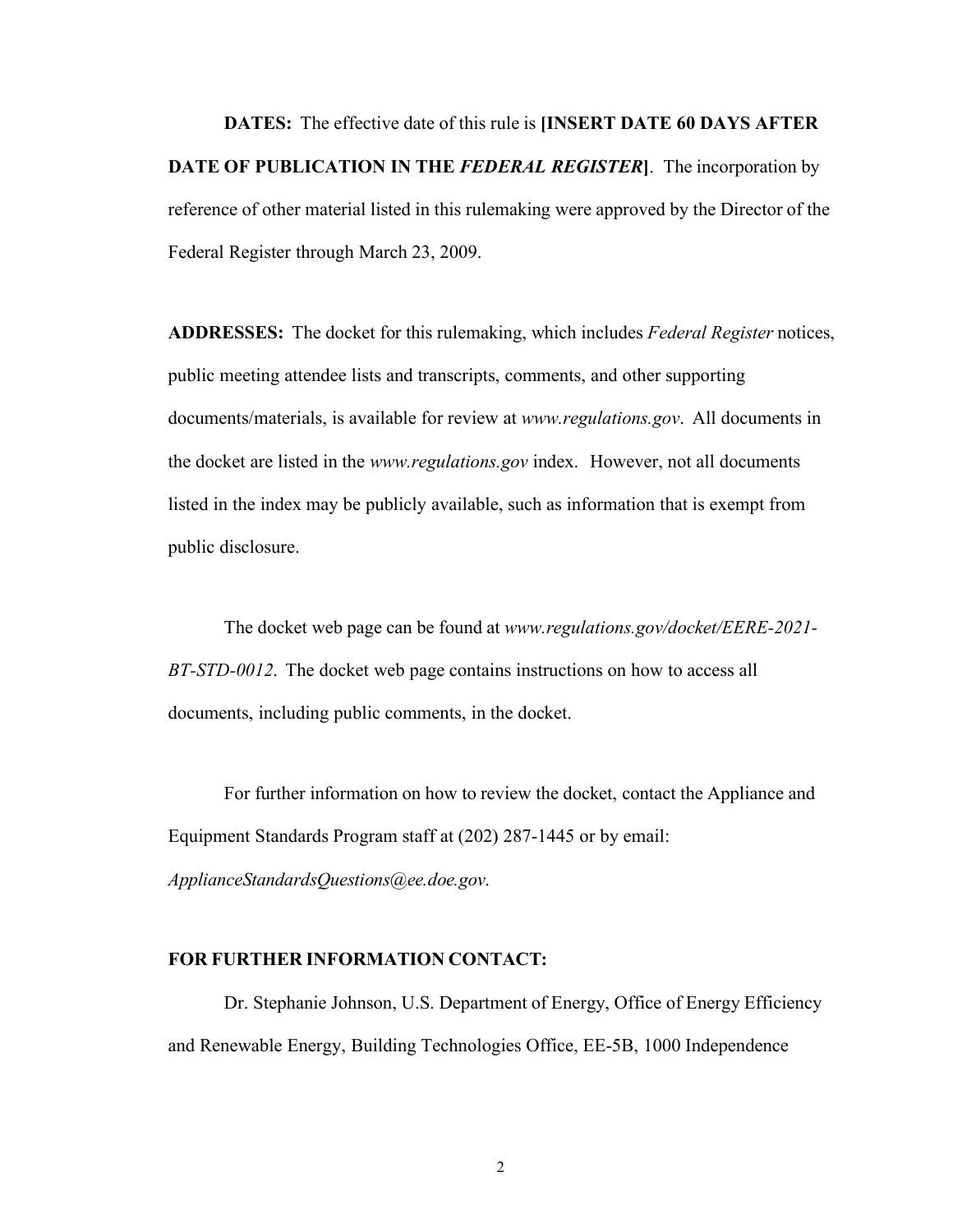Avenue, SW., Washington, DC, 20585-0121. Telephone: (202) 287-1943. Email:

*[ApplianceStandardsQuestions@ee.doe.gov](mailto:ApplianceStandardsQuestions@ee.doe.gov)*.

Ms. Celia Sher, U.S. Department of Energy, Office of the General Counsel, GC-

33, 1000 Independence Avenue, SW., Washington, DC, 20585-0121. Telephone: (202)

287-6122. Email: *[Celia.Sher@hq.doe.gov](mailto:Celia.Sher@hq.doe.gov)*.

## **SUPPLEMENTARY INFORMATION:**

### **Table of Contents**

- I. [Synopsis](#page-4-0) of the Final Rule
- II. [Introduction](#page-5-0)
	- A. [Authority](#page-5-1)
	- B. March 2016 Notice of Proposed [Rulemaking](#page-8-0) and October 2016 Notice of Proposed [Definition and Data Availability](#page-8-0)
	- C. [January](#page-9-0) 2017 Final Rules
	- D. September 2019 [Withdrawal](#page-10-0) Rule and Subsequent Review
	- E. August 2021 Notice of [Proposed](#page-13-0) Rule
- III. General [Discussion](#page-15-0)
	- A. September 2019 [Withdrawal](#page-23-0) Rule
	- B. [Reflector](#page-26-0) Lamps
	- C. [Consumer](#page-31-0) Choice, Health Impacts
	- D. Potential Revisions to the Proposed [Definitions](#page-34-0)
		- 1. [Lumens](#page-34-1)
		- 2. Base Type and [Voltage](#page-36-0)
		- 3. Color [Tunable](#page-40-0) Lamps
	- E. Market Share, Cost Savings, Energy Savings, and Emission [Reductions](#page-43-0)
		- 1. [Market](#page-43-1) Share
		- 2. Consumer Costs, Energy Savings, Emission [Reductions](#page-44-0)
	- F. State [Preemption](#page-48-0)
	- G. [Effective](#page-49-0) Date
		- 1. GSL [Definitions](#page-49-1) Effective Date
		- 2. GSL [Backstop](#page-56-0) Effective Date
	- H. [Analysis](#page-59-0)
- IV. Procedural Issues and [Regulatory](#page-69-0) Review
	- A. Review Under [Executive](#page-69-1) Orders 12866 and 13563
	- B. Review Under the [Regulatory](#page-71-0) Flexibility Act
	- C. Review Under the [Paperwork](#page-73-0) Reduction Act
	- D. Review Under the National [Environmental](#page-74-0) Policy Act of 1969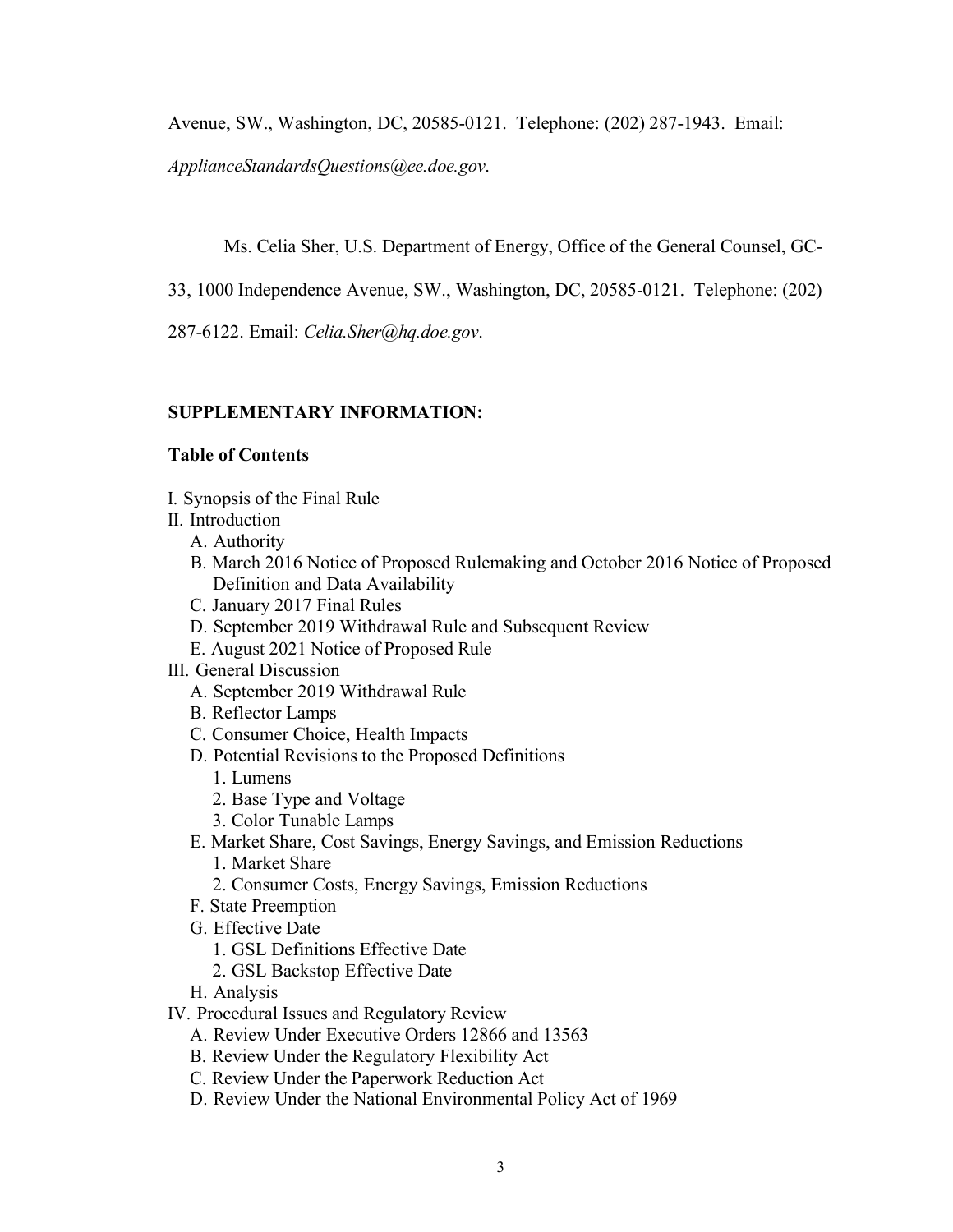- E. Review Under [Executive](#page-75-0) Order 13132
- F. Review Under [Executive](#page-75-1) Order 12988
- G. Review Under the [Unfunded](#page-76-0) Mandates Reform Act of 1995
- H. Review Under the Treasury and General Government [Appropriations](#page-78-0) Act, 1999
- I. Review Under [Executive](#page-78-1) Order 12630
- J. Review Under the Treasury and General Government [Appropriations](#page-78-2) Act, 2001
- K. Review Under [Executive](#page-79-0) Order 13211
- L. Review Under Section 32 of the Federal Energy [Administration](#page-80-0) Act of 1974
- M. Materials [Incorporated](#page-80-1) by Reference
- N. [Congressional](#page-81-0) Notification
- V. [Approval](#page-82-0) of the Office of the Secretary

#### <span id="page-4-0"></span>**I. Synopsis of the Final Rule**

In this final rule, DOE adopts its proposal in the NOPR to amend the current definitions of GSL and GSIL to be defined as previously set forth in the January 2017 Final Rules. *See* 82 FR 7276; 82 FR 7322. DOE has determined that the definitions are consistent with the congressional direction provided in the Energy Policy and Conservation Act ("EPCA") and further the purposes set forth in EPCA, as well as in Executive Order ("E.O.") 13990, "Protecting Public Health and the Environment and Restoring Science to Tackle the Climate Crisis." 86 FR 7037 (Jan. 25, 2021). Additionally, as proposed in the NOPR, DOE adopts the supplemental definitions established in the January 2017 Final Rules, which relate to the definitions of GSL and GSIL. DOE is not determining whether standards for GSLs, including GSILs, should be amended in this rule. Rather, DOE is establishing the scope of lamps to be considered in such a determination.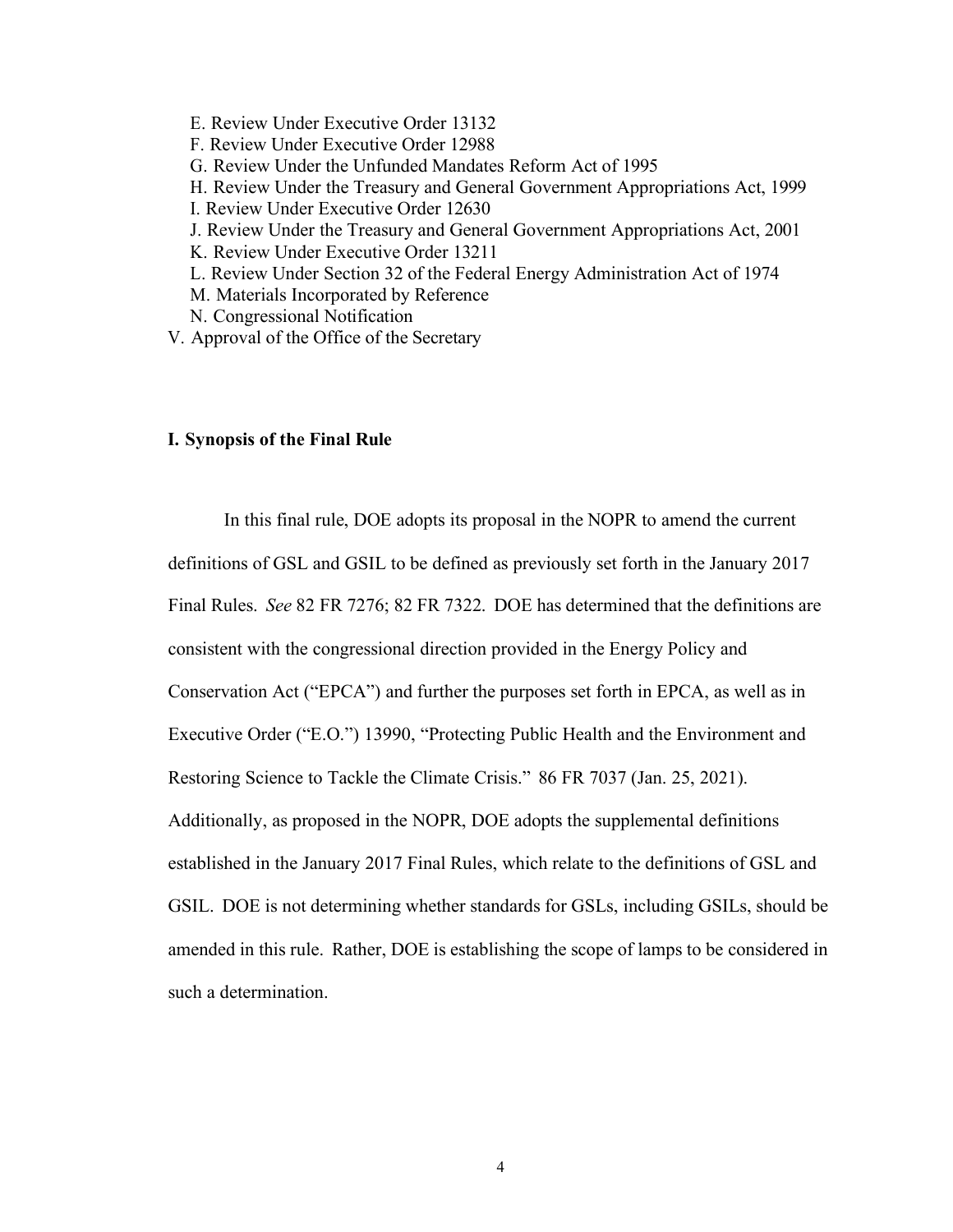#### <span id="page-5-0"></span>**II. Introduction**

Amendments to EPCA in the Energy Independence and Security Act of 2007, Pub. L. 110-140 ("EISA") directed DOE to conduct a number of rulemakings regarding coverage of lamps as GSLs and GSILs, and to evaluate energy conservation standards for such lamps. 42 U.S.C. 6295(i)(6)(A)–(B). Pursuant to this authority, DOE conducted a rulemaking to establish revised regulatory definitions for GSLs and GSILs. *See* 82 FR 7276 (Jan. 19, 2017); 82 FR 7322 (Jan. 19, 2017). Subsequently, DOE conducted a rulemaking in which it withdrew these revised definitions before they took effect. 84 FR 46661 (Sept. 5, 2019). The following paragraphs provide an overview of the authorities and final rules issued by DOE relevant to the definitions for GSL, GSIL, and related terms, as adopted in this final rule.

#### <span id="page-5-1"></span>*A. Authority*

EPCA, as amended, $<sup>1</sup>$  authorizes DOE to regulate the energy efficiency of a</sup> number of consumer products and certain industrial equipment. 42 U.S.C. 6291– 6317. Title III, Part  $B^2$  of EPCA, established the Energy Conservation Program for Consumer Products Other Than Automobiles. 42 U.S.C. 6291-6309. These products include GSLs, the subject of this rulemaking.

 $1$  All references to EPCA in this document refer to the statute as amended through the Energy Act of 2020, Pub. L. 116-260 (Dec. 27, 2020).

<sup>2</sup> For editorial reasons, upon codification in the U.S. Code, Part B was redesignated Part A.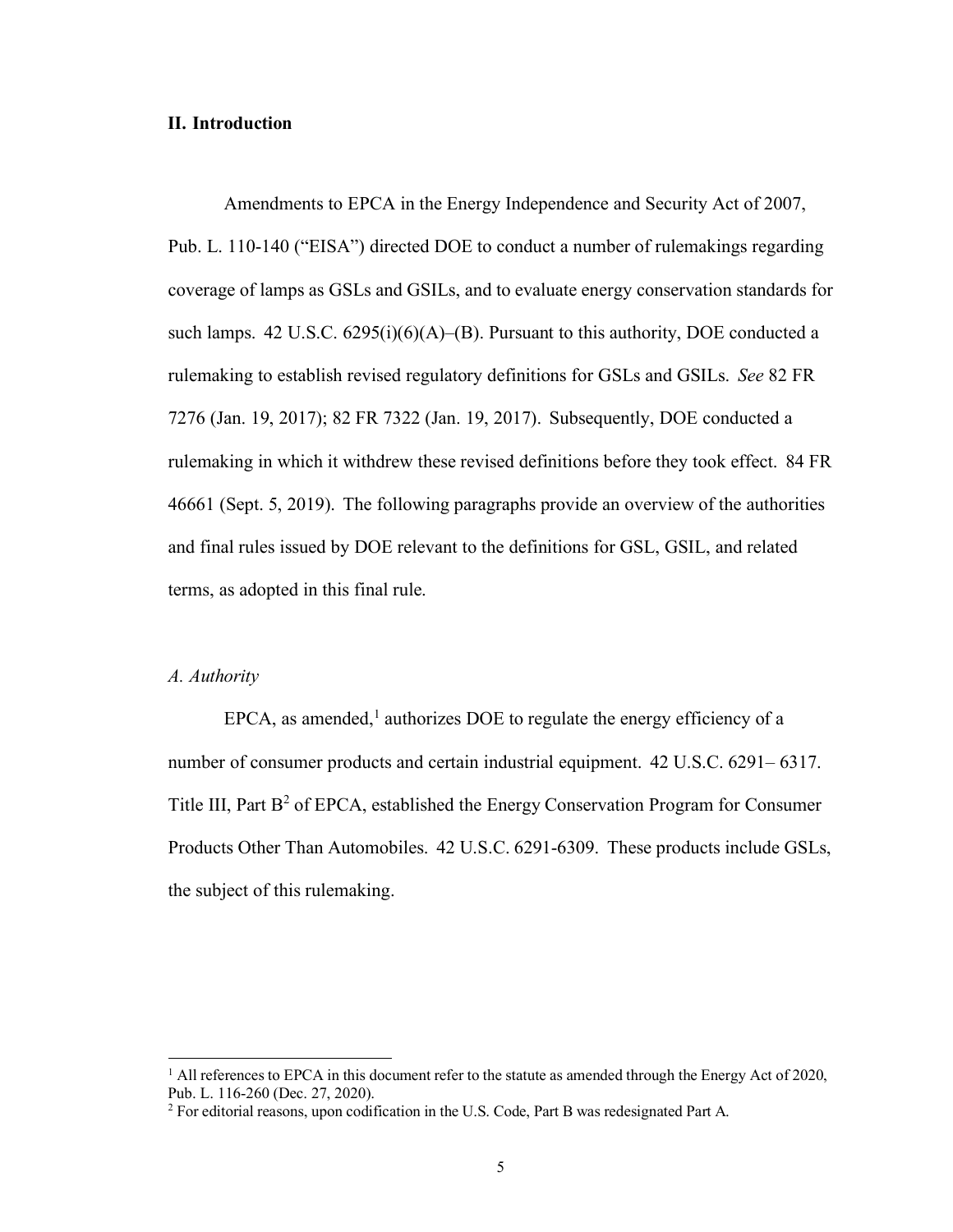EPCA directs DOE to conduct two rulemaking cycles to evaluate energy conservation standards for GSLs.  $42 \text{ U.S.C. } 6295(i)(6)(\text{A})-(\text{B})$ . GSLs are defined in EPCA to include GSILs, compact fluorescent lamps ("CFLs"), general service lightemitting diode ("LED") lamps and organic light emitting diode ("OLED") lamps, and any other lamps that the Secretary of Energy ("Secretary") determines are used to satisfy lighting applications traditionally served by general service incandescent lamps. 42 U.S.C. 6291(30)(BB)(i), (CC)(i), (DD). The EPCA provision setting forth relevant definitions indicates that the term "general service lamp" in EPCA does not include any of the twenty-two lighting applications or bulb shapes explicitly not included in the definition of "general service incandescent lamp,"<sup>3</sup> or any general service fluorescent lamp or incandescent reflector lamp. 42 U.S.C. 6291(30)(BB)(ii).

For the first rulemaking cycle, EPCA directs DOE to initiate a rulemaking process prior to January 1, 2014, to consider two questions: (1) whether to amend energy conservation standards for general service lamps to establish more stringent standards than EPCA specifies, and (2) whether "the exemptions for certain incandescent lamps should be maintained or discontinued." 42 U.S.C. 6295(i)(6)(A)(i). In developing such a

<sup>&</sup>lt;sup>3</sup> The statutory definition of "general service incandescent lamp" in EPCA does not include the following incandescent lamps: (I) An appliance lamp; (II) A black light lamp; (III) A bug lamp; (IV) A colored lamp; (V) An infrared lamp; (VI) A left-hand thread lamp; (VII) A marine lamp; (VIII) A marine signal service lamp; (IX) A mine service lamp; (X) A plant light lamp; (XI) A reflector lamp; (XII) A rough service lamp;(XIII) A shatter-resistant lamp (including a shatter-proof lamp and a shatter-protected lamp); (XIV) A sign service lamp; (XV) A silver bowl lamp; (XVI) A showcase lamp; (XVII) A three-way incandescent lamp;(XVIII) A traffic signal lamp; (XIX) A vibration service lamp; (XX) A G shape lamp (as defined in ANSI C78.20–2003 and C79.1–2002) with a diameter of 5 inches or more; (XXI) A T shape lamp (as defined in ANSI C78.20–2003 and C79.1–2002) [and] that uses not more than 40 watts or has a length of more than 10 inches; (XXII) A B, BA, CA, F, G16–1/2, G–25, G30, S, or M–14 lamp (as defined in ANSI C79.1–2002 and ANSI C78.20–2003) of 40 watts or less. 42 U.S.C. 6291(30)(D)(ii). These are the "exemptions" from the statutory definition, some of which are "discontinued" by this rule, in accordance with 42 U.S.C. 6295(i)(6)(A)(i).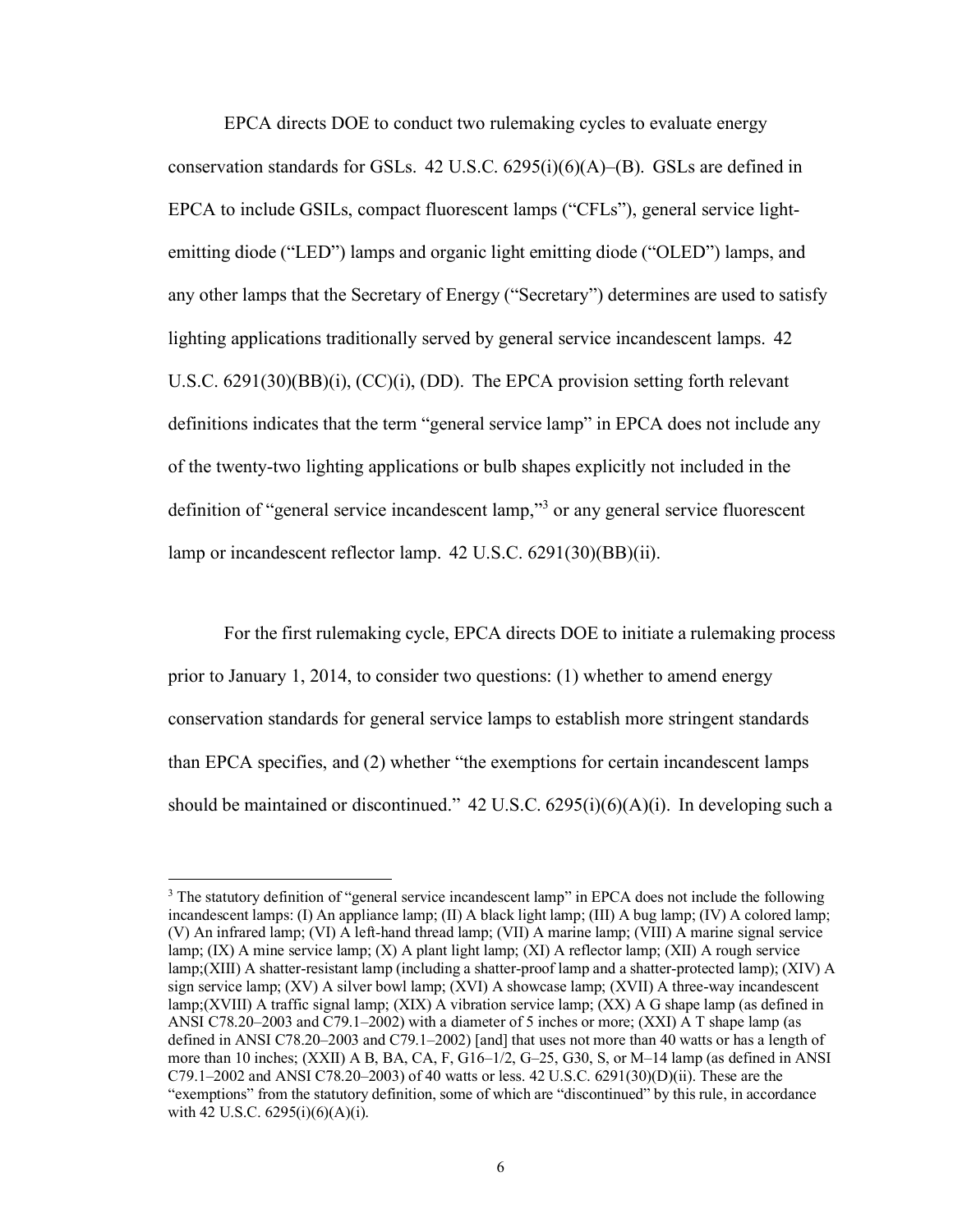rule, DOE must consider a minimum efficacy standard of 45 lumens per watt ("lm/W"). 42 U.S.C. 6295(i)(6)(A)(ii). Further, if the Secretary determines that the standards in effect for GSILs should be amended, EPCA provides that a final rule must be published by January 1, 2017, with an effective date at least three years after the date on which the final rule is published. 42 U.S.C.  $6295(i)(6)(A)(iii)$ . Additionally, EPCA directs that the Secretary shall consider phased-in effective dates after considering certain economic factors. 42 U.S.C.  $6295(i)(6)(A)(iv)$ . If DOE fails to complete a rulemaking in accordance with 42 U.S.C.  $6295(i)(6)(A)(i)$ –(iv), or if a final rule from the first rulemaking cycle does not produce savings greater than or equal to the savings from a minimum efficacy standard of 45 lm/W, the statute provides a "backstop" under which DOE must prohibit sales of GSLs that do not meet a minimum 45 lm/W standard. 42 U.S.C.  $6295(i)(6)(A)(v)$ .

EPCA further directs DOE to initiate a second rulemaking cycle by January 1, 2020, to determine whether standards in effect for GSILs (which are a subset of GSLs) should be amended with more stringent maximum wattage requirements than EPCA specifies, and whether the exemptions for certain incandescent lamps should be maintained or discontinued.  $42 \text{ U.S.C. } 6295(i)(6)(B)(i)$ . As in the first rulemaking cycle, the scope of the second rulemaking is not limited to incandescent lamp technologies. 42 U.S.C.  $6295(i)(6)(B)(ii)$ .

In addition to the two mandated rulemaking cycles, under the statutory definition of GSL, DOE has authority to include lamps as GSLs upon determining that they are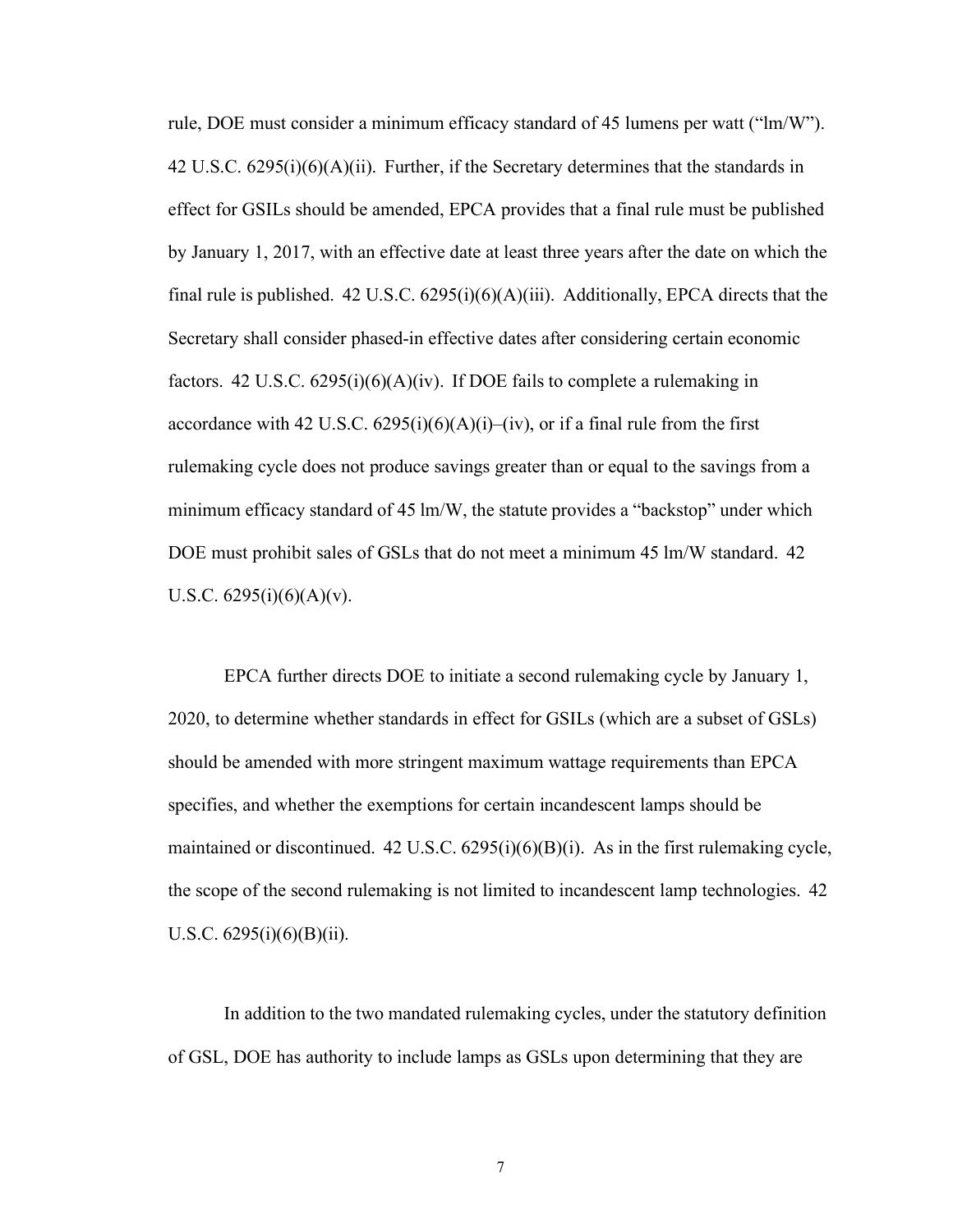"used to satisfy lighting applications traditionally served by general service incandescent lamps." 42 U.S.C. 6291(30)(BB)(i)(IV).

# <span id="page-8-0"></span>*B. March 2016 Notice of Proposed Rulemaking and October 2016 Notice of Proposed Definition and Data Availability*

Pursuant to its statutory authority, DOE published a notice of proposed rulemaking ("NOPR") on March 17, 2016, that addressed the first question that Congress directed it to consider—whether to amend energy conservation standards for GSLs ("March 2016 NOPR"). 81 FR 14528, 14629–14630 (Mar. 17, 2016). In that NOPR, DOE stated that it would be unable to undertake any analysis regarding GSILs and other incandescent lamps because of a then-applicable congressional restriction ("the Appropriations Rider"). See *Id.* at 81 FR 14528, 14540–14541. The Appropriations Rider prohibited expenditure of funds appropriated by that law to implement or enforce: (1) 10 CFR 430.32 $(x)$ , which includes maximum wattage and minimum rated lifetime requirements for GSILs; and (2) standards set forth in section  $325(i)(1)(B)$  of EPCA (42) U.S.C. 6295(i)(1)(B)), which sets minimum lamp efficiency ratings for incandescent reflector lamps ("IRLs"). Under the Appropriations Rider, DOE was restricted from undertaking the analysis required to address the first question presented by Congress but was not so limited in addressing the second question—that is, DOE was not prevented from determining whether the exemptions for certain incandescent lamps should be maintained or discontinued. To address that second question, DOE published a Notice of Proposed Definition and Data Availability ("NOPDDA"), which proposed to amend the definitions of GSIL, GSL, and related terms ("October 2016 NOPDDA"). 81 FR 71794, 71815 (Oct. 18, 2016). Notably, the Appropriations Rider originally was adopted in 2011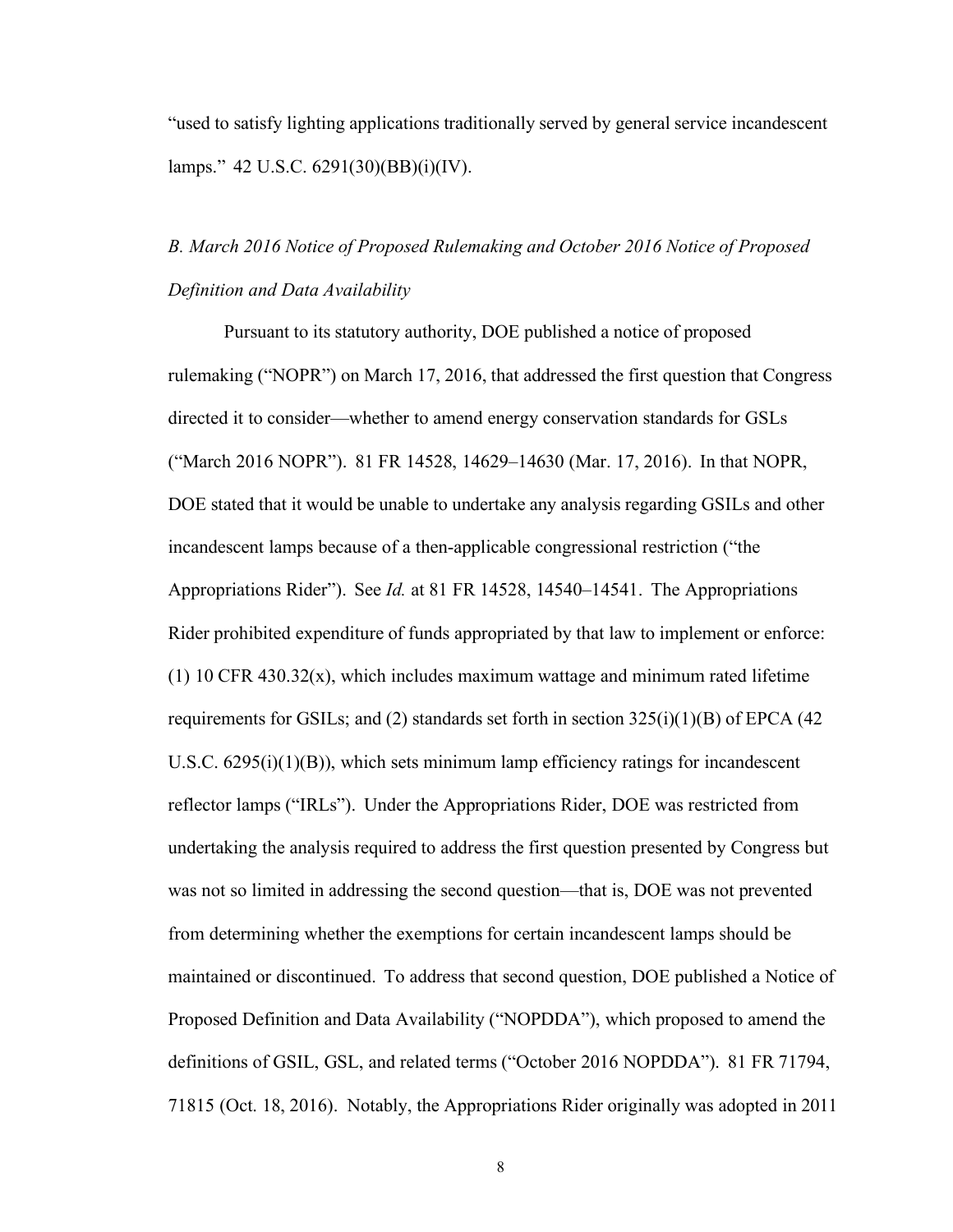and was readopted and extended continuously in multiple subsequent legislative actions. It expired on May 5, 2017, when the Consolidated Appropriations Act, 2017 was enacted.<sup>4</sup>

#### <span id="page-9-0"></span>*C. January 2017 Final Rules*

On January 19, 2017, DOE published the January 2017 Final Rules concerning the definitions of GSL, GSIL, and related terms. 82 FR 7276; 82 FR 7322. The January 2017 Final Rules amended the definitions of GSIL and GSL by bringing certain categories of lamps within the definitions of GSIL and GSL that EPCA had exempted, including IRLs. . See 82 FR 7312; 82 FR 7323. The January 2017 Final Rules related to the second question that Congress directed DOE to consider, regarding whether to maintain or discontinue "exemptions" for certain incandescent lamps. 42 U.S.C.  $6295(i)(6)(A)(i)(II)$ . The discontinuation of the exemption would render the lamp a GSIL (and therefore also a GSL), to the extent it would otherwise qualify as a GSIL. 82 FR 7277. DOE also considered whether other lamps should be included in the definition of GSL. 82 FR 7277. DOE stated that it would then either impose standards on these lamps pursuant to its authority to develop GSL standards or apply the 45 lm/W backstop standard prohibiting the sale of lamps not meeting a 45 lm/W efficacy standard. 82 FR 7276, 7277. The definitions in the January 2017 Final Rules were to become effective on January 1, 2020. 82 FR 7276, 7276; 82 FR 7322, 7322. The definitions will herein be referred to as the "January 2017 Definitions."

<sup>4</sup> See Consolidated Appropriations Act of 2017 (Pub. L. 115–31, div. D, tit. III); see also Consolidated Appropriations Act, 2018 (Pub. L. 115–141).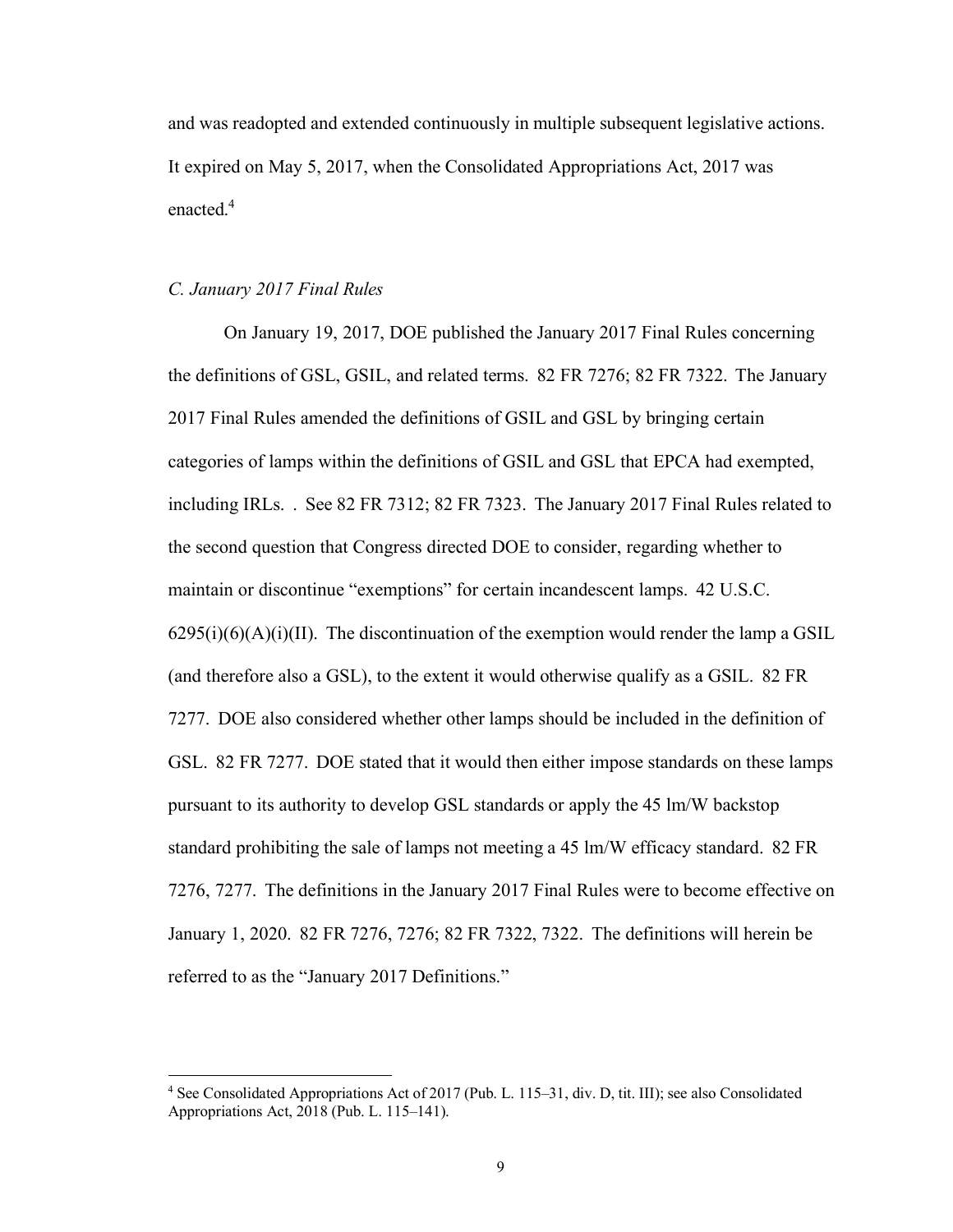#### <span id="page-10-0"></span>*D. September 2019 Withdrawal Rule and Subsequent Review*

With the removal of the Appropriations Rider in the Consolidated Appropriations Act, 2017, DOE was no longer restricted from undertaking the analysis and decisionmaking required to address the first question presented by Congress—that is, whether to amend energy conservation standards for GSLs, including GSILs. Thus, on August 15, 2017, DOE published a Notice of Data Availability and request for information ("NODA") seeking data for GSILs and other incandescent lamps ("August 2017 NODA"). 82 FR 38613.

The purpose of the August 2017 NODA was to assist DOE in determining whether standards for GSILs should be amended.  $42 \text{ U.S.C. } 6295(i)(6)(\text{A})(i)(\text{I}).$ Comments submitted in response to the August 2017 NODA also led DOE to reconsider the decisions it had already made with respect to the second question presented to DOE (whether the exemptions for certain incandescent lamps should be maintained or discontinued). 42 U.S.C.  $6295(i)(6)(A)(i)(II)$ . As a result of the comments received in response to the August 2017 NODA, DOE also re-assessed the legal interpretations underlying certain decisions made in the January 2017 Final Rules. On February 11, 2019, DOE published a NOPR proposing to withdraw the revised definitions of GSL and GSIL, and the new and revised definitions of related terms that were to go into effect on January 1, 2020. 84 FR 3120 ("February 2019 Withdrawal NOPR"). In a final rule published September 5, 2019, DOE finalized the withdrawal of the definitions of GSIL, GSL, and related terms established in the January 2017 Final Rules. 84 FR 46661 ("September 2019 Withdrawal Rule"). Informed, in part, by comments received in response to the August 2017 NODA, DOE concluded in the September 2019 Withdrawal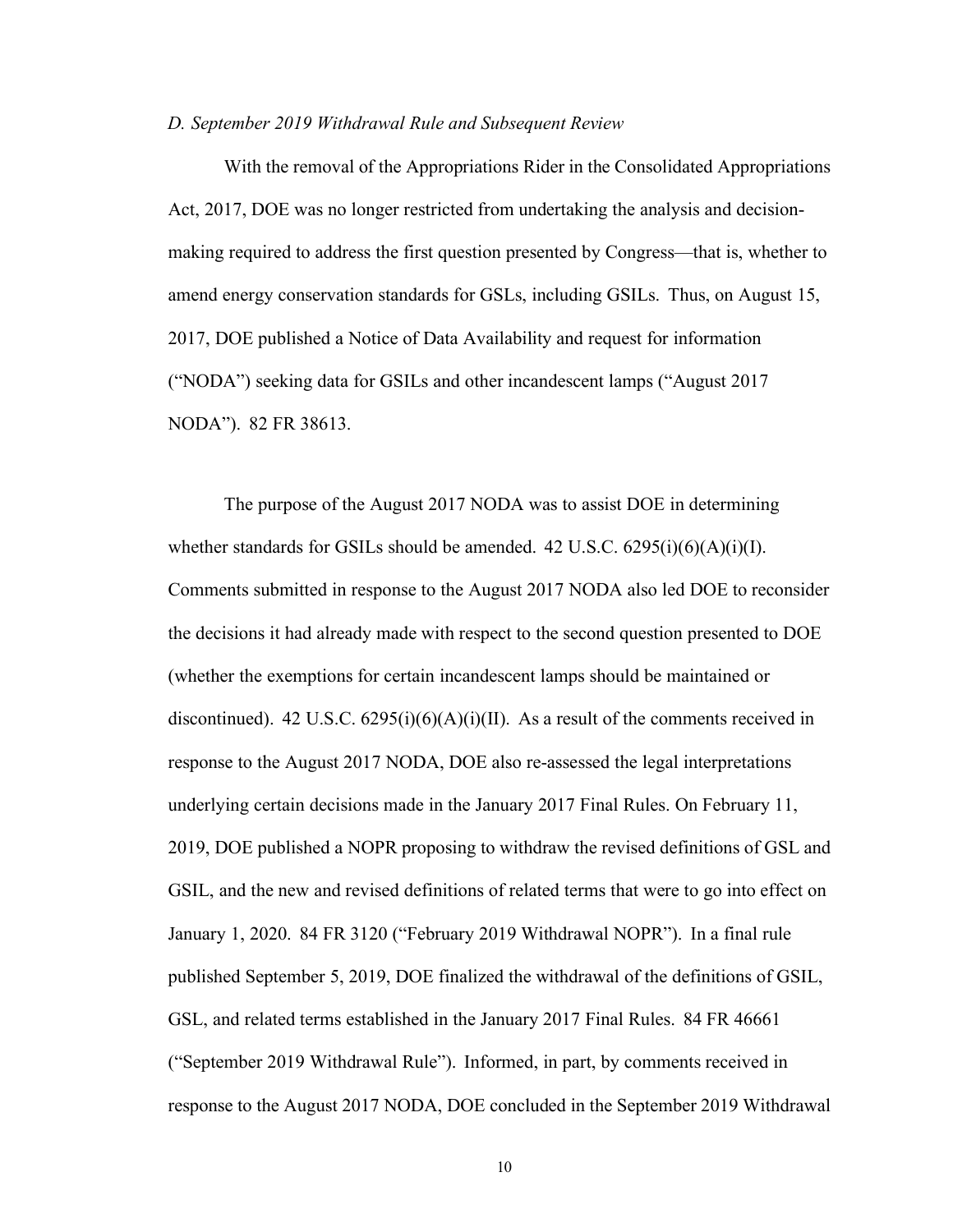Rule that maintaining the definitions for GSL and GSIL as established by EPCA and not discontinuing certain exemptions pursuant to the required review under 42 U.S.C.  $6295(i)(6)(A)(i)$  was the best reading of the statute. 84 FR 46661, 46665–46666. DOE also stated that it identified inaccuracies underlying its determination to revise the definitions of GSL and GSIL. 84 FR 46661, 46665. Based on data received in response to the August 2017 NODA, DOE learned that it had overestimated shipment numbers for candelabra base incandescent lamps by a factor of more than two. *Id.* In withdrawing the definitions established in the January 2017 Final Rules, DOE specifically addressed its determinations to maintain the exemptions for rough service lamps; shatter-resistant lamps; three-way incandescent lamps; high lumen incandescent lamps (2,601–3,300 lumens); vibration service lamps; T-shape lamps of 40 watts ("W") or less or length of 10 inches or more; B, BA, CA, F, G16–1/2, G25, G30, S, M–14 lamps of 40 W or less; candelabra base lamps; and IRLs. Id.

The September 2019 Withdrawal Rule also addressed issues and comments regarding the imposition of the 45 lm/W backstop, applicability of EPCA's antibacksliding provision at 42 U.S.C. 6295(o), and preemption of State regulation of lamps. 84 FR 46663–46665, 46669. Although these additional issues concern DOE's regulation of lamps, they are not the subject of this NOPR. DOE has requested comments and data to inform further consideration of the 45 lm/W backstop provision. *See* 86 FR 28001 (May 25, 2021).

As a result of the September 2019 Withdrawal Rule, the amended definitions of GSL and GSIL and the new and revised definitions of related terms established in the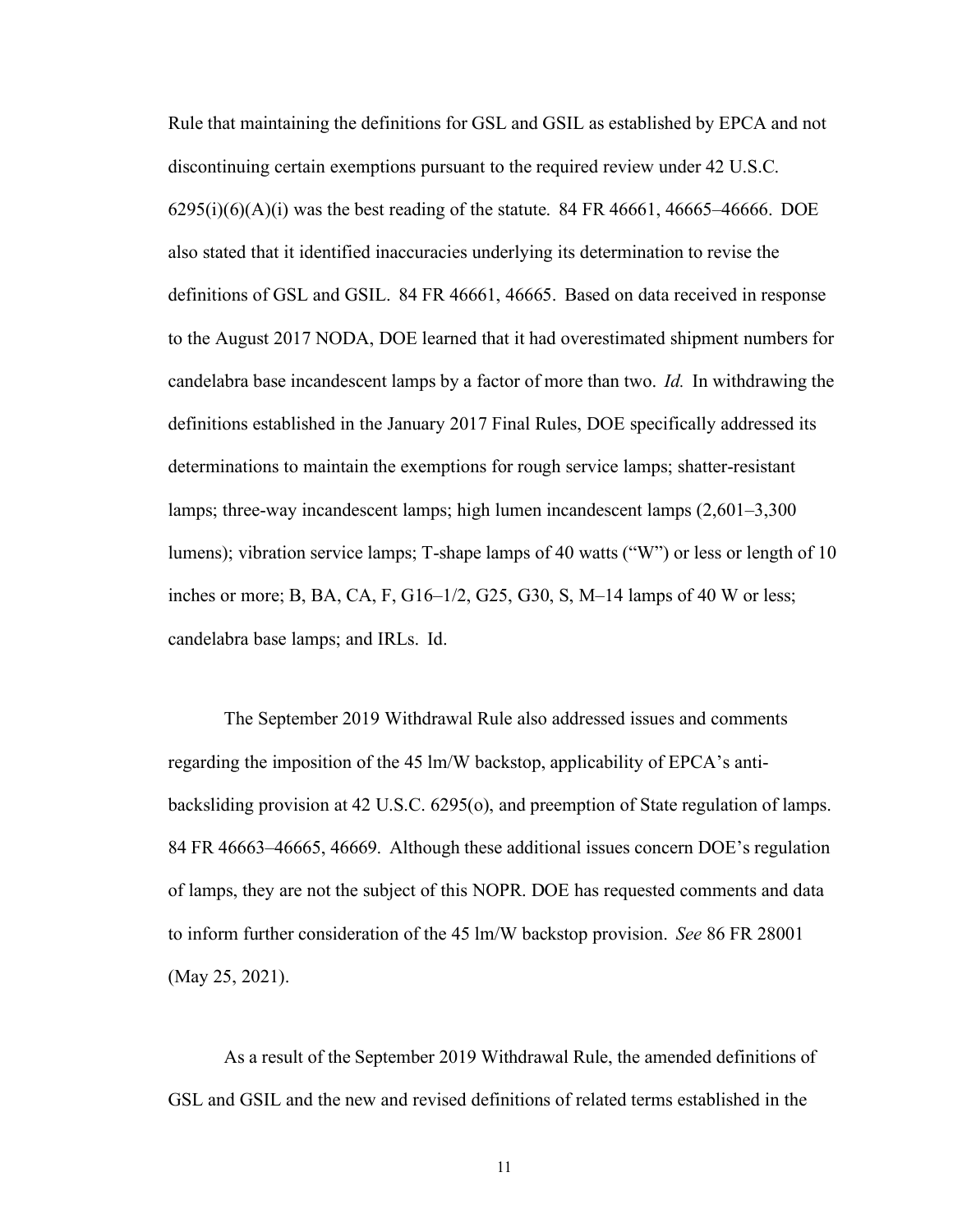January 2017 Final Rules were withdrawn prior to going into effect. The current regulatory definitions of GSL and GSIL are those set forth in EPCA. *See* 10 CFR 430.2; see also 42 U.S.C. 6291(30)(D); 42 U.S.C. 6291(30)(BB).

Subsequent to the September 2019 Withdrawal Rule, on January 20, 2021, President Biden issued E.O. 13990. Section 1 of that Order lists a number of policies related to the protection of public health and the environment, including reducing greenhouse gas emissions and bolstering the Nation's resilience to climate change. 86 FR 7037, 7041. Section 2 of the Order instructs all agencies to review "existing regulations, orders, guidance documents, policies, and any other similar agency actions … promulgated, issued, or adopted between January 20, 2017, and January 20, 2021, that are or may be inconsistent with, or present obstacles to, [these policies]." *Id.* Agencies are then directed, as appropriate and consistent with applicable law, to consider suspending, revising, or rescinding these agency actions and to immediately commence work to confront the climate crisis. *Id.* Consistent with E.O. 13990, DOE has undertaken a review of the definitions of GSL and GSIL in the September 2019 Withdrawal Rule and the January 2017 Final Rules. Although E.O. 13990 triggered DOE's review, DOE is relying on its analysis below, based on the language and intent of EPCA, to support its decision to reconsider the September 2019 Withdrawal Rule. As a result of this review, DOE rejects the alternative interpretation of the statutory directives in EPCA set forth in the September 2019 Withdrawal Rule and determines that DOE's interpretation in this final rule is the best reading of the statute.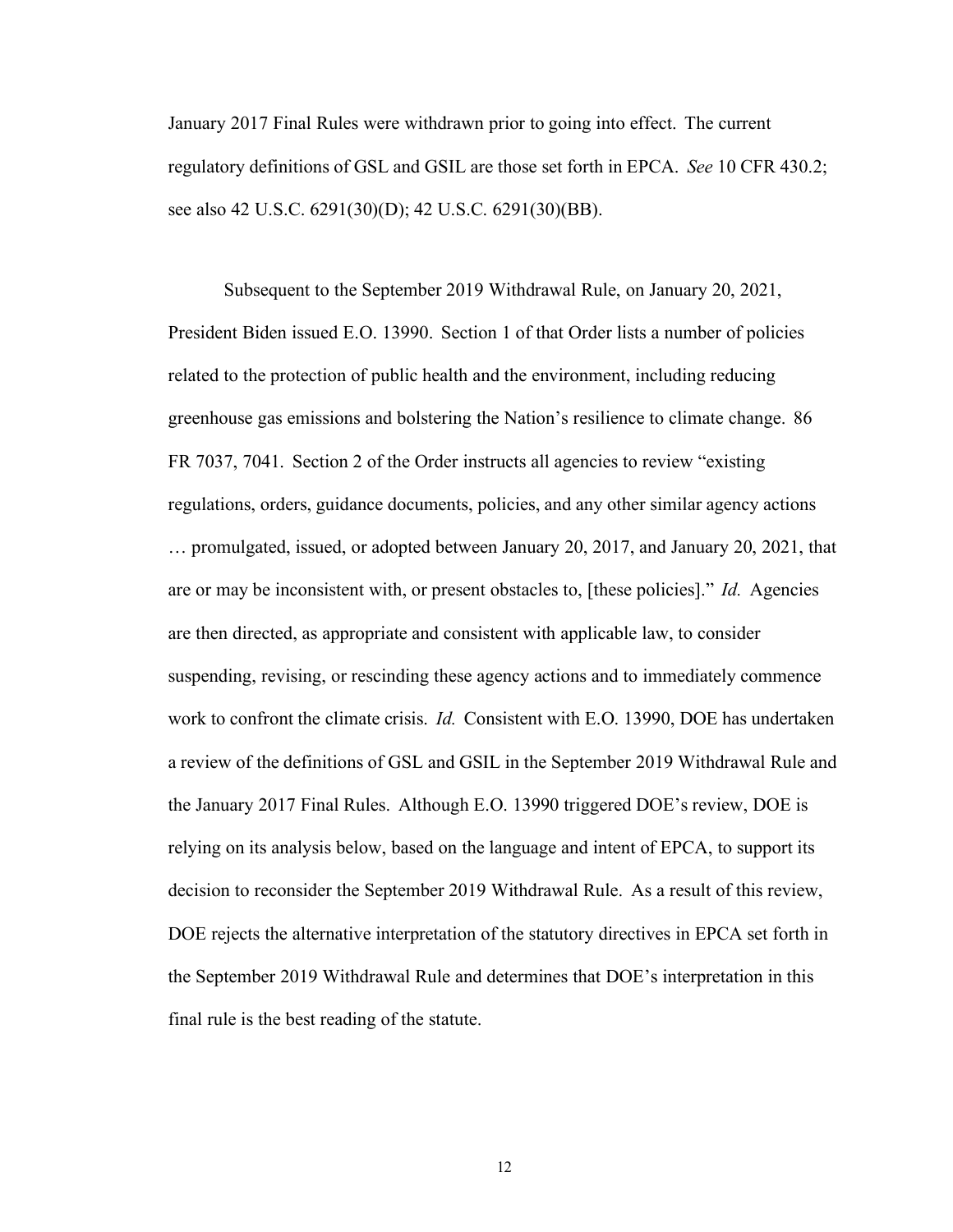# <span id="page-13-0"></span>*E. August 2021 Notice of Proposed Rule*

On August 19, 2021, DOE published a NOPR that proposed to amend the definitions of GSL and GSIL as previously set forth in the January 2017 Final Rules. ("August 2021 NOPR"). 86 FR 46611. DOE received 17 written comments in response to the August 2021 NOPR from the interested parties listed in Table II.1.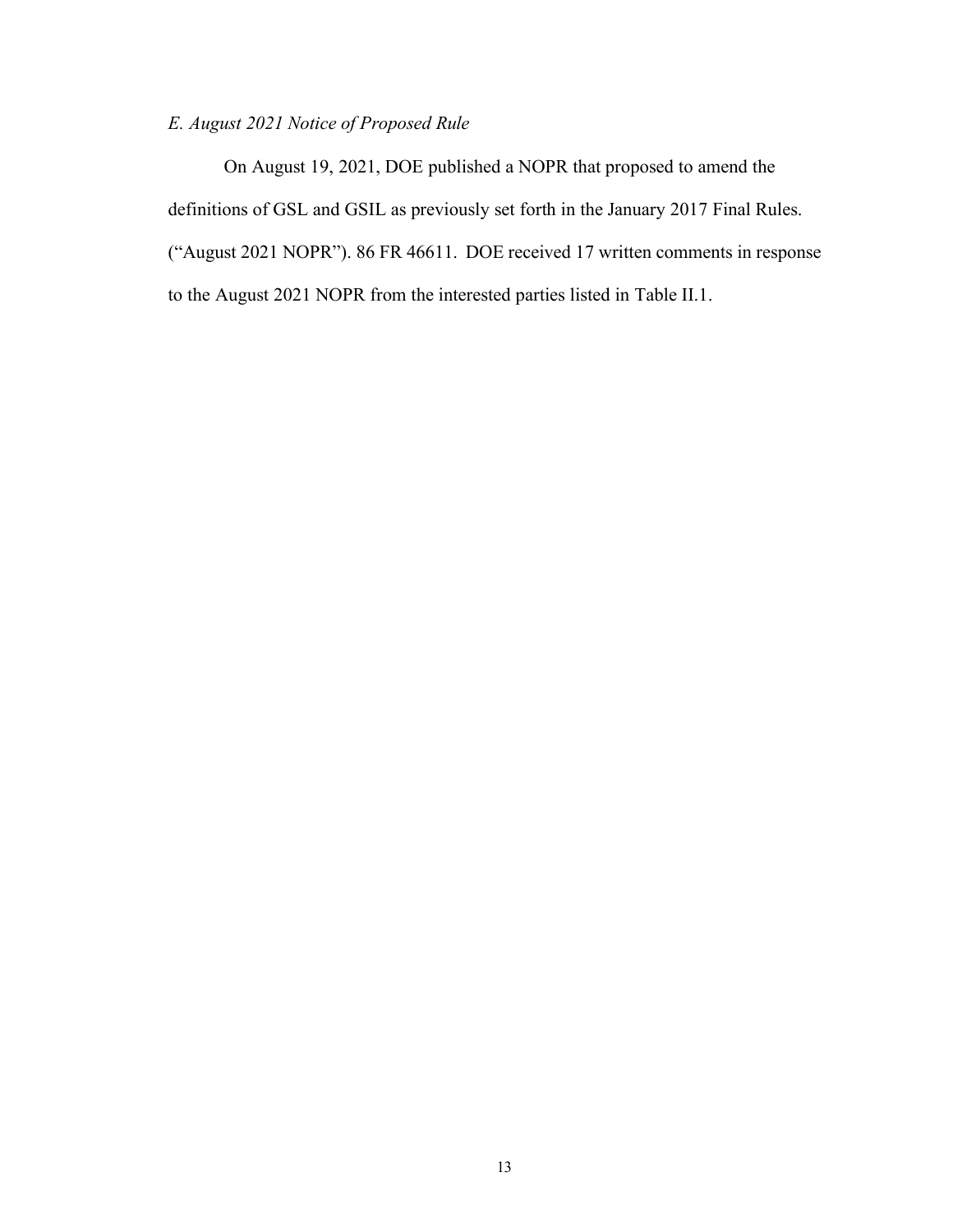| Commenter(s)                                                                                                                                                                                                                                                                                                                                                                                         | Abbreviation                      | <b>Commenter Type</b>                     |
|------------------------------------------------------------------------------------------------------------------------------------------------------------------------------------------------------------------------------------------------------------------------------------------------------------------------------------------------------------------------------------------------------|-----------------------------------|-------------------------------------------|
| Anonymous                                                                                                                                                                                                                                                                                                                                                                                            | Anonymous                         | Private Citizen                           |
| Anonymous                                                                                                                                                                                                                                                                                                                                                                                            | Anonymous                         | Private Citizen                           |
| Anonymous                                                                                                                                                                                                                                                                                                                                                                                            | Anonymous                         | Private Citizen                           |
| Anonymous                                                                                                                                                                                                                                                                                                                                                                                            | Anonymous                         | Private Citizen                           |
| Northwest Power and Conservation Council                                                                                                                                                                                                                                                                                                                                                             | <b>NPCC</b>                       | <b>Interstate Compact</b><br>Agency       |
| National Association of State Energy Officials                                                                                                                                                                                                                                                                                                                                                       | <b>NASEO</b>                      | <b>State Government</b><br>Officials      |
| National Electrical Manufacturers Association                                                                                                                                                                                                                                                                                                                                                        | <b>NEMA</b>                       | <b>Industry Association</b>               |
| New York State Energy Research and<br>Development Authority                                                                                                                                                                                                                                                                                                                                          | <b>NYSERDA</b>                    | <b>Efficiency Organization</b>            |
| Attorneys General of New York, California,<br>Colorado, Illinois, Maine, Maryland, Michigan,<br>Minnesota, Nevada, New Jersey, New Mexico,<br>Oregon, Vermont, Washington, The<br>Commonwealth of Massachusetts, The District<br>of Columbia, and The City of New York                                                                                                                               | AGs                               | <b>State Government</b><br>Officials      |
| Lutron Electronics Co., Inc.                                                                                                                                                                                                                                                                                                                                                                         | Lutron                            | Manufacturer                              |
| State of Washington Department of Commerce                                                                                                                                                                                                                                                                                                                                                           | State of<br><b>Washington DOC</b> | State Government<br>Agency                |
| GE Lighting, a Savant Company                                                                                                                                                                                                                                                                                                                                                                        | <b>GE</b> Lighting                | Manufacturer                              |
| California Energy Commission                                                                                                                                                                                                                                                                                                                                                                         | <b>CEC</b>                        | <b>State Government</b><br>Agency         |
| Consumer Federation of America, National<br>Consumer Law Center, Alliance for Affordable<br>Energy, Consumer Action, Citizens Action<br>Coalition of IN, Consumer Federation of<br>California, Columbia Consumer Education<br>Council, Pennsylvania Utility Law Project,<br>TURN-The Utility Reform Network, Public<br>Utility Law Project of New York, Virginia<br><b>Citizens Consumer Council</b> | The Joint<br>Comment              | <b>Consumer Advocacy</b><br>Organizations |
| California Investor-Owned Utilities                                                                                                                                                                                                                                                                                                                                                                  | CA IOU <sub>s</sub>               | Utility                                   |
| Sierra Club, Natural Resources Defense Council,                                                                                                                                                                                                                                                                                                                                                      | SC, NRDC, and                     | <b>Environmental Non-</b>                 |
| Earthjustice                                                                                                                                                                                                                                                                                                                                                                                         | EJ                                | Profit Organizations                      |
| Appliance Standards Awareness Project                                                                                                                                                                                                                                                                                                                                                                | <b>ASAP</b>                       | <b>Efficiency Organization</b>            |

# **Table II.1 August 2021 NOPR Written Comments**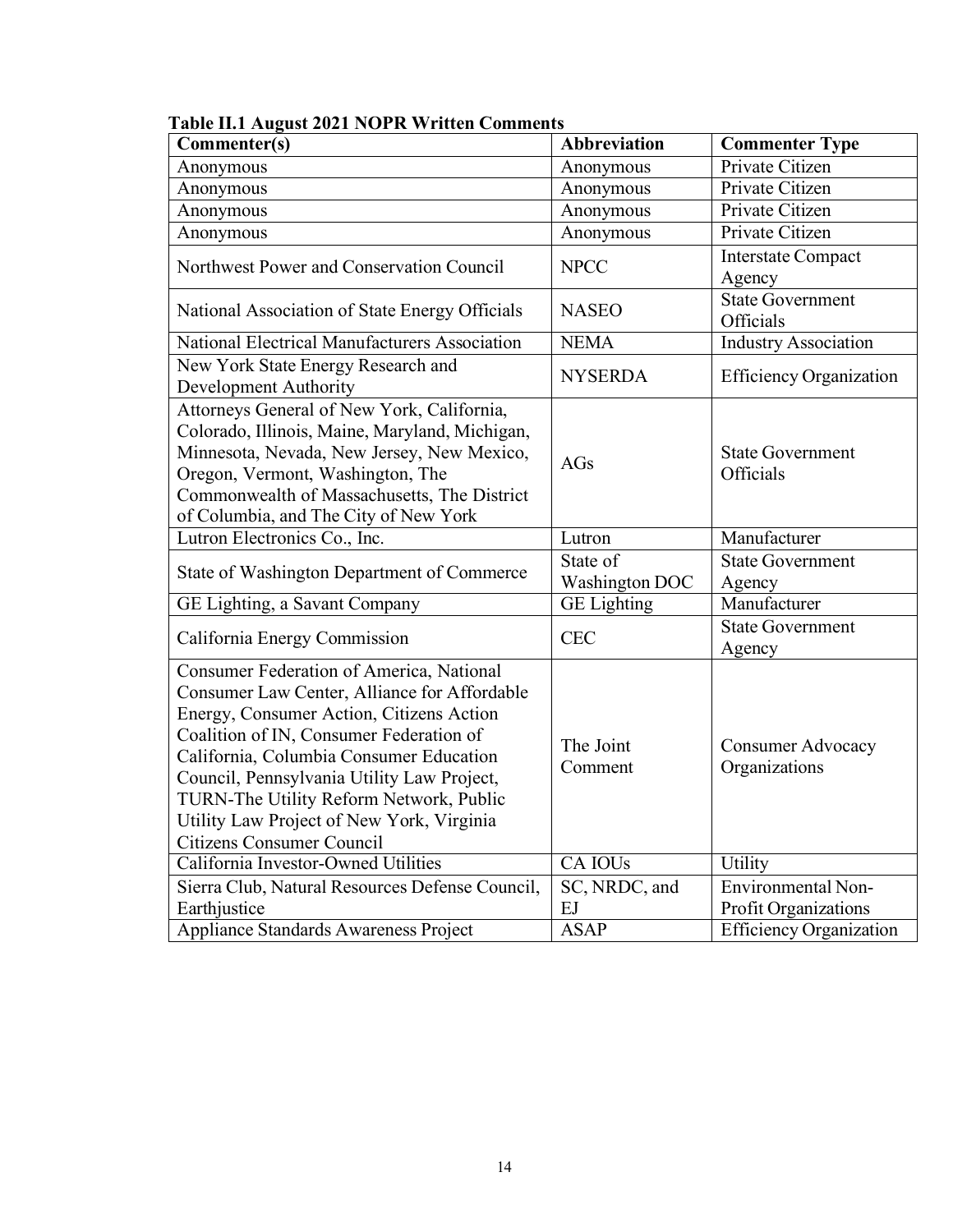A parenthetical reference at the end of a comment quotation or paraphrase provides the location of the item in the public record.<sup>5</sup>

#### <span id="page-15-0"></span>**III. General Discussion**

EPCA defines the class of GSLs as including GSILs, CFLs, general service LED and OLED lamps, and any other lamps that DOE determines are used to satisfy lighting applications traditionally served by GSILs; however, as specified by EPCA, GSLs do not include any lighting application or bulb shape that under  $42 \text{ U.S.C. } 6291(30)(D)(ii)$  is not included in the "general service incandescent lamp" definition, or any general service fluorescent lamp or incandescent reflector lamp. 42 U.S.C. 6291(30)(BB).

EPCA defines a GSIL generally as a standard incandescent or halogen type lamp that is intended for general service applications; has a medium screw base; has a lumen range of not less than 310 lumens and not more than 2,600 lumens or, in the case of a modified spectrum lamp, not less than 232 lumens and not more than 1,950 lumens; and is capable of being operated at a voltage range at least partially within 110 and 130 volts. 42 U.S.C.  $6291(30)(D)(i)$ . This definition does not apply, however, to 22 lamp types.<sup>6</sup> 42 U.S.C. 6291(30)(D)(ii).

 $<sup>5</sup>$  The parenthetical reference provides a reference for information located in the docket of DOE's</sup> rulemaking to develop definitions for general service lamps. (Docket No. EERE-2021-BT-STD-0012, which is maintained at *www.regulations.gov*). The references are arranged as follows: (commenter name, comment docket ID number at page of that document).

<sup>6</sup> These are: an appliance lamp; a black light lamp; a bug lamp; a colored lamp; an infrared lamp; a lefthand thread lamp; a marine lamp; a marine signal service lamp; a mine service lamp; a plant light lamp; a reflector lamp; a rough service lamp; a shatter- resistant lamp (including a shatter-proof lamp and a shatterprotected lamp); a sign service lamp; a silver bowl lamp; a showcase lamp; a three-way incandescent lamp;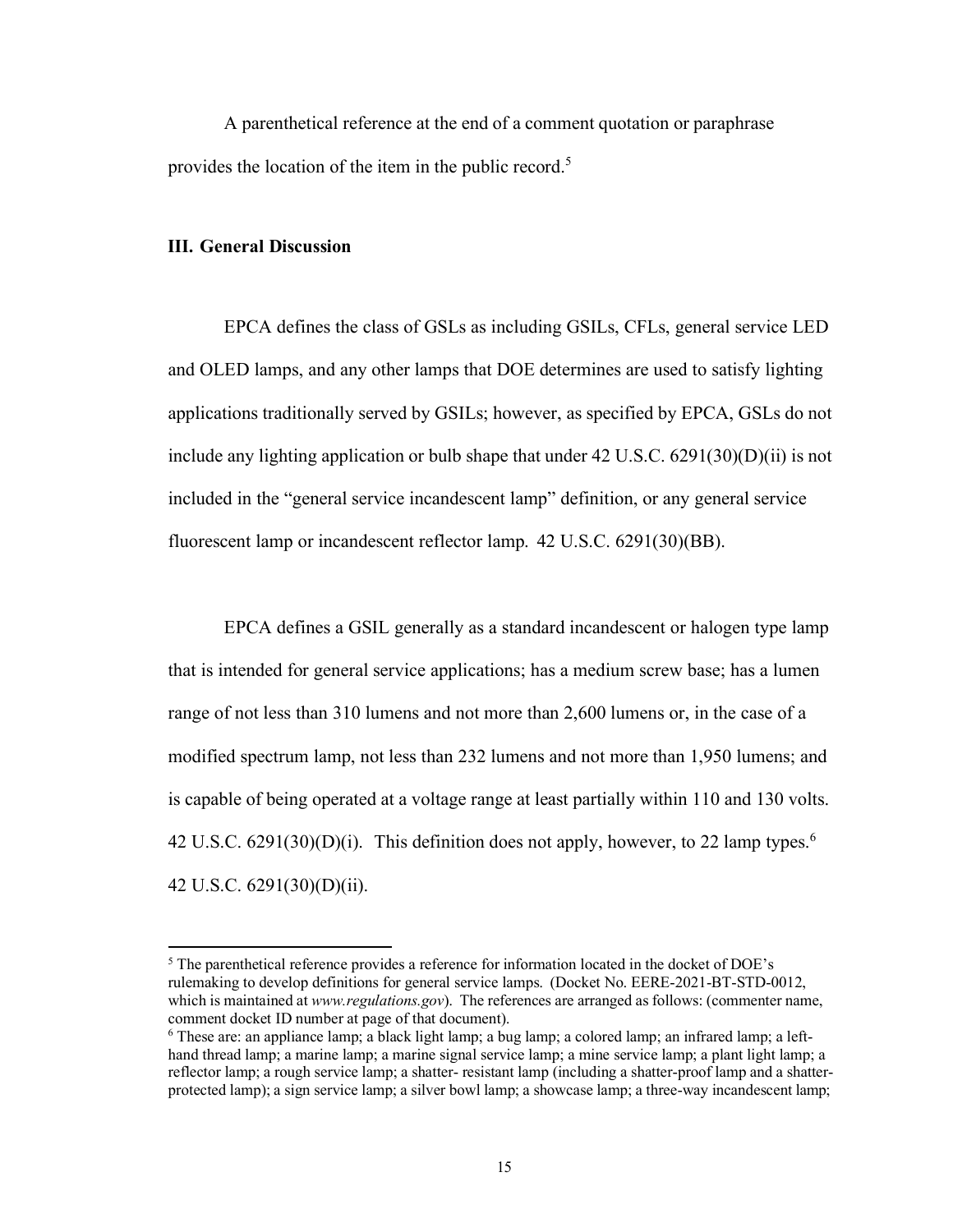In the January 2017 Final Rules, DOE defined GSL to mean a lamp that had an ANSI base; was able to operate at a voltage of 12 volts or 24 volts, at or between 100 to 130 volts, at or between 220 to 240 volts, or of 277 volts for integrated lamps, or was able to operate at any voltage for non-integrated lamps; had an initial lumen output of greater than or equal to 310 lumens (or 232 lumens for modified spectrum general service incandescent lamps) and less than or equal to 3,300 lumens; was not a light fixture; was not an LED downlight retrofit kit; and was used in general lighting applications. 82 FR 7276, 7312. General service lamps included, but were not limited to, general service incandescent lamps, compact fluorescent lamps, general service light- emitting diode lamps, and general service organic light-emitting diode lamps. 82 FR 7276, 7321.

Further in the January 2017 Final Rules, DOE defined GSLs to not include: (1) Appliance lamps; (2) Black light lamps; (3) Bug lamps; (4) Colored lamps; (5) G shape lamps with a diameter of 5 inches or more as defined in ANSI C79.1–2002; (6) General service fluorescent lamps; (7) High intensity discharge lamps; (8) Infrared lamps; (9) J, JC, JCD, JCS, JCV, JCX, JD, JS, and JT shape lamps that do not have Edison screw bases; (10) Lamps that have a wedge base or prefocus base; (11) Left-hand thread lamps; (12) Marine lamps; (13) Marine signal service lamps; (14) Mine service lamps; (15) MR shape lamps that have a first number symbol equal to 16 (diameter equal to 2 inches) as defined in ANSI C79.1–2002, operate at 12 volts, and have a lumen output greater than

traffic signal lamp; a vibration service lamp; a G shape lamp (as defined in ANSI C78.20 and ANSI C79.1– 2002) with a diameter of 5 inches or more; a T shape lamp (as defined in ANSI C78.20 and ANSI C79.1– 2002) and that uses not more than 40 watts or has a length of more than 10 inches; and a B, BA, CA, F, G16–1/2, G–25, G30, S, or M–14 lamp (as defined in ANSI C79.1–2002 and ANSI C78.20) of 40 watts or less. 42 U.S.C. 6291(30)(D)(ii).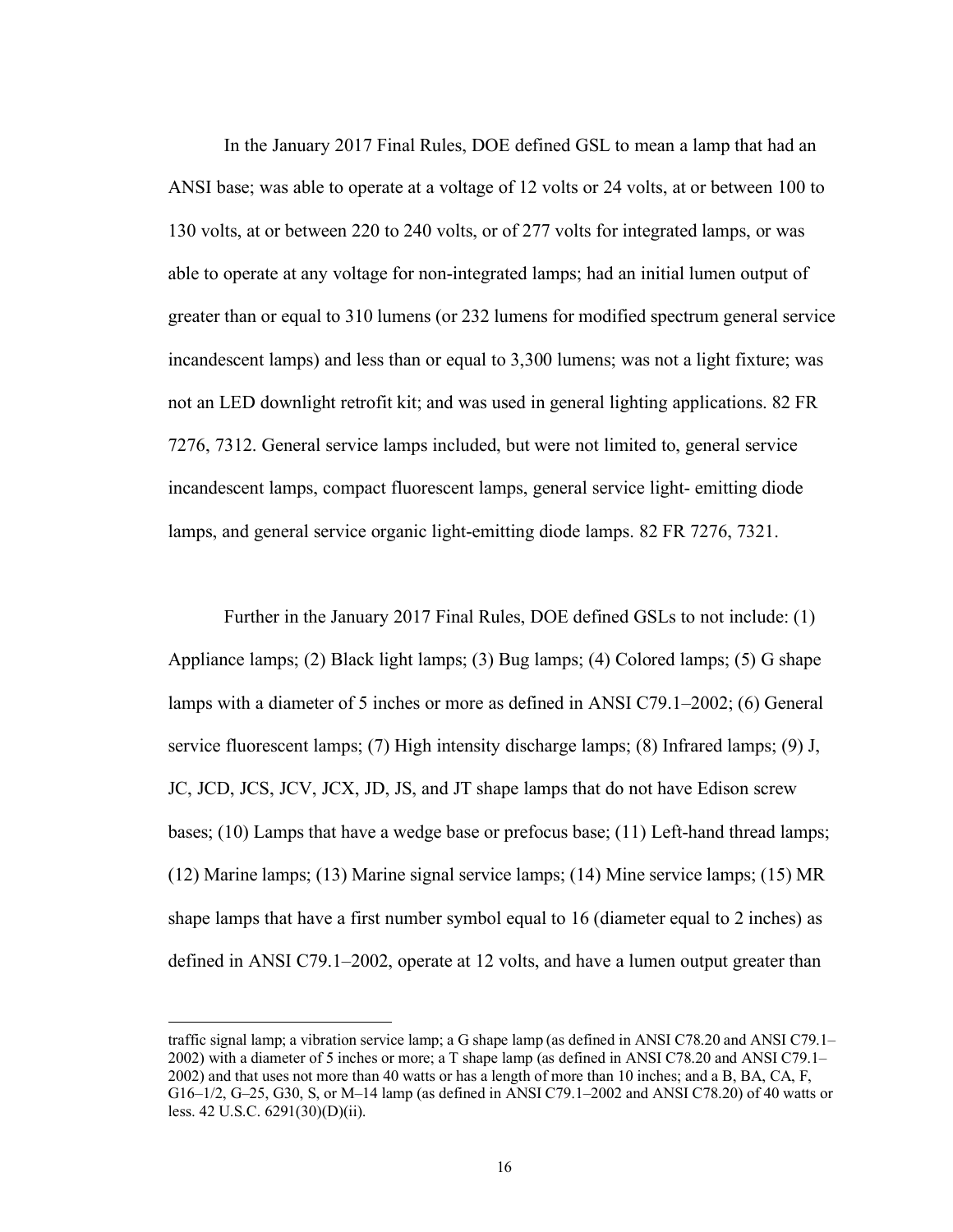or equal to 800; (16) Other fluorescent lamps; (17) Plant light lamps; (18) R20 short lamps; (19) Reflector lamps that have a first number symbol less than 16 (diameter less than 2 inches) as defined in ANSI C79.1– 2002 and that do not have E26/E24, E26d, E26/50x39, E26/53x39, E29/28, E29/53x39, E39, E39d, EP39, or EX39 bases; (20) S shape or G shape lamps that have a first number symbol less than or equal to 12.5 (diameter less than or equal to 1.5625 inches) as defined in ANSI C79.1–2002; (21) Sign service lamps; (22) Silver bowl lamps; (23) Showcase lamps; (24) Specialty MR lamps; (25) T shape lamps that have a first number symbol less than or equal to 8 (diameter less than or equal to 1 inch) as defined in ANSI C79.1–2002, nominal overall length less than 12 inches, and that are not compact fluorescent lamps; and (26) Traffic signal lamps. *Id.*; 82 FR 7322, 7333.

The January 2017 Final Rules defined GSIL to discontinue the exemptions for rough service lamps; shatter-resistant lamps; three-way incandescent lamps; vibration service lamps; reflector lamps; T-shape lamps of 40 W or less or length of 10 inches or more; and B, BA, CA, F, G16–1/2, G25, G30, S, M–14 lamps of 40 W or less. 82 FR 7276, 7291.

As noted in the September 2019 Withdrawal Rule, these definitions were subsequently withdrawn (see section [II.D\)](#page-10-0). In the August 2021 NOPR, DOE proposed to amend the definitions of *general service lamp* and *general service incandescent lamp* as follows: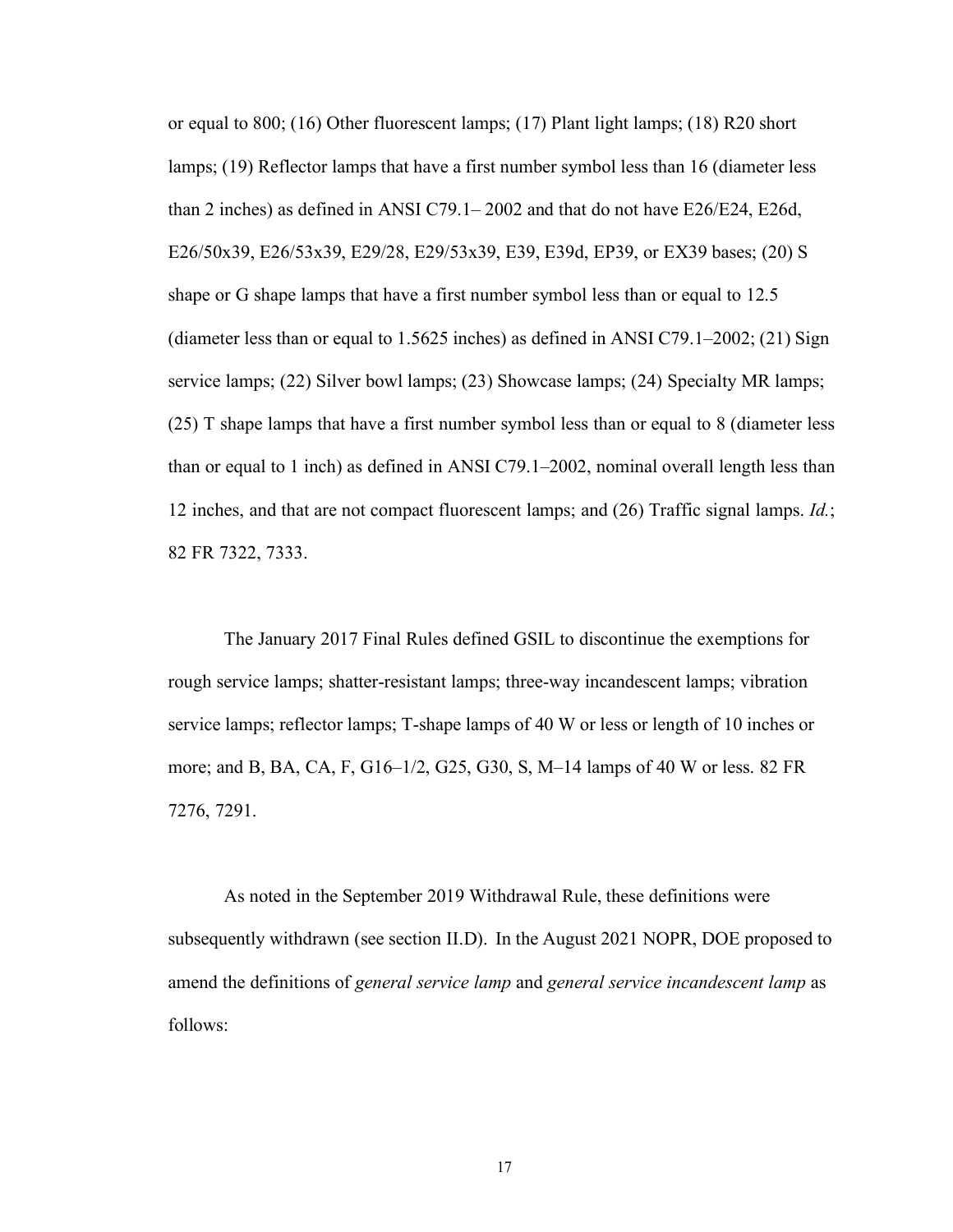*General service lamp* means a lamp that has an ANSI base; is able to operate at a voltage of 12 volts or 24 volts, at or between 100 to 130 volts, at or between 220 to 240 volts, or of 277 volts for integrated lamps (as defined in this section), or is able to operate at any voltage for non-integrated lamps (as defined in this section); has an initial lumen output of greater than or equal to 310 lumens (or 232 lumens for modified spectrum general service incandescent lamps) and less than or equal to 3,300 lumens; is not a light fixture; is not an LED downlight retrofit kit; and is used in general lighting applications. General service lamps include, but are not limited to, general service incandescent lamps, compact fluorescent lamps, general service light-emitting diode lamps, and general service organic light emitting diode lamps. General service lamps do not include:

- (1) Appliance lamps;
- (2) Black light lamps;
- (3) Bug lamps;
- (4) Colored lamps;
- (5) G shape lamps with a diameter of 5 inches or more as defined in ANSI C79.1–2002 (incorporated by reference; see §430.3);
- (6) General service fluorescent lamps;
- (7) High intensity discharge lamps;
- (8) Infrared lamps;
- (9) J, JC, JCD, JCS, JCV, JCX, JD, JS, and JT shape lamps that do not have Edison screw bases;
- (10) Lamps that have a wedge base or prefocus base;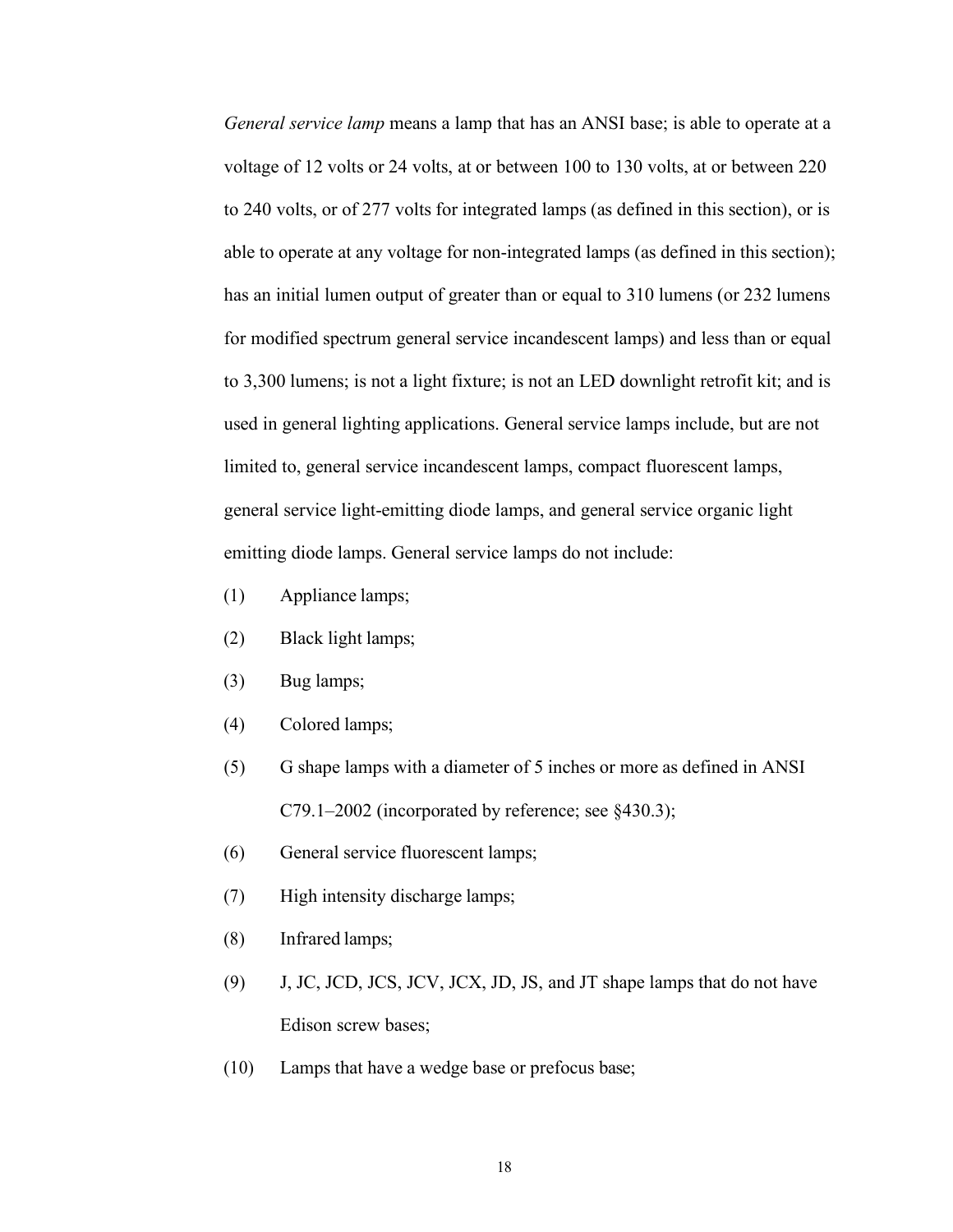- (11) Left-hand thread lamps;
- (12) Marine lamps;
- (13) Marine signal service lamps;
- (14) Mine service lamps;
- (15) MR shape lamps that have a first number symbol equal to 16 (diameter equal to 2 inches) as defined in ANSI C79.1–2002 (incorporated by reference; see §430.3), operate at 12 volts, and have a lumen output greater than or equal to 800;
- (16) Other fluorescent lamps;
- (17) Plant light lamps;
- (18) R20 short lamps;
- (19) Reflector lamps (as defined in this section) that have a first number symbol less than 16 (diameter less than 2 inches) as defined in ANSI C79.1–2002 (incorporated by reference; see §430.3) and that do not have E26/E24, E26d, E26/50x39, E26/53x39, E29/28, E29/53x39, E39, E39d, EP39, or EX39 bases;
- (20) S shape or G shape lamps that have a first number symbol less than or equal to 12.5 (diameter less than or equal to 1.5625 inches) as defined in ANSI C79.1–2002 (incorporated by reference; see §430.3);
- (21) Sign service lamps;
- (22) Silver bowl lamps;
- (23) Showcase lamps;
- (24) Specialty MR lamps;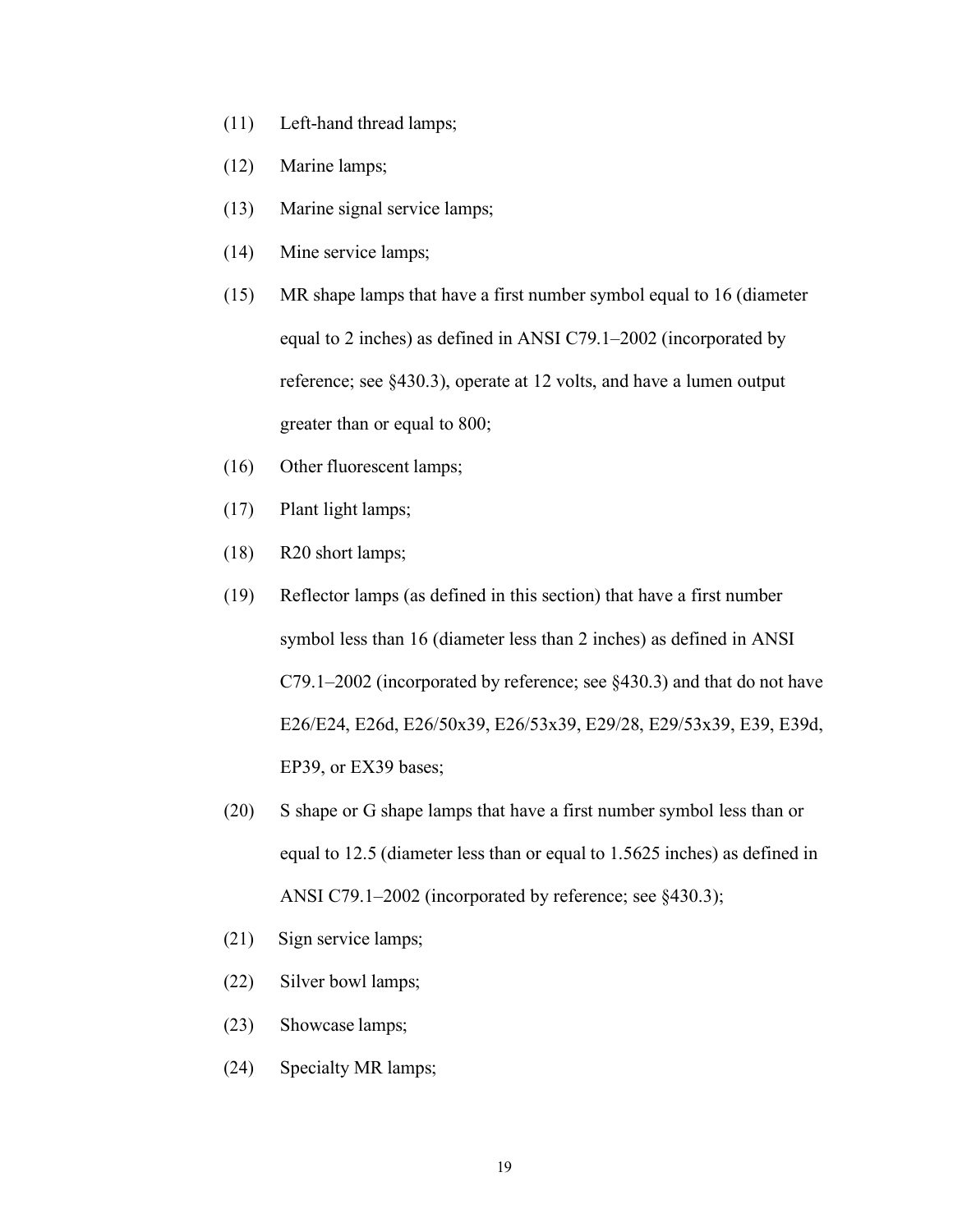- (25) T-shape lamps that have a first number symbol less than or equal to 8 (diameter less than or equal to 1 inch) as defined in ANSI C79.1–2002 (incorporated by reference; see  $\S$  430.3), nominal overall length less than 12 inches, and that are not compact fluorescent lamps (as defined in this section);
- (26) Traffic signal lamps.
- 86 FR 46611, 46625-46626.

*General service incandescent lamp* means a standard incandescent or halogen type lamp that is intended for general service applications; has a medium screw base; has a lumen range of not less than 310 lumens and not more than 2,600 lumens or, in the case of a modified spectrum lamp, not less than 232 lumens and not more than 1,950 lumens; and is capable of being operated at a voltage range at least partially within 110 and 130 volts; however, this definition does not apply to the following incandescent lamps—

- (1) An appliance lamp;
- (2) A black light lamp;
- (3) A bug lamp;
- (4) A colored lamp;
- (5) An infrared lamp;
- (6) A left-hand thread lamp;
- (7) A marine lamp;
- (8) A marine signal service lamp;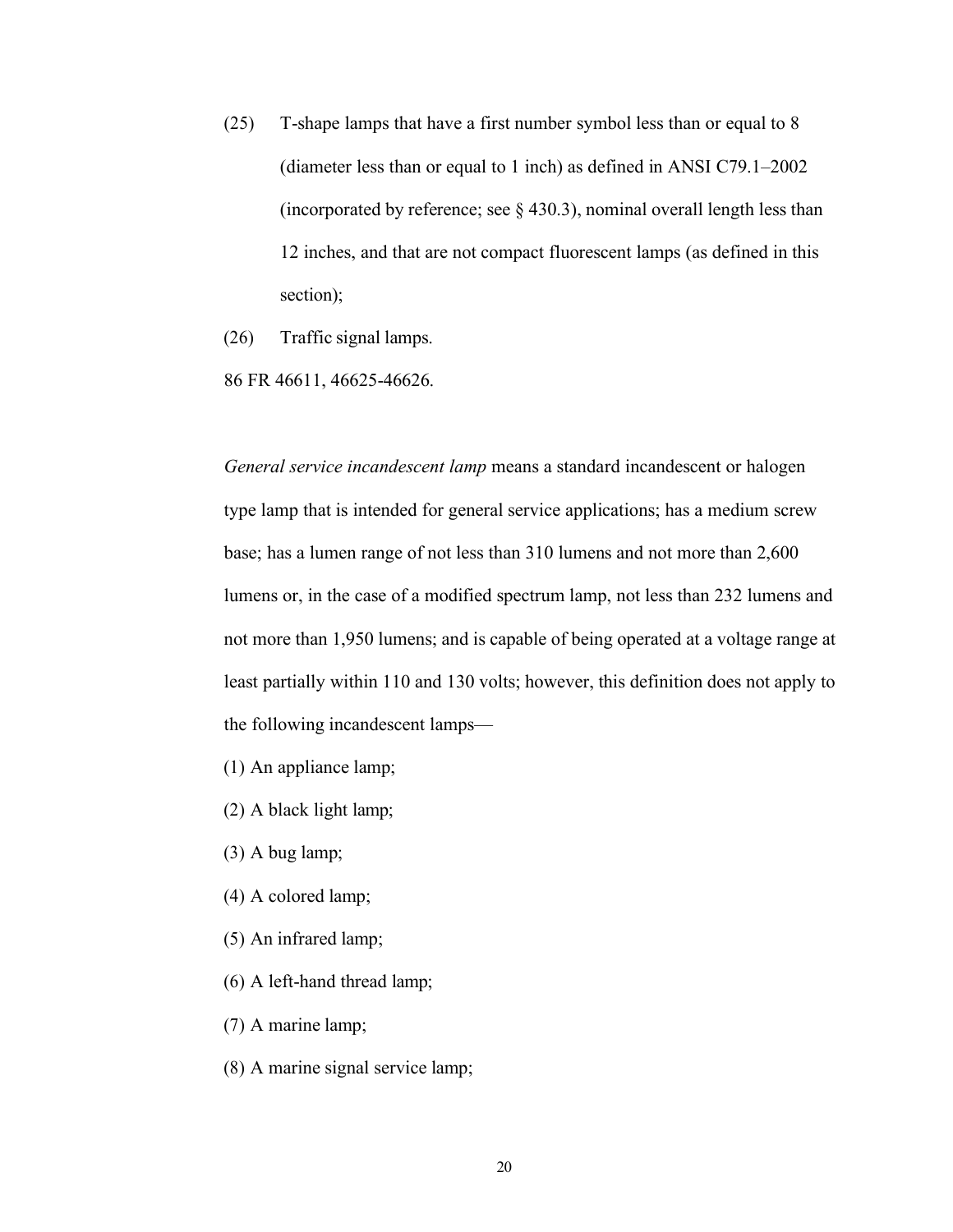- (9) A mine service lamp;
- (10) A plant light lamp;
- (11) A reflector lamp;
- (12) A rough service lamp;

(13) A shatter-resistant lamp (including a shatter-proof lamp and a shatter-

protected lamp);

(14) A sign service lamp;

(15) A silver bowl lamp;

(16) A showcase lamp;

(17) A 3-way incandescent lamp;

(18) A traffic signal lamp;

(19) A vibration service lamp;

(20) A G shape lamp (as defined in ANSI C78.20) (incorporated by reference; see

§ 430.3) and ANSI C79.1-2002 (incorporated by reference; see § 430.3) with a diameter of 5 inches or more;

 $(21)$  A T shape lamp (as defined in ANSI C78.20) (incorporated by reference; see  $\S$  430.3) and ANSI C79.1-2002 (incorporated by reference; <u>see</u>  $\S$  430.3) and that uses not more than 40 watts or has a length of more than 10 inches; and

(22) A B, BA, CA, F, G16-1/2, G-25, G30, S, or M-14 lamp (as defined in ANSI C79.1-2002) (incorporated by reference; <u>see</u>  $\S$  430.3) and ANSI C78.20 (incorporated by reference; <u>see</u> § 430.3) of 40 watts or less.

86 FR 46611, 46625-46626.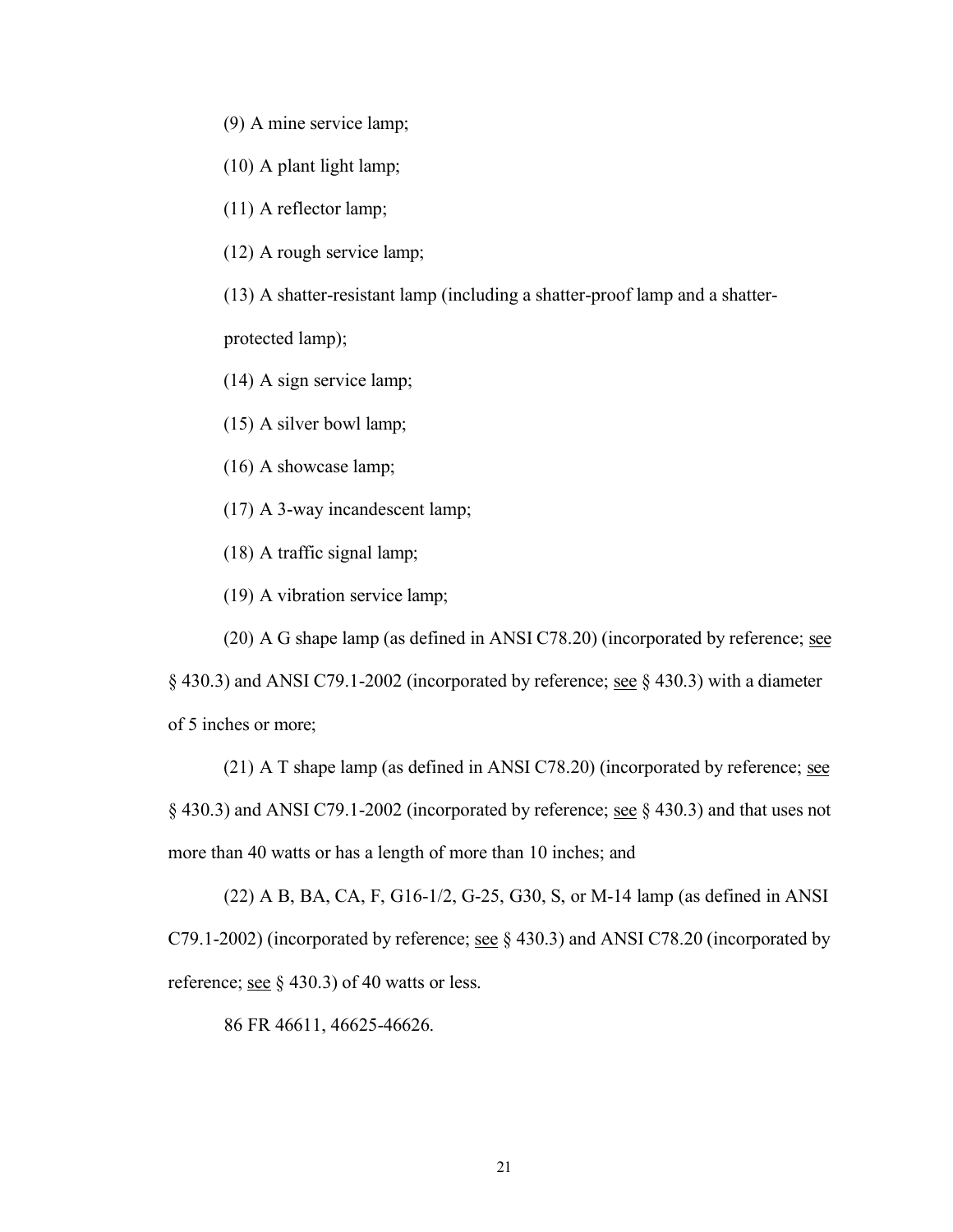The proposed definitions of GSL and GSIL in the August 2021 NOPR were the same as those specified in the January 2017 Final Rules (*i.e.,* the January 2017 Definitions). For the definition of GSL, in the August 2021 NOPR, DOE proposed additional detail to the statutory definition by specifying the base type, lumens, and voltages of GSLs. DOE also proposed to remove the exemptions for certain incandescent lamps that are used to satisfy lighting applications traditionally served by GSILs and include those lamps in the definition of GSIL and GSL. DOE preliminarily determined these are lamps that can serve in general lighting applications and provide an interior or exterior area with overall illumination. DOE explained that it considers the term "overall illumination" to be similar in meaning to the term "general lighting" as defined in the industry standard ANSI/IES RP–16–10, which states that "general lighting" means lighting designed to provide a substantially uniform level of illuminance throughout an area, exclusive of any provision for special local requirements. 86 FR 46611, 46616.

As proposed in the August 2021 NOPR, the GSL and GSIL definitions explicitly include not only A-shaped or pear-shaped light bulbs but also the smaller, decorative shaped light bulbs resembling a candle, bullet or globe and often used in chandeliers, desk lamps, ornamental wall lights, etc. Additionally, the proposed definitions include reflector shaped light bulbs that have a cone-like shape with an inner reflective coating that directs light and are often used in recessed light fixtures (*e.g.*, lights within the ceiling). Based on estimates from DOE's 2015 Lighting Market Characterization Report,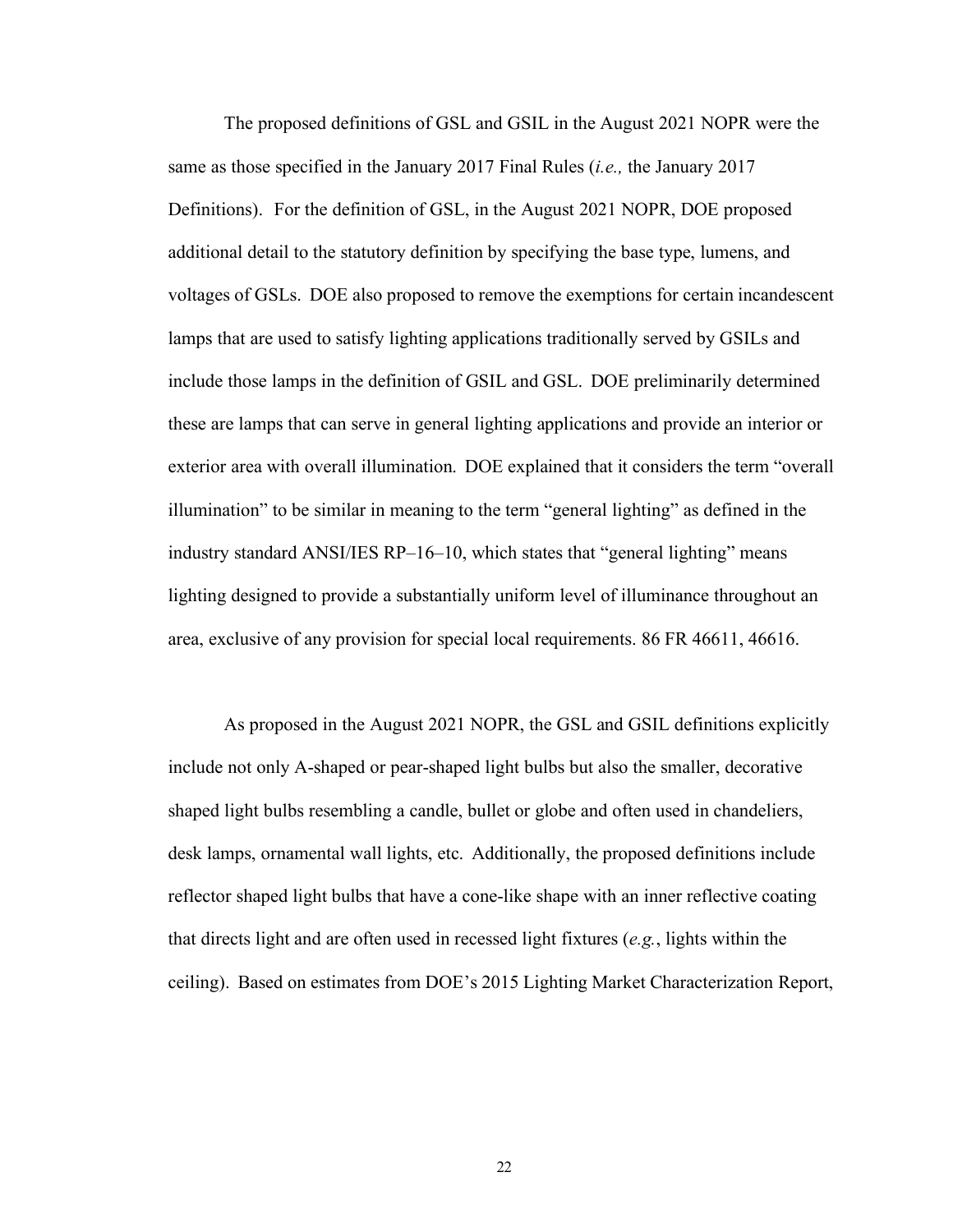the proposed definitions increase the number of lamps defined as GSL from 3.8 billion lamps to 5.8 billion lamps.<sup>7</sup>

The following discussion addresses issues raised by commenters on the proposal in the August 2021 NOPR to adopt the aforementioned definitions of GSL and GSIL as set forth in the January 2017 Final Rules. In general, the NPCC, NASEO, NYSERDA, the AGs, State of Washington DOC, CEC, Joint Comment, CA IOUs, ASAP, and SC, NRDC, and EJ all stated support for the proposed GSL definitions; while NEMA, GE Lighting, and Lutron suggested changes to the proposed definitions. (NPCC, No. 5 at p. 2; NASEO, No. 8 at p. 1; NYSERDA, No. 10 at p. 1; AGs, No. 11 at pp. 1-2; State of Washington DOC, No. 13 at pp. 1-2; CEC, No. 15 at pp. 2-3; Joint Comment, No. 16 at p. 1; CA IOUs, No. 17 at p. 1; ASAP, No. 19 at pp. 1-2; SC, NRDC, and EJ, No. 18 at pp. 1-2; NEMA, No. 9 at pp. 7-9; GE Lighting, No. 14 at pp. 3-4; Lutron, No. 12 at pp. 3- 5)

#### <span id="page-23-0"></span>*A. September 2019 Withdrawal Rule*

DOE received several comments on the August 2021 NOPR regarding the September 2019 Withdrawal Rule. This rule withdrew the GSL and GSIL definitions established by the January 2017 Final Rules. The CEC stated that DOE's purported withdrawal of the January 2017 Final Rules was unlawful and unlawfully amended the minimum standard for many lamp types to their previous less efficient levels. The CEC

<sup>7</sup> Navigant Consulting, Inc. 2015 U.S. Lighting Market Characterization (No. DOE/EE-1719). U.S. Department of Energy, Washington D.C.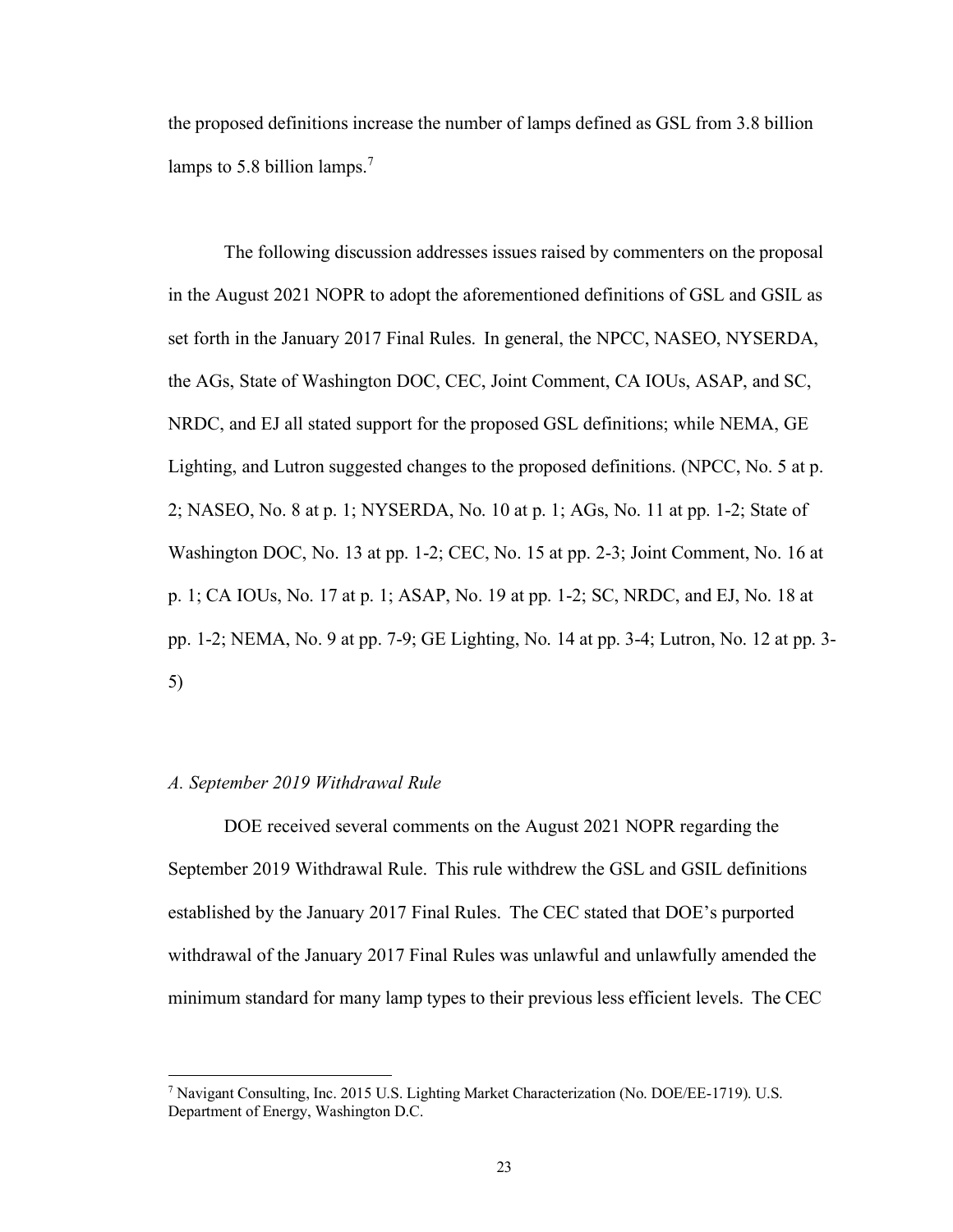stated that in its effort to undo the January 2017 Final Rules, DOE failed to provide sufficient reasoning for its changed legal interpretation and failed to give statutory meaning to EPCA's GSL and GSIL provisions. (CEC, No. 15 at pp. 2-3)

The SC, NRDC, and EJ asserted that the fundamental flaw of the September 2019 Withdrawal Rule, which they believe provides grounds for its immediate revocation, is its violation of EPCA's anti-backsliding provision. The SC, NRDC, and EJ stated that had DOE not issued the September 2019 Withdrawal Rule, the standard that would have applied to the lamps exempted in that rule would have been 45 lm/W on January 1, 2020. Because DOE issued the September 2019 Withdrawal Rule, SC, NRDC, and EJ asserted that the standard applicable to those lamps is either  $(1)$  no standard at all, or  $(2)$  a standard requiring a lower level of energy efficiency. The SC, NRDC, and EJ stated that DOE made a policy judgment in a separate rulemaking, applicable to this scenario, that "nominally characterizing a regulatory change in the energy conservation standards applicable to a covered product as something other than an amendment" is inconsistent with EPCA.<sup>8</sup> The AGs referenced and attached their May 3, 2019 comments written in response to the February 2019 Withdrawal NOPR, in which they stated that DOE's planned action to repeal the January 2017 Definitions would be unlawful; violated EPCA's anti-backsliding provision (see 42 U.S.C. 6295(o)(1)); and lacked any statutory basis for exempting the bulbs at issue from existing efficiency standards. The AGs stated that a petition for review of the September 2019 Withdrawal Rule was filed (*New York v. DOE*, No. 19-3652 (2d Cir. 2019)) in 2019, which is now in abeyance pending DOE's

<sup>8</sup> *See* Notice of Proposed Rulemaking for Residential Dishwashers, Residential Clothes Washers, and Consumer Clothes Dryers published August 11, 2021. 86 FR 43970.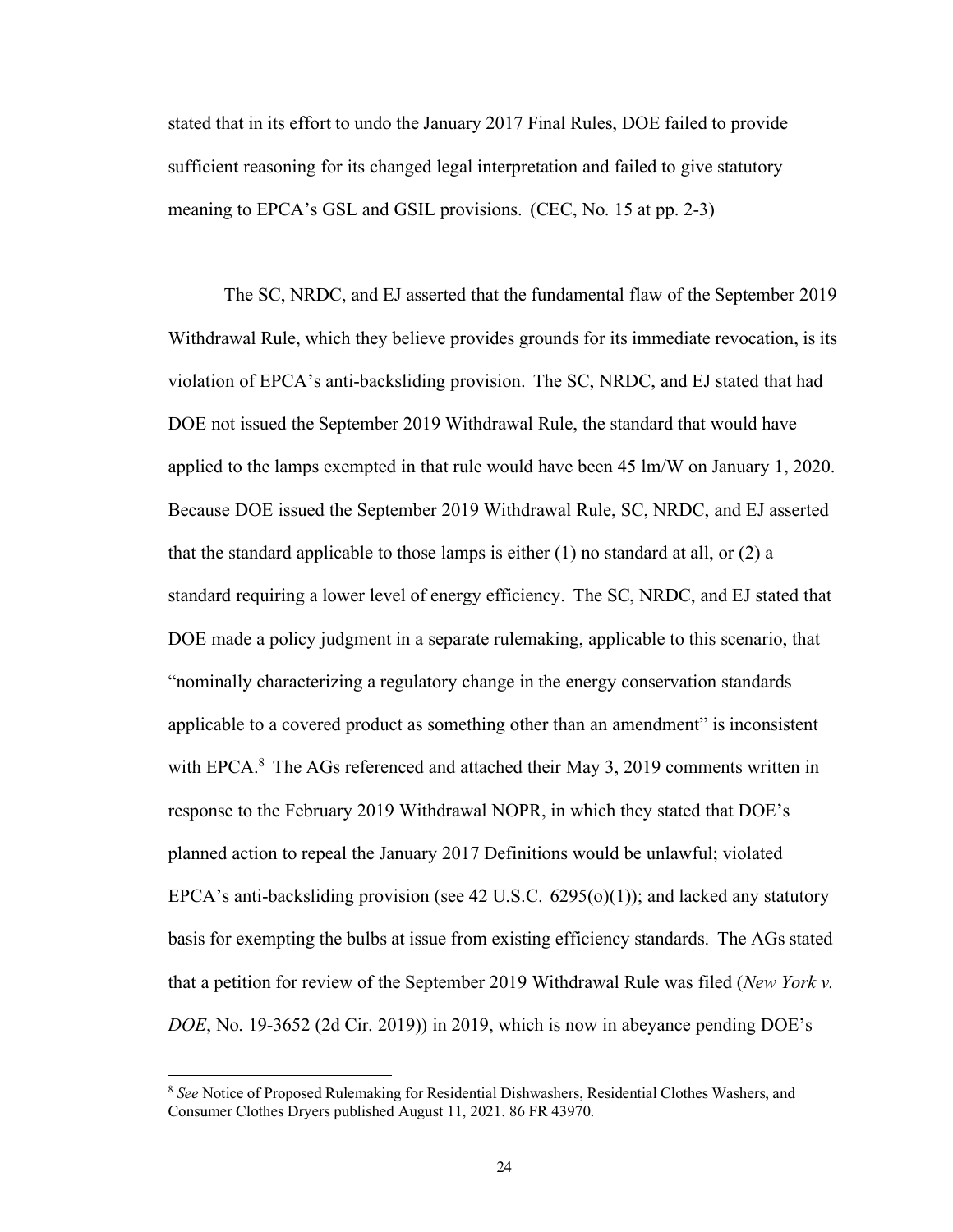current reconsideration of the withdrawal under Executive Order 13990. (AGs, No. 11 at pp. 1-2; CEC, No. 15 at pp. 2-3; SC, NRDC, and EJ, No. 18 at pp. 1-2)

Additionally, the AGs, CEC, and SC, NRDC, and EJ agreed with DOE's tentative conclusion that DOE, in the September 2019 Withdrawal Rule, incorrectly interpreted that it could not exercise its authority to remove exemptions for certain incandescent lamps that are not used in general lighting applications. The AGs stated that neither EPCA's separate regulatory process under 42 U.S.C. 6295(l)(4) nor its exclusions under 42 U.S.C. 6291(30)(D)(ii)(XI) and 42 U.S.C. 6291(30)(BB)(ii)(II) for certain lamps precludes DOE from defining them as GSLs. (AGs, No. 11 at pp. 1-2) The NPCC and CEC added that under EPCA, DOE has the authority to adjust the scope of GSLs and determine whether exemptions for certain incandescent lamps should be discontinued or maintained. (NPCC, No. 5 at p. 2; CEC, No. 15 at pp. 2-3)

EPCA directs DOE to amend the statutory definitions of GSL and GSIL by regulation to achieve the energy savings for general lighting that Congress intended in EPCA generally and EISA specifically. 42 U.S.C.  $6295(i)(6)(A)(i)(II)$  and 6291(30)(BB)(i)(IV). By withdrawing the expanded definitions of GSL and GSIL in the September 2019 Withdrawal Rule, DOE failed to give meaningful effect to this statutory direction. As noted in the August 2021 NOPR, DOE was wrong to conclude in the September 2019 Withdrawal Rule that "maintaining the existing statutory exemptions for the 22 categories of lamps excluded from the definition of GSL is the best reading of the statute." 84 FR 46666, 86 FR 46617. DOE's authority under 42 U.S.C.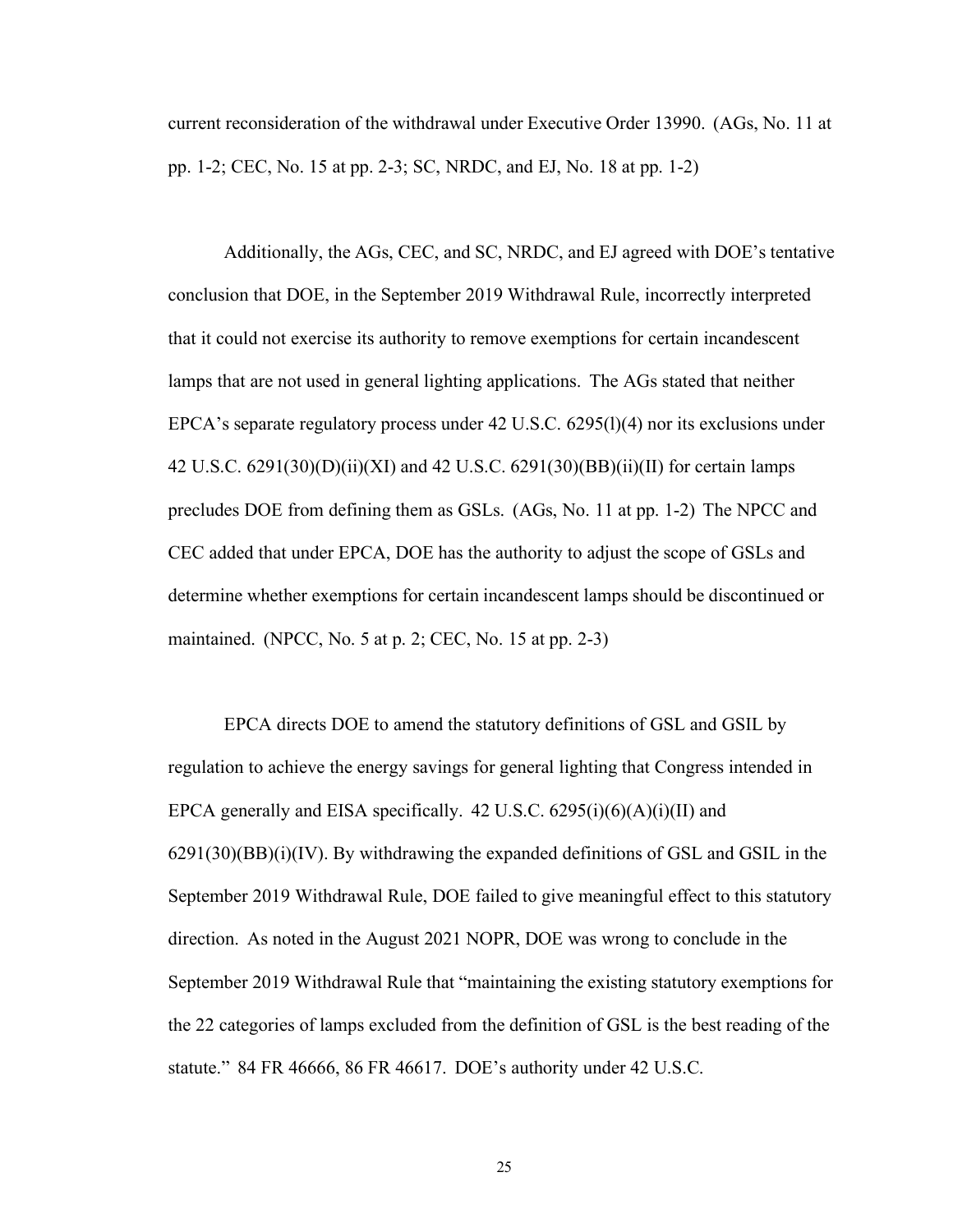$6291(30)(BB)(i)(IV)$  to include within the definition of GSL "any other lamps that [it] determines are used to satisfy lighting applications traditionally served by general service incandescent lamps" empowers the agency to include categories of lamps that would otherwise be excluded under 42 U.S.C. 6291(30)(BB)(ii). And DOE's authority under 42 U.S.C.  $6295(i)(6)(A)(i)(II)$  empowers the agency to discontinue any of the exemptions from the definition of GSIL set out in 42 U.S.C. 6291(30)(D)(ii). DOE's basis for discontinuing certain of the exemptions as discussed in the August 2021 NOPR and presented in the January 2017 Final Rules is the best implementation of the statute because it properly considers the statute as a whole and considers whether such lamps have the potential for use in general lighting applications traditionally served by GSILs. This final rule adopts the definitions established in the January 2017 Final Rules and as proposed in the August 2021 NOPR because they best align with EPCA's goals for increasing the energy efficiency of covered products through the establishment and amendment of energy conservation standards and promoting conservation measures when feasible. 42 U.S.C. 6291 *et seq*., as amended.

#### <span id="page-26-0"></span>*B. Reflector Lamps*

As discussed, in the August 2021 NOPR, DOE proposed to include IRLs within the definition of *general service lamp*, except those reflector lamps that have a first number symbol less than 16 (diameter less than 2 inches) as defined in ANSI C79.1– 2002 (incorporated by reference; see §430.3) and that do not have E26/E24, E26d,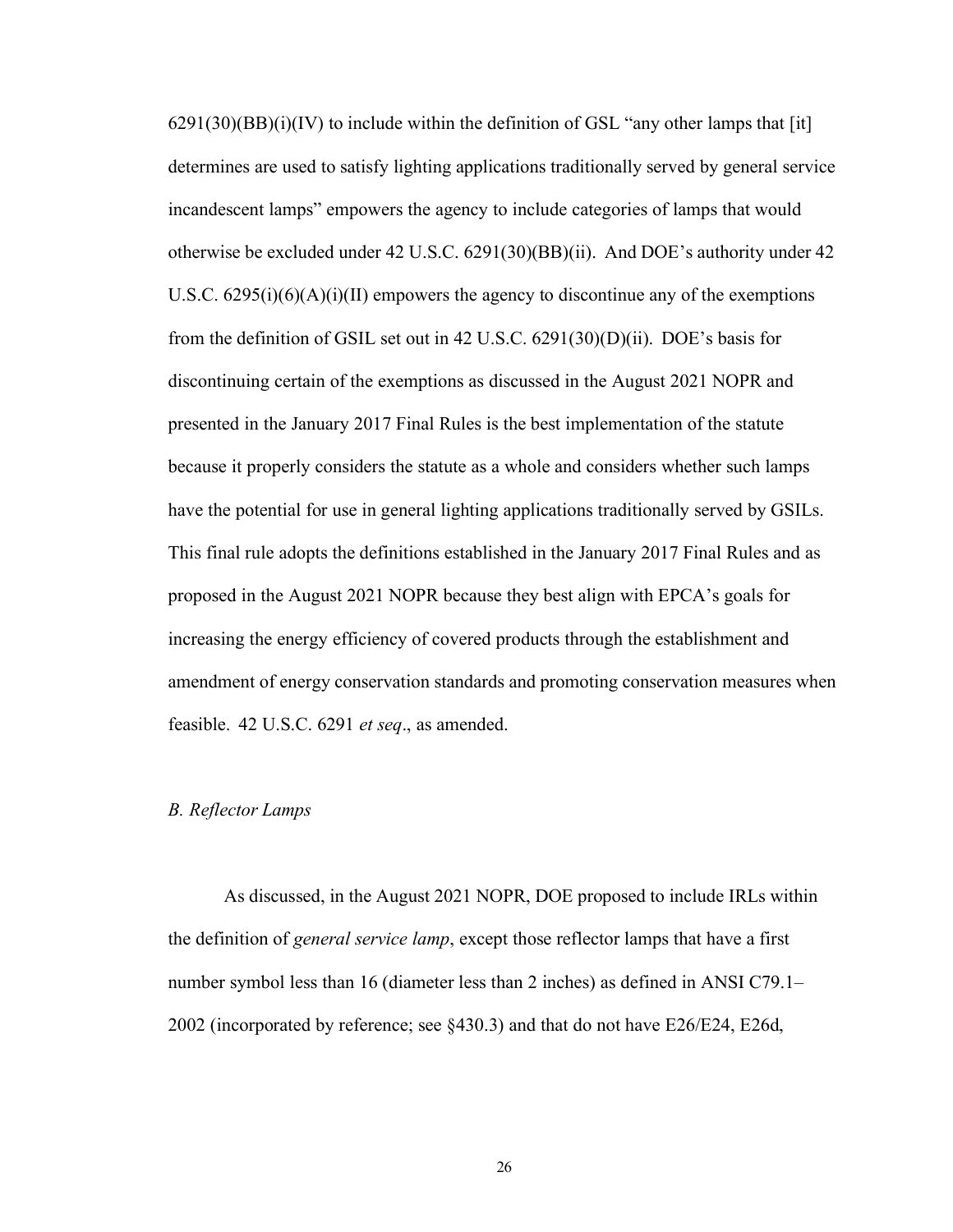E26/50x39, E26/53x39, E29/28, E29/53x39, E39, E39d, EP39, or EX39 bases. 86 FR 46611, 46620.

Additionally, in the August 2021 NOPR, DOE reviewed its position in the September 2019 Withdrawal Rule that EPCA precludes consideration of the exemption for IRLs because they were exempted twice from the statute. In the NOPR, DOE proposed to amend the definitions of GSIL and GSL to discontinue the exemptions for these products. 86 FR 46611, 46620. In response, NEMA suggested that DOE modify the proposed GSL definition to exclude IRLs from the GSL definition. NEMA and GE Lighting stated that IRLs are already covered under existing regulations for IRLs and were never intended to be regulated as GSLs according to EISA, where they are addressed in a separate regulatory section. Additionally, NEMA stated separation of IRLs from GSLs would avoid confusion and make a phased-in regulation more understandable. NEMA requested that DOE clarify how IRLs that are included in the proposed GSL definition and are also already regulated separately under existing regulations will be treated from an enforcement standpoint. NEMA stated that in the absence of clarity, manufacturers must assume that such products that meet the existing definition of IRLs and also meet the current standard for those products must be certified to DOE according to existing law and continue to be made and sold. (NEMA, No. 9 at pp. 6-9; NEMA, No. 9 at p. 10; GE Lighting, No. 14 at p. 3)

The September 2019 Withdrawal Rule concluded that because IRLs were twice excluded from the statute, once from the GSIL definition in 42 U.S.C.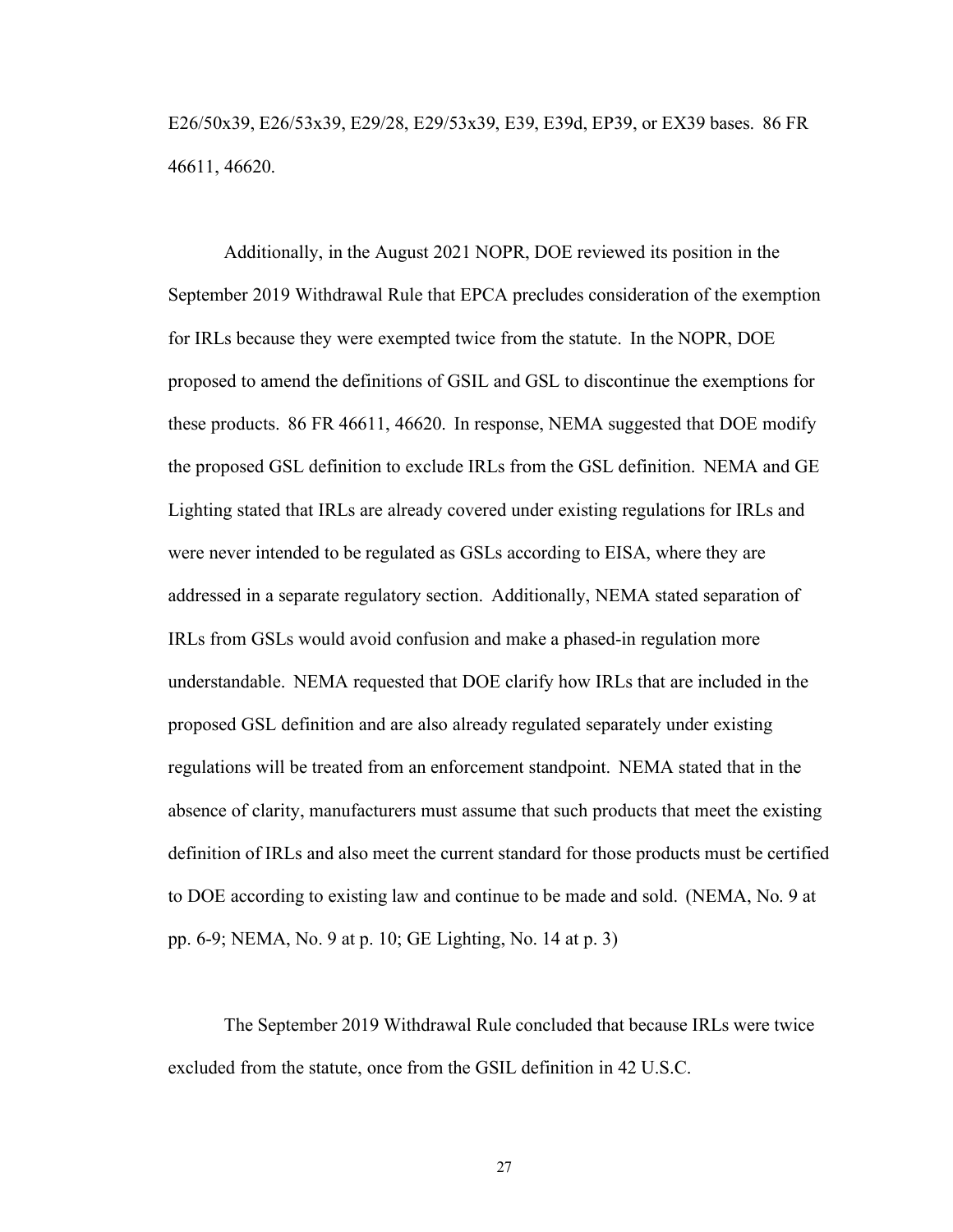$6291(30)(D)(ii)(XI)$  and once from the GSL definition in 42 U.S.C.  $6291(30)(BB)(ii)(II)$ , that means Congress did not want the Secretary to include IRLs within the definition of GSL. 84 FR 46661, 46666. DOE acknowledges that the statute exempts "reflector lamp" from the definition of GSIL (42 U.S.C. 6291(30)(D)(ii)(XI)) and "incandescent reflector lamp" from the definition of GSL  $(42 \text{ U.S.C. } 6291(30)(\text{BB})(ii)(\text{II}))$ . However, on reconsideration, DOE does not read the two statutory exemption provisions as an indication that such lamps were not to be evaluated for coverage under the GSIL and GSL definitions. With respect to IRLs, the best reading of the statute as a whole is that 42 U.S.C.  $6291(30)(BB)(i)(IV)$  and  $6295(i)(6)(A)(i)(II)$  authorize DOE to determine whether to include IRLs within the definition of GSIL and GSL. Section  $6295(i)(6)(A)(i)(II)$  grants DOE authority to determine whether "the exemptions for certain incandescent lamps should be maintained or discontinued." As discussed previously, in footnote 3, these "exemptions" are set out in 42 U.S.C. 6291(30)(D)(ii), and include IRLs among other lamps. As such,  $42 \text{ U.S.C. } 6295(i)(6)(A)(i)$  provides DOE with authority to consider Congress' initial exemption of those lamp types from the definition of GSIL, to determine whether those exemptions should be maintained or rescinded. Moreover, all of the lamp types that Congress initially exempted from being considered GSILs in 42 U.S.C.  $6291(30)(D)(ii)$  were likewise initially exempted from being considered GSLs in 42 U.S.C. 6291(30)(BB)(ii). When DOE discontinues an exemption from the definition of GSIL through 42 U.S.C.  $6295(i)(6)(A)(i)$ , the lamps that newly qualify as GSILs also become GSLs—because all GSILs are GSLs under 42 U.S.C. 6291(30)(BB)(i)(I), notwithstanding the exclusion of certain lamp types from the definition of GSL in 42 U.S.C. 6291(30)(BB)(ii). (Lamp types statutorily exempted from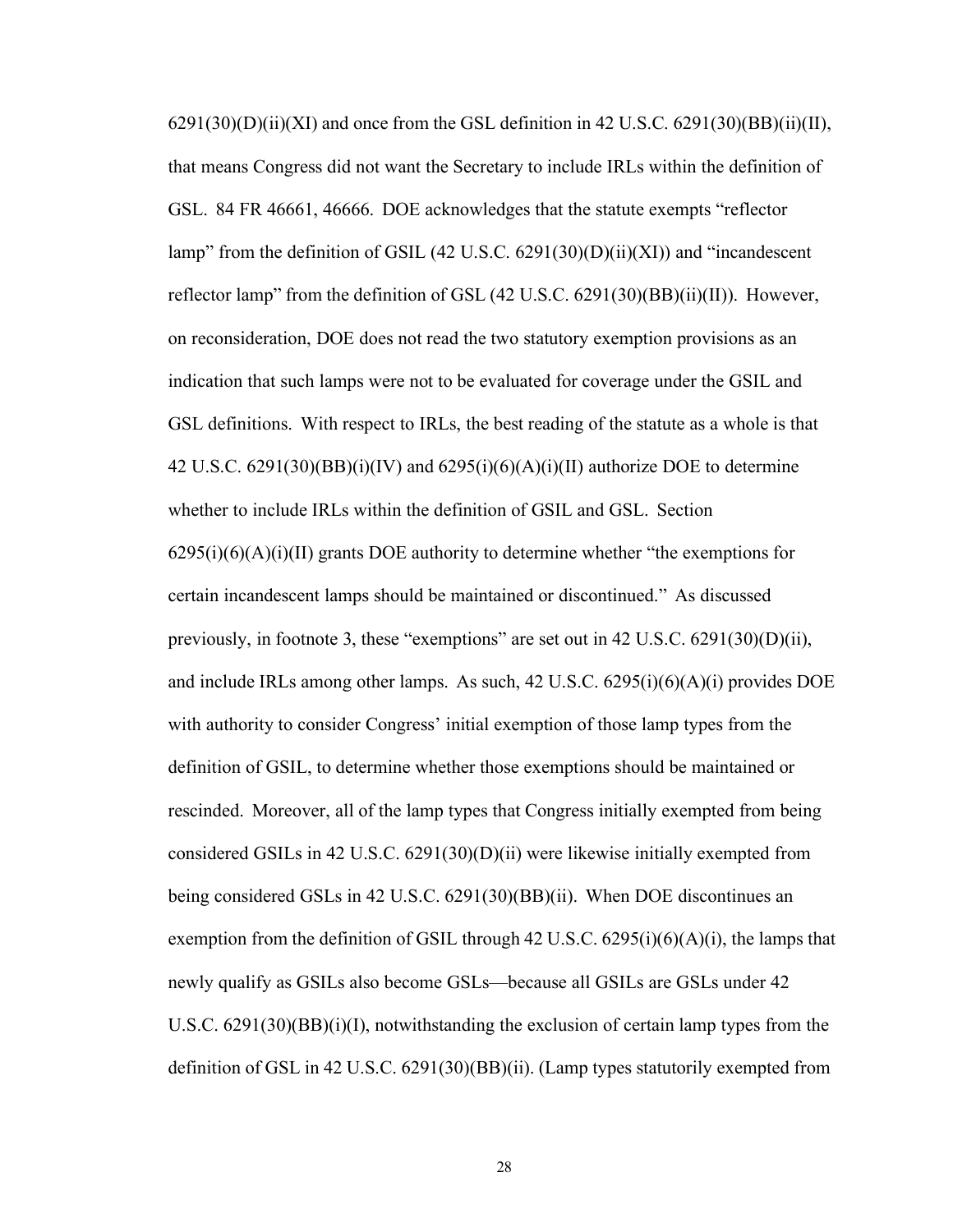the definition of GSIL and GSL under 42 U.S.C.  $6291(30)(D)(ii)$  and  $6291(30)(BB)(ii)$ , and for which DOE did not discontinue such exemption, remain exempted.) Similarly, under 42 U.S.C.  $6291(30)(BB)(i)(IV)$ , DOE has the power to bring within the definition of GSL "any other lamps that the Secretary determines are used to satisfy lighting applications traditionally served by general service incandescent lamps." That authority is not limited by the exclusions in 42 U.S.C. 6291(30)(BB)(ii). Rather, DOE has the power to bring within the definition of GSL any lamps excluded by 42 U.S.C. 6291(30)(BB)(ii), if it determines that they are used to satisfy lighting applications traditionally served by general service incandescent lamps. DOE therefore has the power to bring IRLs within the definition of GSIL and GSL, notwithstanding the statutory exclusions in 42 U.S.C.  $6291(30)(D)(ii)$  and  $6291(30)(BB)(ii)$ . DOE concludes that the discontinuation of the exemption for IRLs is warranted, for the reasons discussed in the second of the January 2017 Final Rules, published at 82 FR 7322. In that rule, DOE determined that medium screw base reflector lamps that are incandescent and do not meet the definition of IRL as well as lamps that are IRLs, separately, had high annual unit sales indicating they are likely to be used in general lighting applications. Further, because these lamps provide overall illumination, they could be used as direct replacements for GSILs. DOE also indicated there was a high potential for lamp switching to IRLs and medium screw base reflector lamps that are incandescent due to the fact they are used in general lighting applications like others GSILs and GSLs. Lastly, as shown in Table III.1 of the second January 2017 final rule, IRLs have annual sales that are several times the sales of the largest-volume lamp category among those exemptions that DOE is discontinuing, all of which are lamps used in general lighting applications. 82 FR 7276,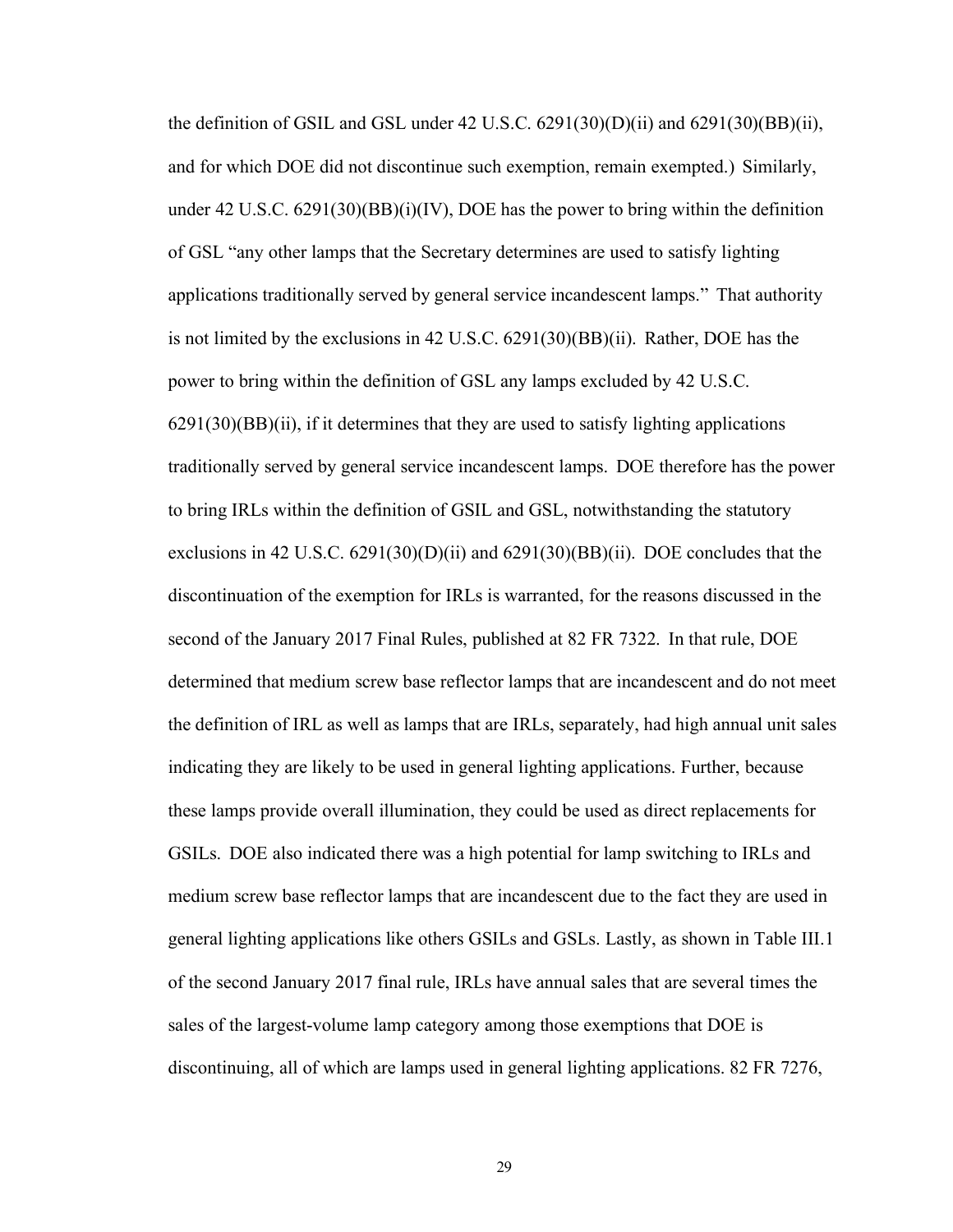7293; 82 FR 7322, 7329–7330. For these reasons, in this final rule, DOE includes IRLs in the definition of GSL and GSIL.

DOE acknowledges that IRLs are currently subject to standards. 10 CFR  $430.32(n)(6)$  and (7). This rule is not specifying standards for GSLs. To the extent that DOE were to establish energy conservation standards for GSLs, DOE would clearly indicate the applicable standard and compliance requirements for the affected lamps. Further, DOE notes that GSILs and medium base CFLs are also already covered under existing regulations and yet are explicitly included as GSLs under EPCA.

NEMA commented that separate regulations for IRLs and GSLs will allow consideration for the unique efficiency and light distribution capabilities of reflector and omnidirectional GSLs. GE Lighting stated that IRLs are not general lighting and are used to highlight specific objects or target areas in a room, and therefore, require a unique technical analysis. (NEMA, No. 9 at pp. 6-7; NEMA, No. 9 at p. 10; GE Lighting, No. 14 at p. 3)

In the January 2017 Final Rules, DOE found that IRLs are widely used for general illumination just as GSILs are used. 82 FR 7322, 7325. In this final rule, DOE finds there has been no change in the market that leads to a different conclusion in this final rule. Further, when determining standards for a product, DOE divides covered products into classes by: (a) the type of energy used; (b) the capacity of the product; or (c) other performance-related features that justify different standard levels, considering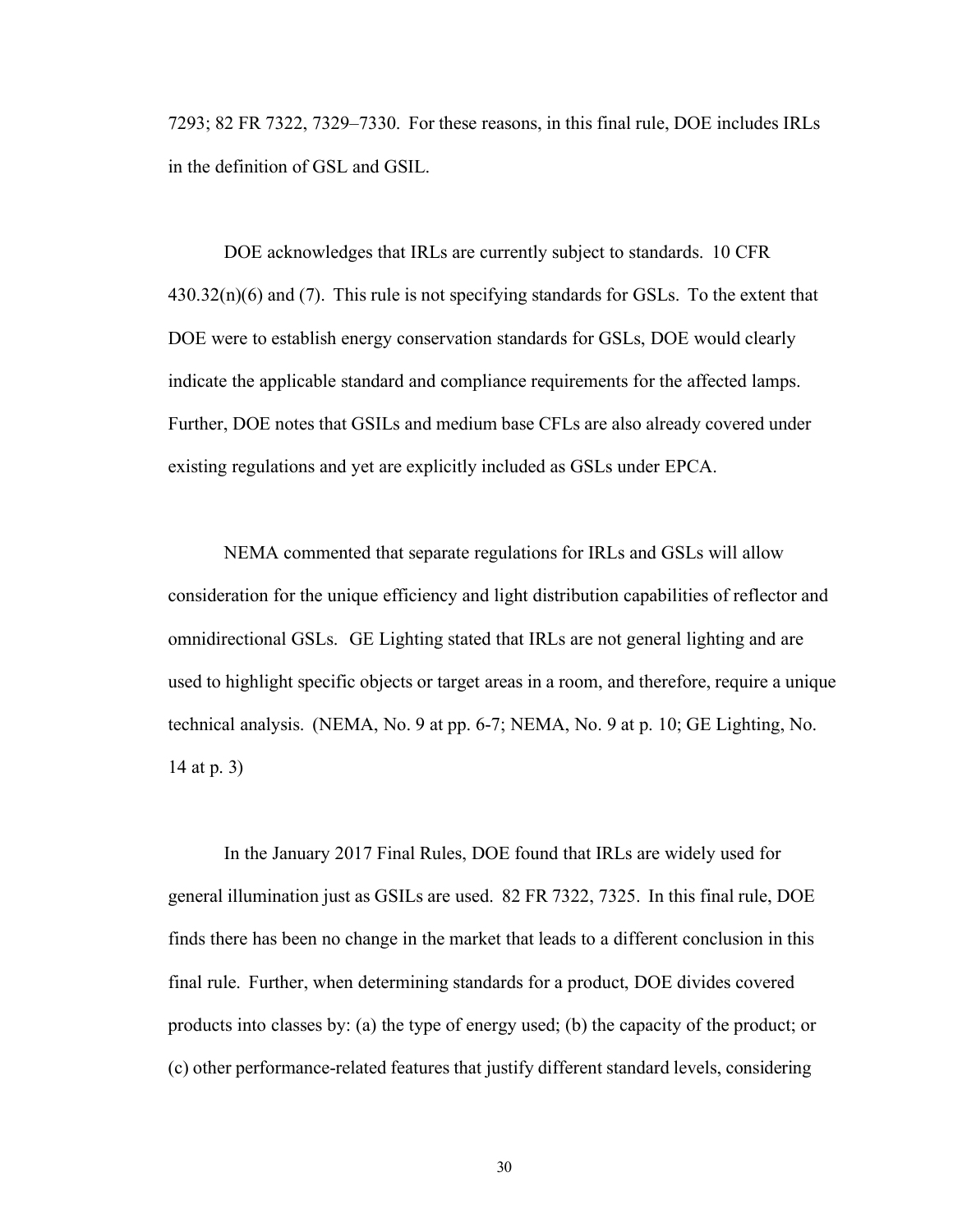the consumer utility of the feature and other relevant factors. (42 U.S.C. 6295(q)) Because DOE considers impact on both efficacy and consumer utility when establishing product classes, reflector and omnidirectional GSLs could be analyzed for standards separately, if warranted.

#### <span id="page-31-0"></span>*C. Consumer Choice, Health Impacts*

Some private citizens stated that the GSL definitions proposed in the August 2021 NOPR infringe on consumer choice by regulating incandescent bulbs under GSLs and effectively removing them from the marketplace. (Anonymous, No. 2 at p. 1; Anonymous, No. 3 at p. 1; Anonymous, No. 4 at p. 1)

In the August 2021 NOPR, DOE proposed that if the design characteristics of lamps for a given application are such that non-incandescent lamps cannot be made with the same characteristics (*i.e.,* form factor and light output), such lamps should not be included as "other lamps" in its definition of GSL. *See* 86 FR 46616; *see also* 82 FR 7276, 7301. Hence, in this final rule, incandescent lamps that are included as GSLs have or can have more efficient, non-incandescent replacements with the same form factor and light output. DOE has confirmed that all lamp types included in the GSL definition have the same characteristics in the non-incandescent versions as offered in the incandescent versions.

Regarding T-Shape, B, BA, F, G16-1/2, G25, G30, S and M-14 lamps ("decorative lamps"), NEMA estimates total market volume at 950 million installed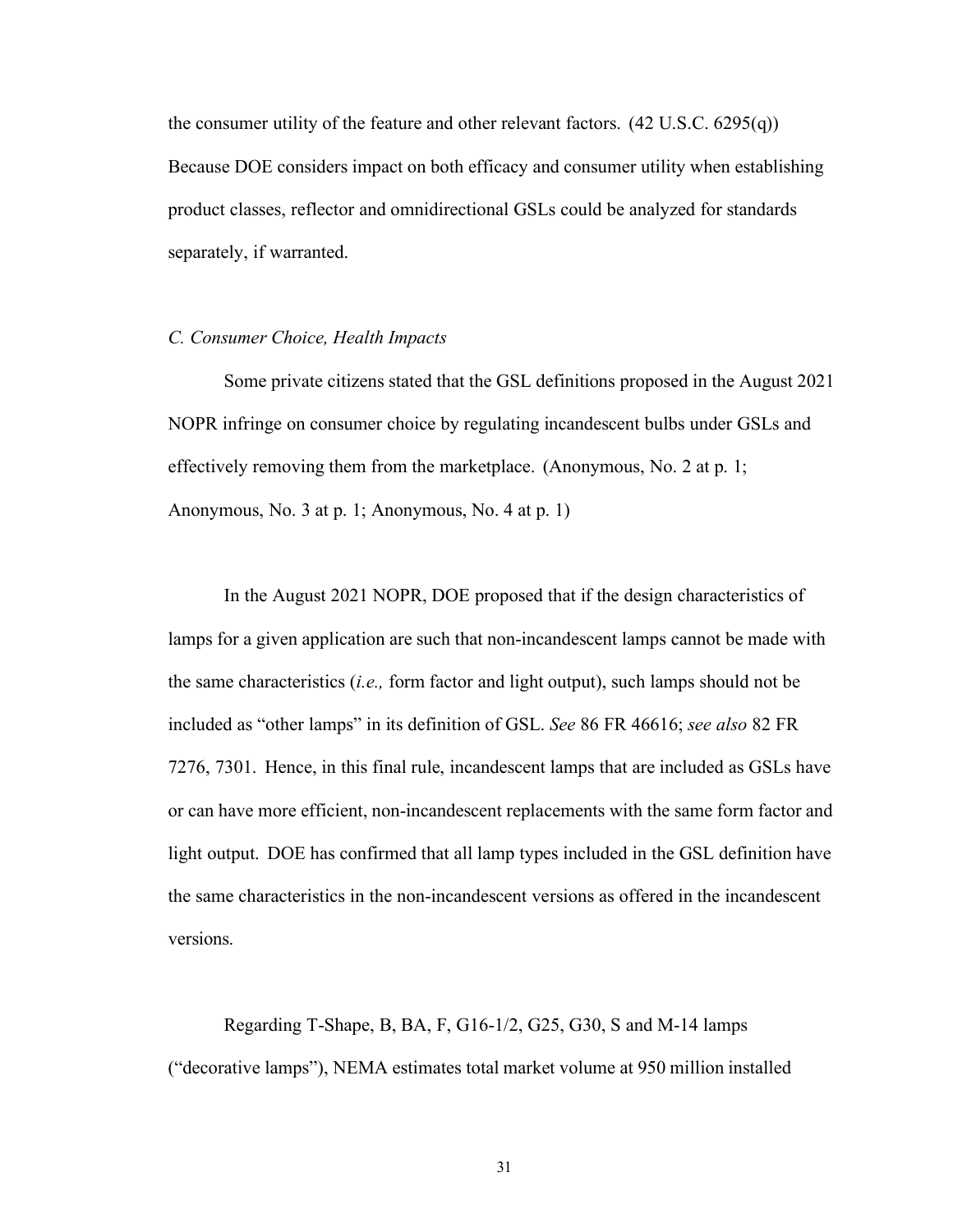lamps; and 520 million out of 665 million on mostly switch-controlled sockets have already been converted to LED technology. NEMA stated that regulations would force homeowners with the remaining 285 million incandescent decorative lamps on dimmers to switch to LED technology that is often incompatible with the installed dimmers. NEMA stated that for a dining room fixture an LED-compatible dimmer could cost approximately \$20 to \$80, plus \$100 to \$200 (depending on location) for an electrician to install. NEMA stated that a mid-cost \$30 dimmer with a lower cost electrician (\$100) would have a payback in 30 years, and a high-cost dimmer (\$80) with a high-cost electrician (\$200) would have a payback in 65 years. NEMA stated that regulating candelabra base lamps used on LED-incompatible dimmers is not economically feasible for homeowners; rather, the market will convert to LED over time without regulation due to homeowners continuing to replace dimmers by choice. (NEMA, No. 20 at pp. 3-4)

Regarding dimming, not all incandescent/halogen dimmers (i.e., phase-cut control dimmers) are incompatible with LED technology. NEMA's SSL 7A, which provides basic requirements for phase-cut dimming of LED light sources, includes a list of forward phase-cut dimmers and scenarios in which they can be compatible with LED technology (e.g., up to 125 W LED load). NEMA's comment indicates that almost 80 percent of the lamps on switch-controlled sockets have already been converted to LED technology without a significant negative market reaction. Thus, the extensive use of dimmer technology needed to support the modified GSL definition in this final rule indicates that it is readily available and economically feasible for consumers.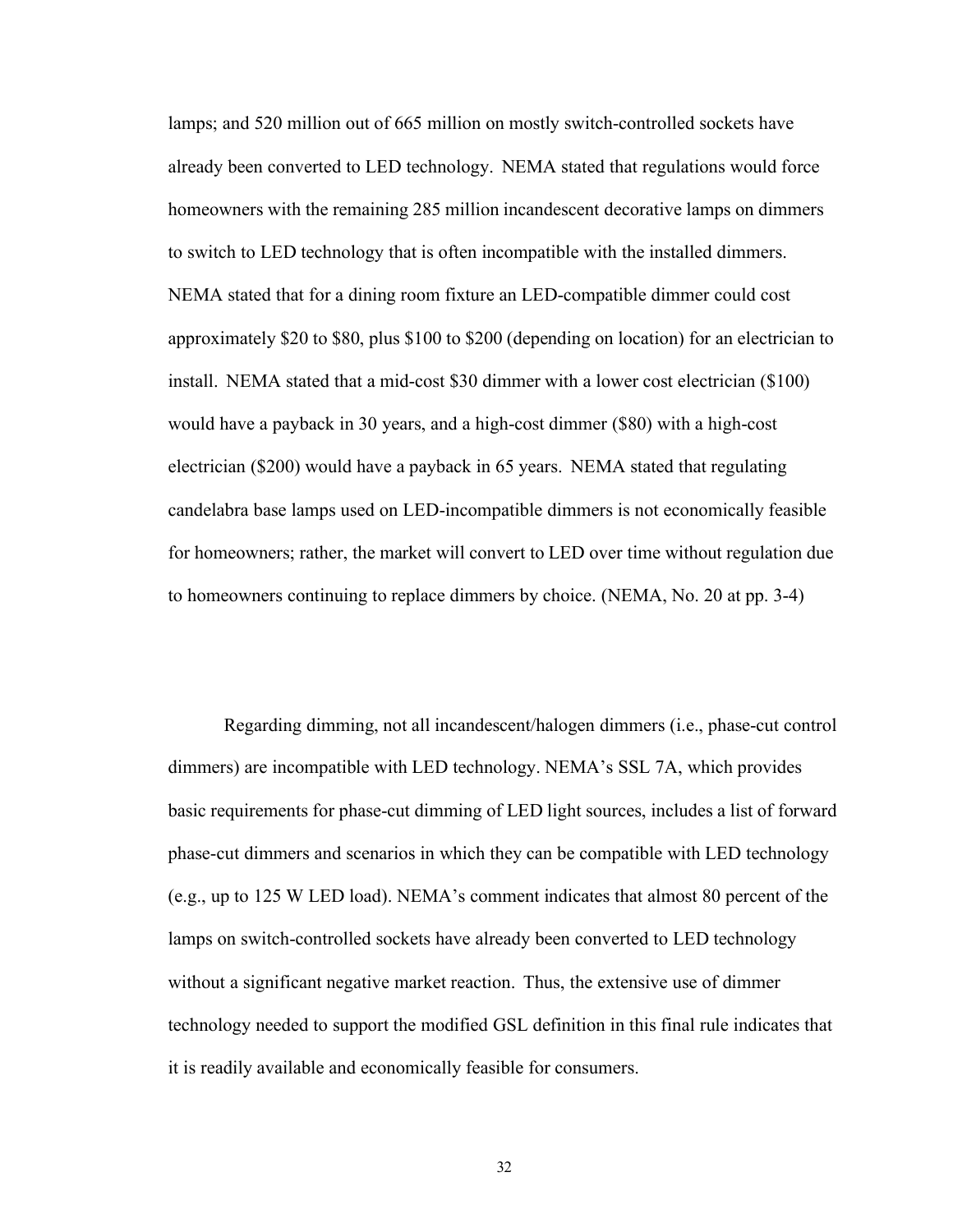Further, this final rule defines only the scope of GSLs and does not set energy efficiency standards for GSLs. When DOE evaluates a future energy efficiency standard for GSLs it will determine whether a standard is economically justified based on several factors, including consumer impacts and commenters' concerns relating to any asserted lessening of the utility or the performance of newly covered GSILs likely to result from the imposition of the standard. 42 U.S.C.  $6295(o)(2)(B)(i)(II)-(IV)$ .

A private citizen stated that for some people LED lamps may have a negative effect on eyesight and thus wished to continue purchasing incandescent bulbs. (Anonymous, No. 4 at p. 1) A second private citizen stated that LED bulbs may affect those with light sensitivity disabilities and under Title 1 of the American Disabilities Act ("ADA") reasonable accommodation must be made for those that have disabilities and are light sensitive. The citizen stated that, for example, people with epilepsy need to use incandescent lights. The citizen stated that a government project is required by federal ADA law to ensure that those with light sensitivity disabilities are not harmed by artificial lighting used in the project. The citizen stated that the United Kingdom makes accommodations for those that have a disability to use incandescent bulbs. Finally, the citizen stated that Title II of the ADA states DOE has a responsibility to consult with the disabled community prior to changing lighting standards and that reasonable accommodation be made to purchase incandescent bulbs for medical reasons. (Anonymous, No. 6 at p. 1)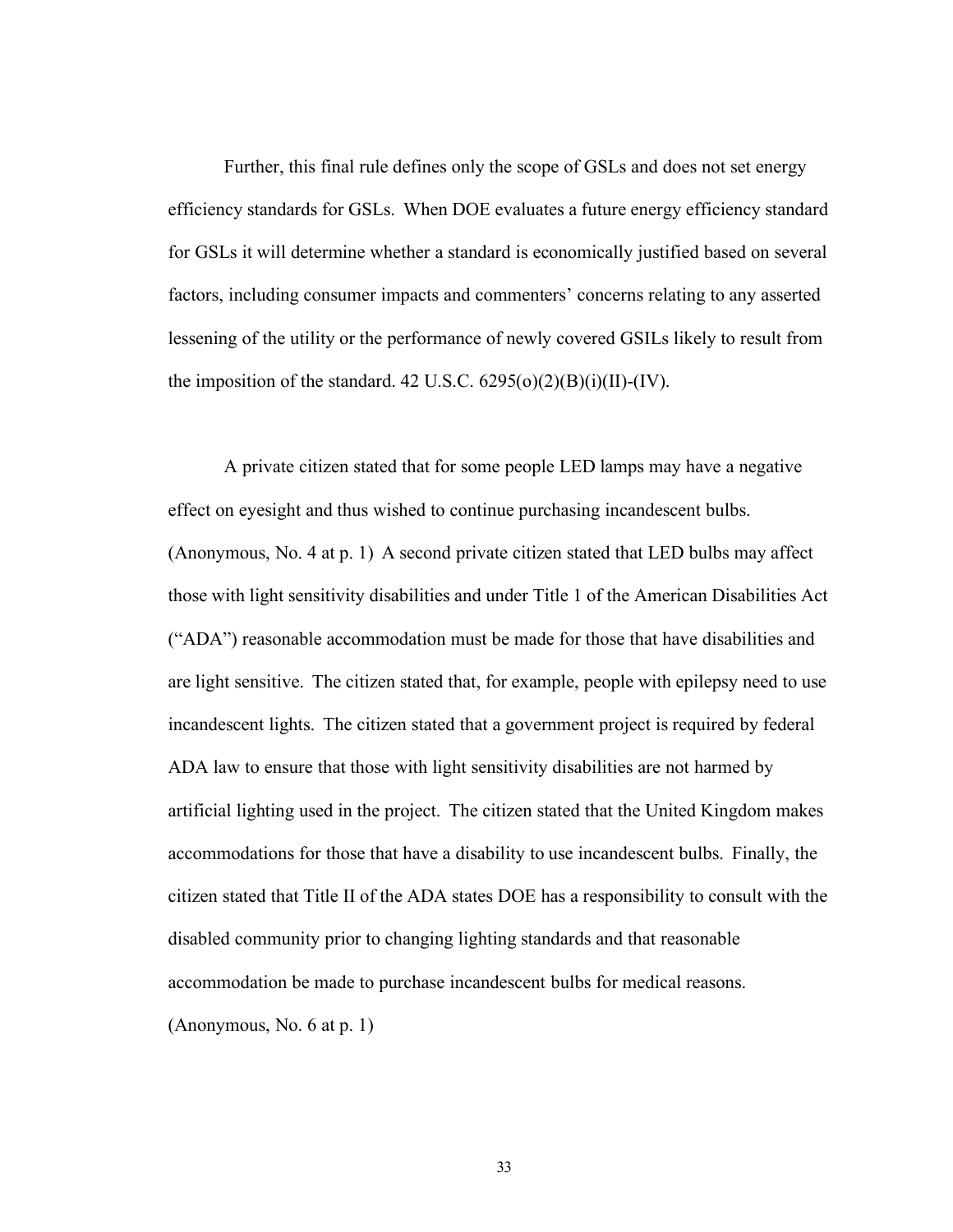Though these public comments do not include quantitative evidence of specific alleged changes to performance characteristics relevant to consumer choice or health, DOE has considered these public comments. DOE has also considered the potential for health benefits of emissions reductions from reducing energy use by the covered products. DOE maintains that the final rule's definitional changes appropriately promote EPCA's goals for increasing the energy efficiency of covered products through the establishment and amendment of energy conservation standards and promoting conservation measures when feasible. 42 U.S.C. 6291 *et seq*., as amended. As stated above, DOE assesses possible impacts to consumers, utility, and performance during the separate evaluation of economic justification for setting energy conservation standards. Additionally, DOE notes that the ADA does not apply to DOE for purposes of this rule, as the ADA applies only to private employers and not Federal agencies. Individuals wishing to file complaints under the ADA can visit [www.ada.gov.](http://www.ada.gov/)

#### <span id="page-34-0"></span>*D. Potential Revisions to the Proposed Definitions*

#### <span id="page-34-1"></span>1. Lumens

NYSERDA and the CEC recommended that DOE revise the GSL definition proposed in the August 2021 NOPR to include lower lumen products between 150 and 310 lumens to include lamps offered as 25-watt ("W") equivalents. ASAP, the CA IOUs, and NYSERDA stated that this would align with California's state-regulated LED lamps which include E12 base lamps greater or equal to 150 lumens and E26, E17, GU24 base lamps greater or equal to 200 lumens. ASAP stated that these low-lumen lamps are often used in multiples in a single light fixture to provide general illumination. As an example,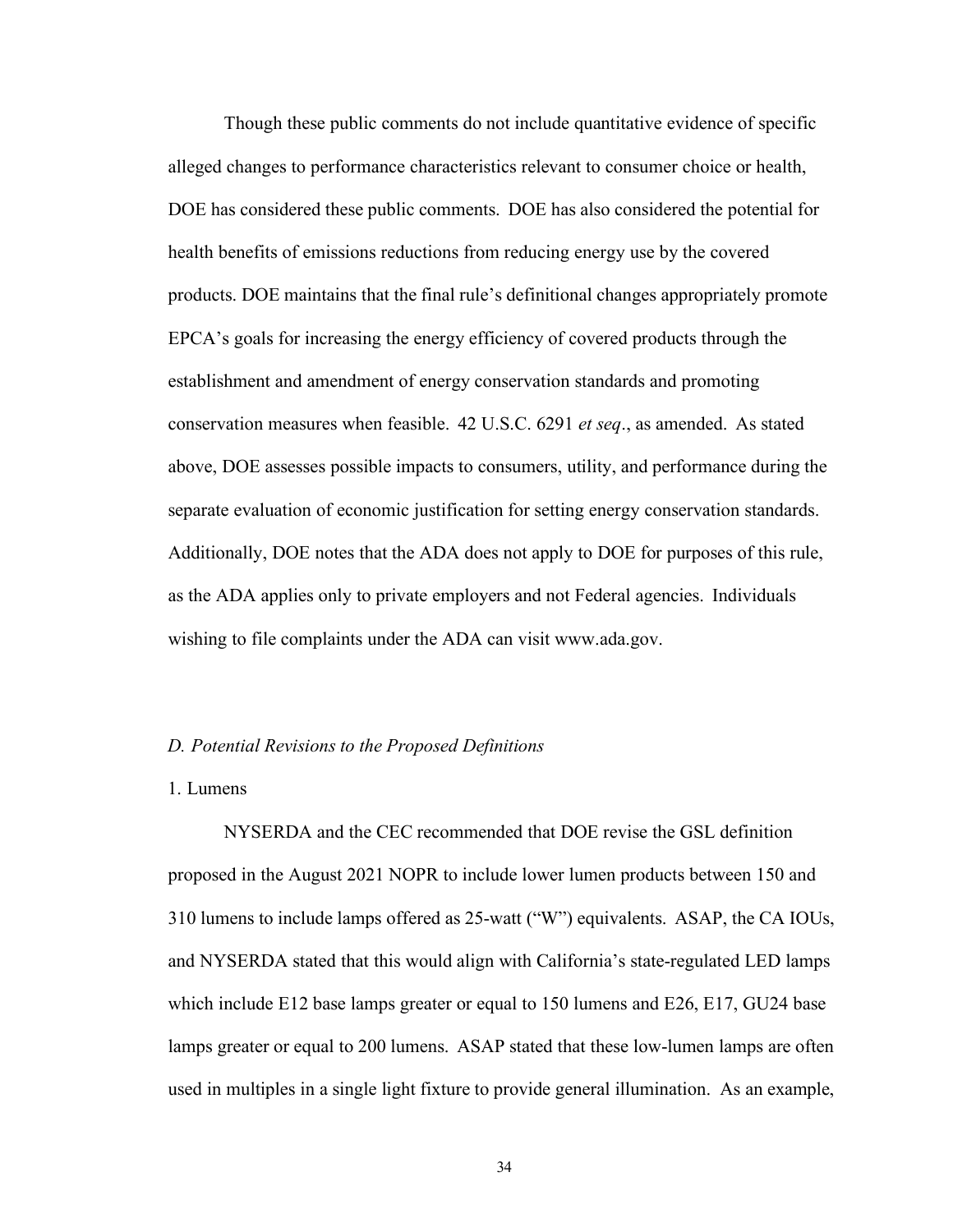NYSERDA stated a fixture with eight candelabra bulbs consumes 10 times more energy than a single 100 W equivalent LED bulb. The CEC stated that low-lumen lamps are typically used to satisfy lighting applications traditionally served by GSILs (*e.g.*, night lights) and that one-quarter of California homes have at least one low-lumen lamp. The CEC also stated that there are a sufficient number of low-lumen lamps on the market that would meet the 45 lm/W standard, citing its 2018 analysis which found 571 ENERGY STAR® certified LED lamps with low lumens and efficacy far above 45 lm/W. The CA IOUs added that a cluster of low-lumen incandescent lamps remains in the retail space and there is no technical reason not to cover the products in the GSL definition. The CEC added that low-lumen lamps included in the GSL definition would be limited to the base types specified in the definition, excluding other low-lumen base types and specialty lamps. (NYSERDA, No. 10 at p. 2; CEC, No. 15 at pp. 3-4; ASAP, Public Meeting Transcript, No. 7 at pp. 13-14; CA IOUs, Public Meeting Transcript, No. 7 at pp. 14-15)

Westinghouse commented that many of the low-lumen lamps described by ASAP and the CA IOUs are not used in general service applications, but specialty signs and indicators. Westinghouse expressed concern that inclusion of low-lumen lamps of any American National Standards Institute ("ANSI") base could also include specialty products. (Westinghouse, Public Meeting Transcript, No. 7 at pp. 15-16) GE Lighting stated that lamps below 310 lumens are not 40 W, but instead between 15 and 25 W, and 40 W lamps are typically in the 350 to 450 lumen range. GE Lighting added that these lamps have very low market share, are used in niche applications, and use little wattage. (GE Lighting, Public meeting Transcript, No. 7 at pp. 16-17)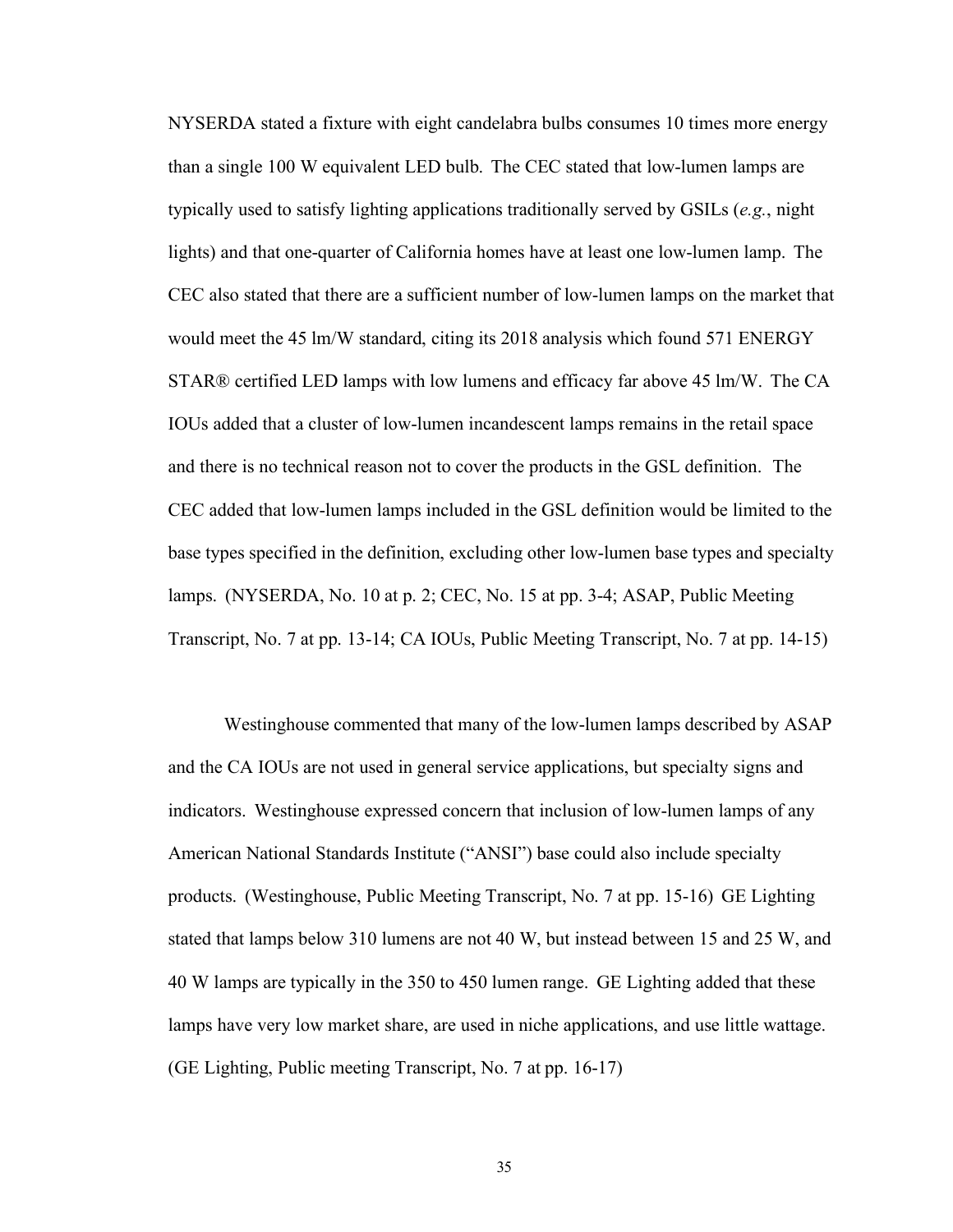In the August 2021 NOPR, DOE tentatively determined, based on the reasoning presented in the January 2017 Final Rules, that lamps that satisfy the same applications traditionally served by GSILs are ones that provide overall illumination. 86 FR 46611, 46616. In the January 2017 Final Rules, DOE determined that the minimum lumen output of lamps that provide overall illumination should be 310 lumens. DOE acknowledged that some lamps with lumen outputs less than 310 lumens can be marketed as 25 W equivalents. However, there are no Federal guidelines concerning equivalency claims of lamps and even when such guidelines exist there is a variety in lumens that constitute a 25 W equivalent. 82 FR 7276, 7305-7306. DOE finds there has been no change in the market that would lead DOE to reach a different conclusion in this final rule and therefore is adopting a GSL definition with minimum lumens as 310 lumens.

#### 2. Base Type and Voltage

NEMA and GE Lighting recommended that DOE make modifications to the base type and voltage in the proposed GSL definition to provide clarity and to avoid causing specialty and niche products that have unique performance features to become unavailable in the market. GE Lighting stated that the proposed definition goes beyond the original EISA 2007 definition regulating household A-line incandescent 40, 60, 75 and 100 W lamps, or potential replacements for these lamps. (NEMA, No. 9 at p. 8; GE Lighting, No. 14 at pp. 3-4)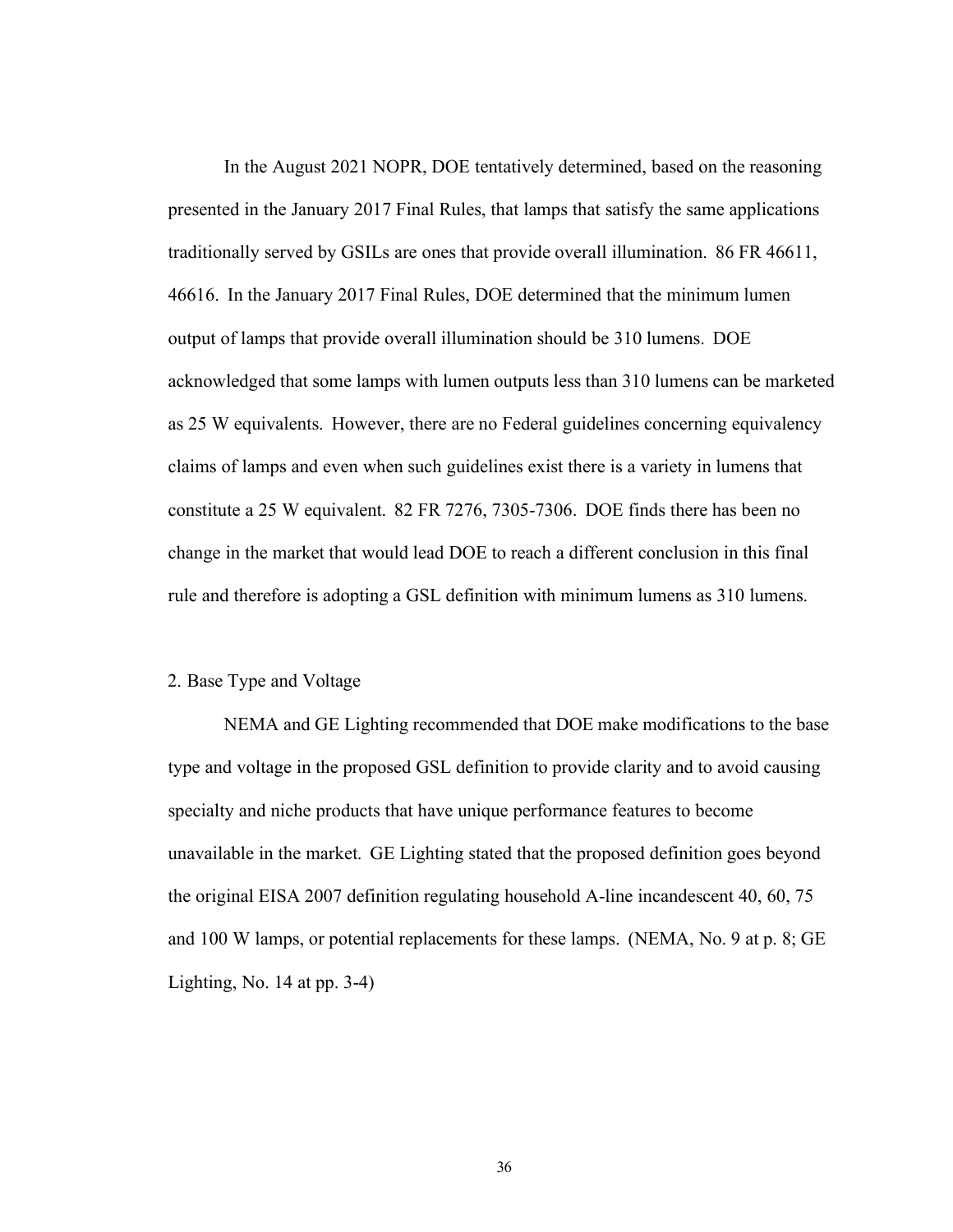NEMA stated that DOE's proposal that GSLs have an ANSI base is so overly broad so as to create confusion in the market and result in DOE unintentionally making specialty lamp types with unique performance features unavailable. NEMA recommended that DOE modify the definition to specify GSLs have an E26 medium screw base, E17 intermediate base, E12 candelabra base, E11 mini candelabra base, E39 or EX39 mogul base, or G5.3, GU10, or GU24 base. (NEMA, No. 9 at p. 8)

Second, NEMA stated that DOE's proposal that GSLs that are non-integrated lamps that operate at any voltage is unnecessarily broad. NEMA stated that the common residential and commercial building mains voltages are 110/120, 208, and 277 volts ("V"). NEMA recommended that DOE modify the definition to specify that GSLs that are non-integrated lamps be able to operate between 100 to 277 V. (NEMA, No. 9 at p. 8)

GE Lighting recommended two alternative modifications to the base and voltage: (1) limit the base type to medium screw bases and operation between 120 and 130 V; or (2) limit the base type to medium, candelabra, and intermediate screw bases and operation between 120 and 130 V. GE Lighting stated that medium screw base, candelabra base and intermediate screw base lamps that operate between 120 and 130 V and provide omnidirectional light distribution would cover 99 percent of the GSLs used in a home (excluding reflector lamps) according to the 2015 DOE Lighting Market Characterization Report and, therefore, achieve over 99 percent of the potential energy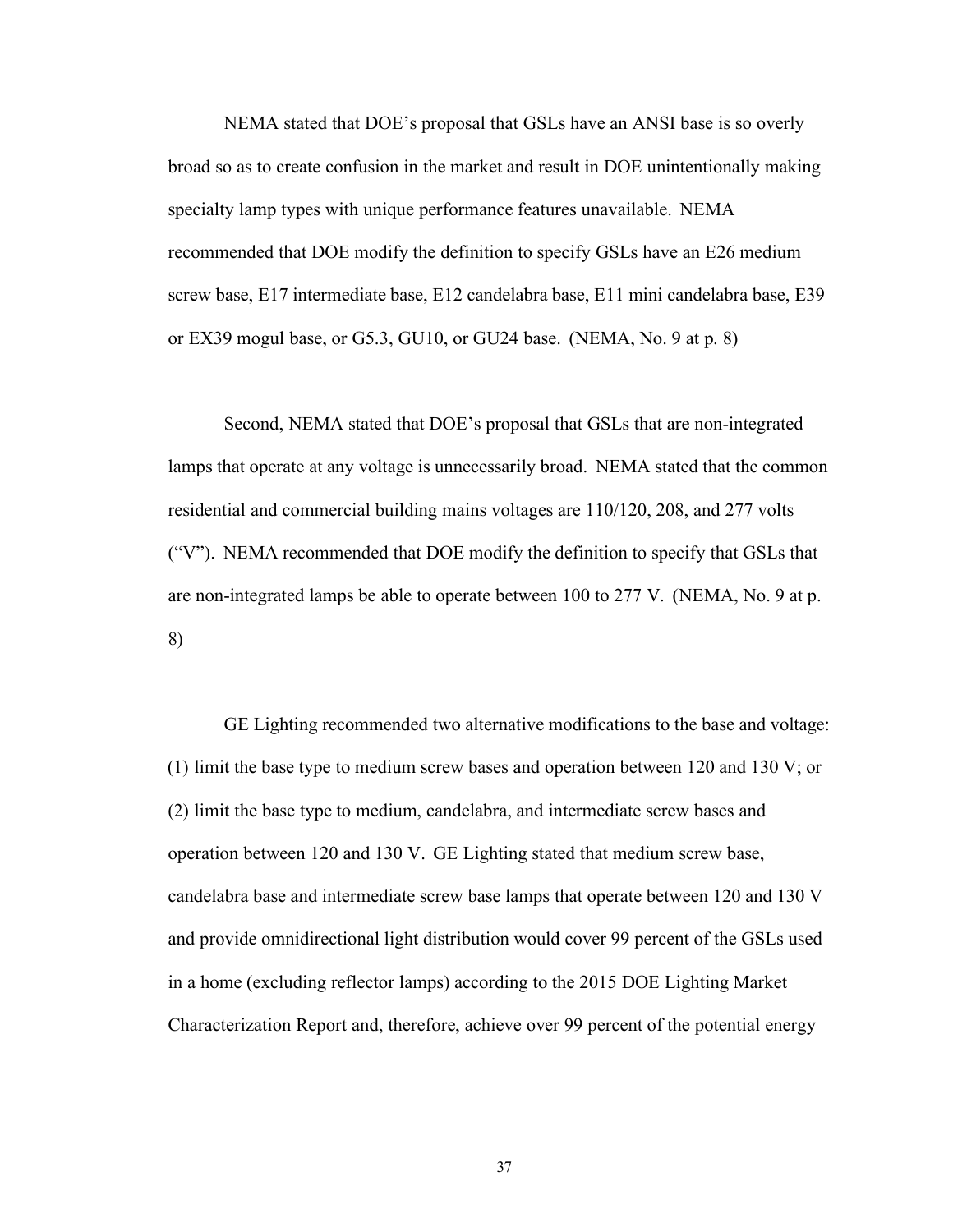savings. GE Lighting also stated that using specific base types and voltages used in a home would be easy to understand. (GE Lighting, No. 14 at pp. 3-4)

In the August 2021 NOPR, DOE tentatively determined that lamps that satisfy the same applications traditionally served by GSILs are ones that provide overall illumination. 86 FR 46611, 46616. Based on the findings of the January 2017 Final Rules that lamps with an ANSI base provide overall illumination, DOE proposed in the August 2021 NOPR to define GSLs to include lamps with an ANSI base. 86 FR 46611, 46619. In the January 2017 Final Rules, DOE also identified lamps with ANSI bases that were associated with certain incandescent/halogen lamps without more efficient, equivalent replacements and concluded that those lamps should be exempted. DOE concluded that the unavailability of non-incandescent substitutes for a given lamp suggests that lamp is not being used for traditional GSIL applications. 82 FR 7276, 7301. As such, DOE exempted : (1) J, JC, JCD, JCS, JCV, JCX, JD, JS, and JT shape lamps that do not have Edison screw bases; (2) lamps that have a wedge base or prefocus base; and (3) reflector lamps that have a first number symbol less than 16 (diameter less than 2 inches) as defined in ANSI C79.1– 2002 and that do not have E26/E24, E26d, E26/50x39, E26/53x39, E29/28, E29/53x39, E39, E39d, EP39, or EX39 bases. 82 FR 7276, 7304. Hence, based on these findings of the January 2017 Final Rules, in the August 2021 NOPR, DOE proposed exempting the aforementioned lamps because they may not have more efficient, equivalent replacements available if a future GSL standard is adopted. DOE's findings of the January 2017 Final Rules found that many lamps with medium, candelabra, and intermediate screw bases, operating between 120 V and 130 V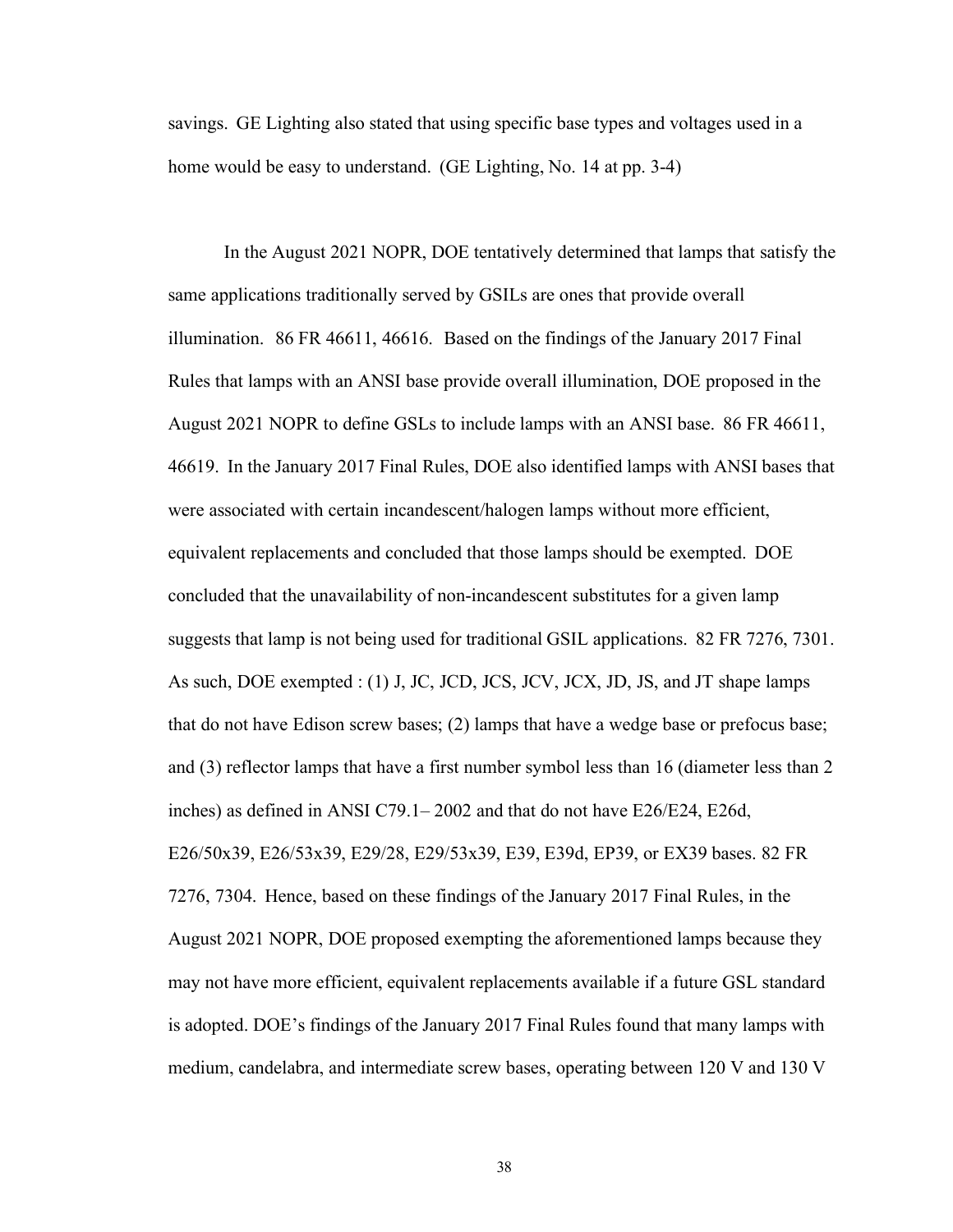could provide overall illumination and therefore, could not use these criteria as suggested by GE. Further, ANSI bases are well defined in the industry standard ANSI C81.61, "Electric Lamp Bases - Specifications for Bases (Caps) For Electric Lamps." DOE finds that the GSL definition as proposed in the August 2021 NOPR is easy to understand when it specifies that lamps must have ANSI bases and exempts certain lamps using an ANSI base designation. In this final rule, DOE is adopting the GSL definition as proposed, which defines such lamps as having ANSI bases.

In the January 2017 Final Rules, DOE reviewed available product offerings to determine whether lamps of all operating voltages are used in general lighting applications. DOE determined that integrated lamps able to operate at a voltage of 12 volts or 24 volts, at or between 100 to 130 volts, at or between 220 to 240 volts, or of 277 volts provide overall illumination. DOE made this determination by reviewing product offerings and identifying voltages associated with specialty lamps and ensuring those are not included in the ranges of a GSL. DOE found that the operating voltage of nonintegrated lamps did not correlate to use in specialty applications. 82 FR 7276, 7306. DOE finds there has been no change in the market regarding lamp voltages that would lead DOE to reach a different conclusion in this final rule. Hence, in this final rule, DOE is adopting, as proposed in the August 2021 NOPR, the GSL definition established in the January 2017 Rules that defines integrated lamps in voltage ranges of 12 volts or 24 volts, at or between 100 to 130 volts, at or between 220 to 240 volts, or of 277 volts.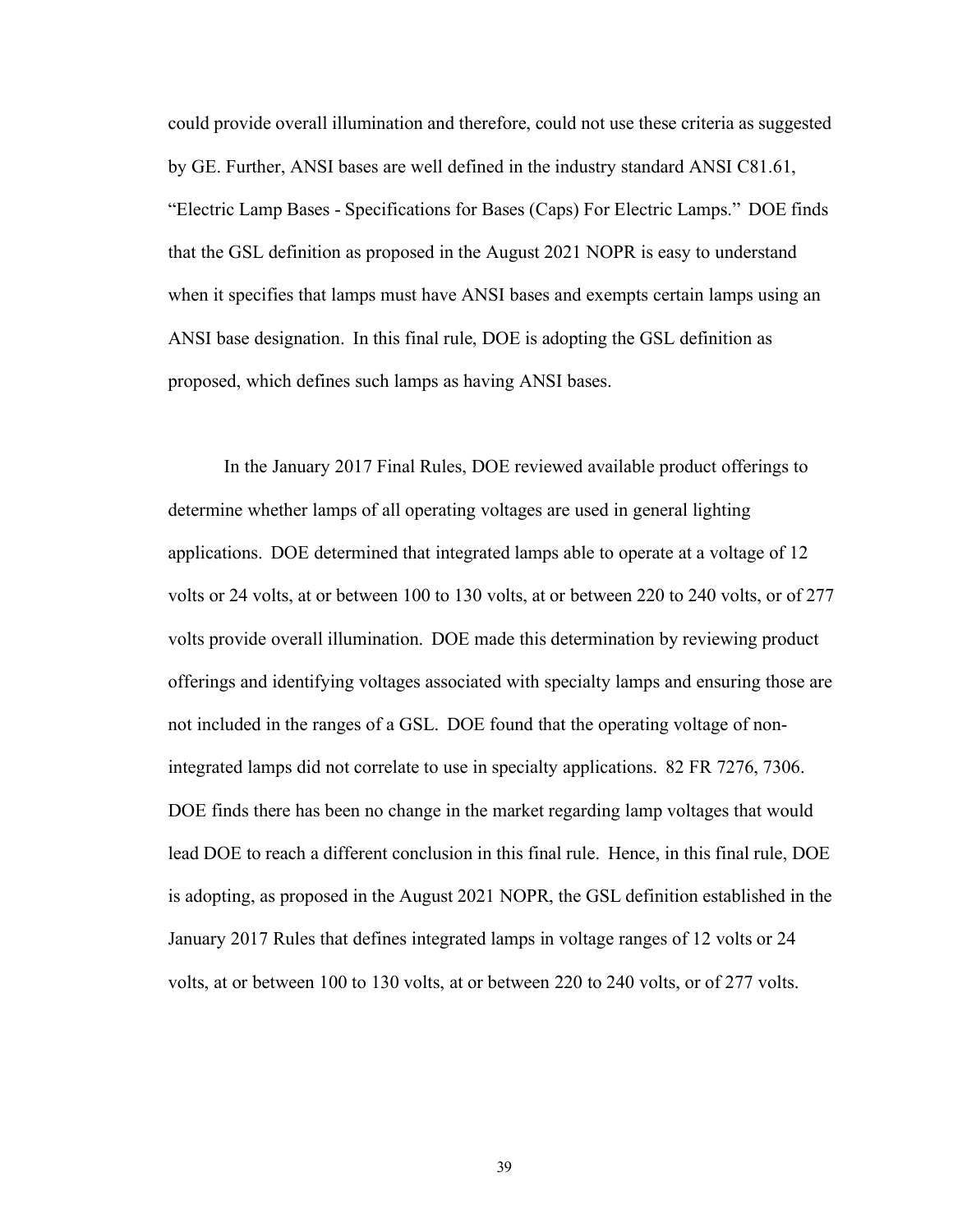#### 3. Color Tunable Lamps

Lutron stated that when considering the scope of the GSL definition, DOE should take into consideration the impact of including advanced technologies, specifically full color tunable lamps. Lutron stated full color tunable lamps can change between emitting high quality white light typically used in general lighting applications and colored lighting typically used for decorative purposes. Lutron stated luminous flux measures the perceived intensity of light, weighted by the human eye sensitivity curve to differing wavelengths (colors) of light,  $V(\lambda)$ . Hence, lamps outputting colors of light to which the human eye is not as sensitive (*i.e.,* color others than white) will always appear to be less efficacious than a comparable source outputting white light. Lutron stated that full color tunable lamps when operated in colors other than white will therefore be measured as having a lower lumen output. Lutron noted that the current DOE test procedure requires lamps to be tested at the highest input power for efficacy, CRI, and other metrics. Lutron stated that although it is often the case that one or more white light settings are among the set of highest input power settings, this cannot be assumed. Lutron also stated innovation in phosphor-converted LEDs may enable efficacy gains when operating at white light settings but at a lower input power. Lutron asserted that the current DOE test procedure of testing at the highest input power would disincentivize this kind of innovation. (Lutron, No. 12 at p. 3)

Lutron proposed two possible solutions to the problem it identified. The first option Lutron proposed was to exclude "full color tunable lamps" from the definition of GSL. Lutron stated that the reason for the exclusion would align with the reasons for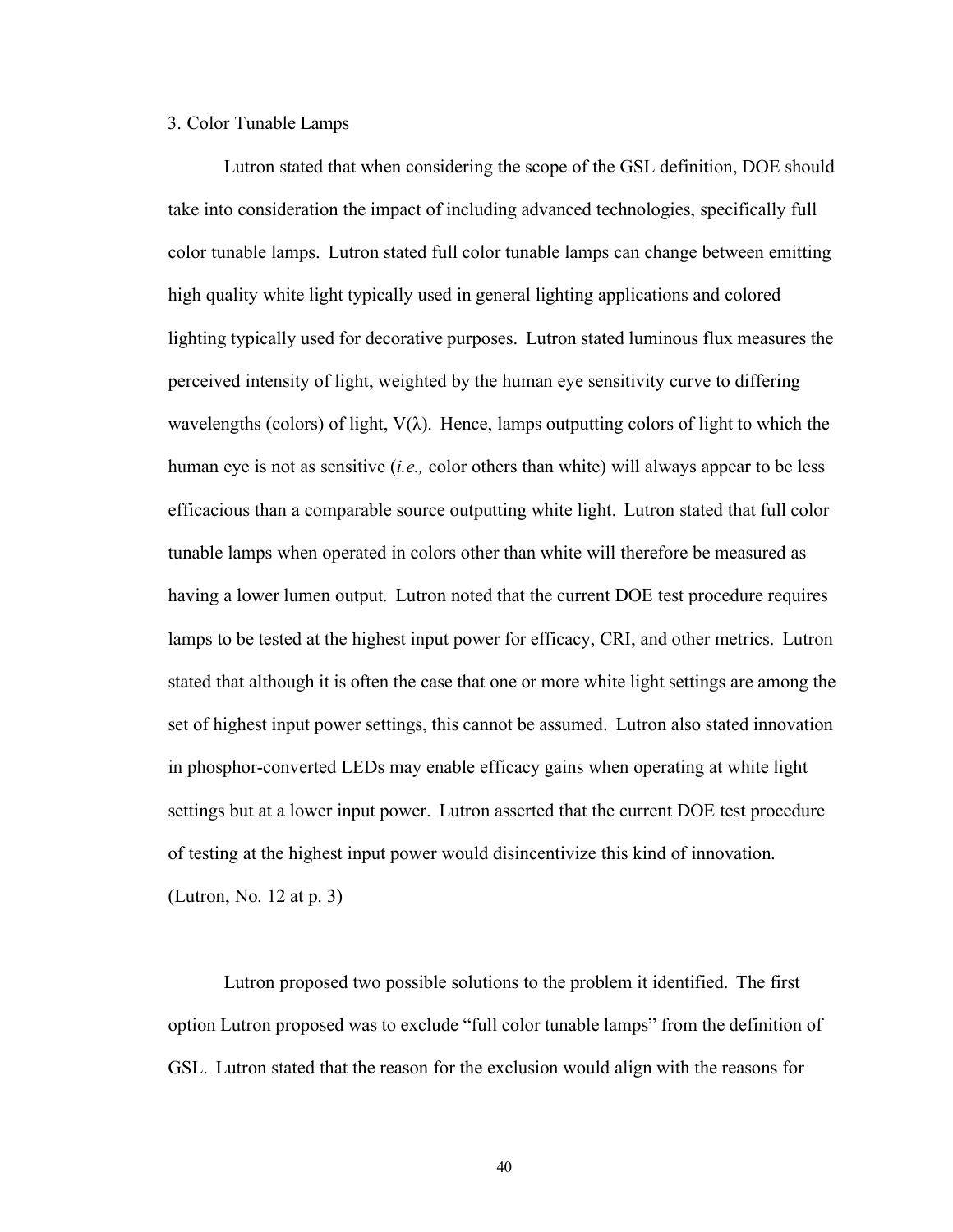excluding colored lamps. Further, Lutron stated that full color tunable lamps are not yet mainstream products and when operated in deeply saturated colors are often used for short-term events or in decorative applications. Lutron recommended the following definition for the exempt lamp type: "Full color tunable lamp means a lamp capable of emitting highly saturated light of varying hues, as well as white light, for example by varying the relative intensity of individual emitters." (Lutron, No. 12 at pp. 3-4)

Alternatively, Lutron proposed DOE open a rulemaking to revise the test procedure to appropriately evaluate full color tunable lamps. Instead of testing at maximum input power, Lutron recommended testing tunable products in their default mode of operation, which is consistent with other design standards.<sup>9</sup> Lutron added that DOE would then need to open a rulemaking to revise the standards for GSLs to accommodate for multiple emitters, each operating at a different efficacy, in full color tunable lamps. Lutron stated that full color tunable lamps should ultimately be considered by DOE as a separate product class with a separate standard. Lutron stated this option should still include defining the term "full color tunable lamp." (Lutron, No. 12 at pp. 3-4)

Lutron commented that, of the two solutions, it would be easier to exempt full color tunable lamps and allow the focus of the rulemaking to return to traditional lighting technology. (Lutron, No. 12 at pp. 3-4)

<sup>9</sup> EU ecodesign regulation for light sources (*https://eur-lex.europa.eu/legalcontent/EN/TXT/?uri=CELEX:32019R2020*) and the Global Lighting Association's Regulatory Guidelines for an Effective Transition to Energy Efficient Lighting.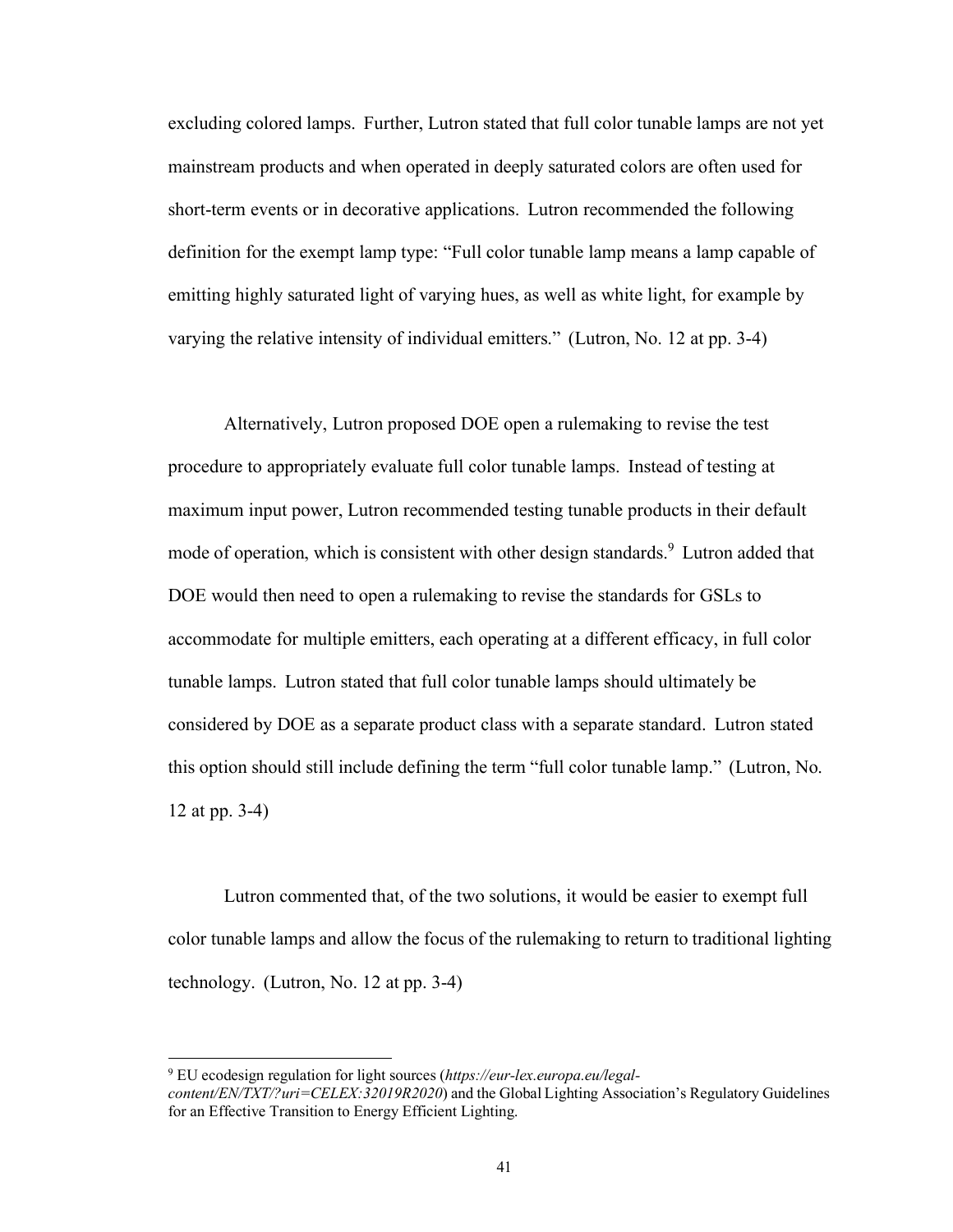EPCA directs DOE to include as GSLs, lamps which are used to satisfy lighting applications traditionally served by GSILs.  $42$  U.S.C.  $6291(30)(BB)(i)(IV)$ . In the January 2017 Final Rules, DOE determined that lamps that satisfy the same applications traditionally served by GSILs are ones that provide an interior or exterior area with overall illumination. 82 FR 7276, 7306. Because colored lamps do not provide overall illumination, in the January 2017 Final Rules, DOE maintained the exemption of colored lamps specified in the GSIL definition and applied it to the GSL definition. 82 FR 7276, 7302, 7312. Colored lamps have correlated color temperatures (CCTs) or color rendering indexes (CRIs) that do not result in white light, and therefore do not satisfy lighting applications traditionally served by GSILs (*i.e.,* colored lamps do not provide overall illumination). DOE reaffirmed this position in the August 2021 NOPR by proposing to exclude colored lamps from the definition of GSIL and GSL. 86 FR 4611, 46616, 46625. DOE understands that full color tunable lamps can be operated to provide overall illumination as well as colored light. At the setting where the full color tunable lamp is producing colored light, the CCT or CRI will be such that it does not result in white light. Accordingly, at a setting where the full color tunable lamp is not producing colored light, the CCT or CRI will be such that it does result in white light. Because consumers can choose to use them to provide overall illumination, exempting such lamps could result in manufacturers adding color tunability to avoid standards, *i.e.,* a potential loophole. Hence, DOE is not modifying the GSL definition proposed in the August 2021 NOPR to exempt full color tunable lamps. DOE will review the most appropriate method to test such lamps in its next review of the applicable lamp test procedure.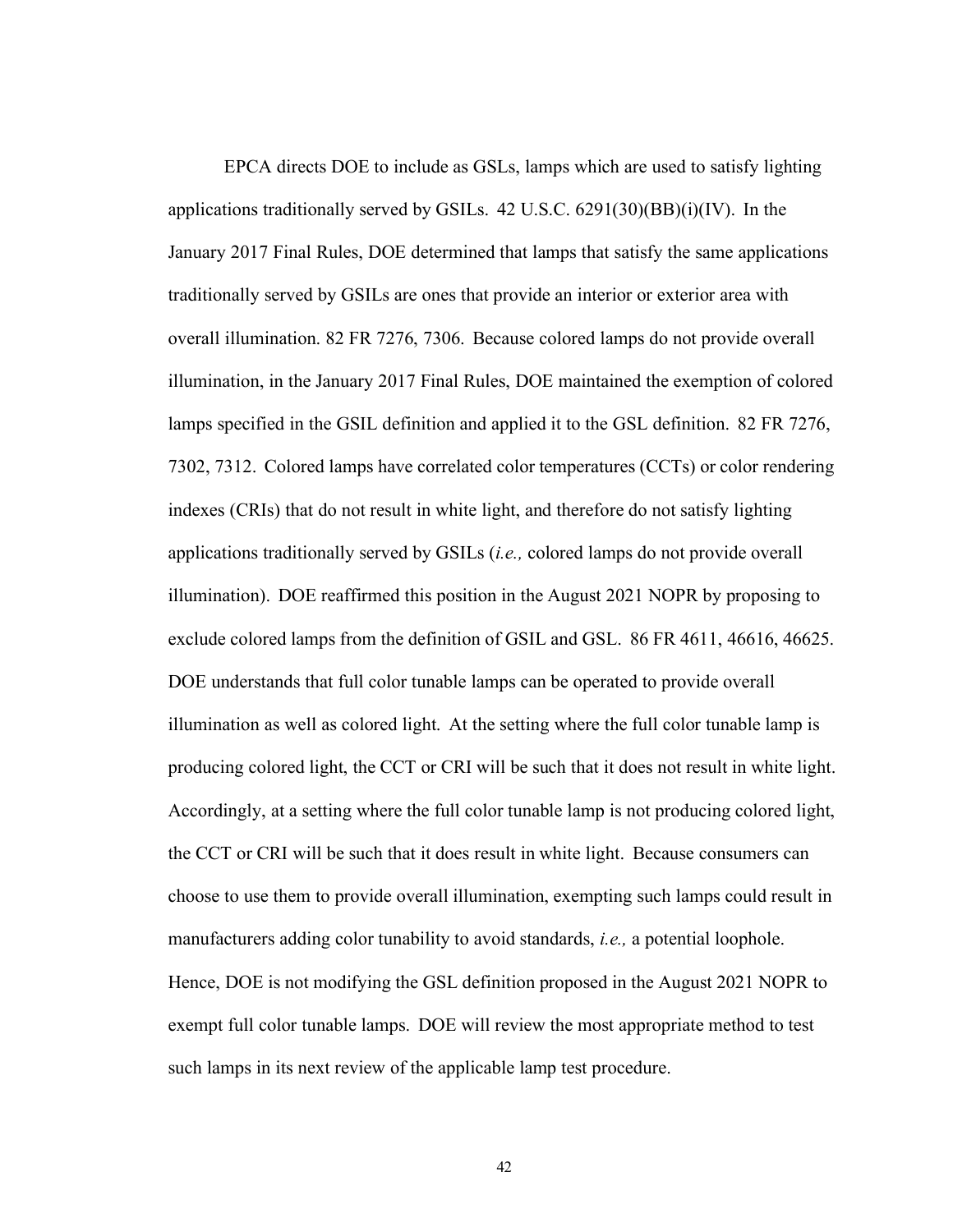### *E. Market Share, Cost Savings, Energy Savings, and Emission Reductions*

1. Market Share

DOE also received comments on the August 2021 NOPR relating to the market share of GSLs. The Joint Comment stated that while LEDs have gained an overall market share of about 60 percent<sup>10</sup>, the 40 percent of incandescent products are costing consumers. (Joint Comment, No. 16 at p. 2) NASEO and ASAP commented that consumers continue to purchase incandescent bulbs out of habit and because manufacturers promote them. (NASEO, No. 8 at p. 2; ASAP, No. 19 at p. 2) NYSERDA stated that results of a survey it conducted showed that nationally, of the overall lamp market 58 percent of A-lamps, 84 percent of reflector lamps, 50 percent of globe lamps, and 56 percent of candelabra lamps were LED lamps in 2020 and had increased from the previous year. NYSERDA stated LED lamps were widely available even in states that did not have utility energy efficiency lighting incentives. However, the NYSERDA survey indicated that while LED globe lamps grew by 2 percent in 2020 from the previous year, incandescent globe lamps grew by 5 percent. (NYSERDA, No. 10 at pp. 2- 3)

The CA IOUs stated that implementation of the 45 lm/W backstop on lamps included in the January 2017 Definitions will significantly increase the number of products impacted and decrease the potential of an increase in sales volume of non-GSL incandescent lamps. (CA IOUs, No. 17 at p. 3) The NPCC stated that "specialty" lamps

<sup>&</sup>lt;sup>10</sup> The Joint Comment referenced market research from Apex Analytics.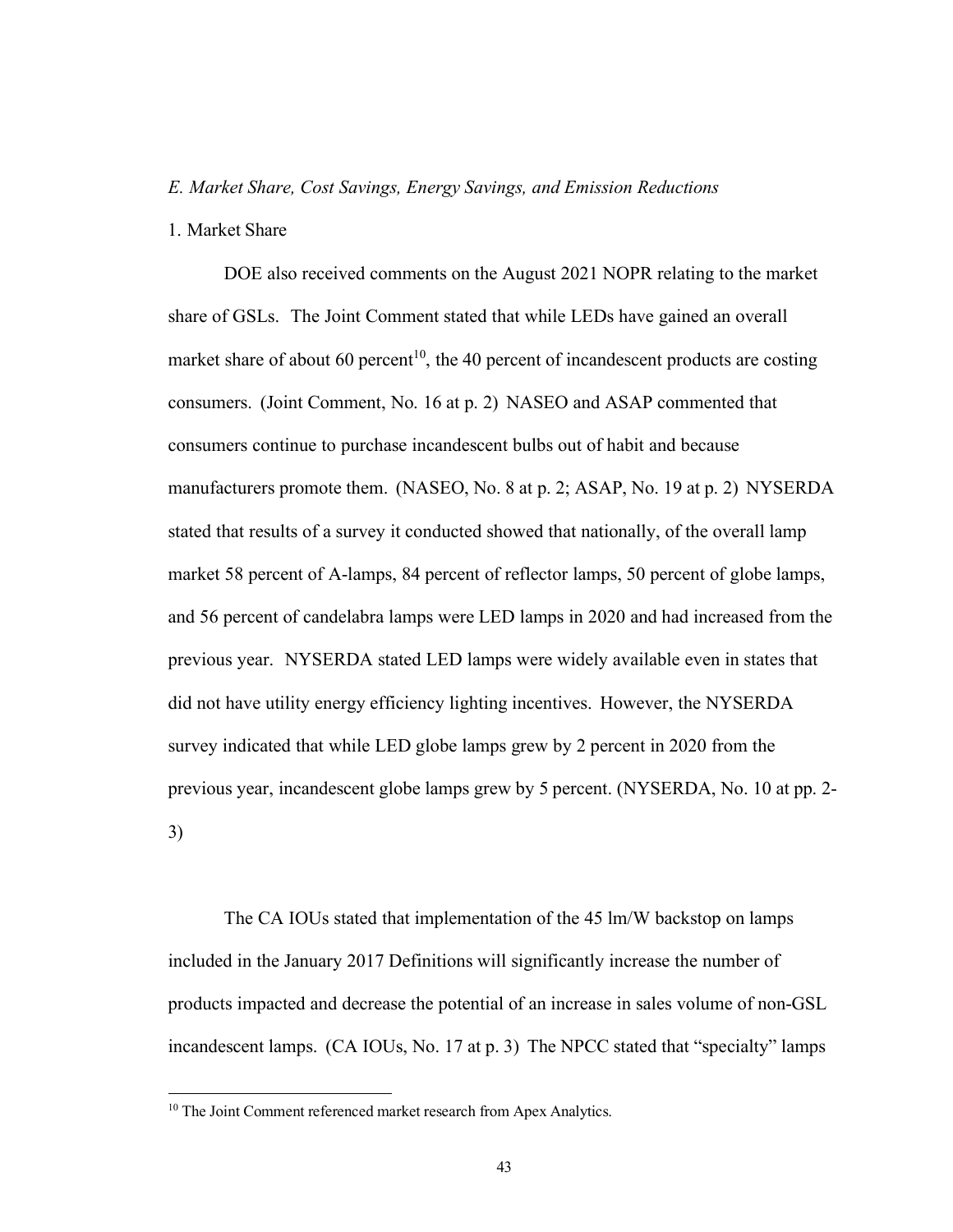for which the exemptions are being discontinued (*i.e.*, reflector bulbs used in recessed and track lighting, candle-shaped bulbs used in wall sconces and decorative light fixtures, globe-shaped bulbs often installed in bathrooms, pear-shaped bulbs, etc.) represent a significant portion of the Pacific Northwest's energy efficiency potential, as there are over 250 million of these bulbs in the region. The NPCC stated that LED lamps provide equal or better service at a much lower energy consumption rate and higher durability. (NPCC, No. 5 at pp. 1-2) The CA IOUs stated that when incandescent light bulbs leave the market, any economic harm to the lighting industry will be far outweighed by the energy and environmental savings. (CA IOUs, No. 17 at p. 2)

#### 2. Consumer Costs, Energy Savings, Emission Reductions

DOE received several comments on the benefits of amending the definitions of GSL and GSIL as proposed in the August 2021 NOPR. The State of Washington DOC stated that although Washington already has a 45 lm/W efficacy standard in place, the proposed DOE action will strengthen enforcement and improve compliance in Washington, as well as avoid excess electricity consumption in other Western states, especially those without a state-level standard for GSLs as the Western electricity grid is very interconnected. (State of Washington DOC, No. 13 at pp. 1-2) The SC, NRDC, and EJ stated that the two-year delay in reinstatement of the January 2017 Definitions and application of the 45 lm/W backstop has prevented gains in reducing air pollutant emissions associated with electricity generation and consumer benefits, in particular, for low-income families. (SC, NRDC, and EJ, No. 18 at p. 2) NASEO and the State of Washington DOC stated that adopting the proposed GSL definitions will deliver large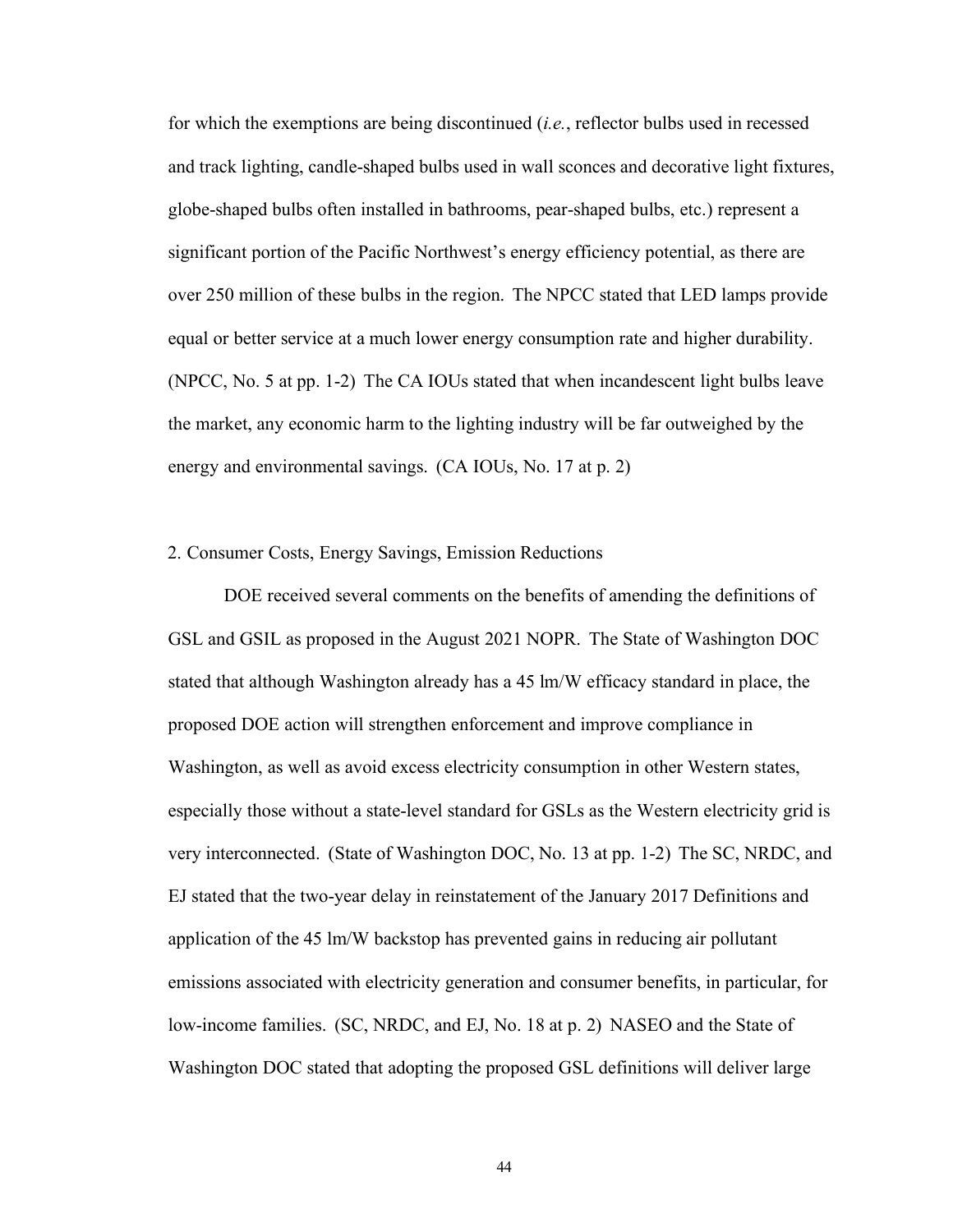cost savings for consumers and reductions in climate emissions and encouraged the twostep process of first, expanding the definition of GSL to include all common bulb types and second, implementing the 45 lm/W backstop standard. (NASEO, No. 8 at p. 1; State of Washington DOC, No. 13 at pp. 1-2)

DOE also received comments that quantified cost savings and emissions reductions from adopting the definitions as proposed in the August 2021 NOPR. The AGs stated that, if adopted, the proposed definitions would save billions of dollars in energy costs and avoidance of millions of metric tons of greenhouse gas emissions annually. (AGs, No. 11 at p. 1) NASEO, the Joint Comment, and ASAP stated that switching a single incandescent bulb to LED saves \$40-\$90 over 10 years. Therefore, a midpoint of \$65 in savings for a typical 45 bulbs per household would result in average estimated savings of \$3,000 over 10 years. (NASEO, No. 8 at pp. 1-2; Joint Comment, No. 16 at p. 2; ASAP, No. 19 at p. 2) NASEO added that according to ASAP, updated GSL standards could result in nationwide utility bill savings of \$2.6 billion by 2035. (NASEO, No. 8 at p. 2) NYSERDA stated that the additional products included in the expanded GSL definition, with the exclusion of A-lamps, would result in \$1-\$1.4 billion of net present value. (NYSERDA, No. 10 at p. 2) The CEC added that adopting the expanded definitions plus enforcing the backstop of 45 lm/W would result in \$3.4 billion in cost savings each year. (CEC, No. 15 at p. 2) The Joint Comment stated that each month of additional delay in implementing the 45 lm/W standard will result in \$300 million in lost savings through higher electricity bills and \$1.8 billion has already been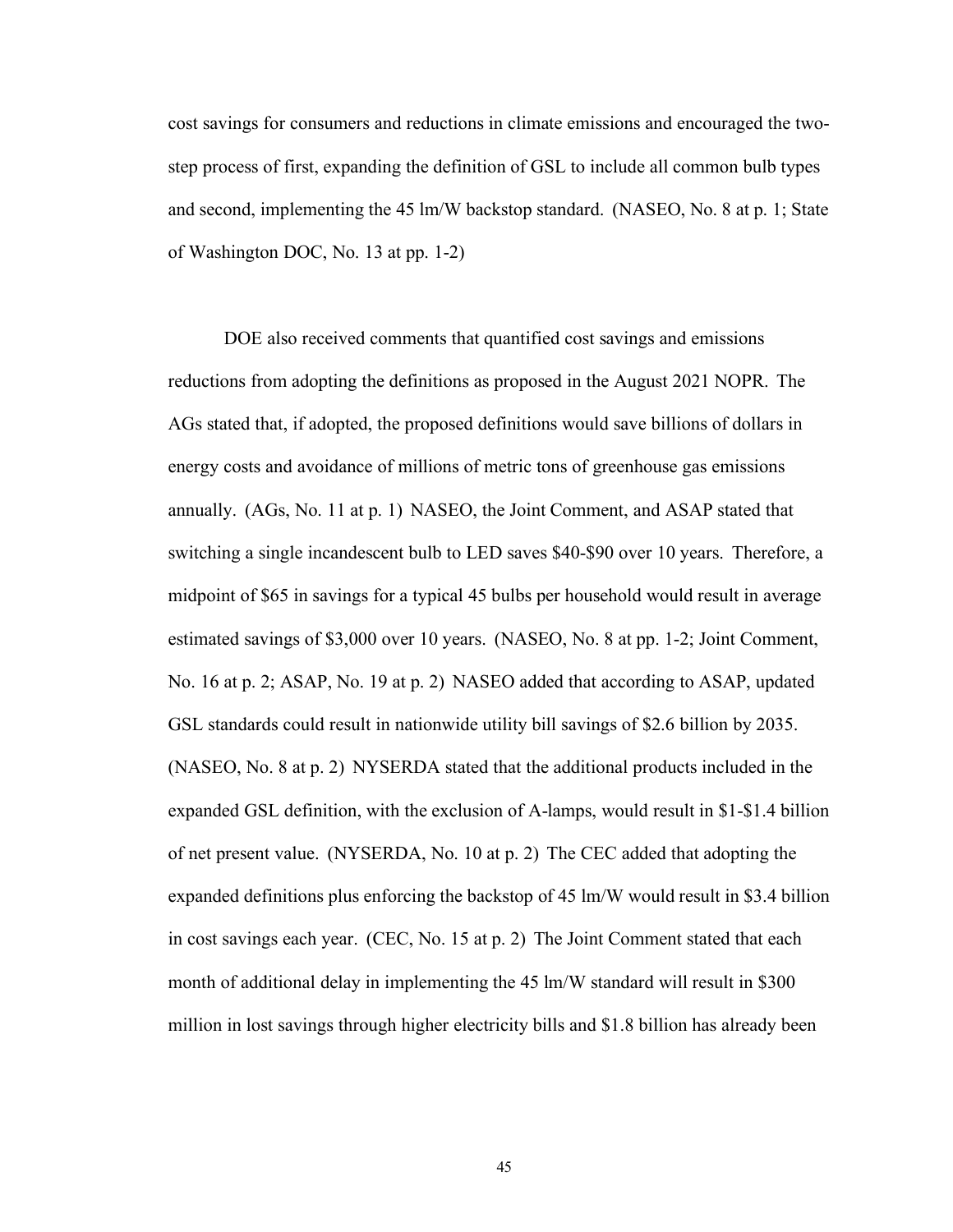spent by consumers on inefficient lighting costs since January 2021. (Joint Comment, No. 16 at pp. 1-2; ASAP, No. 19 at p. 2)

NASEO stated that according to ASAP, the proposed GSL definitions could avoid an annual 2.7 to 6.2 million metric tons ("MMT") of carbon dioxide (" $CO<sub>2</sub>$ ") emissions by 2030. (NASEO, No. 8 at p. 2) NYSERDA stated that the additional products included in the expanded GSL definition, with the exclusion of A-lamps, would reduce emissions by 0.25 to 0.5 MMT of  $CO<sub>2</sub>$ . (NYSERDA, No. 12 at p. 2) The CEC added that adopting the expanded definitions plus enforcing the backstop of 45 lm/W would result in 9.5 MMT of avoided  $CO<sub>2</sub>$  emissions each year. (CEC, No. 15 at p. 2) The Joint Comment and ASAP stated that each month of additional delay in implementing the January 1, 2020, backstop will result in the addition of  $800,000$  tons of  $CO<sub>2</sub>$  emissions. The Joint Comment stated that since the beginning of the new administration 4.8 million tons of CO2 have been needlessly released. (Joint Comment, No. 16 at pp. 1-2; ASAP, No. 19 at p. 2)

DOE also received several comments regarding low-income consumers and adopting the January 2017 Definitions. NASEO and ASAP stated that lower income consumers lack easy access to retailers that sell affordable LED lamps and expanding the GSL definition would ensure access to a larger consumer base. (NASEO, No. 8 at p. 2; ASAP, No. 19 at p. 2) NYSERDA cited a study it commissioned which assessed the lighting market in New York state. The study showed that LED lamps appear to be less available in dense urban environments, as smaller businesses such as grocery, hardware,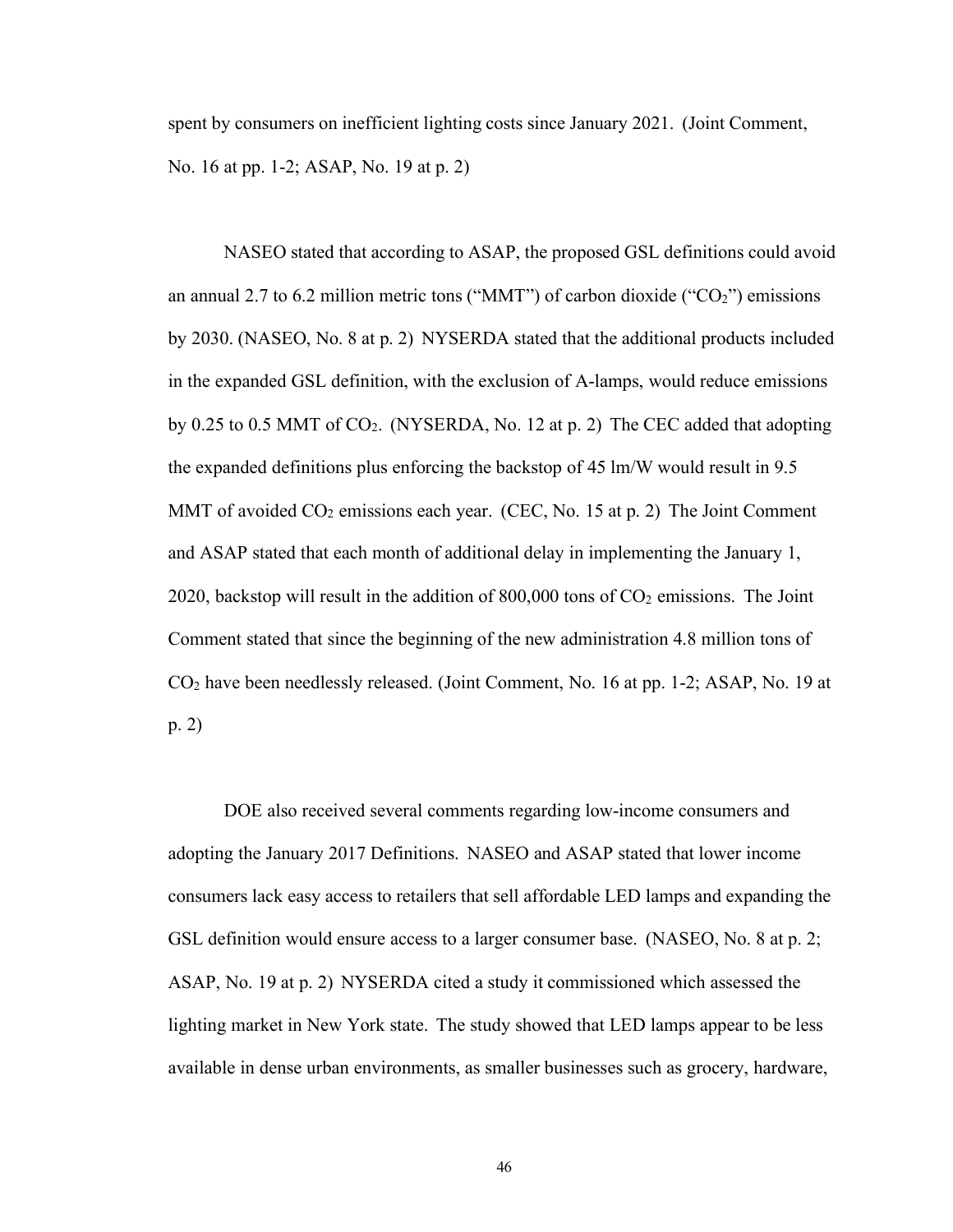and general merchandise stores have the lowest availability of LED lamps, compared to big-box or national operations typically located outside urban city centers. NYSERDA stated that DOE's proposed rule can solve the resulting issue of inequitable access to LED lamps. (NYSERDA, No. 10 at pp. 3-4) Based on research in Michigan and New York, the Joint Comment also found that low-income consumers, particularly in urban areas, have less access to affordable LED lamps than other consumers because the stores they often shop at do not stock them or set prices high. The Joint Comment stated that the proposed GSL definition would ensure that all consumers have access to LED lamps regardless of distribution channel (*i.e.*, big box suburban stores, grocery stores, hardware stores, dollar stores, corner stores). The Joint Comment added that low-income consumers tend to have disproportionately higher energy bills and are typically renters of housing with inefficient pre-installed lightbulbs (*i.e.*, incandescent lamps or CFLs). The Joint Comment also stated that when the commercial and industrial sectors save on lighting costs, these energy savings can be passed on to consumers in the form of lower costs for goods and services and can be spent in other areas of our economy with greater multiplier effects. Furthermore, the Joint Comment stated that a 2019 Consumer Federation of America ("CFA") survey found that two-thirds of respondents support Federal energy efficiency standards for light bulbs, citing energy savings and less frequent light bulb replacements as benefits. (Joint Comment, No. 16 at p. 2)

Although this final rule only defines the scope of GSLs and does not set energy efficiency standards for GSLs, DOE appreciates commenters' information regarding estimated impacts of the adoption of the proposed August 2021 definitions on the market,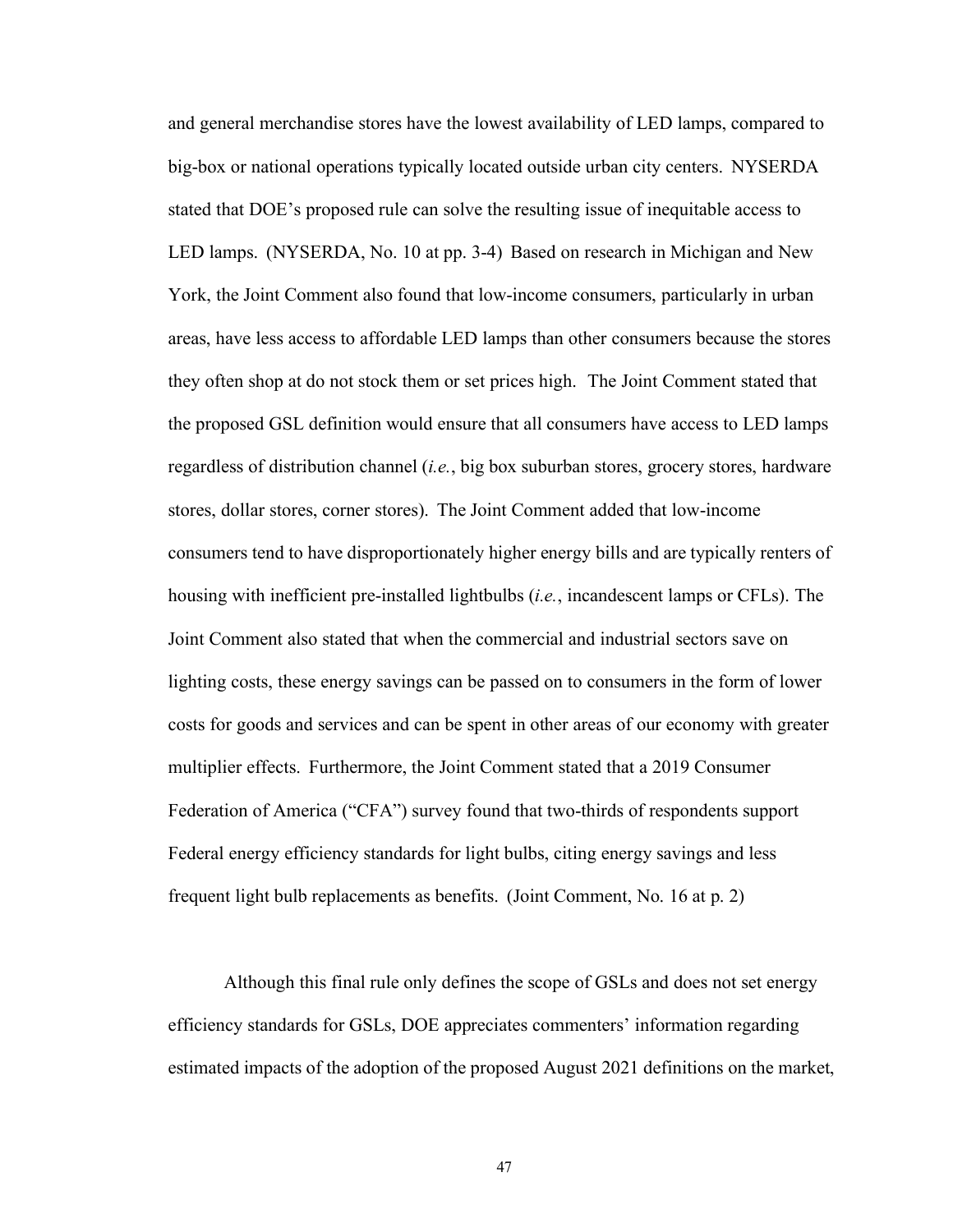consumer costs, energy savings, and emissions reductions. DOE has also conducted an analysis of the impacts of expanding the definitions of GSL and GSIL if the statutory backstop requirement for GSLs comes into effect. This analysis shows consumers will save \$2.2 billion in annualized reduced operating costs savings at a 7% discount rate, and \$2.3 billion at a 3% discount rate, and reduce  $CO<sub>2</sub>$  emissions by 174 million metric tons from products shipped between 2022-2051. Please see [III.H f](#page-59-0)or a discussion of this analysis.

# *F. State Preemption*

NEMA requested that the GSL definition final rule specify in clear and unambiguous language that the federal definition of a product class preempts any existing or future State definition. (NEMA, No. 9 at p. 7)

In response, DOE notes that Federal energy conservation requirements generally supersede state laws or regulations concerning energy conservation testing, labeling, and standards.  $(42 \text{ U.S.C. } 6297(a) - (c))$  Absent limited exceptions, states generally are precluded from adopting energy conservation standards for covered products both before an energy conservation standard becomes effective, and after an energy conservation standard becomes effective. (42 U.S.C. 6297(b) and (c))

For energy conservation standards applicable to GSLs, EISA 2007 established additional preemption provisions specific to California and Nevada. Namely, beginning January 1, 2018, no provision of law can preclude these states from adopting: (1)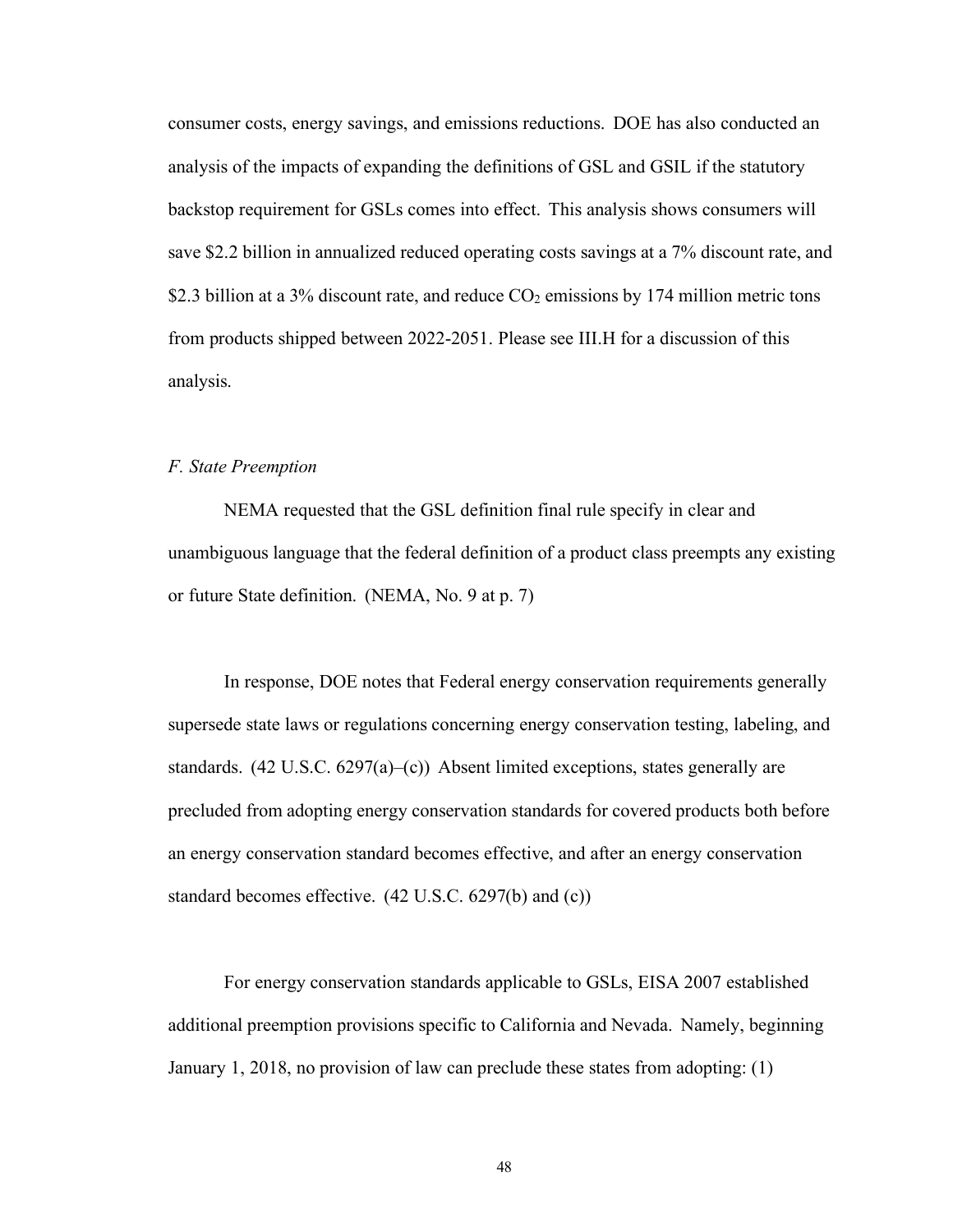Standards established in a final DOE rule adopted in accordance with 42 U.S.C.  $6295(i)(6)(A)(i)–(iv); (2)$  the backstop requirement of 45 lm/W if no final rule was adopted in accordance with 42 U.S.C.  $6295(i)(6)(A)(i)$ –(iv); or (3) for the State of California, if a final rule has not been adopted in accordance with 42 U.S.C.  $6295(i)(6)(A)(i)$ –(iv), any California regulations related to "these covered products" adopted pursuant to state statute in effect as of the date of enactment of EISA 2007 (*i.e.*, December 19, 2007). (42 U.S.C. 6295(i)(6)(A)(vi))

# *G. Effective Date*

# 1. GSL Definitions Effective Date

In the August 2021 NOPR, DOE proposed an effective date of 60 days from the publication of the final rule for the proposed definitions. 86 FR 46611, 46620. NEMA and GE Lighting stated that the 60-day effective date proposed for the GSL definitions is insufficient time for manufacturers to respond. NEMA and GE Lighting cited as concerns the potential lack of LED lamp substitutes for lamp types impacted by the amended GSIL and GSL definitions and complying with existing regulations for newly impacted lamp types. (NEMA, No. 9 at pp. 2-3; GE Lighting, No. 14 at p. 2)

NEMA and GE Lighting stated that almost all GSLs are made overseas and described the steps of the manufacturing and retail supply chain. NEMA stated that the supply forecasting process, which includes cancelling and selling affected products, as well as identifying, ordering, and shipping alternative LED products, would require at least 9-12 months for the lamps newly impacted by the GSL definition. NEMA stated that manufacturers would need at least 12 months to adjust supply chains and retailers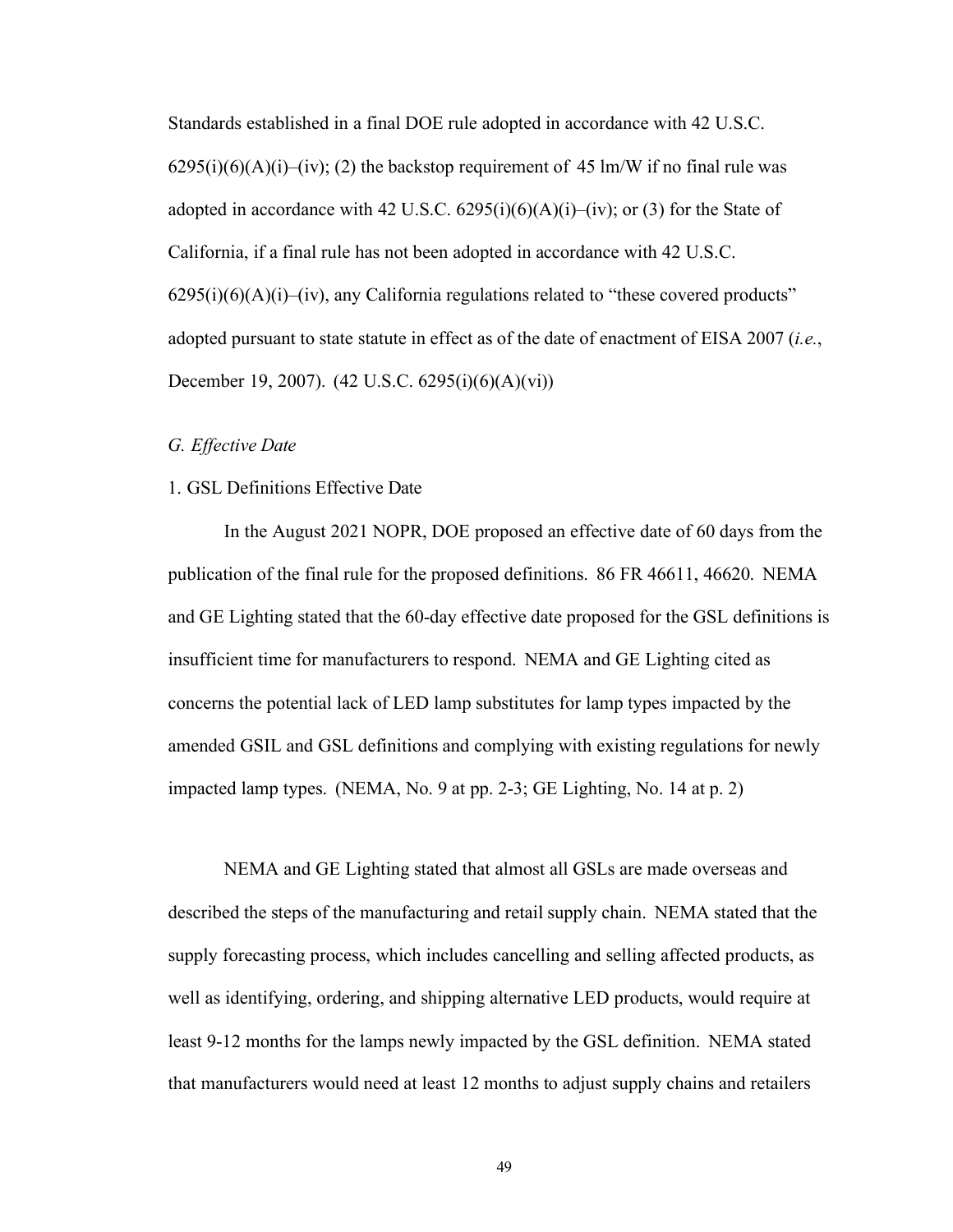would need an additional 12 months to sell through inventory. (NEMA, No. 9 at pp. 2-3; GE Lighting, No. 14 at p. 2) NEMA and GE Lighting added that global supply chains are currently under stress due to congested ports, coronavirus disease protocols and outbreaks, electronic chip shortages, and rolling blackouts that lead to unpredictable lighting factory shutdowns in China. NEMA stated that logistics and shipping delays are doubling lead times from 5-6 weeks to 10-12 weeks and electronic chip shortages are increasing component lead times from 1 month to 3 months. (NEMA, No. 9 at p. 4) NEMA added that the date Customs and Border Protection ("CBP") clears a shipment is the date recorded as the date of manufacture for regulatory purposes. Thus, NEMA stated that with a 60-day effective date, it is possible that a cargo ship could depart with legal cargo that becomes illegal by the time of arrival. (NEMA, No. 9 at pp. 2-3) Further, NEMA stated that to convert the remaining 400 million incandescent decorative lamps (*i.e.,* T-Shape, B, BA, F, G16-1/2, G25, G30, S and M-14 lamps) to LED technology would take approximately 37 months (approximately 3 years) at a current worldwide production and shipping capacity of about 11 million decorative LED lamps per month into the United States. (NEMA, No. 20 at pp. 3-4) NEMA also noted that several LED lamp type options, in particular legacy lamp types, are not available due to technical and financial limitations. NEMA stated that product development and inventory planning take months to years and not all of the DOE proposal is possible or practicable. (NEMA, No. 9 at p. 2)

NEMA stated that medium screw base decorative lamps, 3-way lamps, vibration service lamps, rough service lamps, shatter-resistant lamps, and any other newly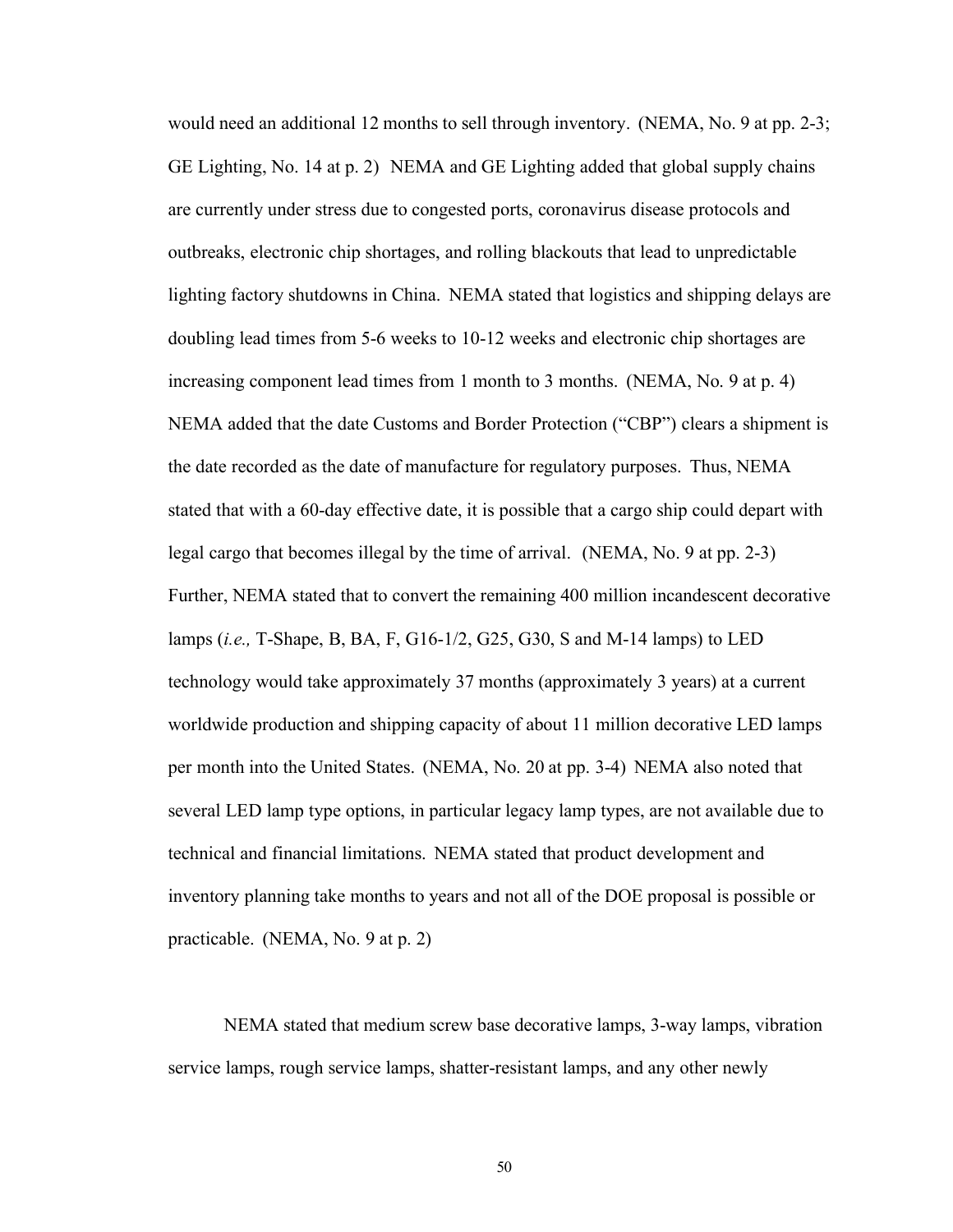regulated lamps would need to be formally tested, certified, and listed in the DOE database under the proposed GSL definitions. NEMA stated that substitute lamps that are not currently regulated products have likely been tested in a manufacturer's laboratory or a less stringent lab for labeling or marketing purposes rather than undergoing the National Voluntary Laboratory Accreditation Program ("NVLAP") or International Laboratory Accreditation Cooperation ("ILAC") testing required to meet DOE certification standards. NEMA stated that manufacturers generally have 3 years to prepare newly covered products for legal sale and that testing alone would take several months. (NEMA, No. 9 at pp. 4-5; NEMA, Public Meeting Transcript, No. 7 at pp. 28- 30)

Finally, NEMA and GE Lighting stated that a 60-day effective date will result in financial loss to lamp manufacturers due to stranded assets, specifically costs associated with non-cancellable supply contracts, components already purchased based on forecasted production quantities, capital investments already made for labor and production, the value of finished goods that cannot clear customs (import date) within 60 days, and retailer stock resets for all medium screw based decorative lamps, 3-way lamps, vibration service lamps, rough service lamps, and shatter-resistant lamps. NEMA stated that the resulting product shortages and empty store shelves would have a disproportionate impact on smaller manufacturers and smaller retailers. (NEMA, No. 9 at p. 5; GE Lighting, No. 14 at p. 2)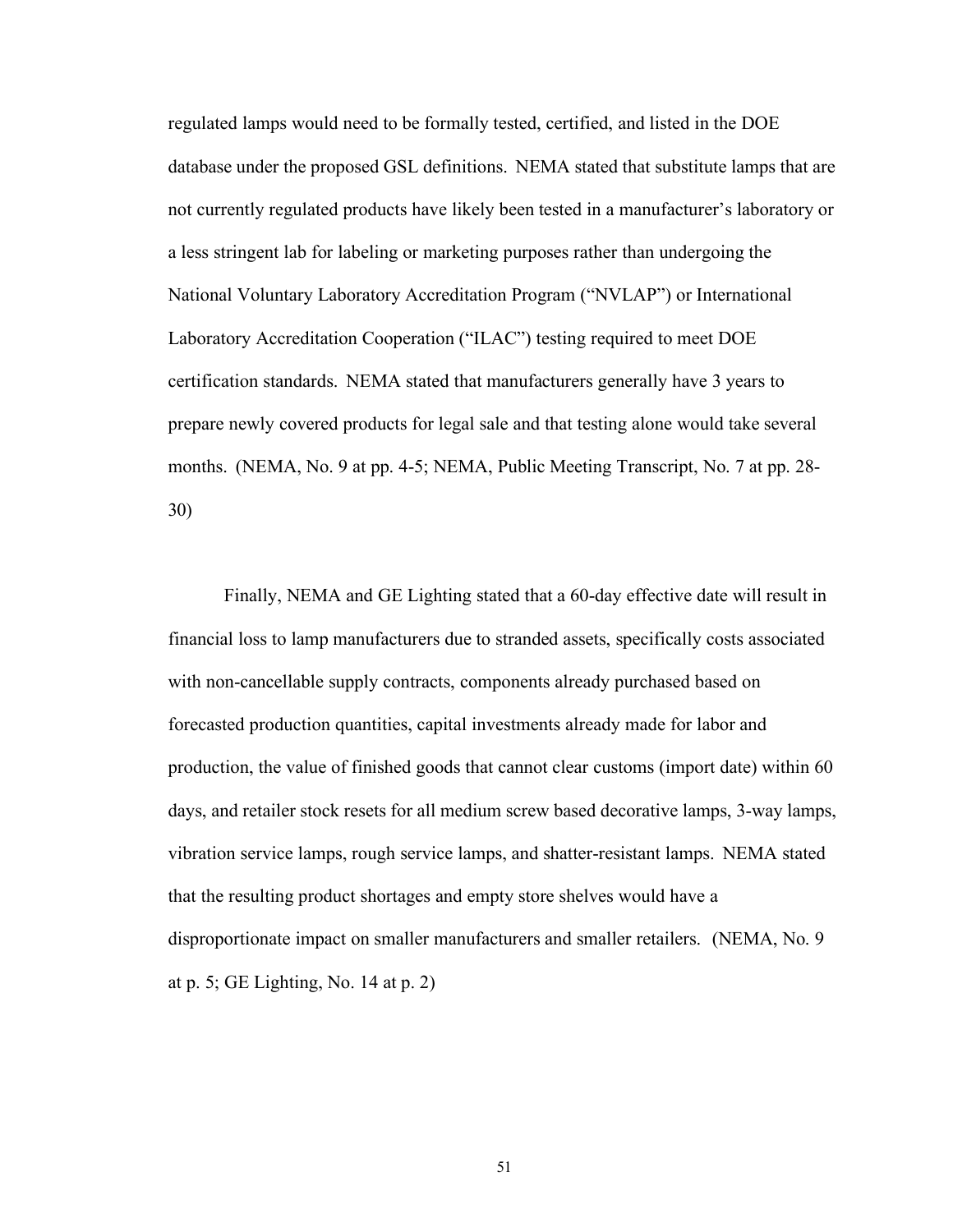NEMA recommended that DOE align the timing of the definitions with the implementation of new energy conservation standards; however, if DOE moved ahead sooner with the implementation of the definitions, NEMA requested a minimum effective date of 9 to 12 months to account for global supply chain blockages. (NEMA, No. 9 at pp. 5-6) Westinghouse requested clarity on whether products that are newly defined as GSLs will be subject to the existing GSIL standard. (Westinghouse, Public Meeting Transcript, No. 7 at pp. 19-21)

The CEC recommended keeping the 60-day effective date and stated that any stranded lamps should be absorbed by the industry and that allowing the sale of inefficient lamps would merely pass the costs of these products from manufacturers to consumers through higher energy bills and environmental harm. (CEC, No. 15 at pp. 1-2; CEC, No. 15 at p. 4; CA IOUs, No. 17 at p. 2) NYSERDA stated that though the 60-day effective date may seem brief, the expanded GSL definition was initially proposed by DOE over 5 years ago and the market has matured significantly since then. (NYSERDA, No. 12 at p. 2)

The CA IOUs stated that they support the proposed definitions for GSLs and GSILs to become effective 60 days after adoption. The CA IOUs stated that because DOE's existing GSIL standards only prohibit the manufacture or import of noncompliant light bulbs, rather than the sale, retailers may continue to sell non-compliant GSILs already in the U.S. when the definitions become effective. Regarding products en route that may become ineligible for importation, the CA IOUs stated that as the GSL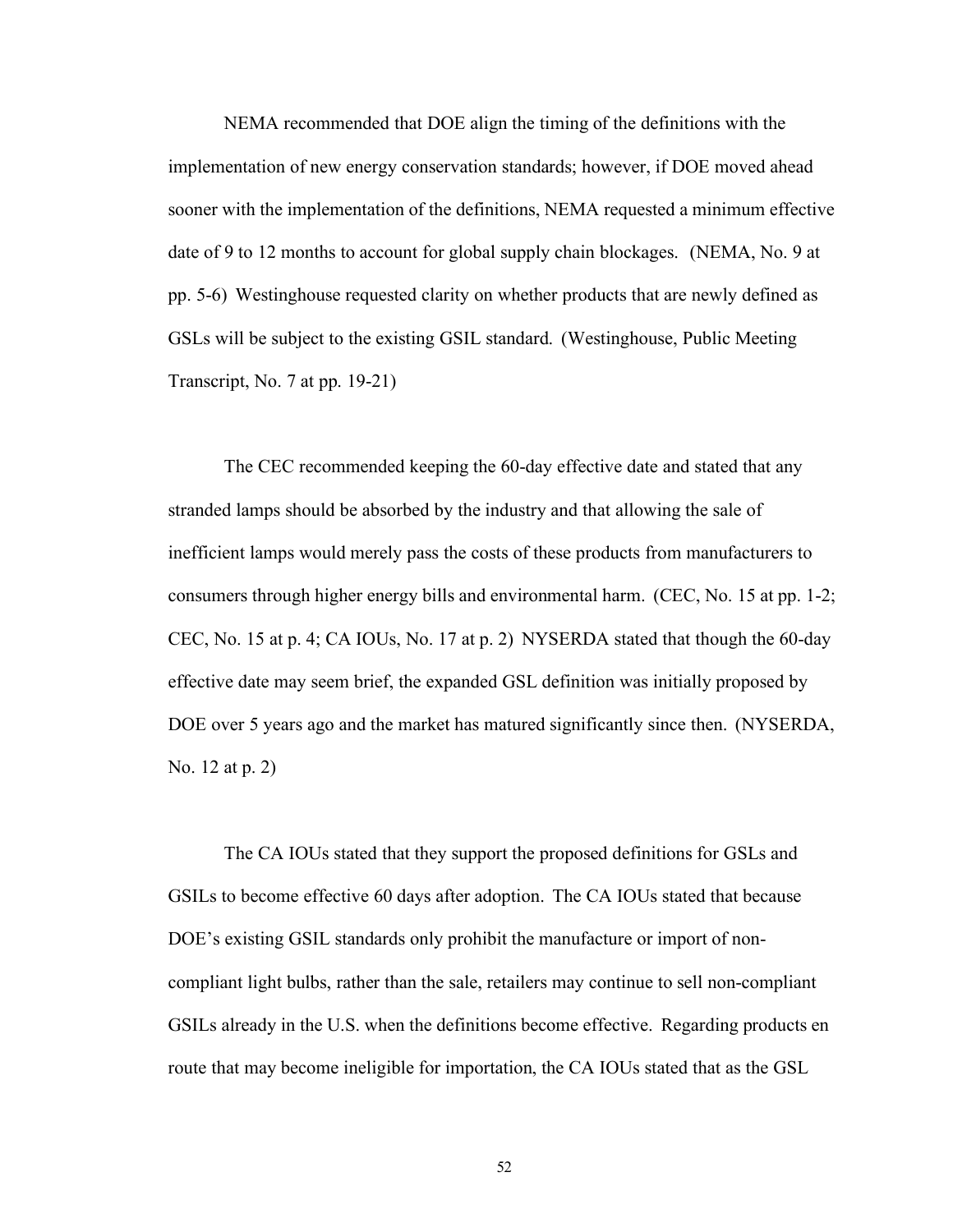definitions NOPR was published on August 19, 2021, a 60-day effective date is a reasonable gap between adoption and enactment of the expanded GSL definition. The CA IOUs stated that risk-averse planners would have anticipated the GSL backstop and definitions nine months ago with the change of the administration, and thus wholesale market disruption from a short 60-day timeframe should be avoidable. Further, the CA IOUs stated that since January 2020 when California implemented the revised GSL and GSIL definitions and a 45 lm/W minimum energy standard a full range of compliant GSLs have been available in California and there has been no market disruption. The CA IOUs stated that the fact that consumers want to buy incandescent bulbs defines the market failure that the energy efficiency standards were designed to address. The CA IOUs stated that DOE should take steps to minimize any market disruption caused by the transition; however, regulation is necessary to ensure a thorough and quick transition. (CA IOUs, No. 17 at pp. 2-3; CA IOUs, Public Meeting Transcript, No. 7 at pp. 23-24, 32-33)

NEMA responded that the reason manufacturers are still sourcing and supplying incandescent lamps is because customers are buying them. (NEMA, Public Meeting Transcript, No. 7 at p. 28) GE Lighting stated that the market transformation to LED technology has been happening rapidly noting that since 2016-2017, when DOE began its review of GSLs, a big chunk of the market has by itself converted to LED technology and will continue to do so. (GE Lighting, Public Meeting Transcript, No. 7 at pp. 33-35) The Edison Electric Institute ("EEI") stated that since LED lamps for GSL shipments have increased from around 10 percent several years ago to now 70 to 75 percent of the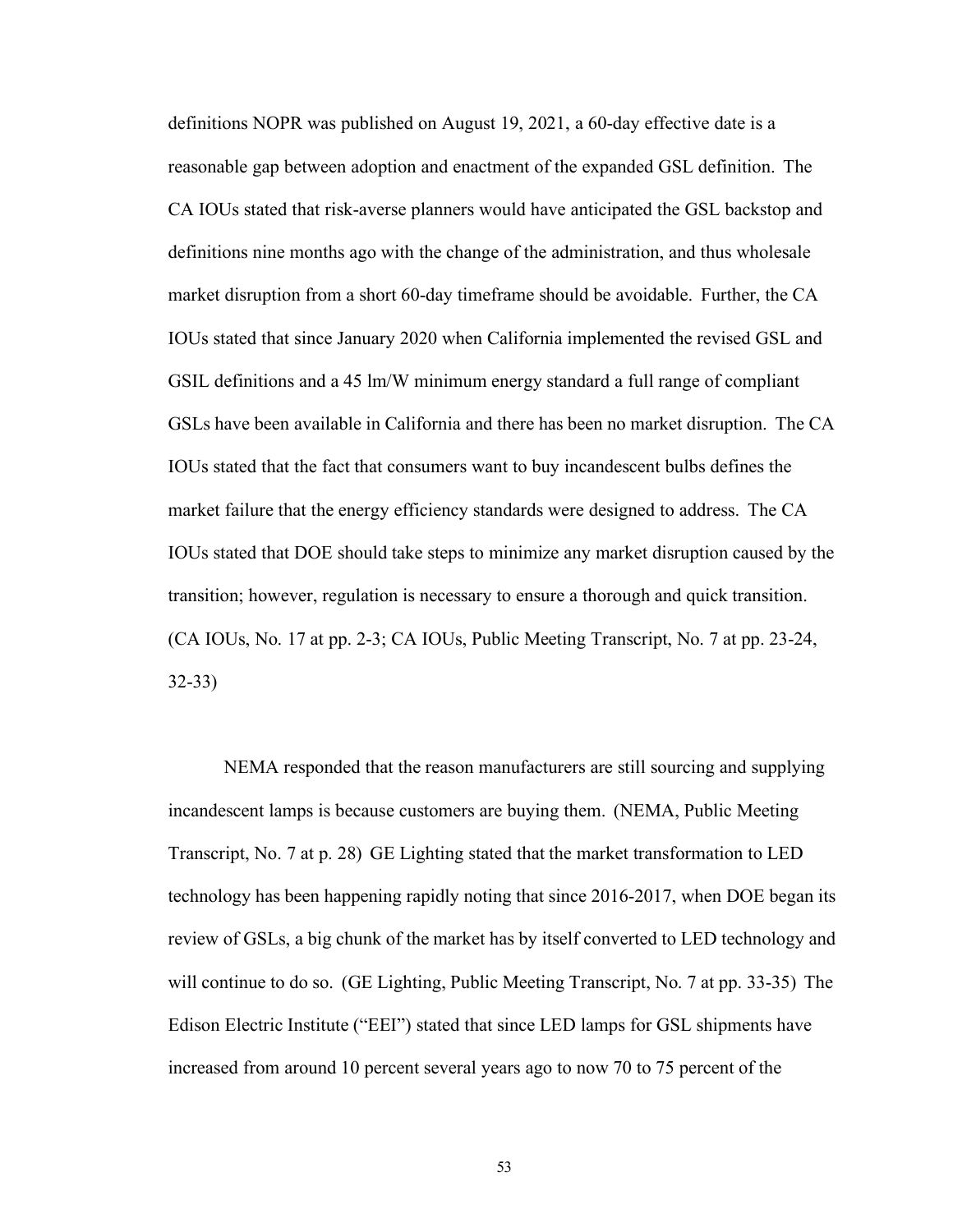market, the industry should not be characterized as a "market failure." (EEI, Public Meeting Transcript, No. 7 at pp. 36-37)

Furthermore, Westinghouse stated that manufacturers cannot choose to stop producing products based off speculations for future regulations, and instead need certainty from DOE through a final rule followed by adequate time to adjust. (Westinghouse, Public Meeting Transcript, No. 7 at pp. 24-25) GE Lighting added that manufacturers must respond to demand and if they discontinue their incandescent product line, another manufacturer would take that market space up. GE Lighting stated that its product line can only be controlled when the regulation goes final. (GE Lighting, Public Meeting Transcript, No. 8 at pp. 25-27)

A lamp covered as a GSL or GSIL under the amended definitions would be subject to any energy conservation standard applicable to that lamp as a GSL or GSIL beginning on the effective date of this final rule, including the 45 lm/W GSL backstop requirement, if applicable. DOE notes that of the lamps newly covered under the amended definitions adopted in this final rule, only certain lamps will be subject to existing standards, *i.e.,* lamp types for which exemption from the GSIL definition is discontinued. *See* 10 CFR 430.32 $(x)(1)$ . Generally, the energy conservation standards apply to covered products as manufactured. (*See* 42 U.S.C. 6302 and 6303) However, as noted by the CA IOUs, the GSIL energy conservation standards at 10 CFR  $430.32(x)(1)$ apply to GSILs manufactured on or after January 1, 2012, January 1, 2013, and January 1, 2014, depending on the rated lumens of the lamp. As such, in determining whether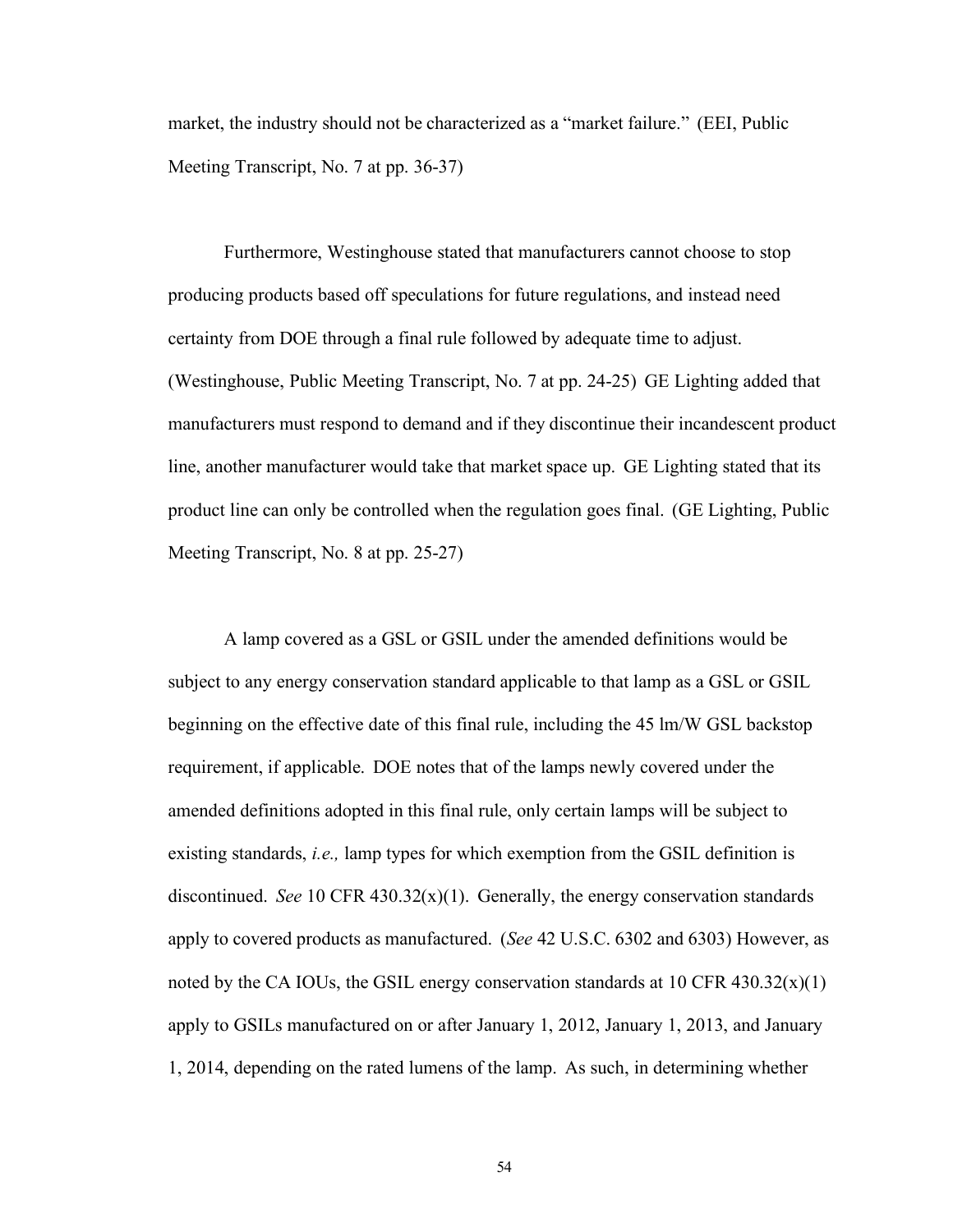compliance is required by a lamp newly covered by the amended GSIL definition, the compliance dates in 10 CFR  $430.32(x)(1)$  would be applicable. To determine the appropriateness of a 60-day effective date, DOE examined its impact on these new GSILs subject to GSIL standards.

Specifically, the following lamp types become GSILs under the GSIL definition adopted in this final rule and subject to existing GSIL standards: (1) T shape lamp that uses not more than 40 watts or has a length of more than 10 inches; (2) B, BA, CA, F, G16-1/2, G-25, G30, S, or M-14 lamp of 40 watts or less; (3) reflector lamp; (4) rough service lamp; (5) shatter-resistant lamp; (6) 3-way lamp; and (7) vibration service lamp. Per the GSIL definition established in this rule, these lamp types must have a medium screw base;  $310 - 2{,}600$  lumens  $(232 - 1{,}950$  lumens for modified spectrum); and operate within 110 and 130 V. DOE's review of the market indicates that there are LED lamp substitutes available for these lamp types. The incandescent version of rough service and vibration service lamps use filaments strengthened with additional supports. The incandescent version of shatter-resistant lamps has a reinforced outer bulb to contain glass pieces in the event the bulb breaks. LED lamps inherently provide the consumer with these features because they do not have metal filaments and LED lamps are available that do not use glass outer bulbs. DOE has also found that there are product offerings of LED lamps that are medium screw base, 310-2,600 lumens, operate within 110 and 130 volts and are a (1) T shape lamp of 749 lumens<sup>11</sup> or less (equivalent of 40

 $11$  DOE determined that an incandescent lamp of 40 watts or less produces a maximum lumen output of 749 lumens. The threshold of 749 lumens is based on DOE's GSIL energy conservation standards which require lamps with 750 - 1049 lumens to have a maximum wattage of 43 W (see 10 CFR 430.32(x)(1)).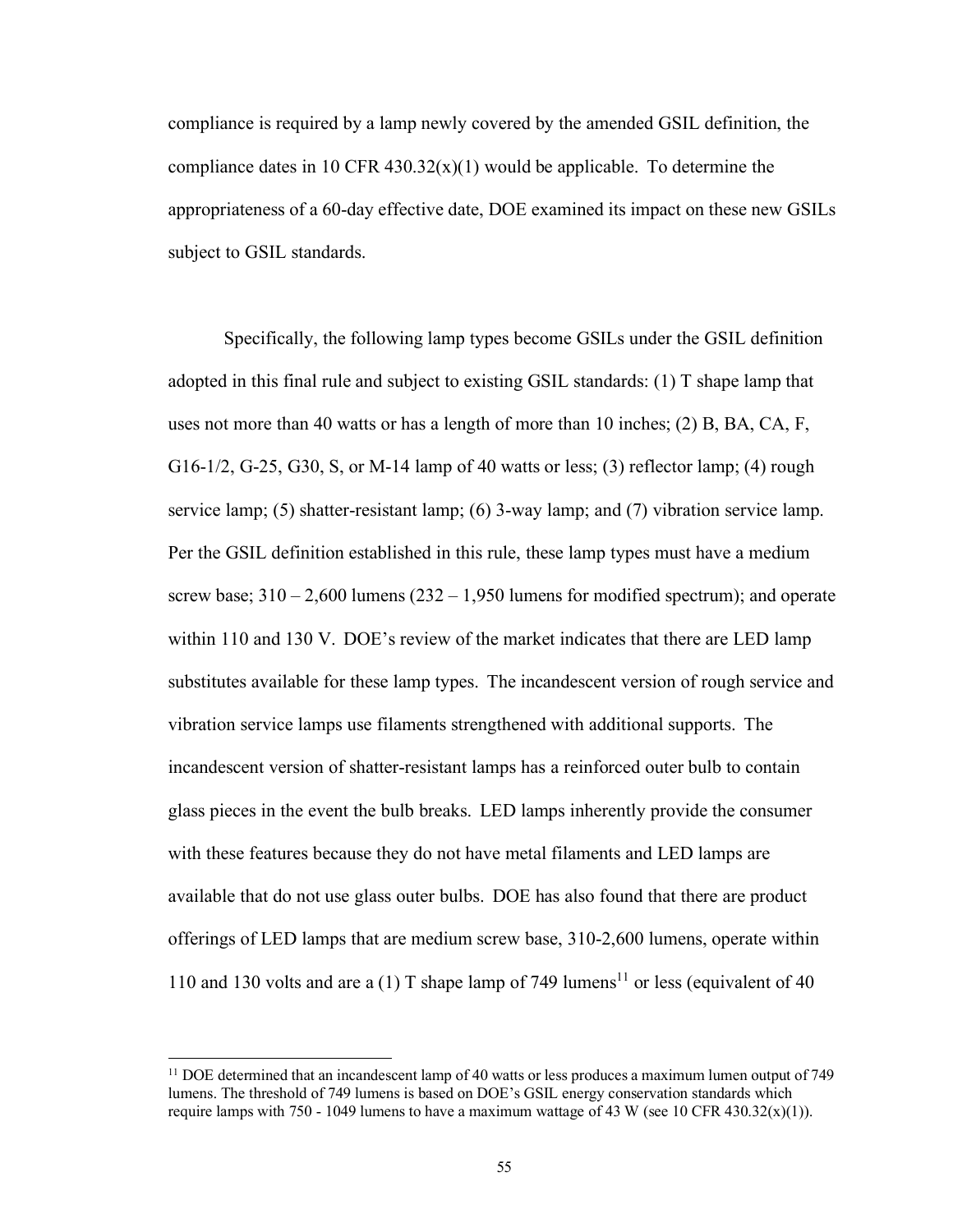watts or less) or has a length of more than 10 inches (2) B, BA, CA, F, G16-1/2, G-25, G30, S, or M-14 lamp of 749 lumens or less<sup>12</sup> (equivalent of 40 watts or less); (3) reflector lamp, or (4) 3-way lamp. Therefore, DOE finds that there will be substitutes for lamps newly regulated as GSILs.

As proposed in the August 2021 NOPR, DOE is establishing a 60-day effective date for this rule in recognition of the need to act promptly in connection with the statutory requirements. As indicated by commenters, a substantial part of the lamp market has already transitioned to LED technology. DOE does not find that the impact on certain types of incandescent/halogen lamps will disrupt the market and thereby substantively impact consumers, manufacturers, or retailers. DOE acknowledges that manufacturers will have to comply with the statutory backstop requirement for GSLs when effective. It is DOE's intent that newly regulated GSILs will not be required to comply with multiple standards in a short period of time. DOE intends to do this by using its enforcement discretion in the period after this rule is effective, but before the final rule implementing the backstop becomes effective.. Hence, DOE finds that an effective date of 60 days after the publication of this final rule is appropriate.

#### 2. GSL Backstop Effective Date

In addition to the expanded GSL definition, NYSERDA, the AGs, the CEC, Joint Comment, and the CA IOUs recommended that DOE promptly implement the 45 lm/W minimum requirement for GSLs. The CEC and CA IOUs stated that the 45 lm/W

 $12$  Ibid.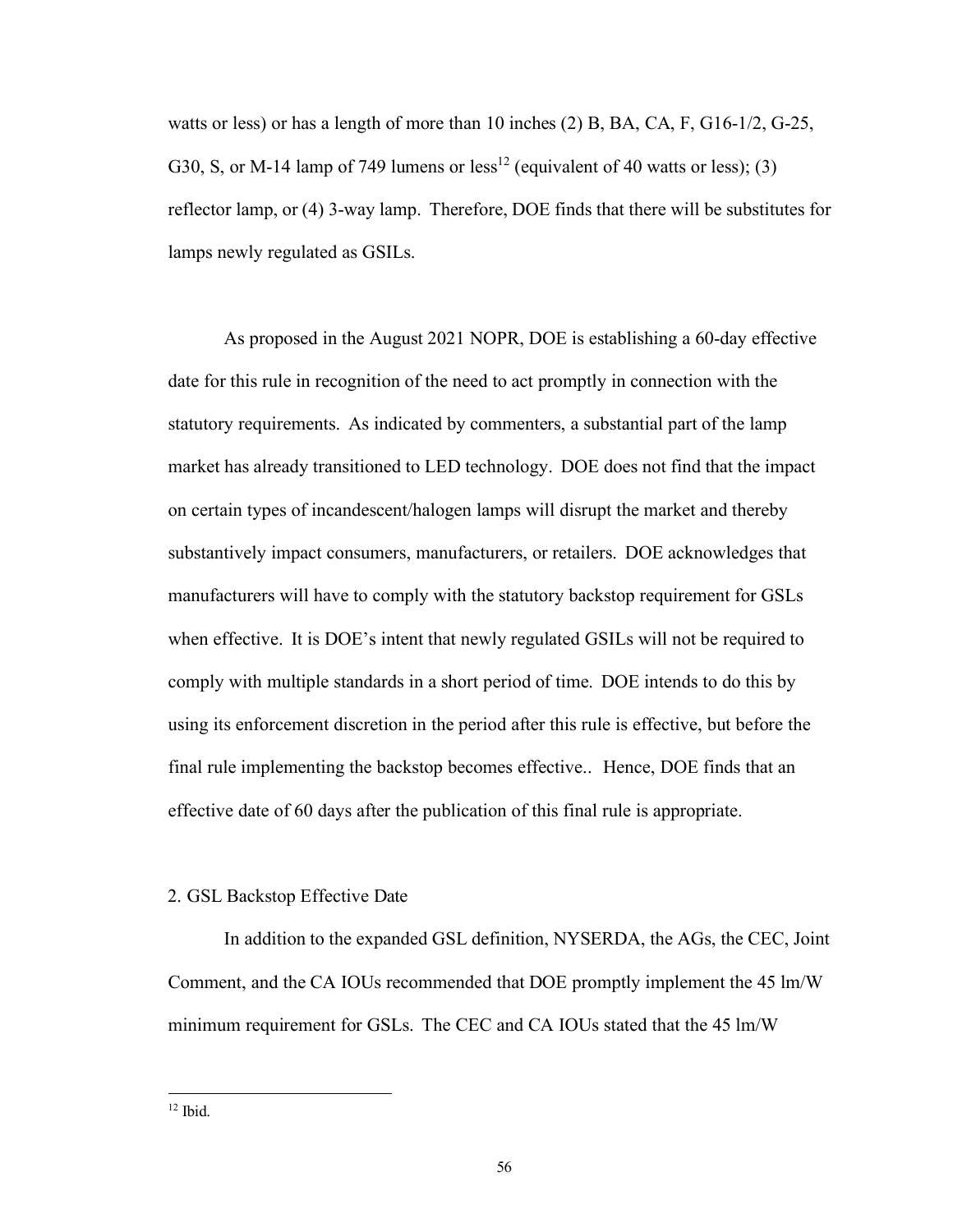backstop has been triggered and is not a discretionary action; because DOE failed to meet its statutory requirements as of January 1, 2017, DOE has been legally obligated to enforce the backstop for GSLs since January 1, 2020. The CEC stated that the 45 lm/W backstop should be applied immediately for the existing GSL definitions and applied on the operative date of the final rule for the proposed expanded GSL definitions. (CEC, No. 15 at p. 2)

NEMA recommended a two-step approach in enacting a 45 lm/W minimum requirement: (1) manufacture-by date of certain lamp types in effect one year after final rule publication in the *Federal Register*, and (2) sell-by date of same lamp types effective one year following manufacture-by date. (NEMA, No. 9 at pp. 5-6) NEMA stated it is not opposed to regulating different lamp groups in different years. NEMA and GE Lighting suggested regulating A-line lamps first, followed by reflector lamps, then decorative lamps, all separated by at least a year to account for timing of manufacturer and retailer resets. NEMA recommended that decorative lamp types follow A-lamps by a minimum of two years, as the decorative lamp market is less transitioned to LEDs. GE Lighting agreed, adding that the A-line market has the highest percentage of LED socket penetration followed by reflector lamps and then decorative lamps have the least. GE Lighting also added that product capacity is higher for LED A-line lamps and much lower for LED decorative lamps. NEMA added that exempted reflector lamps (R20, R30 and R40) could also be regulated using the current IRL regulations in a separate phasedin year. NEMA recommended an end date for manufacture/import and a year-later date for sell through for any regulation. NEMA stated that this approach would allow sell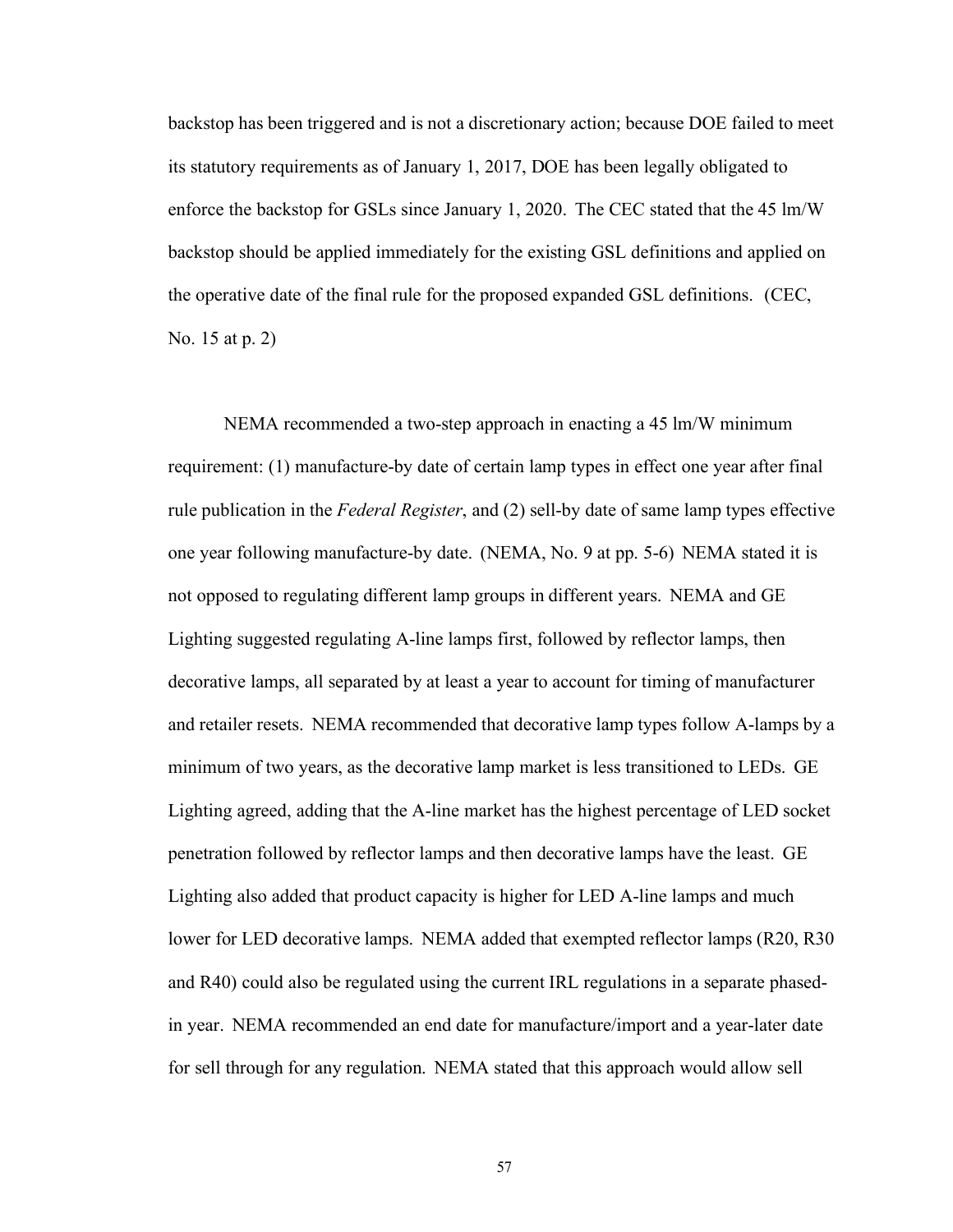through to clear out existing incandescent inventory, avoid stranded assets and empty store shelves, and have a limited effect on energy saving due to the short life of the lamps. (NEMA, No. 9 at pp. 9-10; GE Lighting, No. 14 at pp. 2-3)

The CA IOUs stated that DOE should issue the GSL backstop standard without delay and consider phased-in effective dates for certain lamps per the provision in EISA and as deemed necessary based on information received from manufacturers and retailers. (CA IOUs, No. 17 at pp. 2-3) The CA IOUs stated that the 45 lm/W efficacy standard is far below typical LED performance and recommended that after implementing the January 2017 Definitions, DOE undertake further rulemakings for GSILs and GSLs as soon as possible. (CA IOUs, No. 17 at p. 3) NYSERDA stated that its 2020 Stocking and Shelving Survey<sup>13</sup> study found that most retailers rely on manufacturers to provide compliant products and manufacturers anticipate increases in standards but will not initiate product changes without a high level of certainty that the requirements will go into effect. (NYSERDA, No. 10 at pp. 4-5; AGs, No. 11 at p. 2)

ASAP stated that DOE could consider implementing the standards in a phased approach with standards going into effect for high-volume lamps sooner than lamps that sell more slowly and need longer to clear inventory. ASAP stated, however, while it's important that the standard is implemented smoothly and without needless market disruption, the standard is also two years delayed and is needed to protect the climate and

<sup>&</sup>lt;sup>13</sup> Cadmus Group and Appliance Standards Awareness Project, General Service Lamps: Stocking and Shelving Survey, December 2020. http[s://www.n](http://www.nyserda.ny.gov/-/media/Files/Publications/Research/Other-)y[serda.ny.gov/-/media/Files/Publications/Research/Other-](http://www.nyserda.ny.gov/-/media/Files/Publications/Research/Other-)Technical-Reports/21-20-General-Service-Lamps--Stocking-and-Shelving-Survey.pdf.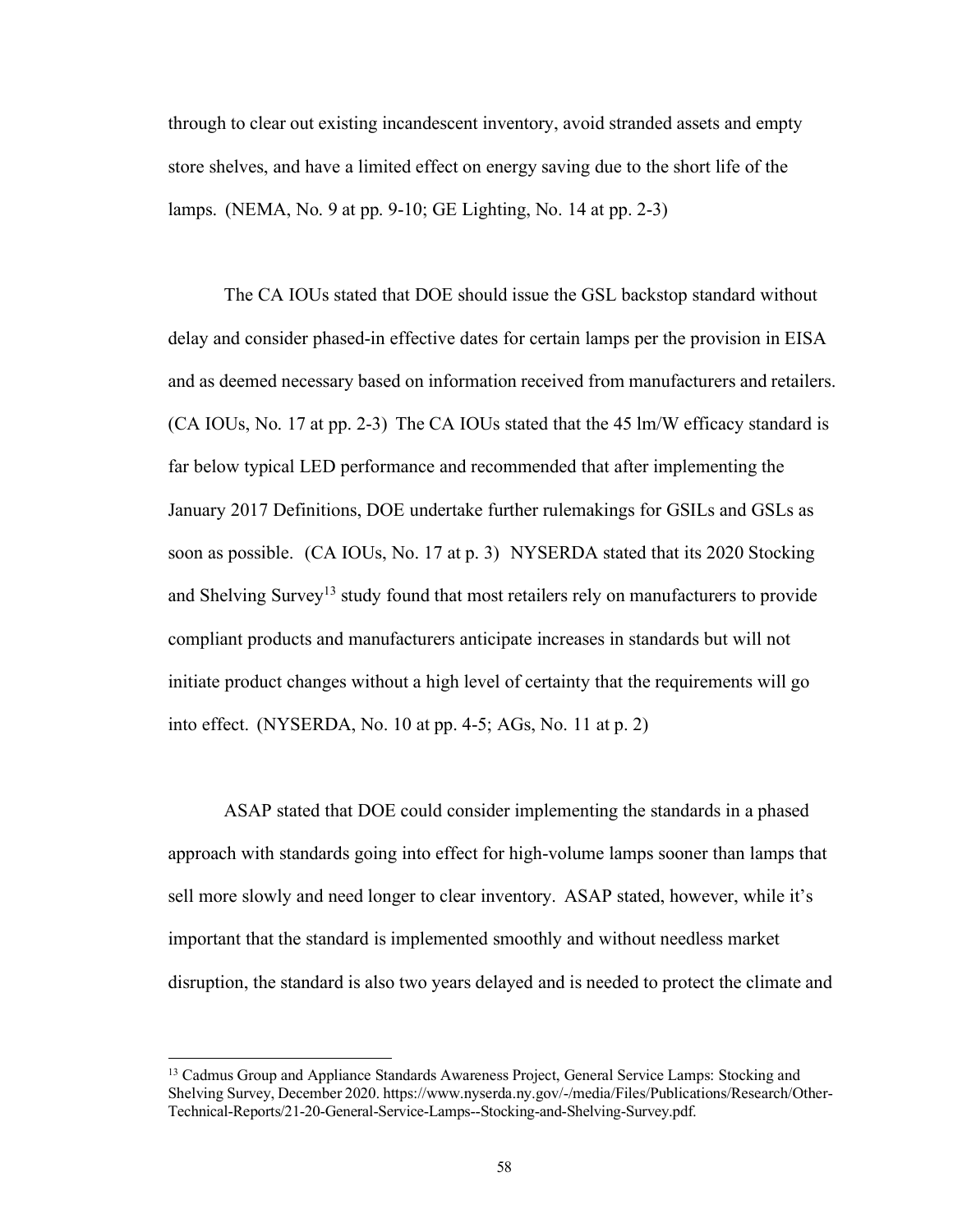result in savings. (ASAP, Public Meeting Transcript, No. 7 at pp. 30-32) NASEO and ASAP stated Executive Order 13990, under which DOE identified light bulb rules for review, directs DOE to complete work on these and other reviews by December 31, 2021. NASEO and ASAP urged DOE to finalize the GSL definitions and adopt the 45 lm/W backstop standard no later than December 31, 2021. (NASEO, No. 8 at p. 2; ASAP, No. 19 at pp. 2-3)

While this final rule does not propose any new or amended standards or address the applicability of the 45 lm/W backstop requirement, on December 13, 2021, DOE issued a notice of proposed rulemaking to codify in the CFR the backstop requirement for GSLs. 86 FR 70755. As discussed above, a final rule codifying the backstop requirement is being issued simultaneously with this rule. In that rule, DOE is addressing application of the backstop requirement to lamps that become GSLs or GSILs via this final rule and, consequently, the dates of required compliance for GSLs and GSILs, so that manufacturers of newly regulated GSILs will not have to comply with immediately sequential standards.

### <span id="page-59-0"></span>*H. Analysis*

DOE estimated the annualized national economic costs and benefits associated with the expansion of the GSL definition and the proposed implementation of the 45 lm/w backstop relative to a no-new standard case. DOE first considered the product price and energy use of commercially-available lamp options in the expanded GSL definition, including those that would be prohibited under implementation of the 45 lm/W backstop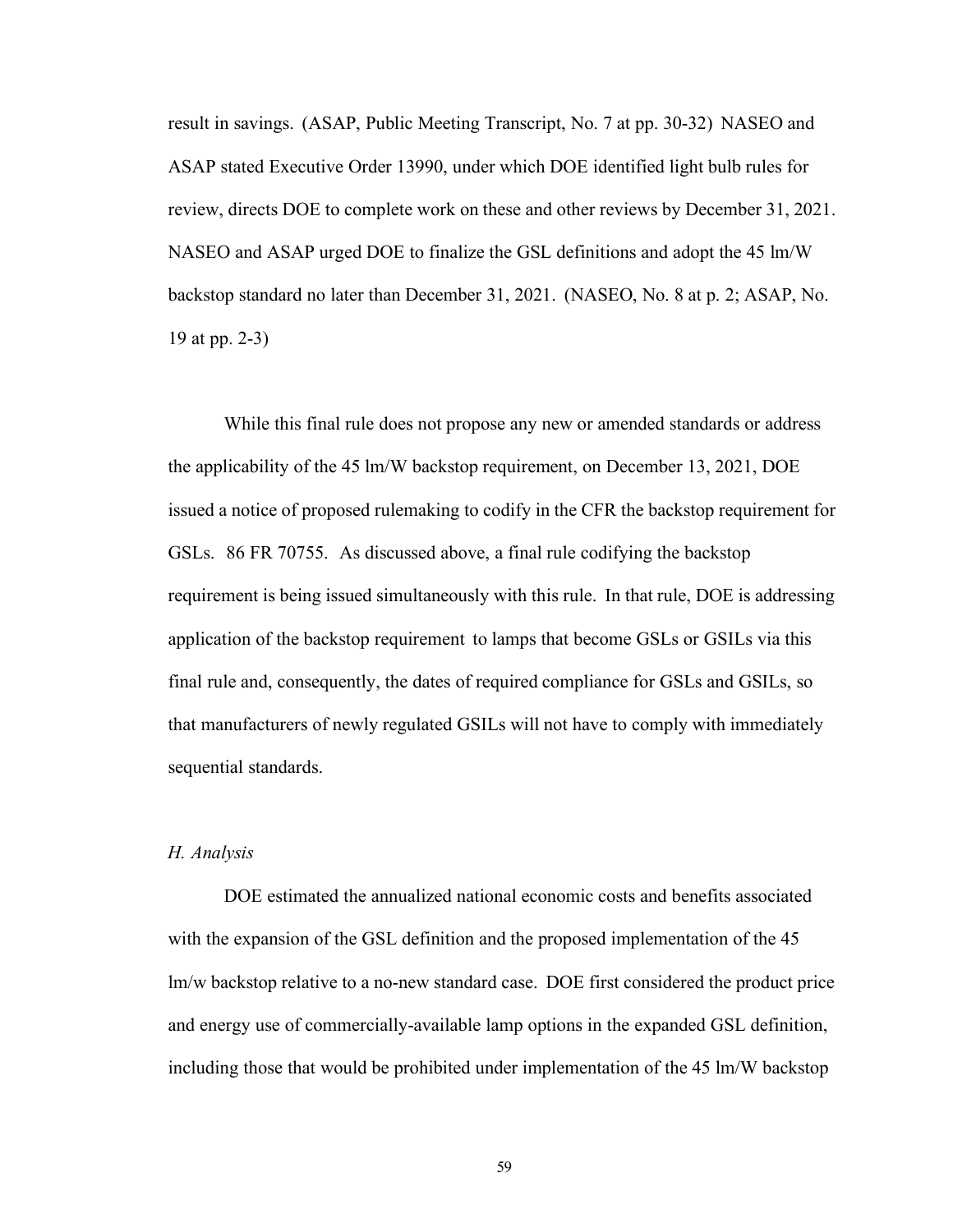and more efficacious GSLs that would continue to be available. DOE then developed a shipments model to project lamp shipments within the expanded GSL definition for the no-new-standards case and for the 45 lm/W backstop case over a thirty-year period between 2022-2051. Shipments were estimated using a consumer-choice model sensitive to first cost, energy savings, lamp lifetime, and the presence of mercury. The shipments analysis also considered the impact of price learning on product price. Based on the shipments projections, DOE calculated the national consumer economic impacts of the expanded definition and 45 lm/W backstop, by comparing the total installed product costs and operating costs in the 45 lm/W backstop case to the no-new-standards case.

DOE also analyzed the reduction in several greenhouse gases and other pollutants that would result from the expanded GSL definition and the proposed 45 lm/W backstop using emissions intensity factors intended to represent the marginal impacts of the change in electricity consumption associated with amended or new standards.<sup>14</sup> As part of the development of this final rule, for the purpose of complying with the requirements of Executive Order 12866, DOE also considered the estimated monetary benefits from the reduced emissions of  $CO_2$ , CH<sub>4</sub>, N<sub>2</sub>O, NO<sub>X</sub>, and SO<sub>2</sub>. DOE notes that it would have reached the same conclusion presented in this document in the absence of the social cost of greenhouse gases ("SC-GHG), including the February 2021 Interim Estimates presented by the Interagency Working Group on the Social Cost of Greenhouse Gases.

<sup>&</sup>lt;sup>14</sup> The methodology is described in "Utility Sector Impacts of Reduced Electricity Demand" (Coughlin, 2014; Coughlin 2019).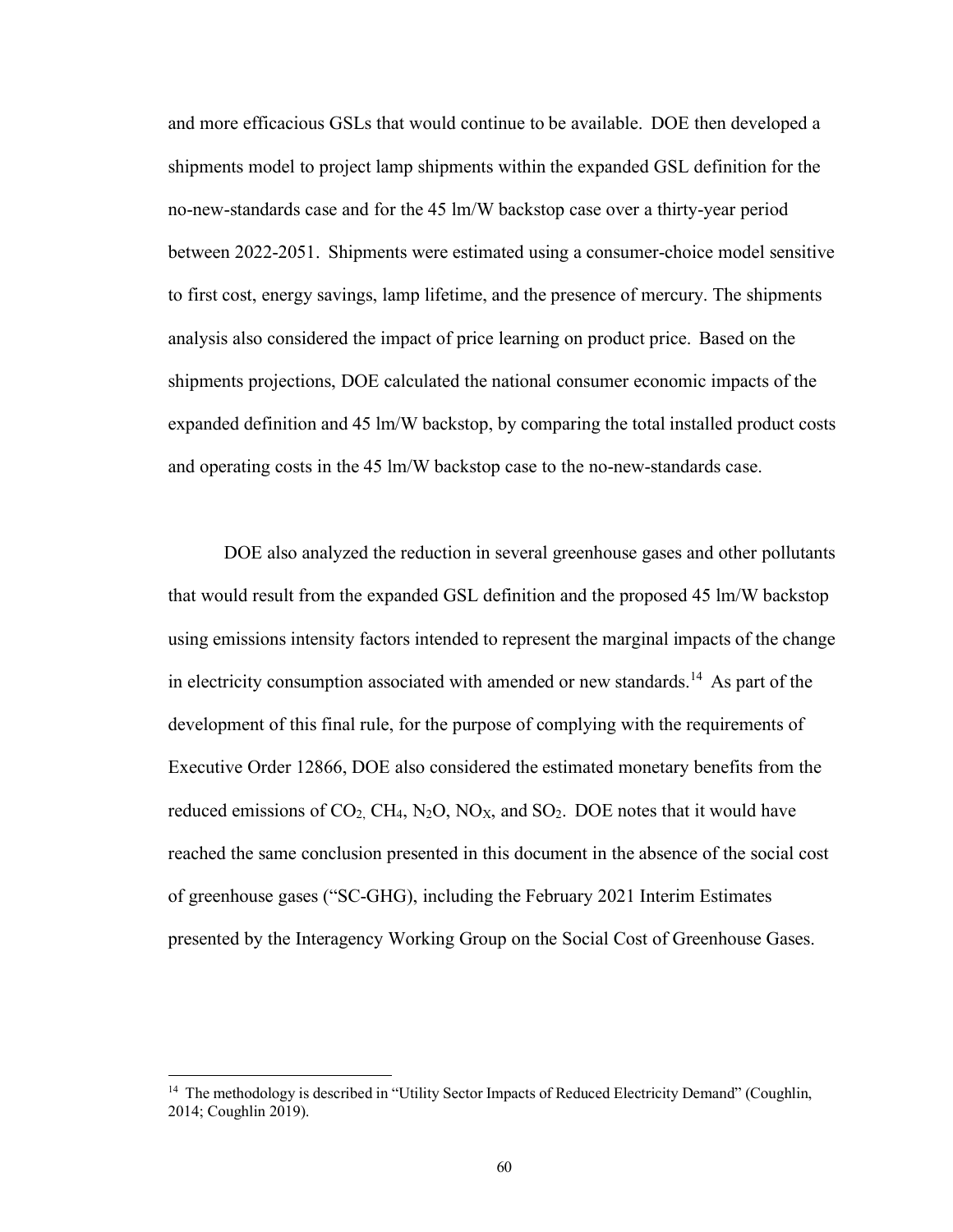On March 16, 2022, the Fifth Circuit Court of Appeals (No. 22-30087) granted the federal government's emergency motion for stay pending appeal of the February 11, 2022, preliminary injunction issued in *Louisiana v. Biden*, No. 21-cv-1074-JDC-KK (W.D. La.). As a result of the Fifth Circuit's order, the preliminary injunction is no longer in effect, pending resolution of the federal government's appeal of that injunction or a further court order. Among other things, the preliminary injunction enjoined the defendants in that case from "adopting, employing, treating as binding, or relying upon" the interim estimates of the social cost of greenhouse gases—which were issued by the Interagency Working Group on the Social Cost of Greenhouse Gases on February 26, 2021—to monetize the benefits of reducing greenhouse gas emissions. In the absence of further intervening court orders, DOE will revert to its approach prior to the injunction and present monetized benefits where appropriate and permissible under law.

For the purpose of complying with the requirements of Executive Order 12866, DOE estimates the monetized benefits of the reductions in emissions of  $CO<sub>2</sub>$ , CH<sub>4</sub>, and N2O by using a measure of the social cost ("SC") of each pollutant (*e.g.*, SC-GHGs). These estimates represent the monetary value of the net harm to society associated with a marginal increase in emissions of these pollutants in a given year, or the benefit of avoiding that increase. These estimates are intended to include (but are not limited to) climate-change-related changes in net agricultural productivity, human health, property damages from increased flood risk, disruption of energy systems, risk of conflict, environmental migration, and the value of ecosystem services. DOE exercises its own judgment in presenting monetized climate benefits as recommended by applicable Executive Orders and guidance, and, as stated previously, DOE would reach the same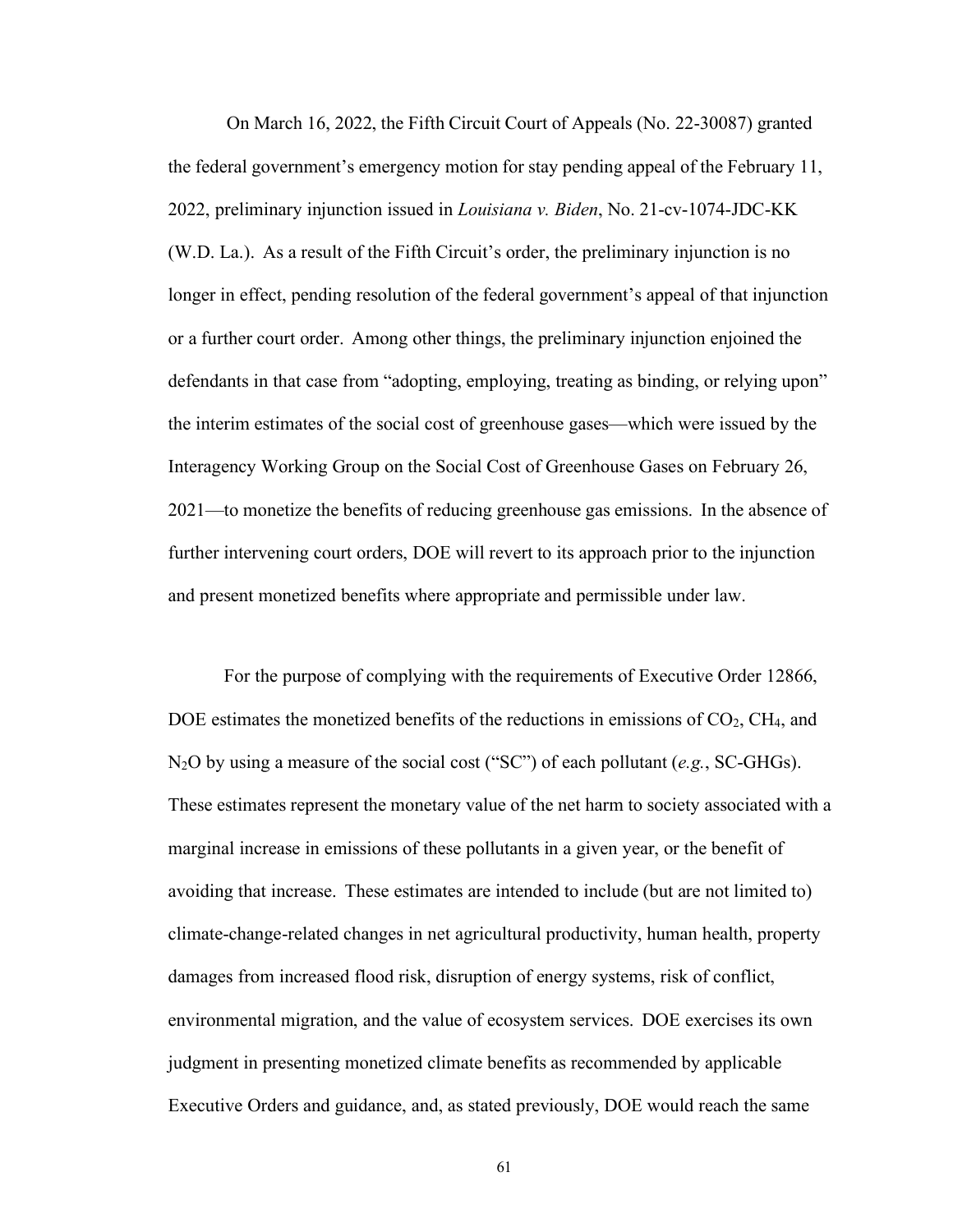conclusion presented in this document in the absence of the social cost of greenhouse gases, including the February 2021 Interim Estimates presented by the Interagency Working Group on the Social Cost of Greenhouse Gases.

DOE estimated the global social benefits of  $CO<sub>2</sub>$ , CH<sub>4</sub>, and N<sub>2</sub>O reductions (i.e., SC-GHGs) using the estimates presented in the Technical Support Document: Social Cost of Carbon, Methane, and Nitrous Oxide Interim Estimates under Executive Order 13990 published in February 2021 by the Interagency Working Group on the Social Cost of Greenhouse Gases (IWG) (IWG, 2021).<sup>15</sup> The SC-GHGs is the monetary value of the net harm to society associated with a marginal increase in emissions in a given year, or the benefit of avoiding that increase. In principle, SC-GHGs includes the value of all climate change impacts, including (but not limited to) changes in net agricultural productivity, human health effects, property damage from increased flood risk and natural disasters, disruption of energy systems, risk of conflict, environmental migration, and the value of ecosystem services. The SC-GHGs therefore, reflects the societal value of reducing emissions of the gas in question by one metric ton. The SC-GHGs is the theoretically appropriate value to use in conducting benefit-cost analyses of policies that affect  $CO_2$ , N<sub>2</sub>O and CH<sub>4</sub> emissions. As a member of the IWG involved in the development of the February 2021 SC-GHG TSD), the DOE agrees that the interim SC-

<sup>15</sup> *See* Interagency Working Group on Social Cost of Greenhouse Gases, *Technical Support Document: Social Cost of Carbon, Methane, and Nitrous Oxide. Interim Estimates Under Executive Order 13990*, Washington, D.C., February 2021. Available at: *[www.whitehouse.gov/wp](http://www.whitehouse.gov/wp-)content/uploads/2021/02/TechnicalSupportDocument\_SocialCostofCarbonMethaneNitrousOxide.pdf* (last accessed March 17, 2021).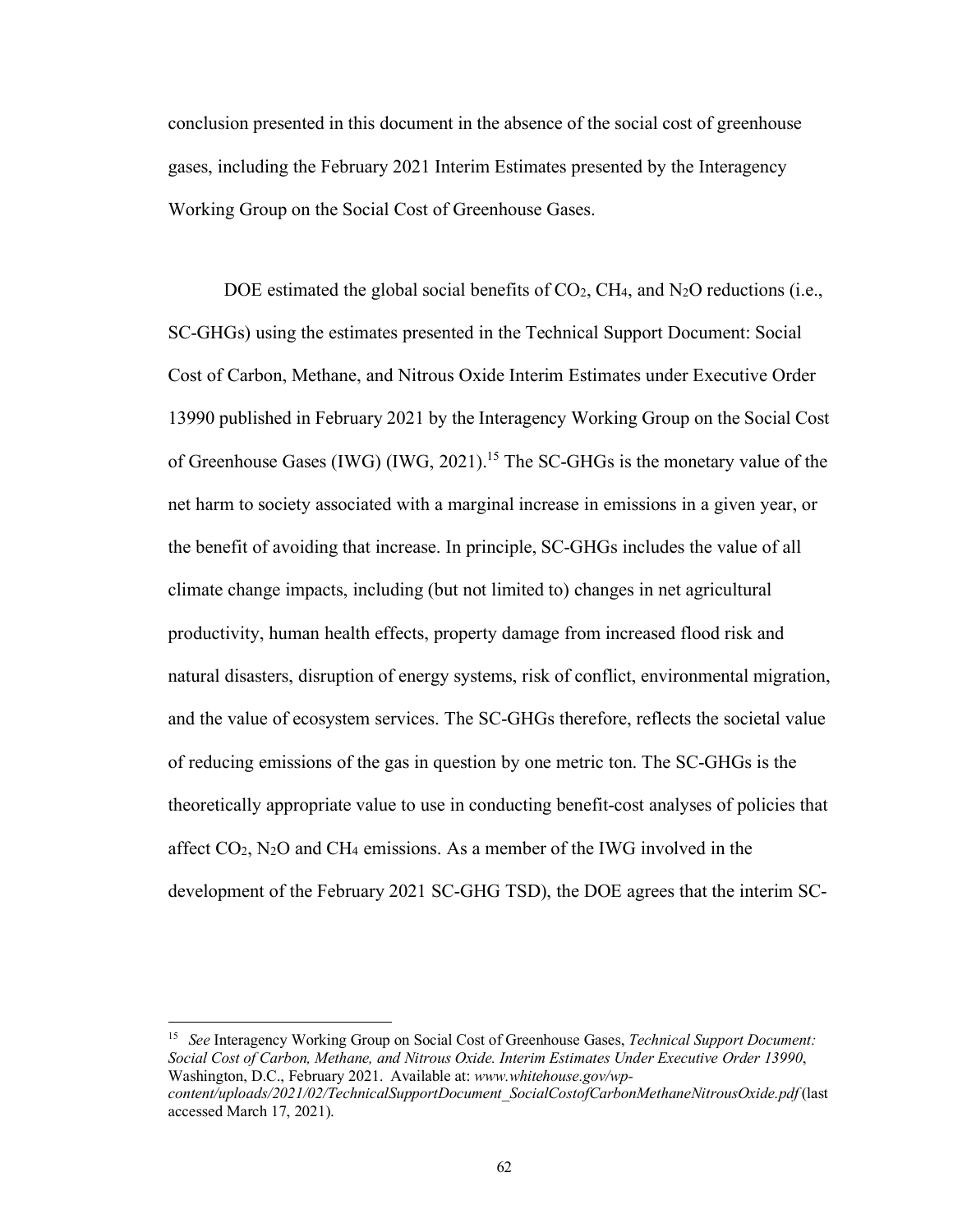GHG estimates represent the most appropriate estimate of the SC-GHG until revised estimates have been developed reflecting the latest, peer-reviewed science.

The SC-GHGs estimates are presented in DOE's technical support document  $({\rm 'TSD'})^{16}$  and were developed over many years, using transparent process, peerreviewed methodologies, the best science available at the time of that process, and with input from the public. Specifically, in 2009, an interagency working group (IWG) that included the DOE and other executive branch agencies and offices was established to ensure that agencies were using the best available science and to promote consistency in the social cost of carbon (SC-CO2) values used across agencies. The IWG published SC-CO2 estimates in 2010 that were developed from an ensemble of three widely cited integrated assessment models (IAMs) that estimate global climate damages using highly aggregated representations of climate processes and the global economy combined into a single modeling framework. The three IAMs were run using a common set of input assumptions in each model for future population, economic, and  $CO<sub>2</sub>$  emissions growth, as well as equilibrium climate sensitivity (ECS) – a measure of the globally averaged temperature response to increased atmospheric  $CO<sub>2</sub>$  concentrations. These estimates were updated in 2013 based on new versions of each IAM. In August 2016 the IWG published estimates of the social cost of methane (SC-CH<sub>4</sub>) and nitrous oxide (SC-N<sub>2</sub>O) using methodologies that are consistent with the methodology underlying the  $SC-CO<sub>2</sub>$ estimates. The modeling approach that extends the IWG  $SCCO<sub>2</sub>$  methodology to non- $CO<sub>2</sub>$  GHGs has undergone multiple stages of peer review. The SC-CH<sub>4</sub> and SC-N<sub>2</sub>O

<sup>16</sup> *www1.eere.energy.gov/buildings/appliance\_standards/standards.aspx?productid=4*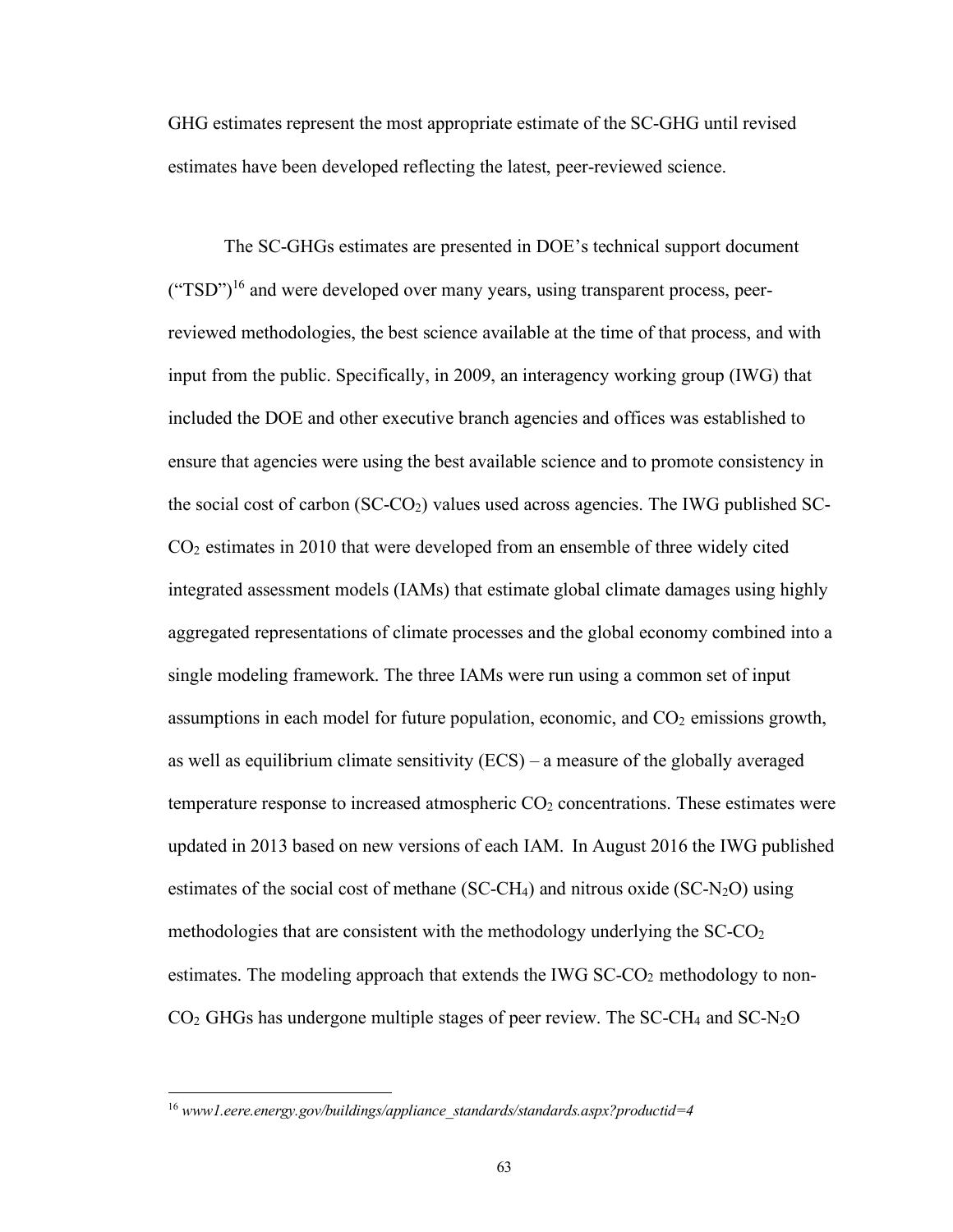estimates were developed by Marten et al. (2015) and underwent a standard double-blind peer review process prior to journal publication. In 2015, as part of the response to public comments received to a 2013 solicitation for comments on the  $SC-CO<sub>2</sub>$  estimates, the IWG announced a National Academies of Sciences, Engineering, and Medicine review of the  $SC-CO<sub>2</sub>$  estimates to offer advice on how to approach future updates to ensure that the estimates continue to reflect the best available science and methodologies. In January 2017, the National Academies released their final report, Valuing Climate Damages: Updating Estimation of the Social Cost of Carbon Dioxide, and recommended specific criteria for future updates to the  $SC\text{-}CO<sub>2</sub>$  estimates, a modeling framework to satisfy the specified criteria, and both near-term updates and longer-term research needs pertaining to various components of the estimation process (National Academies, 2017). Shortly thereafter, in March 2017, President Trump issued Executive Order 13783, which disbanded the IWG, withdrew the previous TSDs, and directed agencies to ensure SC- $CO<sub>2</sub>$  estimates used in regulatory analyses are consistent with the guidance contained in OMB's Circular A-4, "including with respect to the consideration of domestic versus international impacts and the consideration of appropriate discount rates" (EO 13783, Section  $5(c)$ ).

On January 20, 2021, President Biden issued Executive Order 13990, which reestablished the IWG and directed it to ensure that the U.S. Government's estimates of the social cost of carbon and other greenhouse gases reflect the best available science and the recommendations of the National Academies (2017). The IWG was tasked with first reviewing the SC-GHG estimates currently used in Federal analyses and publishing interim estimates within 30 days of the EO that reflect the full impact of GHG emissions,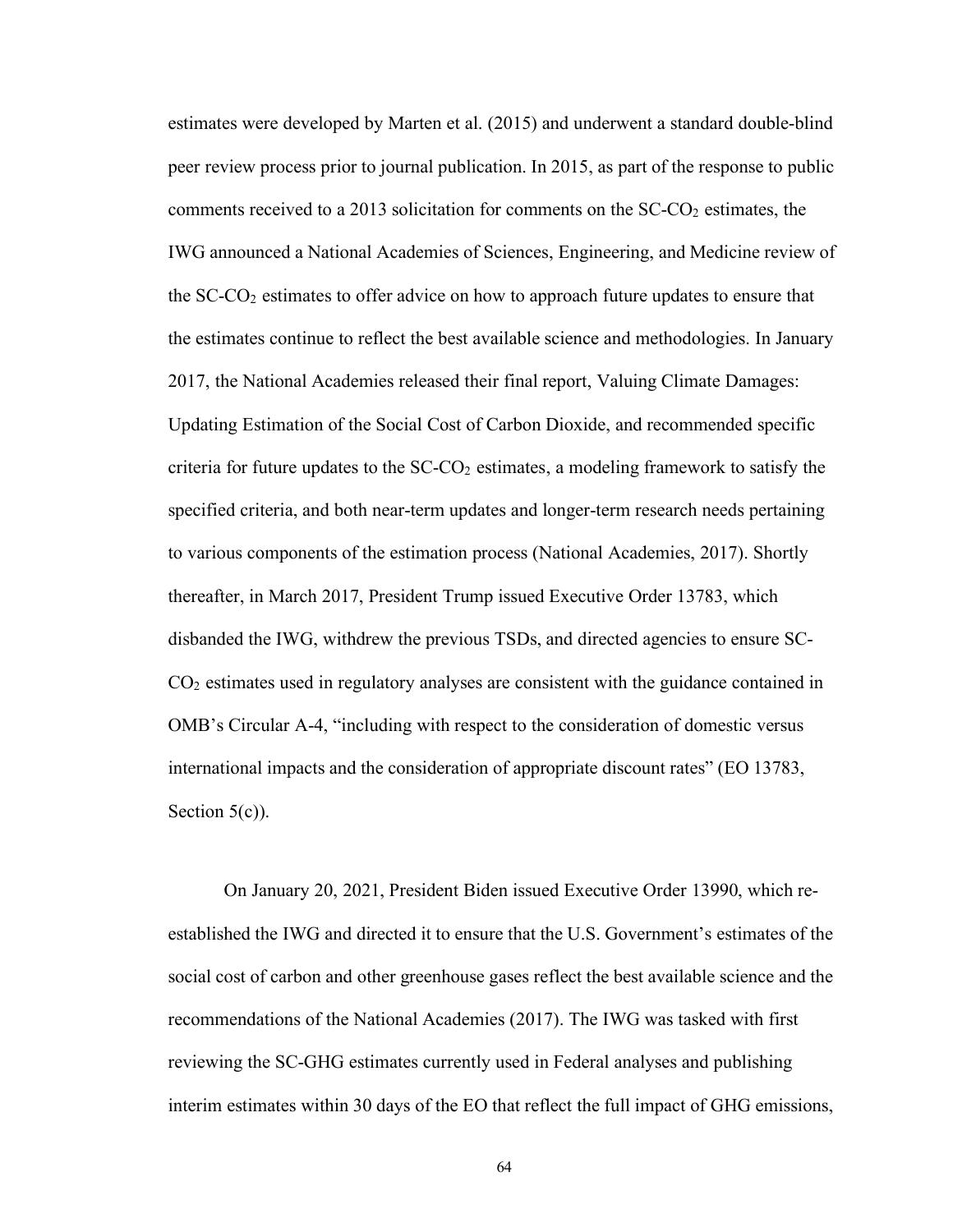including by taking global damages into account. The interim SC-GHG estimates published in February 2021, specifically the SC-CH4 estimates, are used here to estimate the climate benefits for this rulemaking. The EO instructs the IWG to undertake a fuller update of the SC-GHG estimates by January 2022 that takes into consideration the advice of the National Academies (2017) and other recent scientific literature.

The February 2021 SC-GHG TSD provides a complete discussion of the IWG's initial review conducted under EO 13990. In particular, the IWG found that the SC-GHG estimates used under EO 13783 fail to reflect the full impact of GHG emissions in multiple ways. First, the IWG found that a global perspective is essential for SC-GHG estimates because it fully captures climate impacts that affect the United States and which have been omitted from prior U.S.-specific estimates due to methodological constraints. Examples of omitted effects include direct effects on U.S. citizens, assets, and investments located abroad, supply chains, and tourism, and spillover pathways such as economic and political destabilization and global migration. In addition, assessing the benefits of U.S. GHG mitigation activities requires consideration of how those actions may affect mitigation activities by other countries, as those international mitigation actions will provide a benefit to U.S. citizens and residents by mitigating climate impacts that affect U.S. citizens and residents. If the United States does not consider impacts on other countries, it is difficult to convince other countries to consider the impacts of their emissions on the United States. As a member of the IWG involved in the development of the February 2021 SC-GHG TSD, DOE agrees with this assessment and, therefore, in this final rule DOE centers attention on a global measure of SC-GHG. This approach is the same as that taken in DOE regulatory analyses from 2012 through 2016. Prior to that, in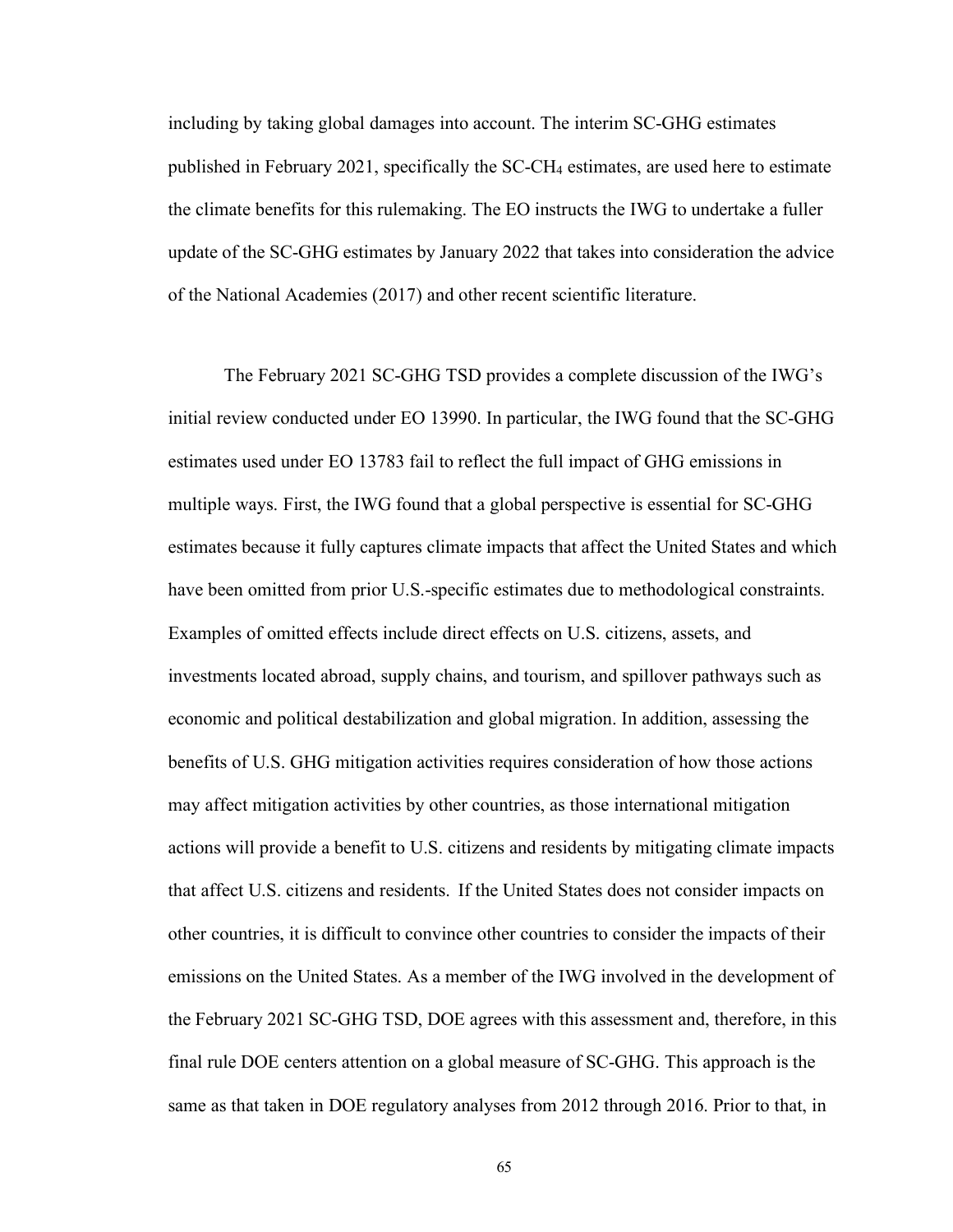2008 DOE presented Social Cost of Carbon (SCC) estimates based on values the Intergovernmental Panel on Climate Change (IPCC) identified in literature at that time. As noted in the February 2021 SC-GHG TSD, the IWG will continue to review developments in the literature, including more robust methodologies for estimating a U.S.-specific SC-GHG value, and explore ways to better inform the public of the full range of carbon impacts. As a member of the IWG, DOE will continue to follow developments in the literature pertaining to this issue.

While the IWG works to assess how best to incorporate the latest, peer reviewed science to develop an updated set of SC-GHG estimates, it set the interim estimates to be the most recent estimates developed by the IWG prior to the group being disbanded in 2017. The estimates rely on the same models and harmonized inputs and are calculated using a range of discount rates. As explained in the February 2021 SC-GHG TSD, the IWG has recommended that agencies revert to the same set of four values drawn from the SC-GHG distributions based on three discount rates as were used in regulatory analyses between 2010 and 2016 and subject to public comment. For each discount rate, the IWG combined the distributions across models and socioeconomic emissions scenarios (applying equal weight to each) and then selected a set of four values recommended for use in benefit-cost analyses: an average value resulting from the model runs for each of three discount rates (2.5 percent, 3 percent, and 5 percent), plus a fourth value, selected as the 95th percentile of estimates based on a 3 percent discount rate. The fourth value was included to provide information on potentially higher-than-expected economic impacts from climate change. As explained in the February 2021 SC-GHG TSD, and DOE agrees, this update reflects the immediate need to have an operational SC-GHG for use in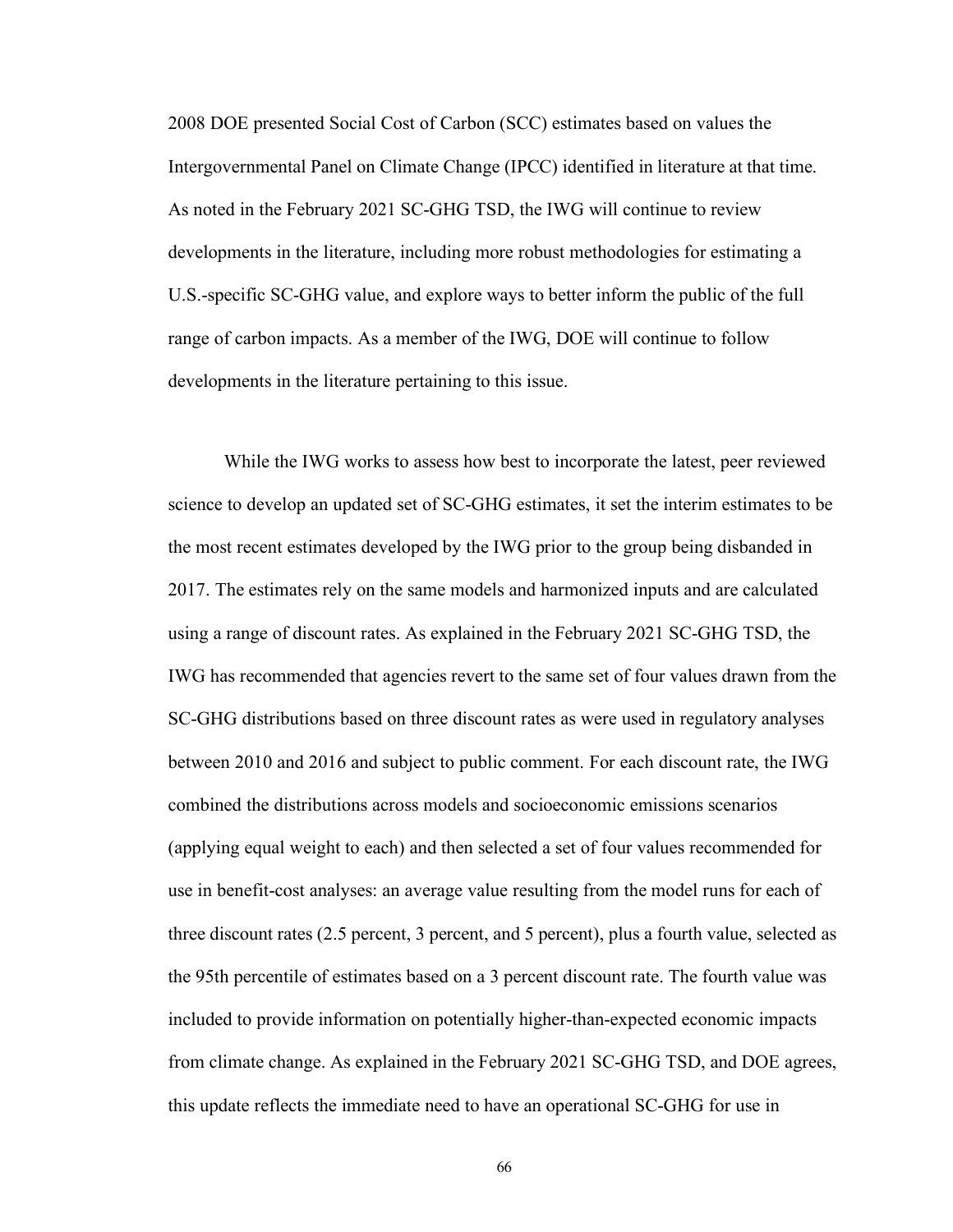regulatory benefit-cost analyses and other applications that was developed using a transparent process, peer-reviewed methodologies, and the science available at the time of that process. Those estimates were subject to public comment in the context of dozens of proposed rulemakings as well as in a dedicated public comment period in 2013.

The  $SC-CO<sub>2</sub>$  values used for this final rule were generated using the values presented in the 2021 update from the IWG's February 2021 TSD. The  $SC\text{-}CO<sub>2</sub>$ estimates from the latest interagency update are presented in DOE's TSD. For purposes of capturing the uncertainties involved in regulatory impact analysis, DOE has determined it is appropriate to include all four sets of  $SCCO<sub>2</sub>$  values, as recommended by the IWG.<sup>17</sup> DOE multiplied the  $CO<sub>2</sub>$  emissions reduction estimated for each year by the SC-CO2 value for that year in each of the four cases. To calculate a present value of the stream of monetary values, DOE discounted the values in each of the four cases using the specific discount rate that had been used to obtain the  $SC\text{-}CO<sub>2</sub>$  values in each case.

The SC-CH<sub>4</sub> and SC-  $N_2O$  values used for this final rule were generated using the values presented in the 2021 update from the IWG.<sup>18</sup> The SC-CH<sub>4</sub> and SC- N<sub>2</sub>O estimates from the latest interagency update are presented in DOE's TSD. To capture the uncertainties involved in regulatory impact analysis, DOE has determined it is

<sup>18</sup> See Interagency Working Group on Social Cost of Greenhouse Gases, *Technical Support Document: Social Cost of Carbon, Methane, and Nitrous Oxide. Interim Estimates Under Executive Order 13990*, Washington, D.C., February 2021. Available at: *[www.whitehouse.gov/wp-](http://www.whitehouse.gov/wp-)*

<sup>&</sup>lt;sup>17</sup> For example, the February 2021 TSD discusses how the understanding of discounting approaches suggests that discount rates appropriate for intergenerational analysis in the context of climate change may be lower than 3 percent.

*content/uploads/2021/02/TechnicalSupportDocument\_SocialCostofCarbonMethaneNitrousOxide.pdf* (last accessed March 17, 2021).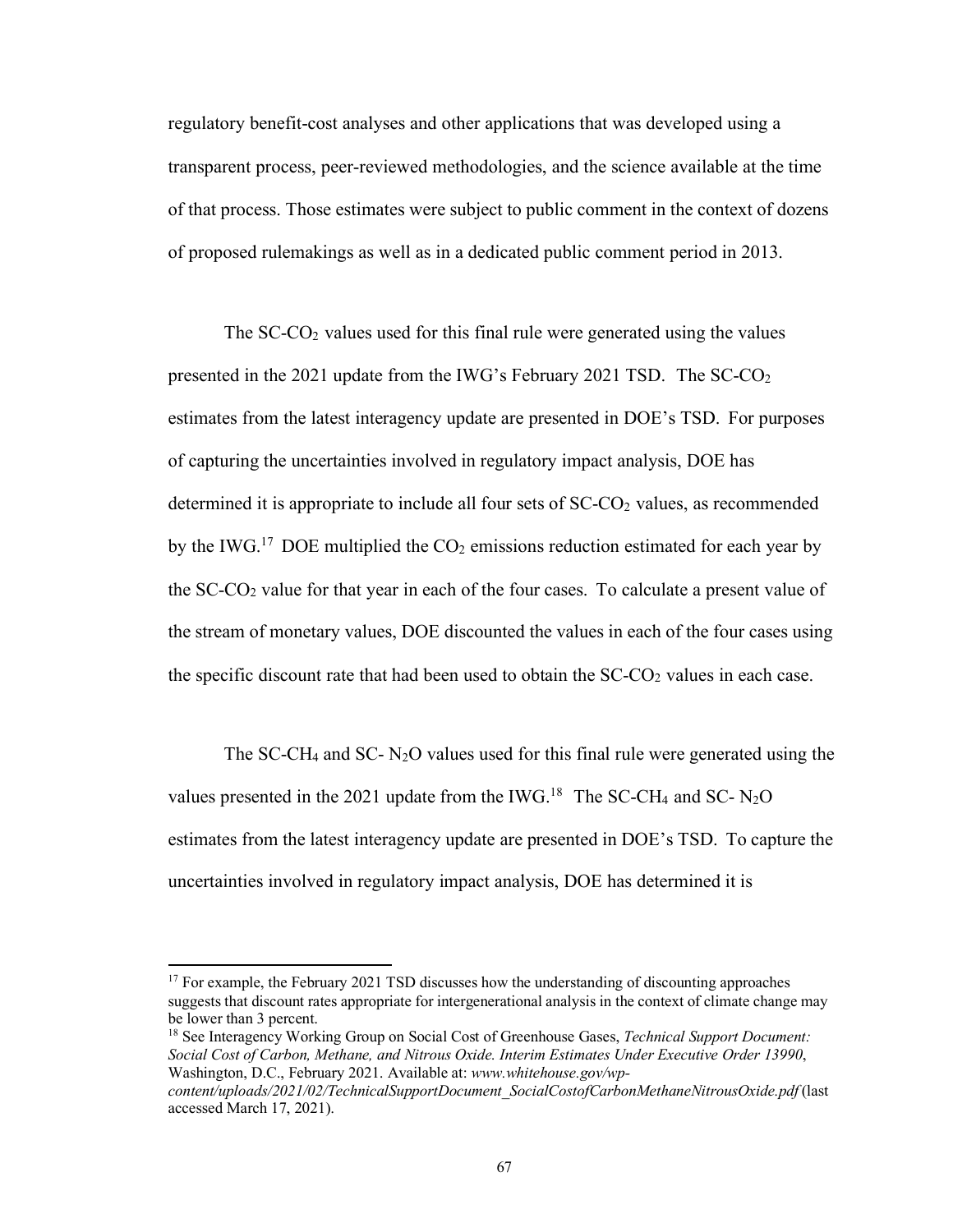appropriate to include all four sets of  $SC-CH_4$  and  $SC- N_2O$  values, as recommended by the IWG. DOE multiplied the CH<sub>4</sub> and  $N_2O$  emissions reduction estimated for each year by the SC-CH4 and SC-N2O estimates for that year in each of the cases. To calculate a present value of the stream of monetary values, DOE discounted the values in each of the cases using the specific discount rate that had been used to obtain the SC-CH4 and SC-N2O estimates in each case.

The estimated monetary health benefits from the reduced emissions of  $SO<sub>2</sub>$  and  $NO<sub>X</sub>$  emissions was estimated based on the latest benefit per ton estimates for the relevant sector from the EPA's Benefits Mapping and Analysis Program.<sup>19</sup>

.

DOE converted the time-series of costs and benefits into annualized values based on the present value in 2021, as shown in Table IV.1. DOE calculated the present value using discount rates of 3 and 7 percent for consumer costs, benefits, and health benefits from the reduction of  $SO_2$  and  $NO<sub>X</sub>$  emissions and case-specific discount rates for the value of the other greenhouse gas ("GHG")  $(CO_2, N_2O, \text{ and } CH_4)$  reduction benefits. For presentational purposes, the climate benefits associated with the average SC-GHG at a 3 percent discount rate are shown in Table IV.1 in the following section, but the Department does not have a single central SC-GHG point estimate, and it emphasizes the

<sup>19</sup> *Estimating the Benefit per Ton of Reducing PM2.5 Precursors from 21 Sectors*. [www.epa.gov/system/files/documents/2021-10/source-apportionment-tsd-oct-2021\\_0.pdf.](http://www.epa.gov/system/files/documents/2021-10/source-apportionment-tsd-oct-2021_0.pdf)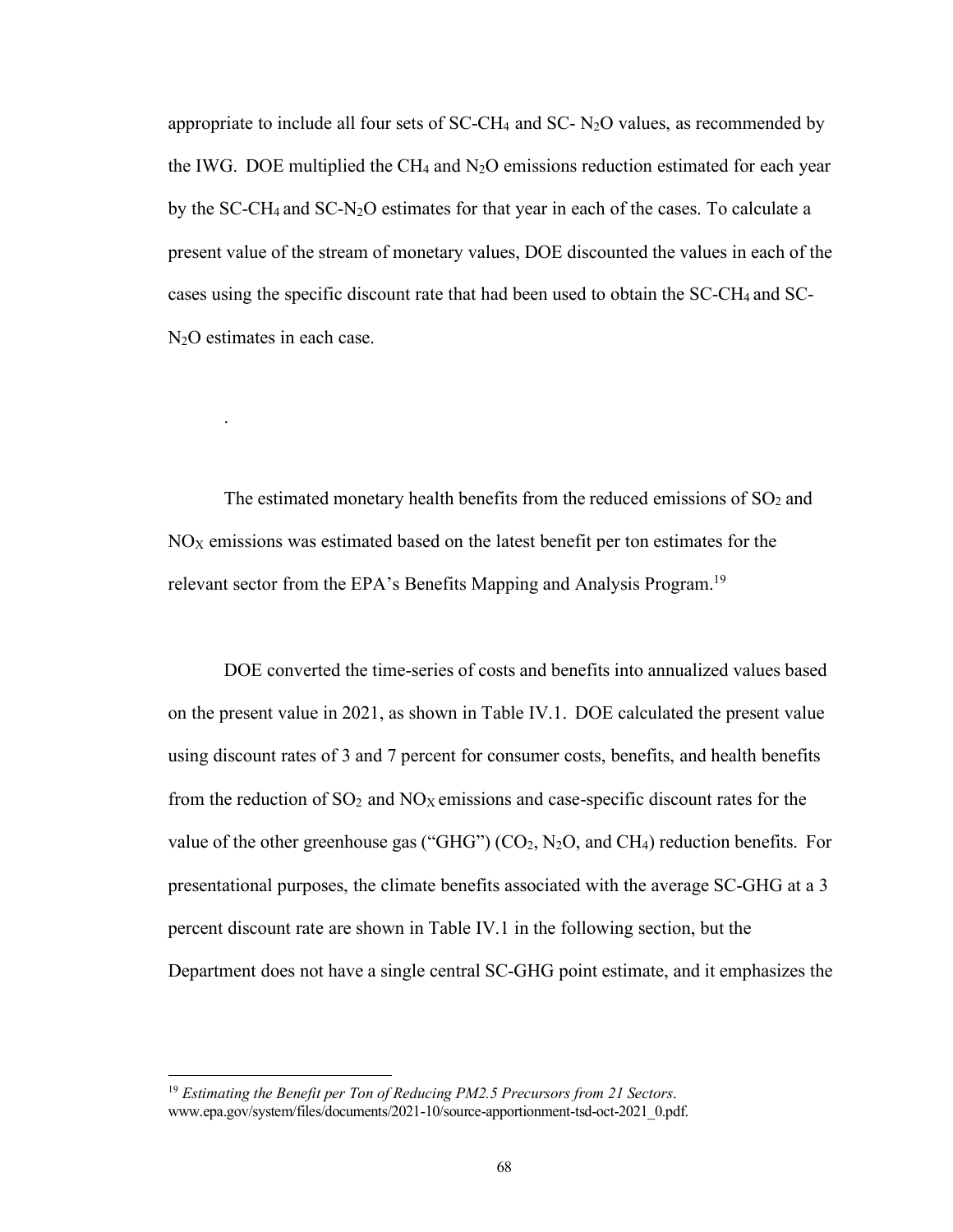importance and value of considering the benefits calculated using all four SC-GHG estimates.

## **IV. Procedural Issues and Regulatory Review**

# *A. Review Under Executive Orders 12866 and 13563*

This final rule constitutes a "significant regulatory action" under section 3(f) of Executive Order 12866, Regulatory Planning and Review, 58 FR 51735 (Oct. 4, 1993). Accordingly, this action was subject to review by the Office of Information and Regulatory Affairs ("OIRA") in the Office of Management and Budget ("OMB").

In addition, the Administrator of OIRA has determined that the regulatory action is an "economically significant" regulatory action under section  $(3)(f)(1)$  of Executive Order 12866. Accordingly, pursuant to section  $6(a)(3)(C)$  of the Order, DOE has provided to OIRA an assessment, including the underlying analysis, of benefits and costs anticipated from the regulatory action, together with, to the extent feasible, a quantification of those costs. This assessment can be found in DOE's technical support document ("TSD") and the methodology is summarized in III.H.<sup>20</sup>

<sup>20</sup> *www1.eere.energy.gov/buildings/appliance\_standards/standards.aspx?productid=4*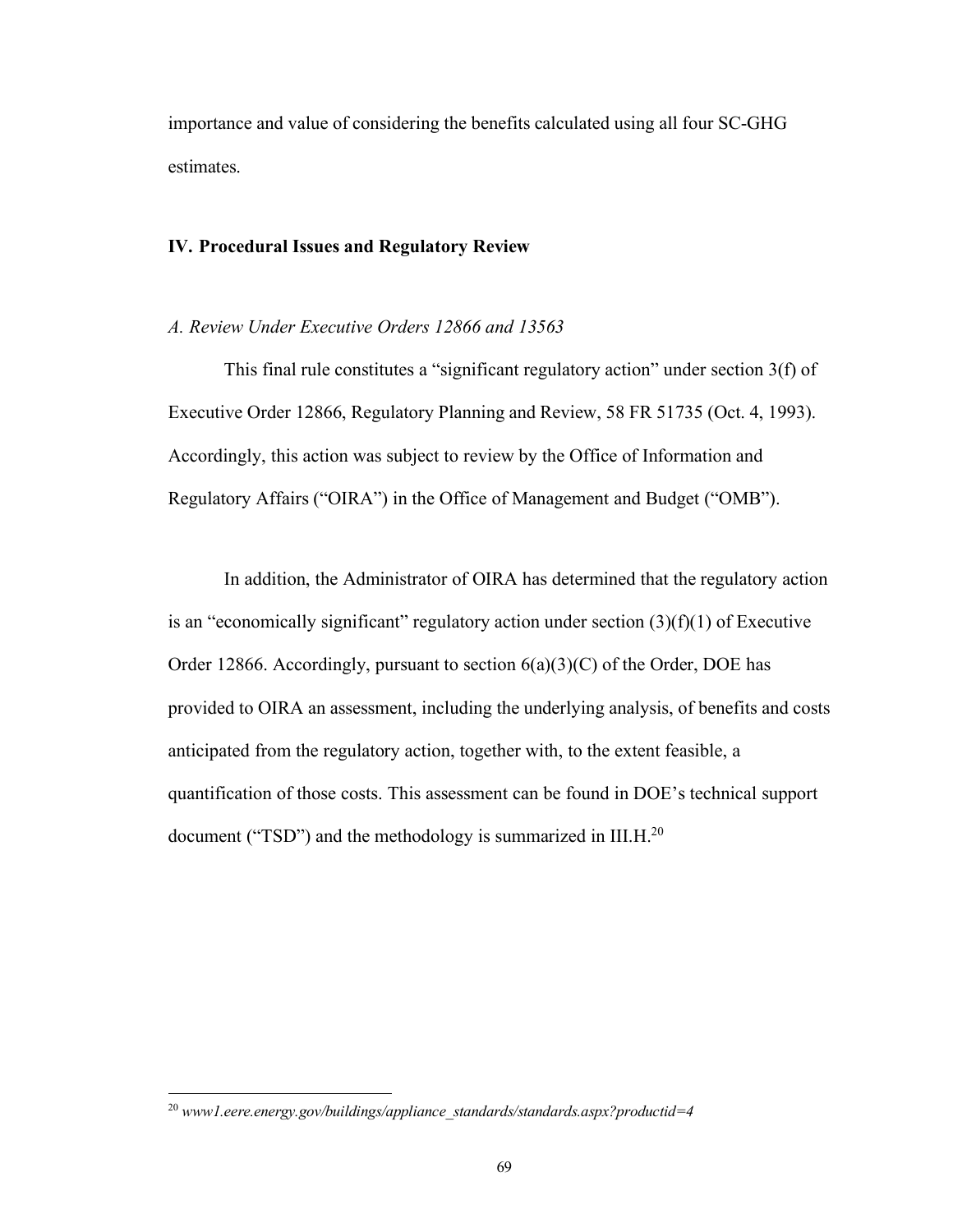|                                            | Million 2020\$/year     |                                            |                                             |
|--------------------------------------------|-------------------------|--------------------------------------------|---------------------------------------------|
|                                            | <b>Primary Estimate</b> | <b>Low-Net-Benefits</b><br><b>Estimate</b> | <b>High-Net-Benefits</b><br><b>Estimate</b> |
| 3% discount rate                           |                         |                                            |                                             |
| <b>Consumer Operating Cost Savings</b>     | 2,302.0                 | 2,171.2                                    | 2,437.6                                     |
| <b>Climate Benefits*</b>                   | 457.5                   | 442.6                                      | 468.6                                       |
| <b>Health Benefits**</b>                   | 847.1                   | 819.9                                      | 867.4                                       |
| Total Benefits†                            | 3,606.7                 | 3,433.6                                    | 3,773.5                                     |
| <b>Consumer Incremental Product Costs:</b> | 181.7                   | 186.0                                      | 175.5                                       |
| <b>Net Benefits</b>                        | 3,424.9                 | 3,247.7                                    | 3,598.0                                     |
| 7% discount rate                           |                         |                                            |                                             |
| <b>Consumer Operating Cost Savings</b>     | 2,177.3                 | 2,072.5                                    | 2,287.0                                     |
| <b>Climate Benefits*</b>                   | 457.5                   | 442.6                                      | 468.6                                       |
| <b>Health Benefits**</b>                   | 721.1                   | 700.6                                      | 736.2                                       |
| <b>Total Benefits†</b>                     | 3,355.9                 | 3,215.8                                    | 3,491.8                                     |
| <b>Consumer Incremental Product Costs:</b> | 205.8                   | 210.2                                      | 199.5                                       |
| <b>Net Benefits</b>                        | 3,150.1                 | 3,005.6                                    | 3,292.2                                     |

### **Table IV.1 Annualized Monetized Costs, Benefits, and Net Benefits**

Note: Thistable presents the costs and benefits associated with GSLs in the expanded definition shipped in 2022−2051. These results include benefits to consumers which accrue after 2051 from the products shipped in 2022−2051. This analysis presents costs and benefits assuming compliance beginning in 2022. As DOE has explained, DOE will release enforcement guidance simultaneously with this rulemaking. If significant compliance behavior changes result from enforcement discretion, both benefits and costs could be reduced for the relevant years, although DOE expects the net benefits will not be significantly changed.

\* Climate benefits are calculated using four different estimates of the social cost of carbon (SC-CO2), methane (SC-CH4), and nitrous oxide (SC-N2O) (model average at 2.5 percent, 3 percent, and 5 percent discount rates; 95th percentile at 3 percent discount rate). Together these represent the global social cost of greenhouse gases (SC-GHG). For presentational purposes of this table, the climate benefits associated with the average SC-GHG at a 3 percent discount rate are shown, but the Department does not have a single central SC-GHG point estimate, and it emphasizes the importance and value of considering the benefits calculated using all four SC-GHG estimates.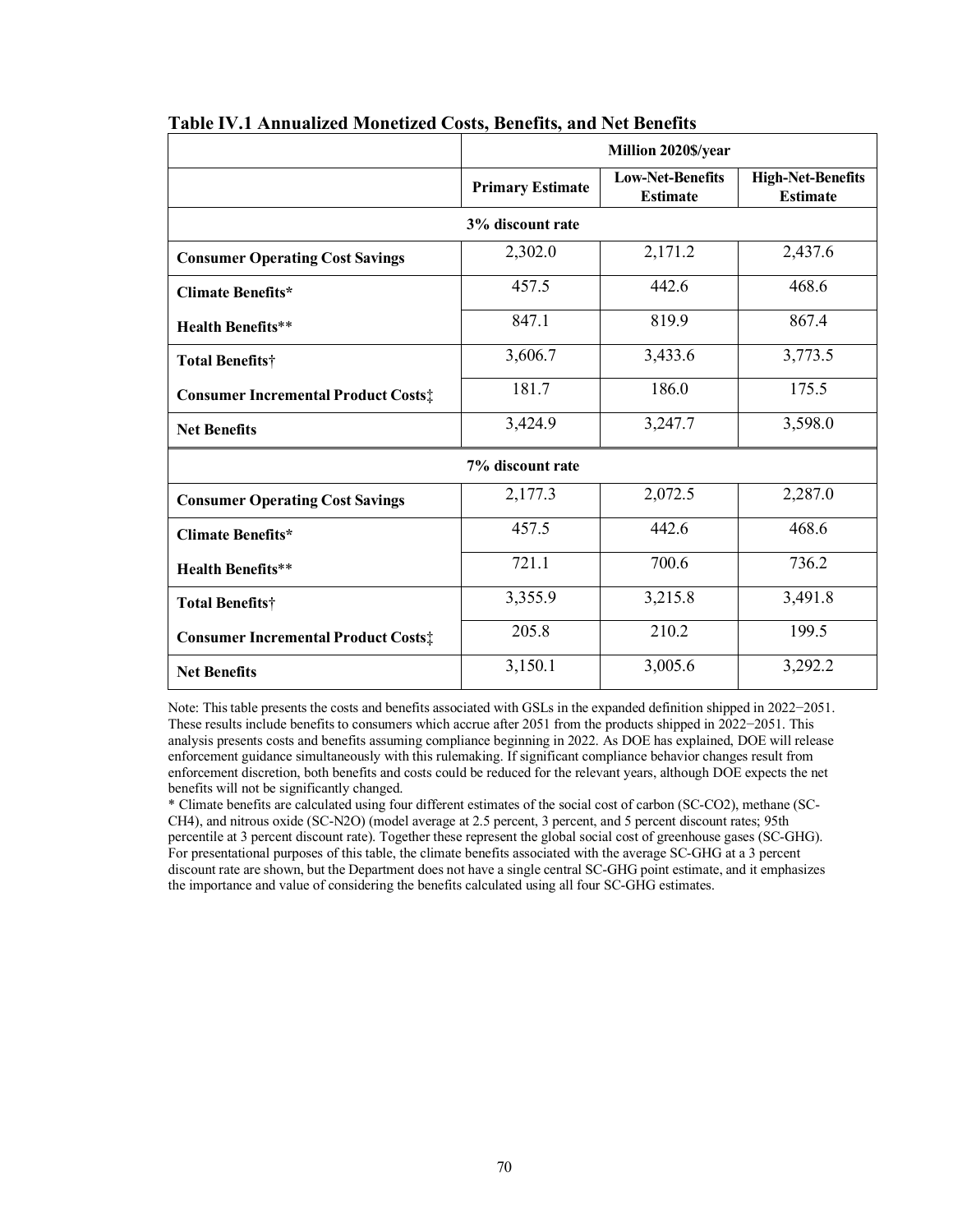\*\* Health benefits are calculated using benefit-per-ton values for NO<sub>X</sub> and SO<sub>2</sub>. DOE is currently only monetizing (for  $SO_2$  and  $NO_x$ ) PM<sub>2.5</sub> precursor health benefits and (for NO<sub>x</sub>) ozone precursor health benefits, but will continue to assess the ability to monetize other effects such as health benefits from reductions in direct PM<sub>2.5</sub> emissions. The health benefits are presented at real discount rates of 3 and 7 percent.

† Total and net benefits include consumer, climate, and health benefits. For presentation purposes, total and net benefits for both the 3-percent and 7-percent cases are presented using the average SC-GHG with 3-percent discount rate, but the Department does not have a single central SC-GHG point estimate. DOE emphasizes the importance and value of considering the benefits calculated using all four SC-GHG estimates. On March 16, 2022, the Fifth Circuit Court of Appeals (No. 22-30087) granted the federal government's emergency motion for stay pending appeal of the February 11, 2022, preliminary injunction issued in Louisiana v. Biden, No. 21-cv-1074-JDC-KK (W.D. La.). As a result of the Fifth Circuit's order, the preliminary injunction is no longer in effect, pending resolution of the federal government's appeal of that injunction or a further court order. Among other things, the preliminary injunction enjoined the defendants in that case from "adopting, employing, treating as binding, or relying upon" the interim estimates of the social cost of greenhouse gases—which were issued by the Interagency Working Group on the Social Cost of Greenhouse Gases on February 26, 2021—to monetize the benefits of reducing greenhouse gas emissions. In the absence of further intervening court orders, DOE will revert to its approach prior to the injunction and present monetized benefits where appropriate and permissible under law..

‡ Costs include incremental equipment costs as well as installation costs.

DOE has also reviewed this regulation pursuant to E.O. 13563, issued on January 18, 2011. 76 FR 3281 (Jan. 21, 2011). E.O. 13563 is supplemental to and explicitly reaffirms the principles, structures, and definitions governing regulatory review established in E.O. 12866.

### *B. Review Under the Regulatory Flexibility Act*

The Regulatory Flexibility Act (5 U.S.C. 601 *et seq*.) requires preparation of an initial regulatory flexibility analysis ("IRFA") and a final regulatory flexibility analysis ("FRFA") for any rule that by law must be proposed for public comment, unless the agency certifies that the rule, if promulgated, will not have a significant economic impact on a substantial number of small entities. As required by E.O. 13272, "Proper Consideration of Small Entities in Agency Rulemaking," 67 FR 53461 (Aug. 16, 2002), DOE published procedures and policies on February 19, 2003, to ensure that the potential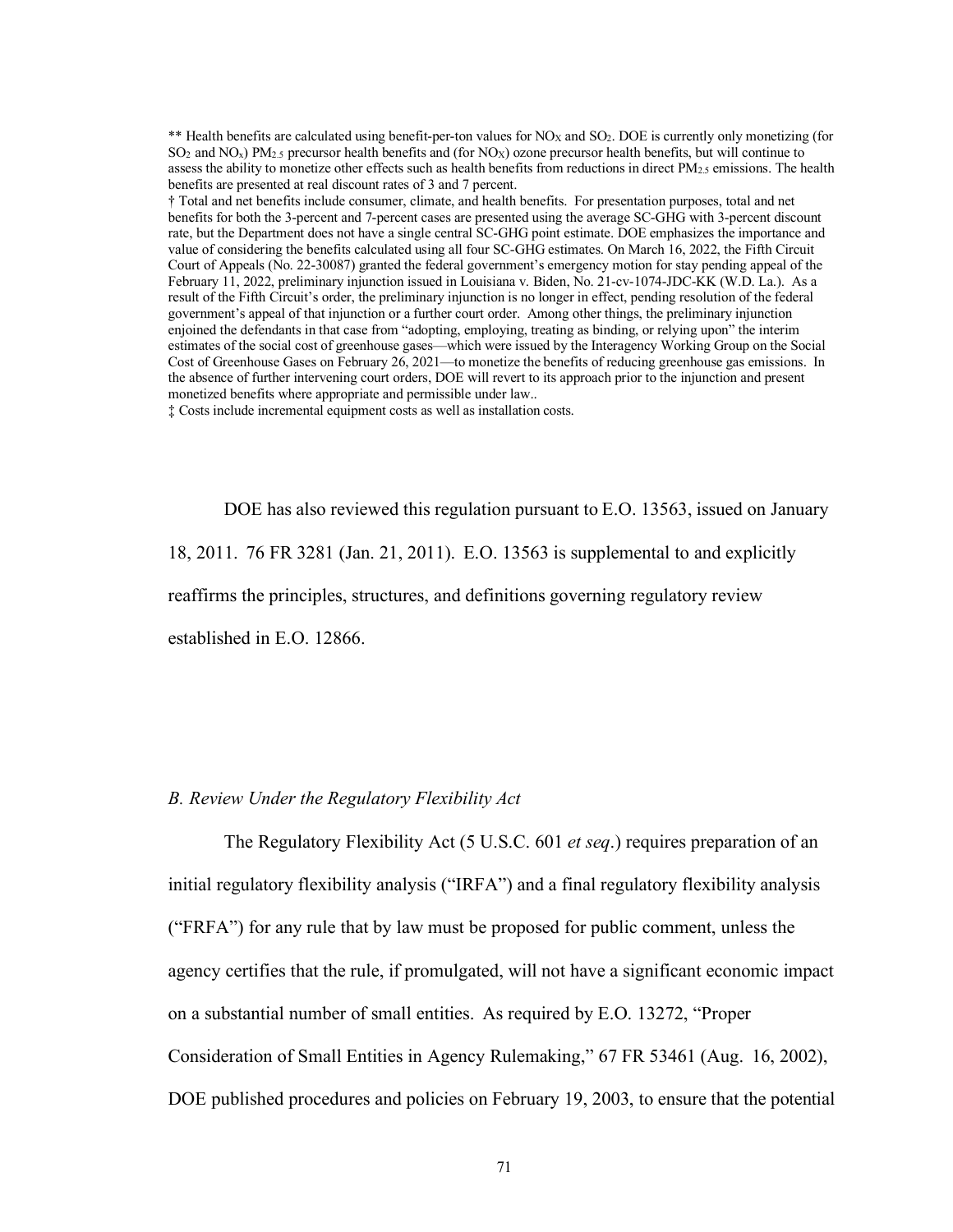impacts of its rules on small entities are properly considered during the rulemaking process. 68 FR 7990. DOE has made its procedures and policies available on the Office of the General Counsel's website (*[www.energy.gov/gc/office-general-counsel](http://www.energy.gov/gc/office-general-counsel))*).

For manufacturers of GSLs, the SBA has set a size threshold, which defines those entities classified as "small businesses" for the purposes of the statute. DOE used the SBA's small business size standards to determine whether any small entities would be subject to the requirements of the rule. See 13 CFR part 121. The size standards are listed by NAICS code and industry description and are available at *[www.sba.gov/document/report--table-size-standards-naics-codes](http://www.sba.gov/document/report--table-size-standards-naics-codes)*. Manufacturing of GSLs is classified under NAICS 335110, "Electric Lamp Bulb and Part Manufacturing." The SBA sets a threshold of 1,250 employees or less for an entity to be considered as a small business for this category.

To estimate the number of companies that could be small businesses that manufacture GSLs impacted by this rulemaking, DOE conducted a survey using information from DOE's Compliance Certification Database and previous rulemakings. DOE used information from these sources to create a list of companies that potentially manufacture or sell GSLs and would be impacted by this rulemaking. DOE screened out companies that do not offer products covered by this rulemaking and do not meet the definition of a "small business." DOE determined that 8 companies are small businesses that manufacture GSLs impacted by this final rule.

72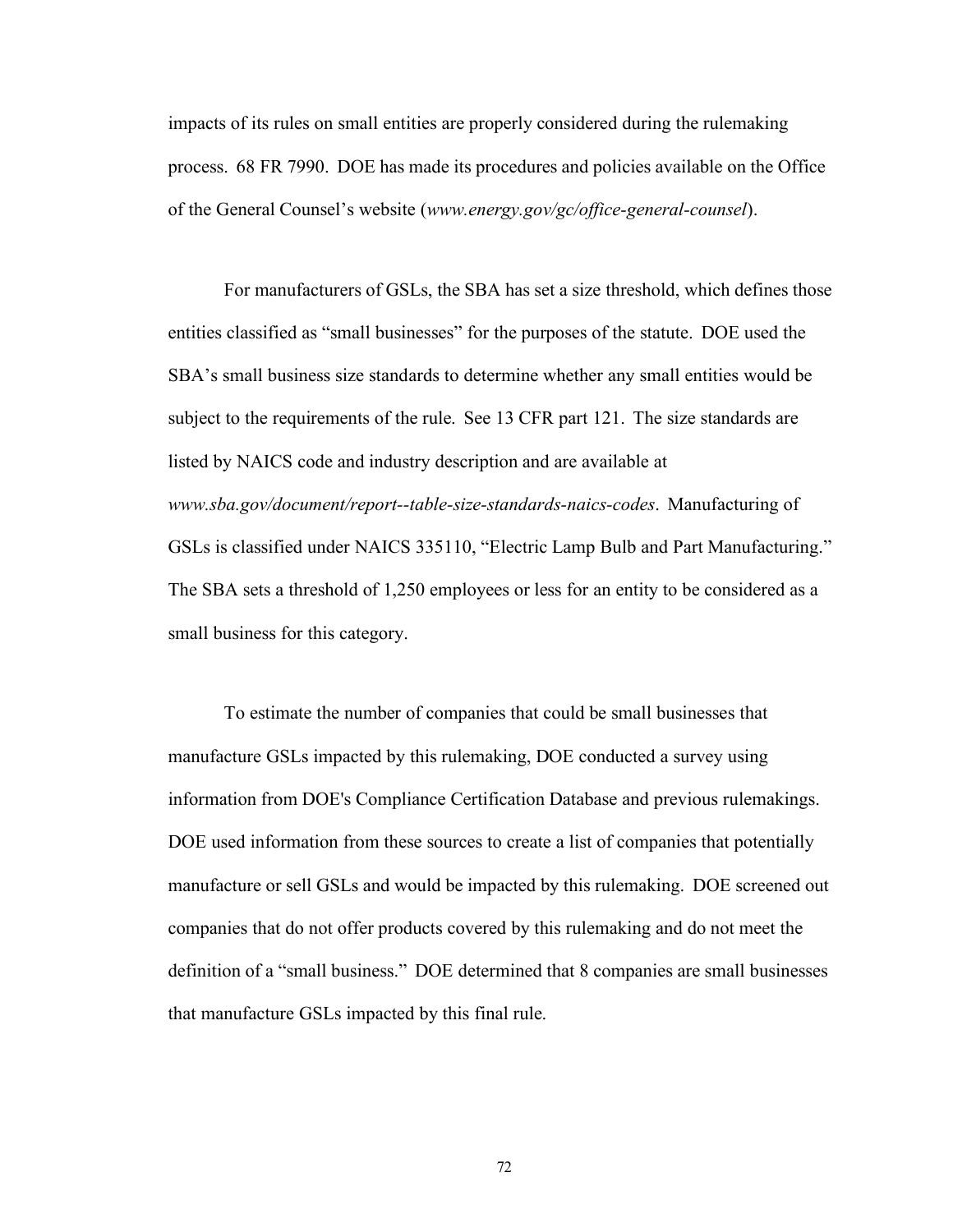DOE reviewed the definitions of GSL, GSIL, and related terms adopted in this final rule under the provisions of the Regulatory Flexibility Act and the procedures and policies published on February 19, 2003. DOE certifies that this final rule would not have a significant economic impact on a substantial number of small entities. DOE notes that this final rule would merely define what constitutes a GSL and GSIL. Manufacturers of GSLs and GSILs are required to use DOE's test procedures to make representations and certify compliance with standards, if required. The test procedure rulemakings for CFLs, integrated LED lamps, and other GSLs addressed impacts on small businesses due to test procedure requirements. 81 FR 59386 (Aug. 29, 2016); 81 FR 43404 (July 1, 2016); 81 FR 72493 (Oct. 20, 2016). Hence DOE's lamp test procedures--those that are labeled as test procedures for GSLs, as well as those that are not--as a whole, cover all of the lamps that constitute GSLs in this final rule.

For this reason, DOE concludes and certifies that the definitions adopted in this final rule would not have a significant economic impact on a substantial number of small entities, and the preparation of a FRFA is not warranted.

#### *C. Review Under the Paperwork Reduction Act*

Manufacturers of GSLs and GSILs must certify to DOE that their products comply with any applicable energy conservation standards. In certifying compliance, manufacturers must test their products according to the DOE test procedures for GSLs and GSILs, including any amendments adopted for those test procedures. DOE has established regulations for the certification and recordkeeping requirements for all covered consumer products and commercial equipment, including GSLs and GSILs. 76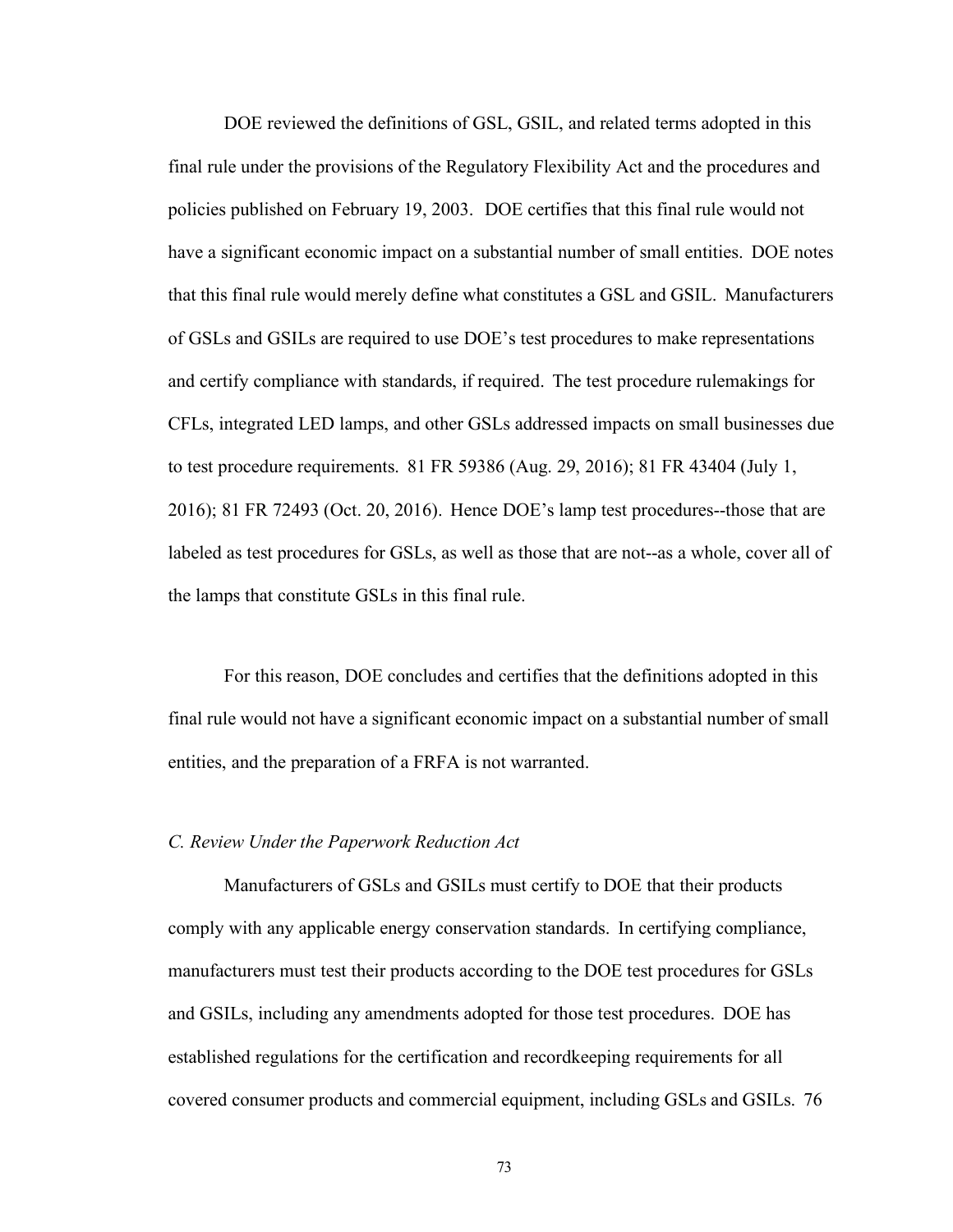FR 12422 (Mar. 7, 2011); 80 FR 5099 (Jan. 30, 2015). The collection-of-information requirement for the certification and recordkeeping is subject to review and approval by OMB under the Paperwork Reduction Act ("PRA"). This requirement has been approved by OMB under OMB control number 1910-1400. Public reporting burden for the certification is estimated to average 35 hours per response, including the time for reviewing instructions, searching existing data sources, gathering and maintaining the data needed, and completing and reviewing the collection of information.

Notwithstanding any other provision of the law, no person is required to respond to, nor shall any person be subject to a penalty for failure to comply with, a collection of information subject to the requirements of the PRA, unless that collection of information displays a currently valid OMB Control Number.

# *D. Review Under the National Environmental Policy Act of 1969*

Pursuant to the National Environmental Policy Act (NEPA) of 1969, DOE has analyzed this proposed action in accordance with NEPA and DOE's NEPA implementing regulations (10 CFR part 1021). DOE has determined that this rule qualifies for categorical exclusion under 10 CFR part 1021, subpart D, appendix A5 because it is an interpretive rulemaking that does not change the environmental effect of the rule and meets the requirements for application of a CX. *See* 10 CFR 1021.410. Therefore, DOE has determined that promulgation of this rule is not a major Federal action significantly affecting the quality of the human environment within the meaning of NEPA, and does not require an EA or EIS.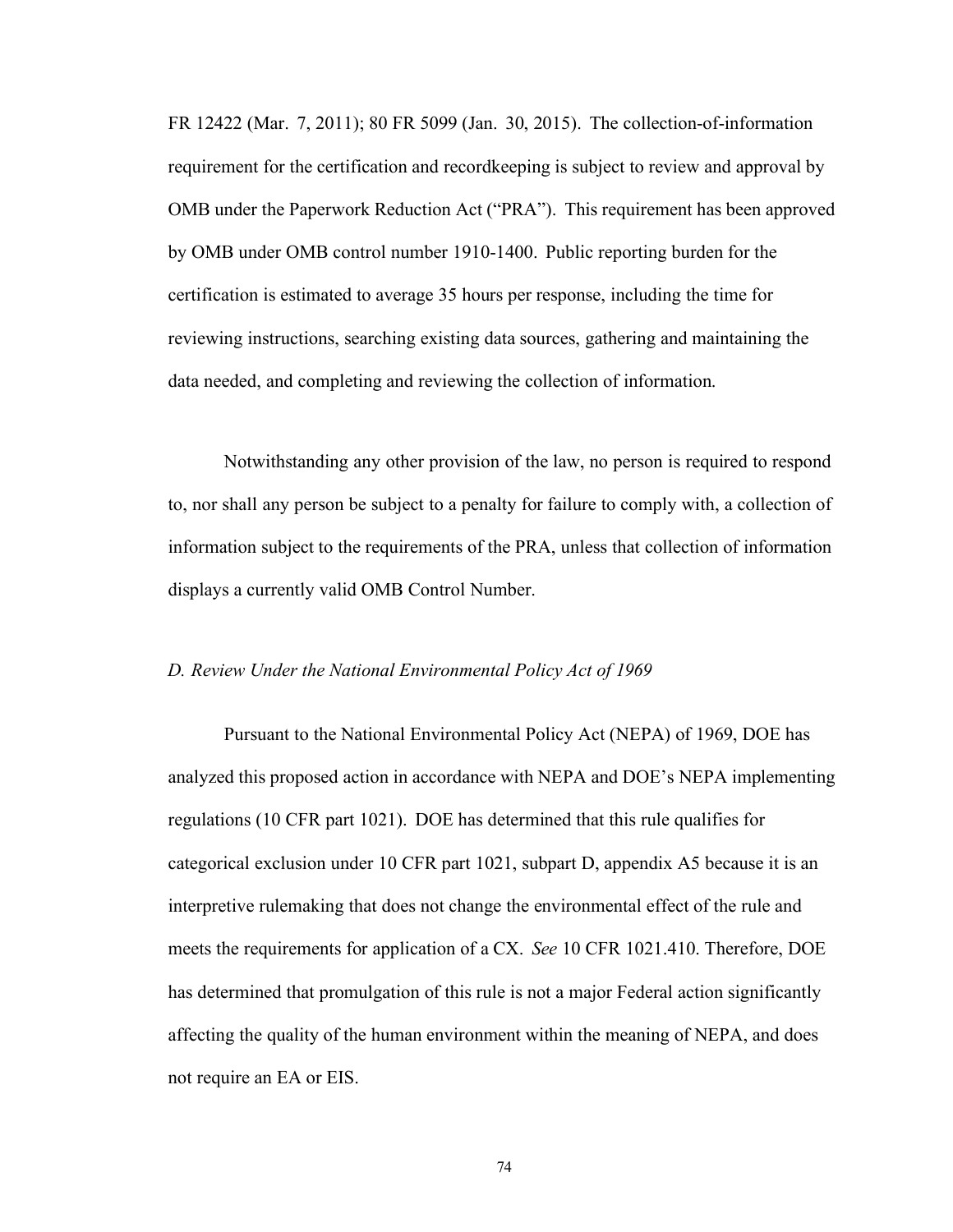#### *E. Review Under Executive Order 13132*

E.O. 13132, "Federalism," 64 FR 43255 (Aug. 10, 1999), imposes certain requirements on Federal agencies formulating and implementing policies or regulations that preempt State law or that have federalism implications. The Executive order requires agencies to examine the constitutional and statutory authority supporting any action that would limit the policymaking discretion of the States and to carefully assess the necessity for such actions. The Executive order also requires agencies to have an accountable process to ensure meaningful and timely input by State and local officials in the development of regulatory policies that have federalism implications. On March 14, 2000, DOE published a statement of policy describing the intergovernmental consultation process it will follow in the development of such regulations. 65 FR 13735. DOE has examined this rule and has determined that it would not have a substantial direct effect on the States, on the relationship between the national government and the States, or on the distribution of power and responsibilities among the various levels of government. EPCA governs and prescribes Federal preemption of State regulations as to energy conservation for the products that are the subject of this final rule. States can petition DOE for exemption from such preemption to the extent, and based on criteria, set forth in EPCA. (42 U.S.C. 6297) Therefore, no further action is required by Executive Order 13132.

#### *F. Review Under Executive Order 12988*

With respect to the review of existing regulations and the promulgation of new regulations, section 3(a) of E.O. 12988, "Civil Justice Reform," imposes on Federal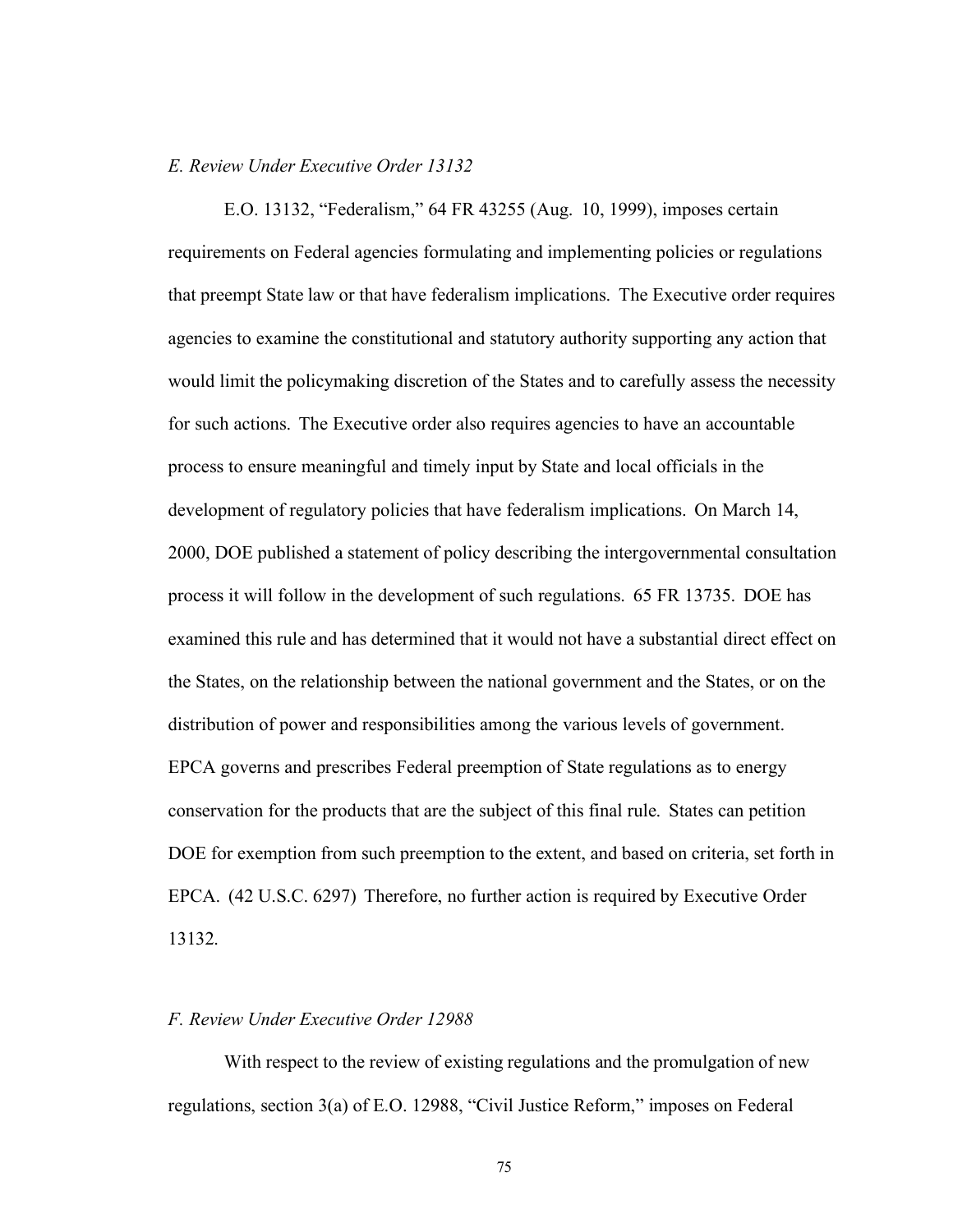agencies the general duty to adhere to the following requirements: (1) eliminate drafting errors and ambiguity, (2) write regulations to minimize litigation, (3) provide a clear legal standard for affected conduct rather than a general standard, and (4) promote simplification and burden reduction. 61 FR 4729 (Feb. 7, 1996). Regarding the review required by section 3(a), section 3(b) of E.O. 12988 specifically requires that Executive agencies make every reasonable effort to ensure that the regulation (1) clearly specifies the preemptive effect, if any, (2) clearly specifies any effect on existing Federal law or regulation, (3) provides a clear legal standard for affected conduct while promoting simplification and burden reduction, (4) specifies the retroactive effect, if any, (5) adequately defines key terms, and (6) addresses other important issues affecting clarity and general draftsmanship under any guidelines issued by the Attorney General. Section 3(c) of E.O. 12988 requires Executive agencies to review regulations in light of applicable standards in section 3(a) and section 3(b) to determine whether they are met or it is unreasonable to meet one or more of them. DOE has completed the required review and determined that, to the extent permitted by law, this final rule meets the relevant standards of E.O. 12988.

#### *G. Review Under the Unfunded Mandates Reform Act of 1995*

Title II of the Unfunded Mandates Reform Act of 1995 ("UMRA") requires each Federal agency to assess the effects of Federal regulatory actions on State, local, and Tribal governments and the private sector. Pub. L. 104-4, sec. 201 (codified at 2 U.S.C. 1531). For a regulatory action likely to result in a rule that may cause the expenditure by State, local, and Tribal governments, in the aggregate, or by the private sector of \$100 million or more in any one year (adjusted annually for inflation), section 202 of UMRA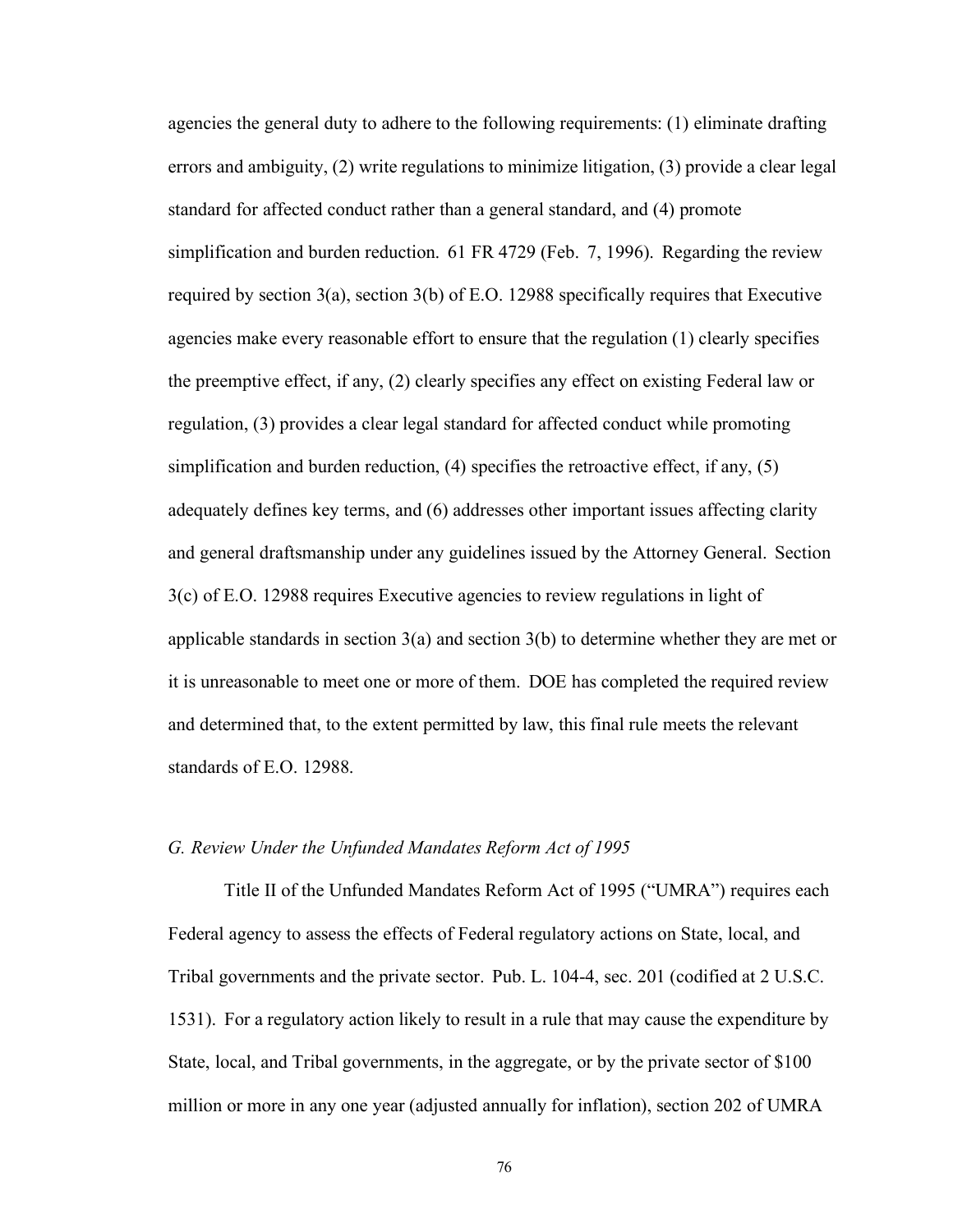requires a Federal agency to publish a written statement that estimates the resulting costs, benefits, and other effects on the national economy. (2 U.S.C. 1532(a), (b)) Before promulgating a rule, for which a written statement is needed, Section 205 of UMRA generally requires a Federal agency to identify and consider a reasonable number of regulatory alternatives and adopt the least costly, most cost effective, or least burdensome alternative that achieves the objectives of the rule. Section 205 allows an agency to adopt an alternative that is not the least costly, most cost effective, or least burdensome alternative if the agency provides an explanation in the final rule of why such an alternative was adopted.

The UMRA also requires a Federal agency to develop an effective process to permit timely input by elected officers of State, local, and Tribal governments on a "significant intergovernmental mandate," and requires an agency plan for giving notice and opportunity for timely input to potentially affected small governments before establishing any requirements that might significantly or uniquely affect them. On March 18, 1997, DOE published a statement of policy on its process for intergovernmental consultation under UMRA. 62 FR 12820. DOE's policy statement is also available at *[www.energy.gov/sites/prod/files/gcprod/documents/umra\\_97.pdf](http://www.energy.gov/sites/prod/files/gcprod/documents/umra_97.pdf)*.

This final rule does not require expenditures of \$100 million or more in any one year by the private sector. The final rule is likely to result in expenditures of \$100 million or more, but there is no requirement that mandates that result. DOE considered and evaluated regulatory alternatives before arriving at the definitions finalized today. These include selecting an effective date for the rule that gives manufacturers more time

77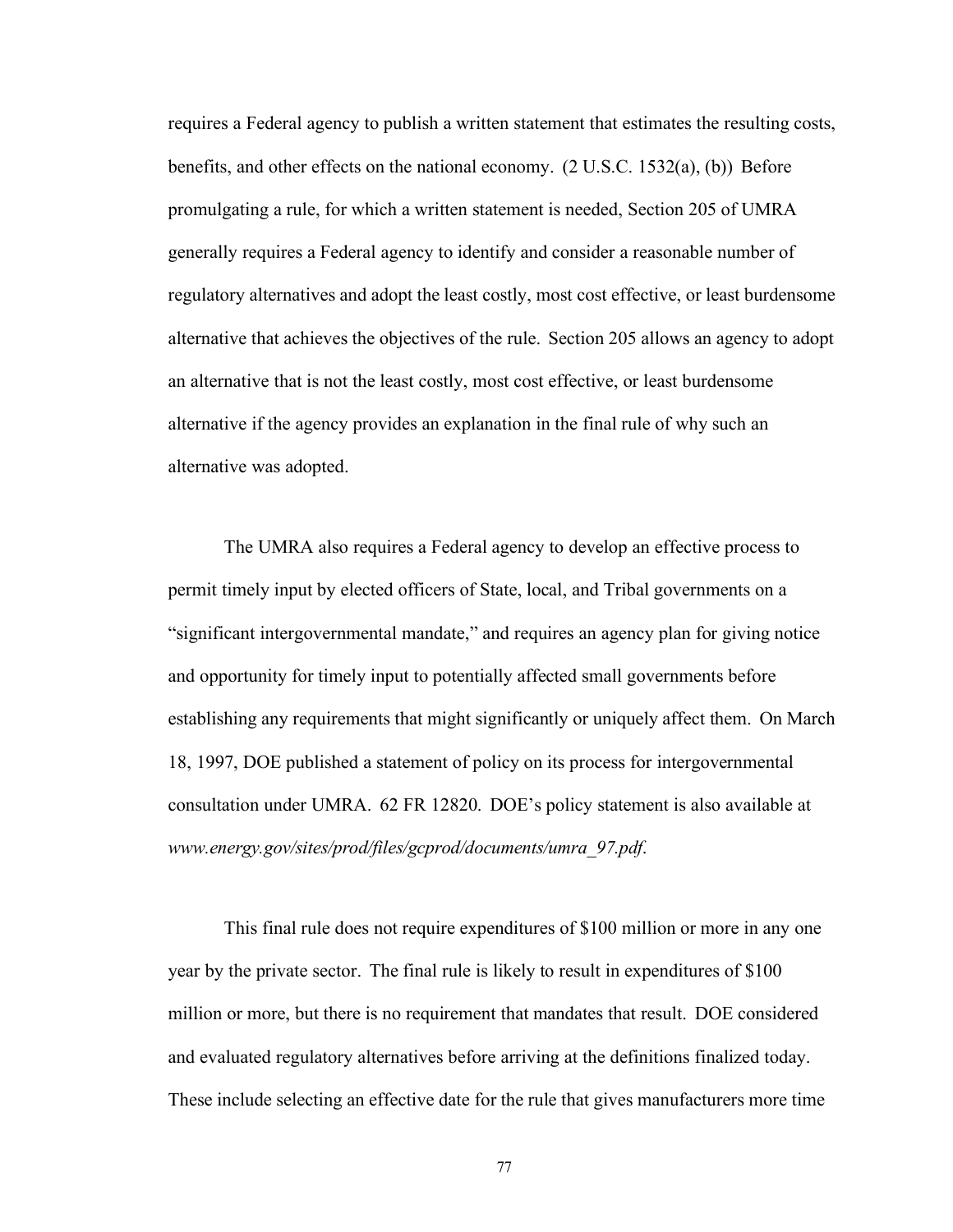to find the necessary resources to comply. DOE uses a delayed effective date in this rule to minimize cost and burden to manufacturers of lamp types newly covered under the rule. DOE believes that today's final rule represents the least costly, most effective approach to achieving EPCA's goals of increasing the energy efficiency of covered products through the establishment and amendment of energy conservation standards and promoting conservation measures when feasible. The cost-benefit analysis required by UMRA is discussed in III.H and the TSD accompanying this rule.

# *H. Review Under the Treasury and General Government Appropriations Act, 1999*

Section 654 of the Treasury and General Government Appropriations Act, 1999 (Pub. L. 105-277) requires Federal agencies to issue a Family Policymaking Assessment for any rule that may affect family well-being. This rule would not have any impact on the autonomy or integrity of the family as an institution. Accordingly, DOE has concluded that it is not necessary to prepare a Family Policymaking Assessment.

#### *I. Review Under Executive Order 12630*

Pursuant to E.O. 12630, "Governmental Actions and Interference with Constitutionally Protected Property Rights," 53 FR 8859 (March 18, 1988), DOE has determined that this rule would not result in any takings that might require compensation under the Fifth Amendment to the U.S. Constitution.

#### *J. Review Under the Treasury and General Government Appropriations Act, 2001*

Section 515 of the Treasury and General Government Appropriations Act, 2001 (44 U.S.C. 3516, note) provides for Federal agencies to review most disseminations of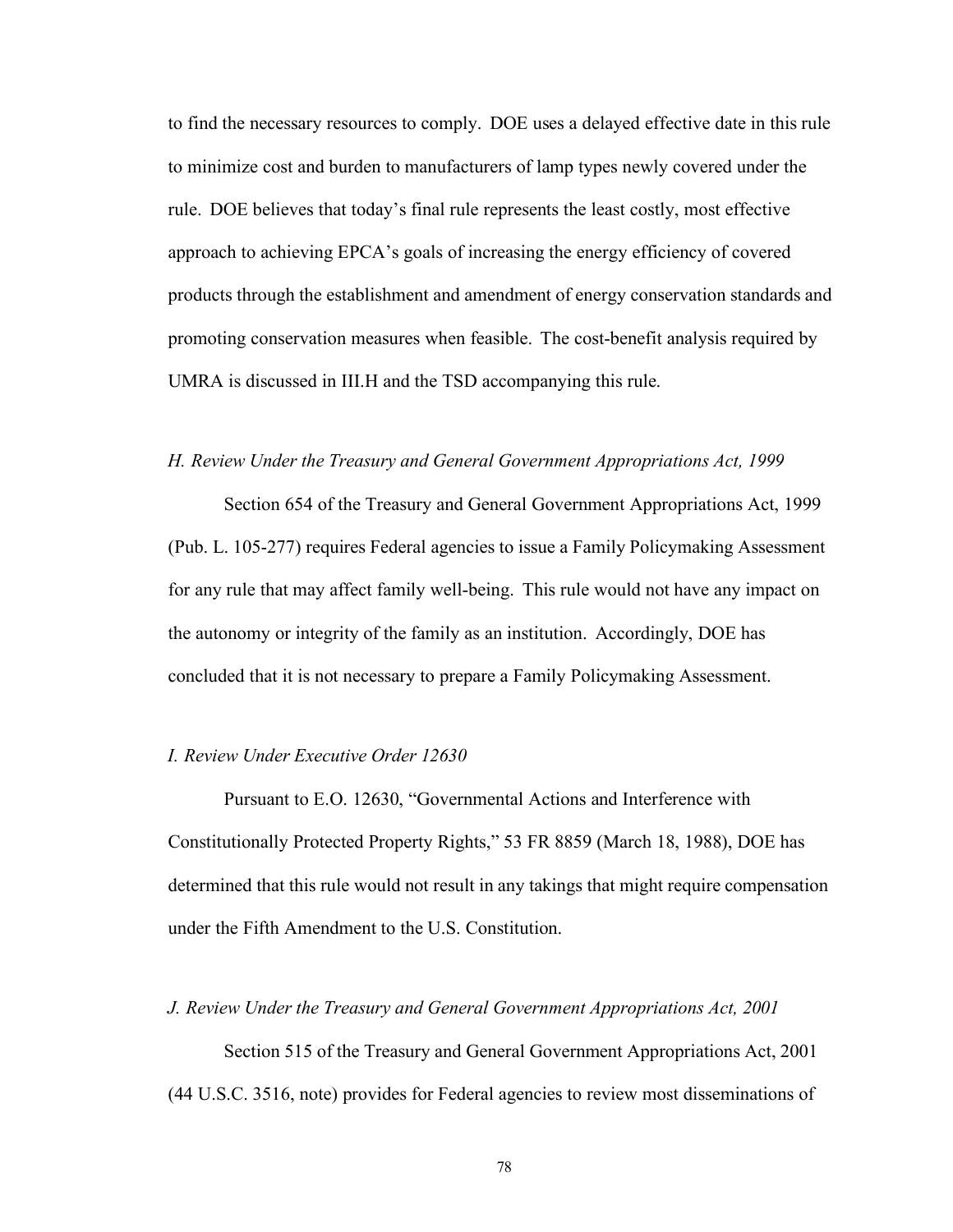information to the public under information quality guidelines established by each agency pursuant to general guidelines issued by OMB. OMB's guidelines were published at 67 FR 8452 (Feb. 22, 2002), and DOE's guidelines were published at 67 FR 62446 (Oct. 7, 2002). Pursuant to OMB Memorandum M-19-15, Improving Implementation of the Information Quality Act (April 24, 2019), DOE published updated guidelines which are available at

*[www.energy.gov/sites/prod/files/2019/12/f70/DOE%20Final%20Updated%20IQA%20G](http://www.energy.gov/sites/prod/files/2019/12/f70/DOE%20Final%20Updated%20IQA%20G) uidelines%20Dec%202019.pdf*. DOE has reviewed this final rule under the OMB and DOE guidelines and has concluded that it is consistent with applicable policies in those guidelines.

# *K. Review Under Executive Order 13211*

E.O. 13211, "Actions Concerning Regulations That Significantly Affect Energy Supply, Distribution, or Use," 66 FR 28355 (May 22, 2001), requires Federal agencies to prepare and submit to OIRA at OMB, a Statement of Energy Effects for any significant energy action. A "significant energy action" is defined as any action by an agency that promulgates or is expected to lead to promulgation of a final rule, and that (1) is a significant regulatory action under Executive Order 12866, or any successor order; and (2) is likely to have a significant adverse effect on the supply, distribution, or use of energy, or (3) is designated by the Administrator of OIRA as a significant energy action. For any significant energy action, the agency must give a detailed statement of any adverse effects on energy supply, distribution, or use should the proposal be implemented, and of reasonable alternatives to the action and their expected benefits on energy supply, distribution, and use.

79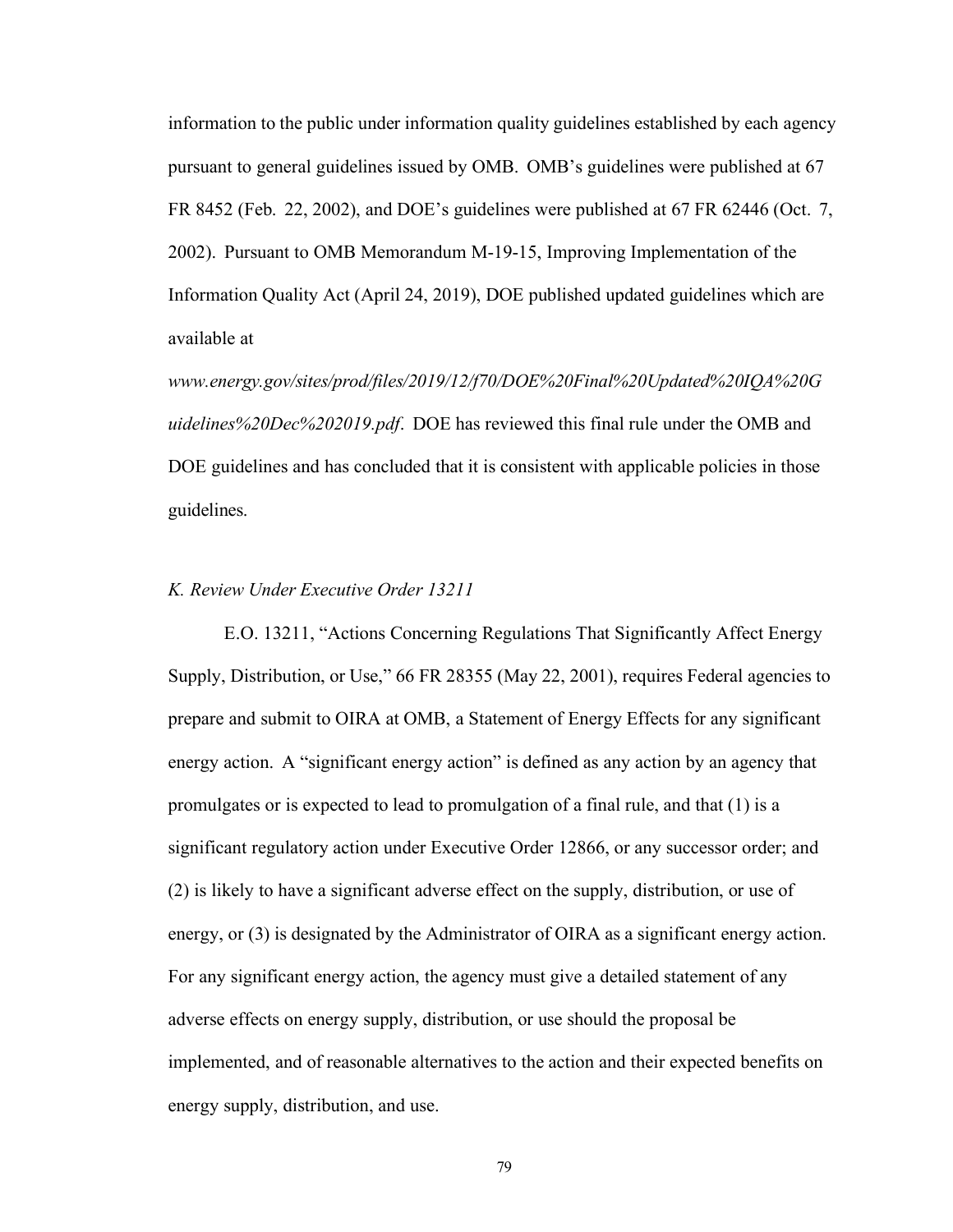DOE has concluded that this regulatory action, which amends definitions for GSL and GSIL, is not a significant energy action because the amendments are not likely to have a significant adverse effect on the supply, distribution, or use of energy, nor has it been designated as such by the Administrator at OIRA. Accordingly, DOE has not prepared a Statement of Energy Effects on this final rule.

# *L. Review Under Section 32 of the Federal Energy Administration Act of 1974*

Under Section 301 of the Department of Energy Organization Act (Pub. L. 95–91; 42 U.S.C. 7101), DOE must comply with section 32 of the Federal Energy Administration Act of 1974, as amended by the Federal Energy Administration Authorization Act of 1977. 15 U.S.C. 788 ("FEAA"). Section 32 essentially provides in relevant part that, where a final rule authorizes or requires use of commercial standards, the final rule must inform the public of the use and background of such standards. In addition, Section 32(c) requires DOE to consult with the Attorney General and the Chairman of the Federal Trade Commission ("FTC") concerning the impact of the commercial or industry standards on competition. This final rule to amend the definitions of GSL and GSIL does not adopt the use of any new commercial standards.

#### *M. Materials Incorporated by Reference*

The modifications to the definition of "general service lamp," "general service incandescent lamp" and the associated supporting definitions reference the following commercial standards that are already incorporated by reference in 10 CFR 430.2:

80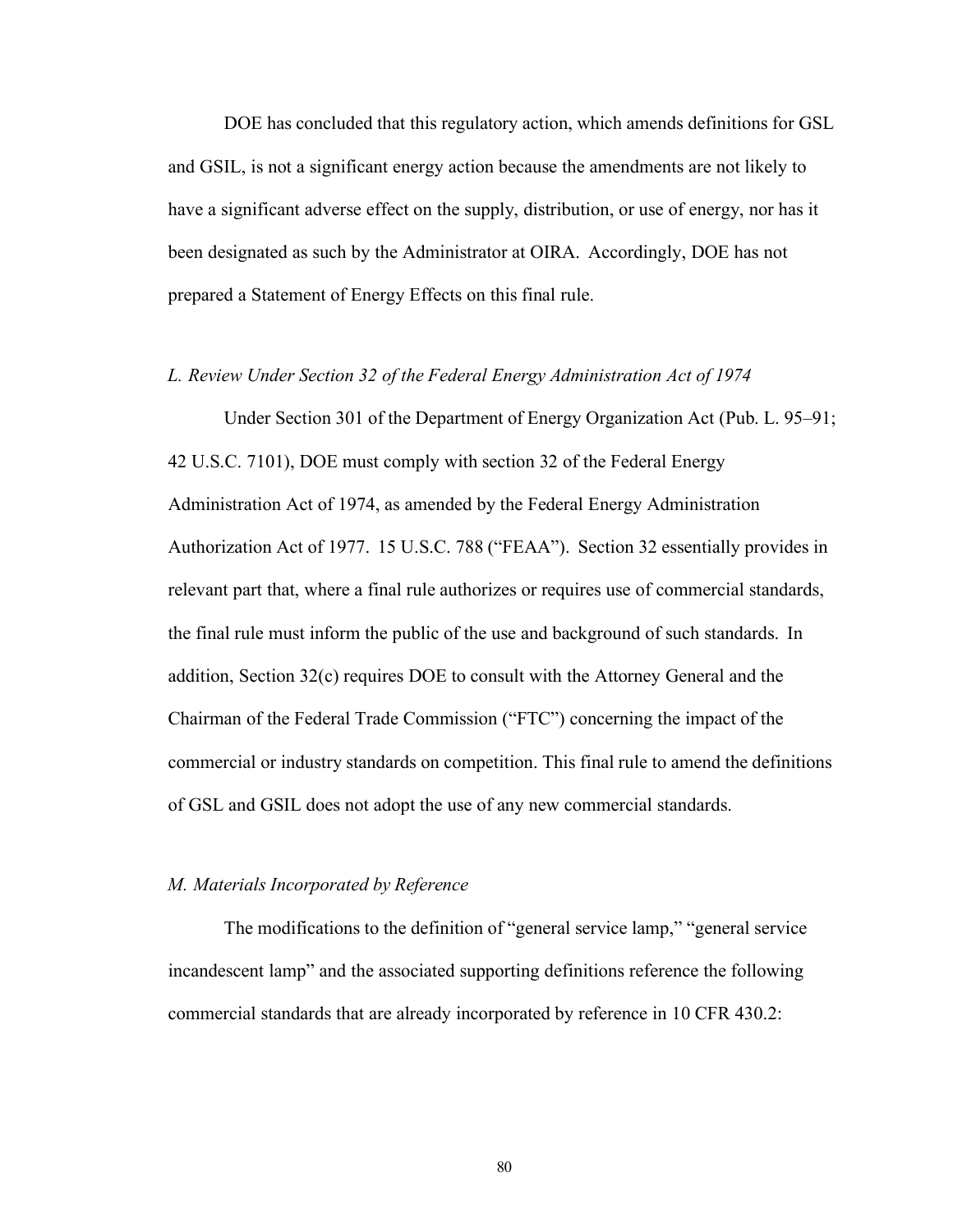(1) ANSI C78.20–2003, Revision of ANSI C78.20–1995 ("ANSI C78.20"), American National Standard for electric lamps—A, G, PS, and Similar Shapes with E26 Medium Screw Bases, approved October 30, 2003.

(2) ANSI C79.1–2002, American National Standard for Electric Lamps— Nomenclature for Glass Bulbs Intended for Use with Electric Lamps, approved September 16, 2002.

(3) CIE 13.3–1995 ("CIE 13.3"), Technical Report: Method of Measuring and Specifying Colour Rendering Properties of Light Sources, 1995, ISBN 3 900 734 57 7.

DOE has evaluated these standards and is unable to conclude whether they fully comply with the requirements of Section 32(b) of the FEAA (*i.e.,* that they were developed in a manner that fully provides for public participation, comment, and review). DOE will consult with both the Attorney General and the Chairman of the FTC concerning the impact of these test procedures on competition, prior to adopting a final rule.

# *N. Congressional Notification*

As required by 5 U.S.C. 801, DOE will report to Congress on the promulgation of this rule prior to its effective date. The report will state that it has been determined that the rule is a "major rule" as defined by 5 U.S.C. 804(2).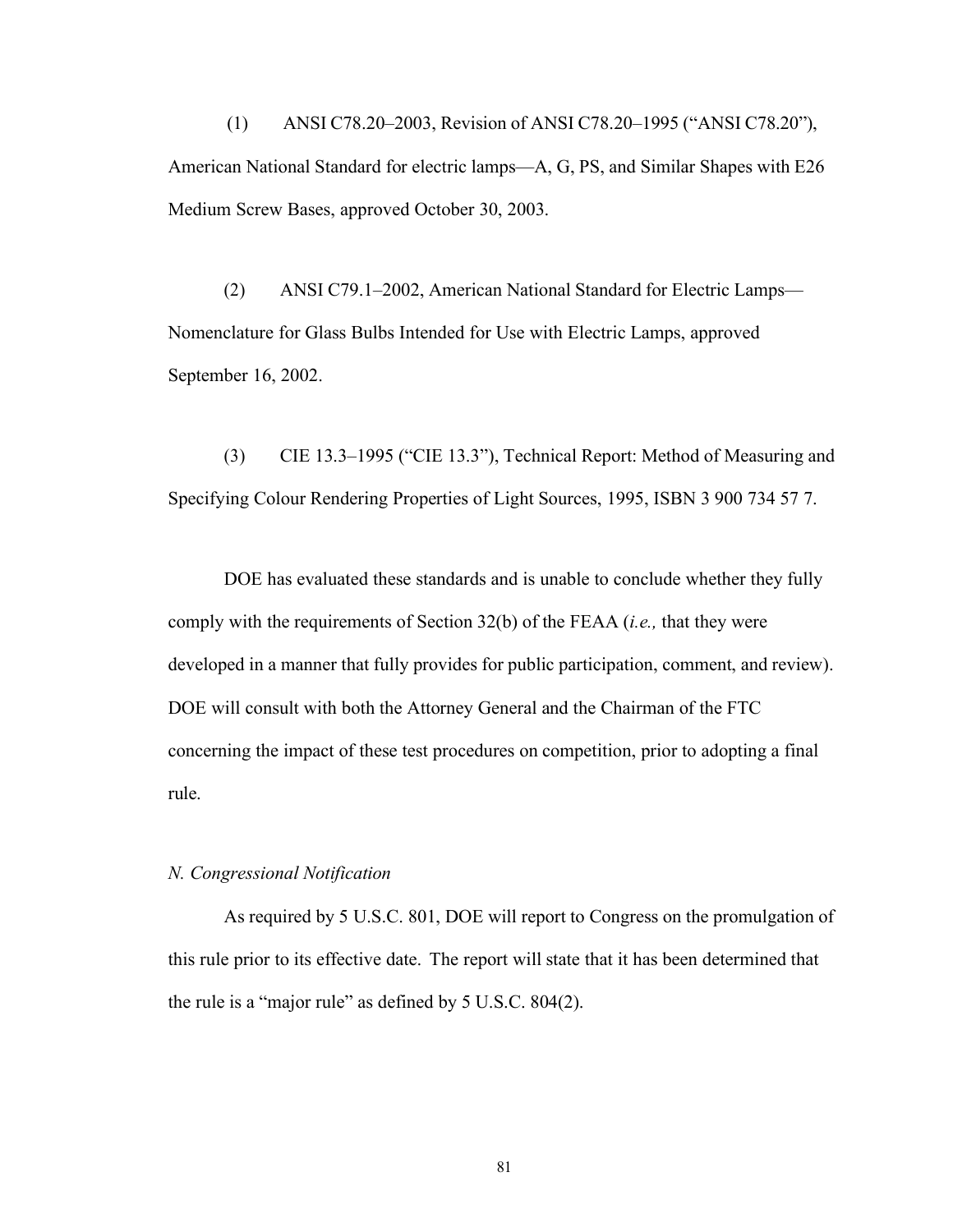# **V. Approval of the Office of the Secretary**

The Secretary of Energy has approved publication of this final rule.

# **List of Subjects in 10 CFR Part 430**

Administrative practice and procedure, Confidential business information, Energy conservation, Household appliances, Imports, Incorporation by reference, Intergovernmental relations, Reporting and recordkeeping requirements, and Small businesses.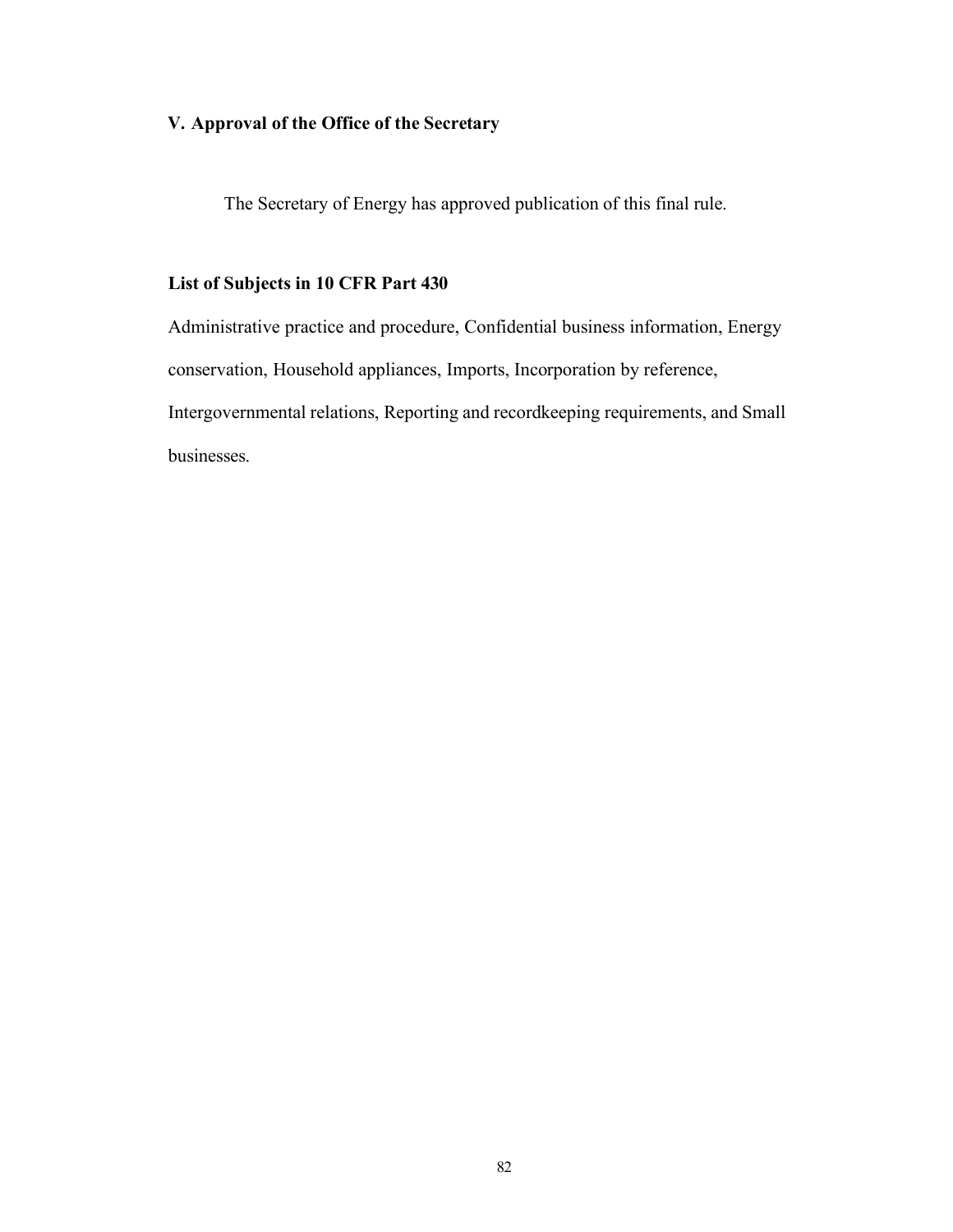# **Signing Authority**

This document of the Department of Energy was signed on April 26, 2022, by Kelly J. Speakes-Backman, Principal Deputy Assistant Secretary for Energy Efficiency and Renewable Energy, pursuant to delegated authority from the Secretary of Energy. That document with the original signature and date is maintained by DOE. For administrative purposes only, and in compliance with requirements of the Office of the Federal Register, the undersigned DOE Federal Register Liaison Officer has been authorized to sign and submit the document in electronic format for publication, as an official document of the Department of Energy. This administrative process in no way alters the legal effect of this document upon publication in the *Federal Register*.

Signed in Washington, DC, on April 26, 2022.

Kelly Speakes-  $\overline{X}$  Backman Digitally signed by Kelly Speakes-Backman Date: 2022.04.26 09:35:00 -04'00'

Kelly J. Speakes-Backman Principal Deputy Assistant Secretary Energy Efficiency and Renewable Energy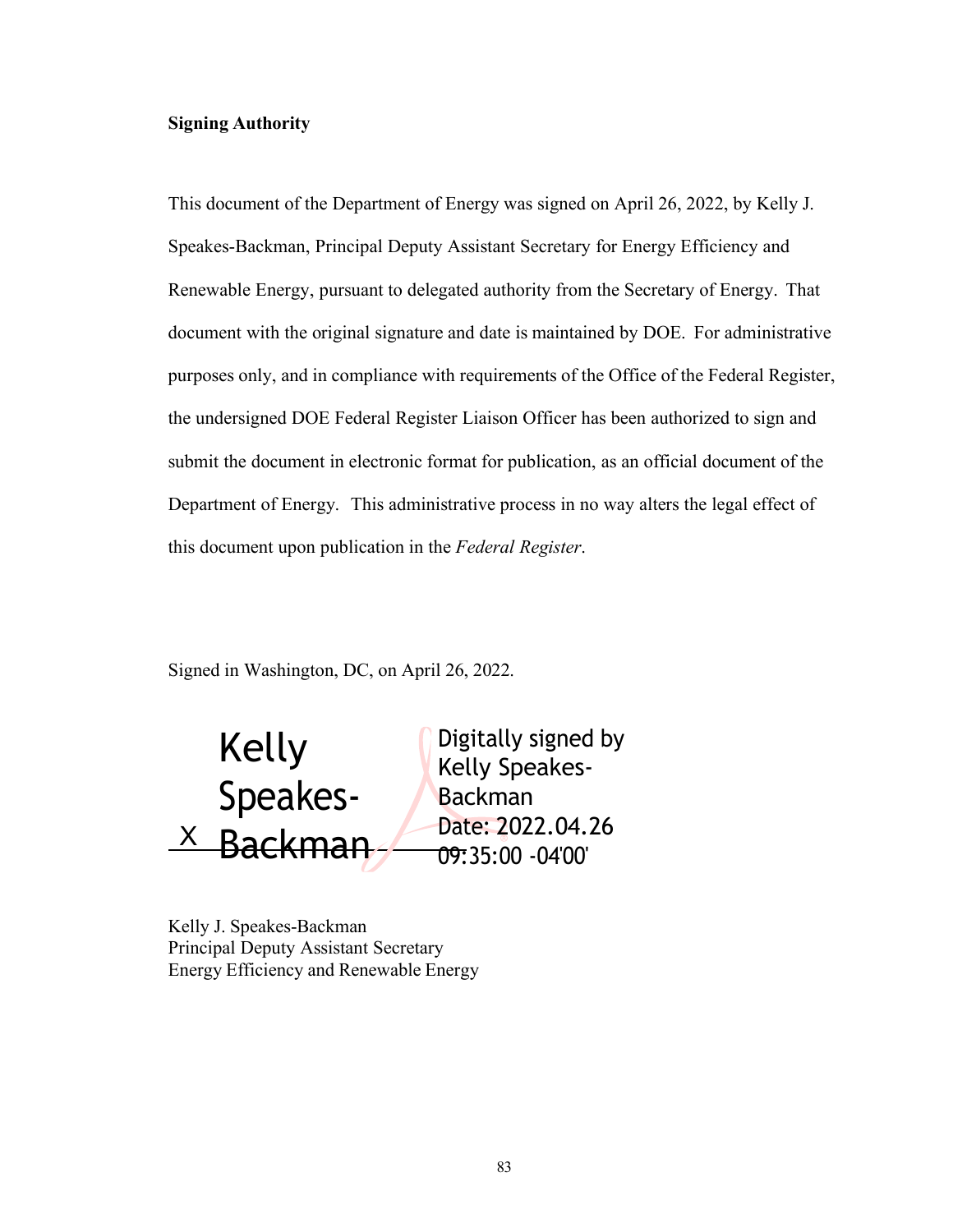For the reasons set forth in the preamble, DOE amends part 430 of chapter II, subchapter D, of title 10 of the Code of Federal Regulations, to read as set forth below:

# **PART 430 - ENERGY CONSERVATION PROGRAM FOR CONSUMER PRODUCTS**

1. The authority citation for part 430 continues to read as follows:

**Authority**: 42 U.S.C. 6291-6309; 28 U.S.C. 2461 note.

\* \* \* \* \*

2. Section 430.2 is amended by:

a. Adding in alphabetical order the definitions of "Black light lamp," "Bug lamp," "Colored lamp," "General service light-emitting diode (LED) lamp," "General service organic light-emitting diode (OLED) lamp," "Infrared lamp," "Integrated lamp," "LED Downlight Retrofit Kit," "Left-hand thread lamp," "Light fixture," "Marine lamp," "Marine signal service lamp," "Mine service lamp," "Non-integrated lamp," "Other fluorescent lamp," "Pin base lamp," "Plant light lamp," "Reflector lamp," "Showcase lamp," "Sign service lamp," "Silver bowl lamp," "Specialty MR lamp," and "Traffic signal lamp;" and

b. Revising the definitions of "Designed and marketed," "General service incandescent lamp," and "General service lamp."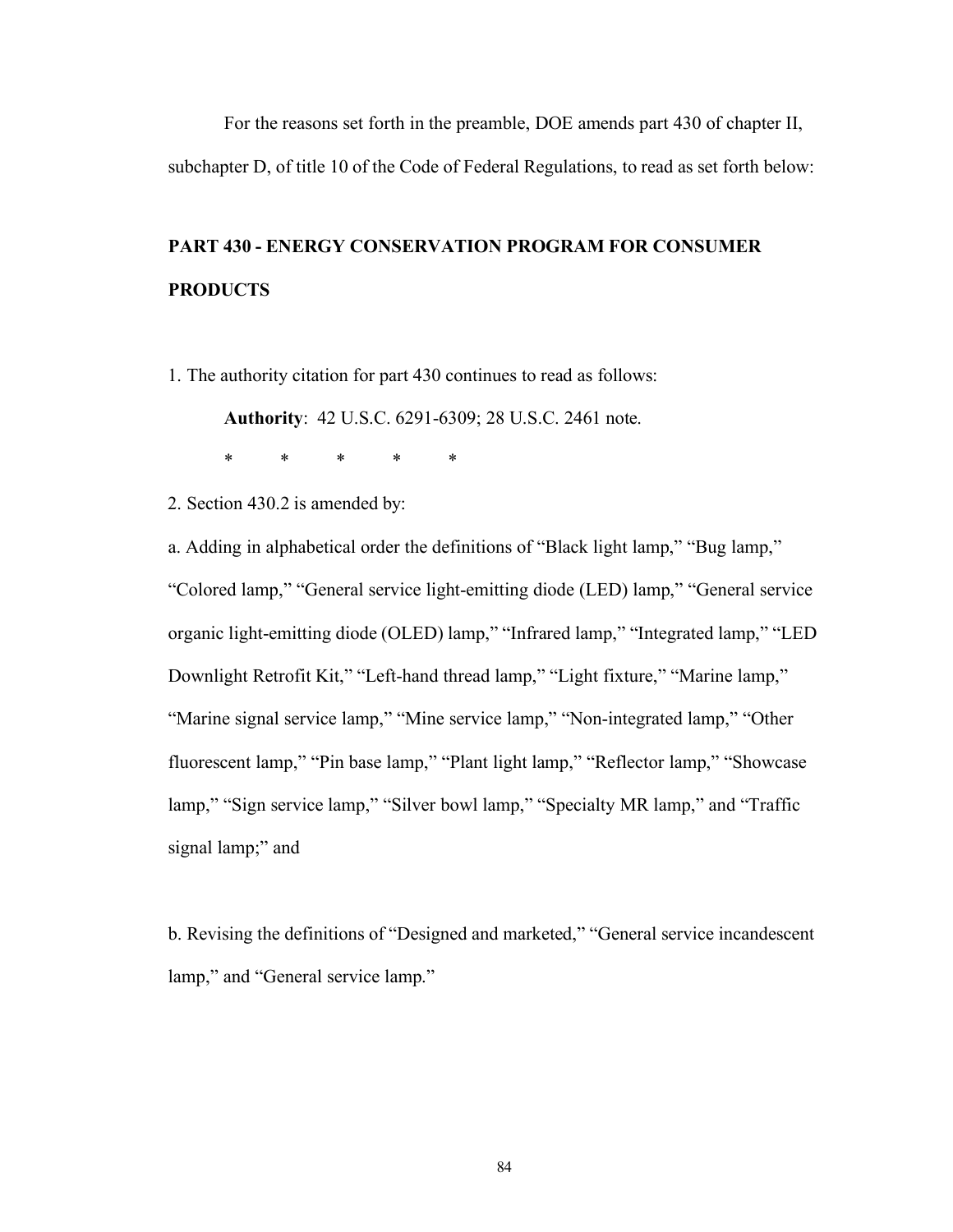The additions and revisions read as follows:

#### **§430.2 Definitions.**

\* \* \* \* \*

*Black light lamp* means a lamp that is designed and marketed as a black light lamp and is an ultraviolet lamp with the highest radiant power peaks in the UV–A band (315 to 400 nm) of the electromagnetic spectrum.

\* \* \* \* \*

*Bug lamp means* a lamp that is designed and marketed as a bug lamp, has radiant power peaks above 550 nm on the electromagnetic spectrum, and has a visible yellow coating.

\* \* \* \* \*

*Colored lamp* means a colored fluorescent lamp, a colored incandescent lamp, or a lamp designed and marketed as a colored lamp with either of the following characteristics (if multiple modes of operation are possible [such as variable CCT], either of the below characteristics must be maintained throughout all modes of operation):

(1) A CRI less than 40, as determined according to the method set forth in CIE

Publication 13.3 (incorporated by reference; see §430.3); or

(2) A CCT less than 2,500 K or greater than 7,000 K.

\* \* \* \* \*

*Designed and marketed* means exclusively designed to fulfill the indicated application and, when distributed in commerce, designated and marketed solely for that application, with the designation prominently displayed on the packaging and all publicly available documents (e.g., product literature, catalogs, and packaging labels). This definition applies to the following covered lighting products: Fluorescent lamp ballasts; fluorescent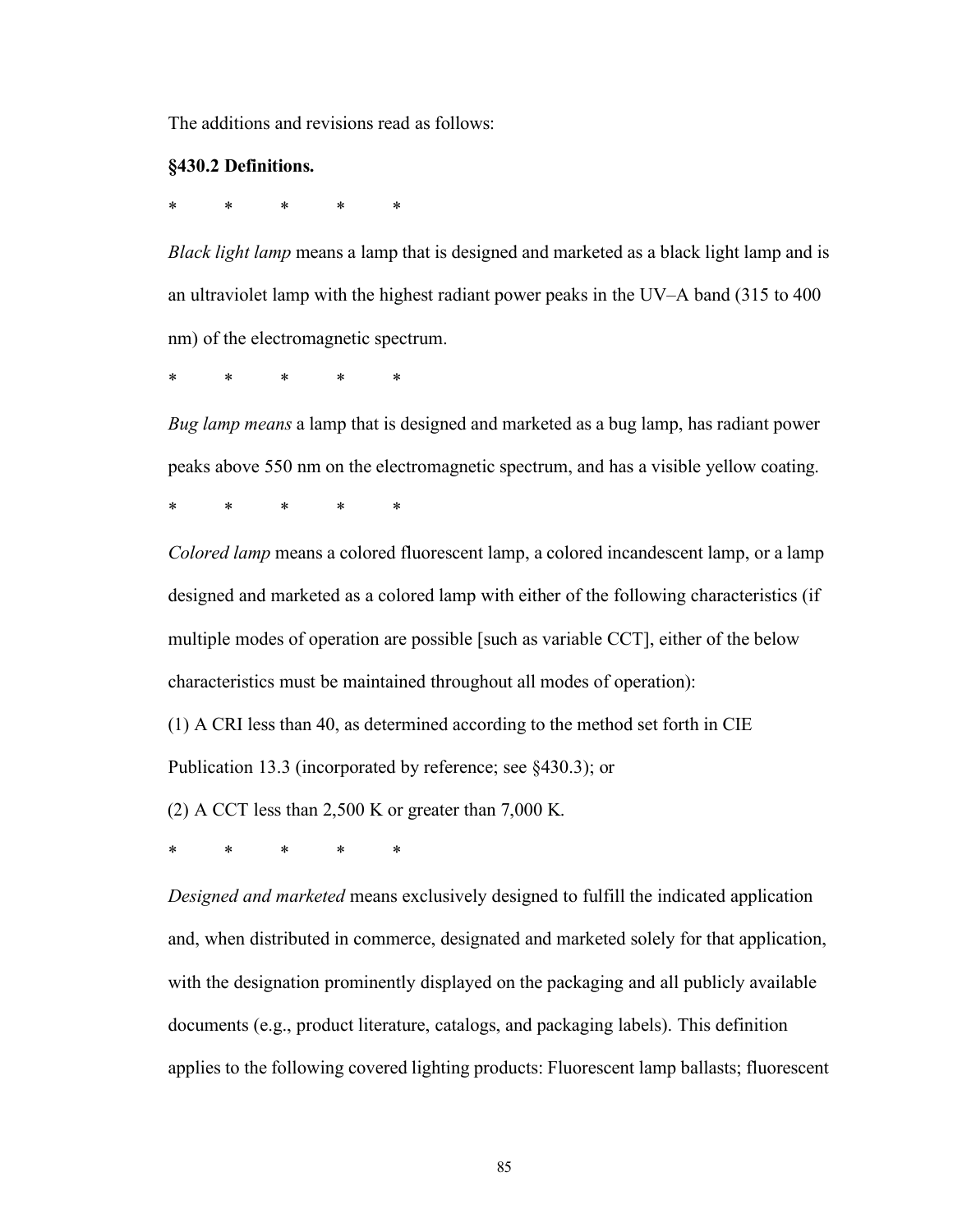lamps; general service fluorescent lamps; general service incandescent lamps; general service lamps; incandescent lamps; incandescent reflector lamps; compact fluorescent lamps (including medium base compact fluorescent lamps); LED lamps; and specialty application mercury vapor lamp ballasts.

\* \* \* \* \*

*General service incandescent lamp* means a standard incandescent or halogen type lamp that is intended for general service applications; has a medium screw base; has a lumen range of not less than 310 lumens and not more than 2,600 lumens or, in the case of a modified spectrum lamp, not less than 232 lumens and not more than 1,950 lumens; and is capable of being operated at a voltage range at least partially within 110 and 130 volts; however, this definition does not apply to the following incandescent lamps—

- (1) An appliance lamp;
- (2) A black light lamp;
- (3) A bug lamp;
- (4) A colored lamp;

(5) A G shape lamp with a diameter of 5 inches or more as defined in ANSI C79.1– 2002 (incorporated by reference; see §430.3);

- (6) An infrared lamp;
- (7) A left-hand thread lamp;
- (8) A marine lamp;
- (9) A marine signal service lamp;
- (10) A mine service lamp;
- (11) A plant light lamp;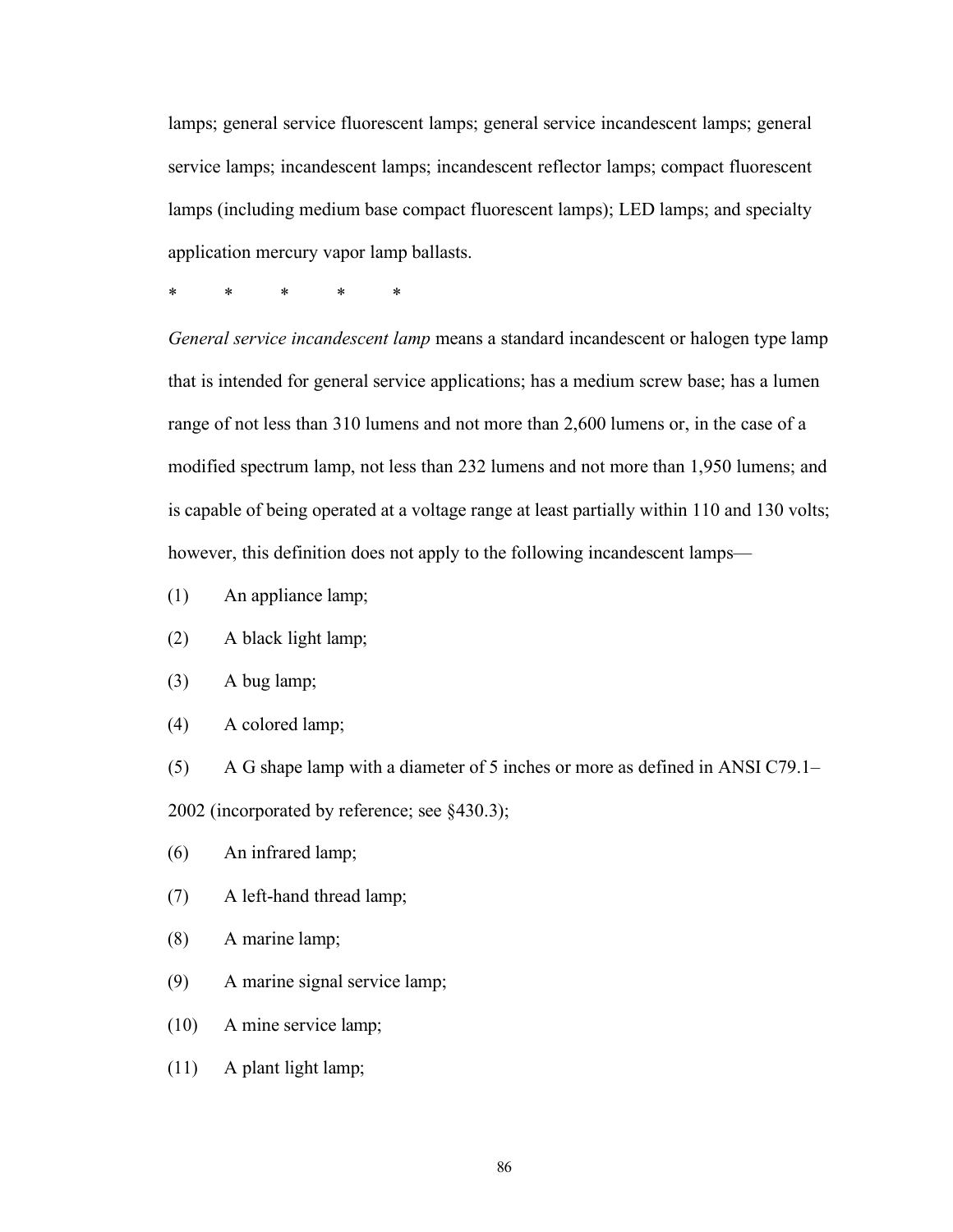- (12) An R20 short lamp;
- (13) A sign service lamp;
- (14) A silver bowl lamp;
- (15) A showcase lamp; and
- (16) A traffic signal lamp.

*General service lamp* means a lamp that has an ANSI base; is able to operate at a voltage of 12 volts or 24 volts, at or between 100 to 130 volts, at or between 220 to 240 volts, or of 277 volts for integrated lamps (as defined in this section), or is able to operate at any voltage for non-integrated lamps (as defined in this section); has an initial lumen output of greater than or equal to 310 lumens (or 232 lumens for modified spectrum general service incandescent lamps) and less than or equal to 3,300 lumens; is not a light fixture; is not an LED downlight retrofit kit; and is used in general lighting applications. General service lamps include, but are not limited to, general service incandescent lamps, compact fluorescent lamps, general service light-emitting diode lamps, and general service organic light emitting diode lamps. General service lamps do not include:

- (1) Appliance lamps;
- (2) Black light lamps;
- (3) Bug lamps;
- (4) Colored lamps;

(5) G shape lamps with a diameter of 5 inches or more as defined in ANSI C79.1– 2002 (incorporated by reference; see §430.3);

(6) General service fluorescent lamps;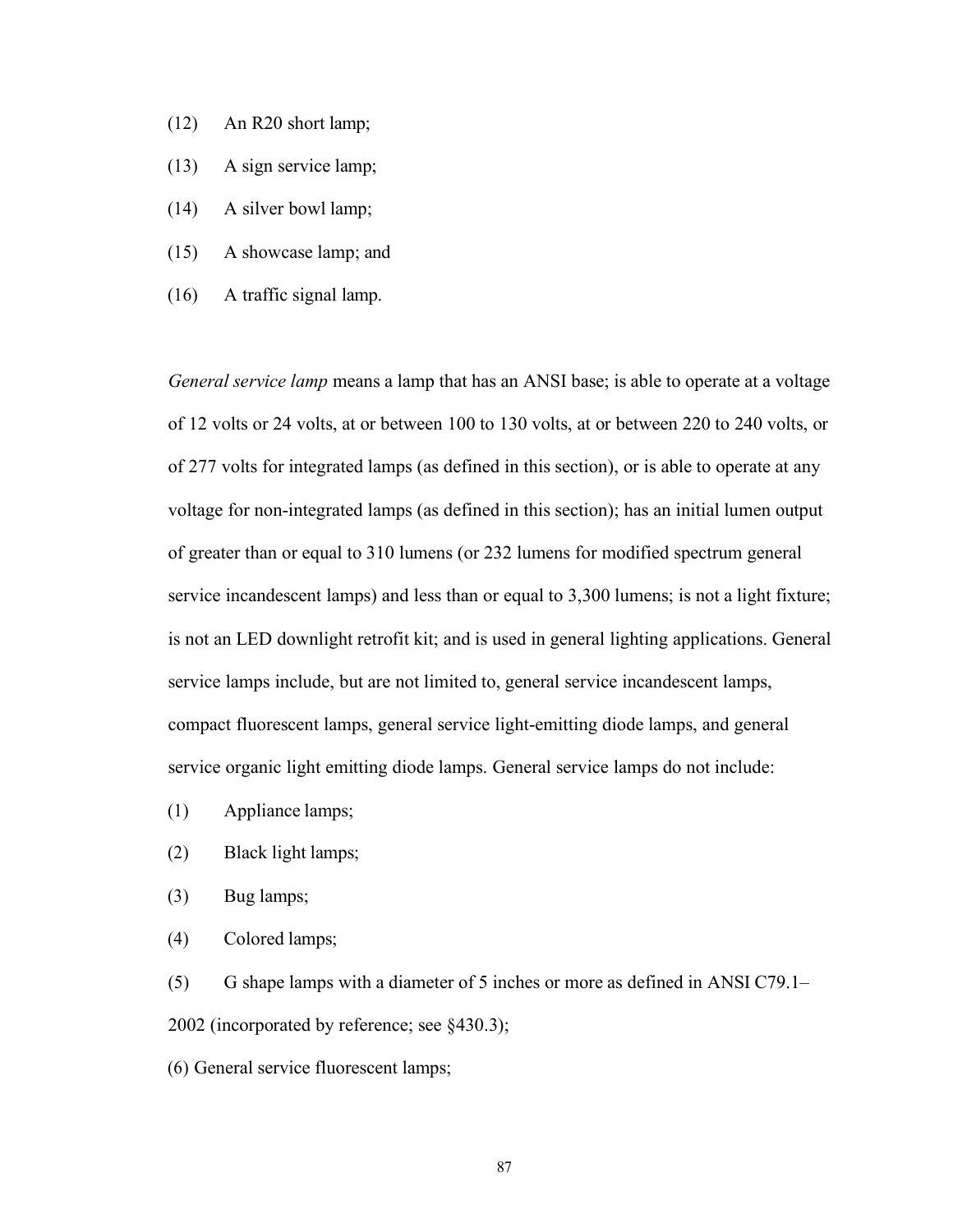- (7) High intensity discharge lamps;
- (8) Infrared lamps;
- (9) J, JC, JCD, JCS, JCV, JCX, JD, JS, and JT shape lamps that do not have Edison screw bases;
- (10) Lamps that have a wedge base or prefocus base;
- (11) Left-hand thread lamps;
- (12) Marine lamps;
- (13) Marine signal service lamps;
- (14) Mine service lamps;

(15) MR shape lamps that have a first number symbol equal to 16 (diameter equal to 2 inches) as defined in ANSI C79.1–2002 (incorporated by reference; see §430.3), operate at 12 volts, and have a lumen output greater than or equal to 800;

- (16) Other fluorescent lamps;
- (17) Plant light lamps;
- (18) R20 short lamps;

(19) Reflector lamps (as defined in this section) that have a first number symbol less than 16 (diameter less than 2 inches) as defined in ANSI C79.1–2002 (incorporated by reference; see  $\S 430.3$ ) and that do not have E26/E24, E26d, E26/50x39, E26/53x39, E29/28, E29/53x39, E39, E39d, EP39, or EX39 bases;

(20) S shape or G shape lamps that have a first number symbol less than or equal to 12.5 (diameter less than or equal to 1.5625 inches) as defined in ANSI C79.1–2002 (incorporated by reference; see §430.3);

(21) Sign service lamps;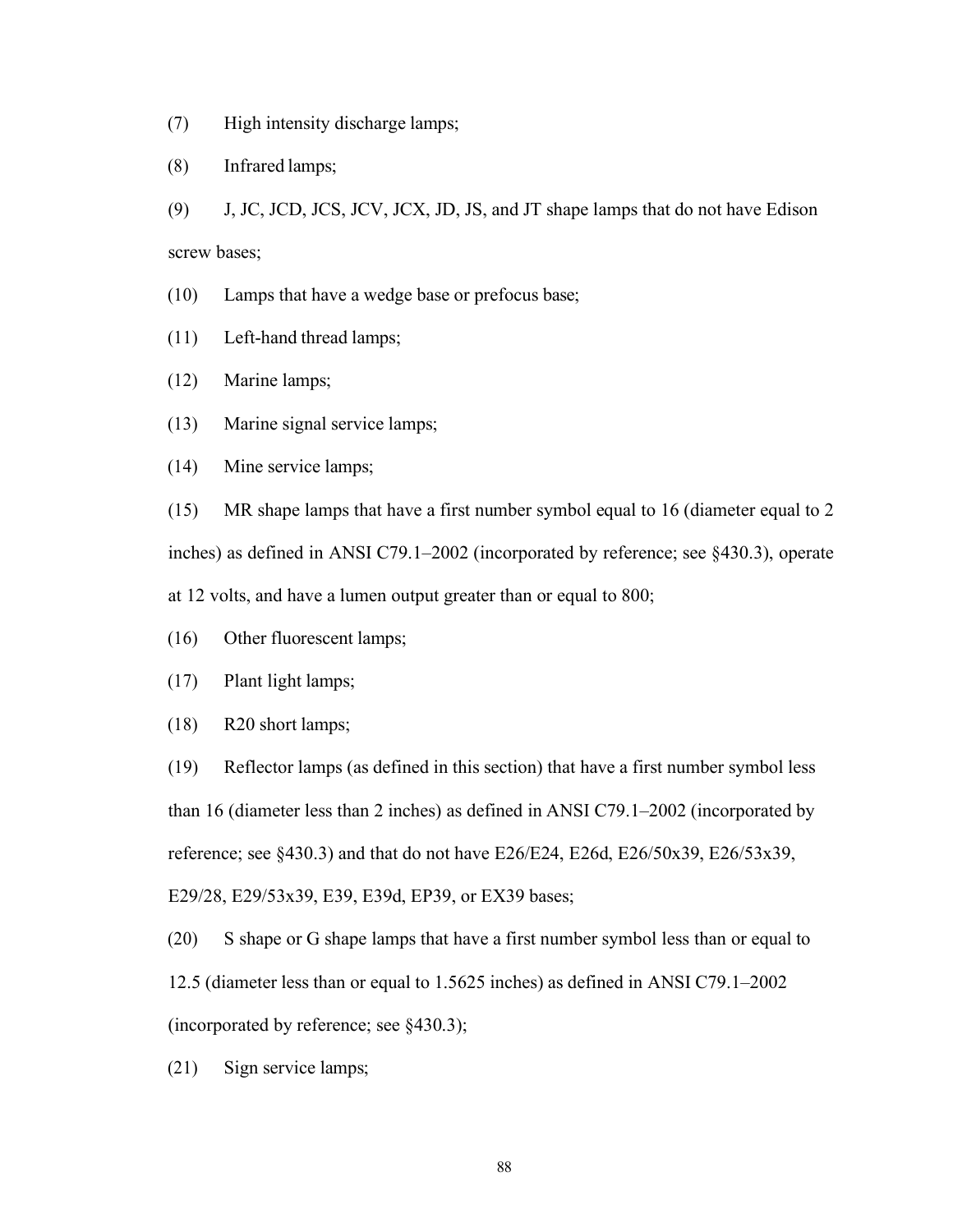(22) Silver bowl lamps;

(23) Showcase lamps;

(24) Specialty MR lamps;

(25) T shape lamps that have a first number symbol less than or equal to 8 (diameter less than or equal to 1 inch) as defined in ANSI C79.1–2002 (incorporated by reference; see §430.3), nominal overall length less than 12 inches, and that are not compact fluorescent lamps (as defined in this section);

(26) Traffic signal lamps.

*General service light-emitting diode (LED) lamp* means an integrated or non-integrated LED lamp designed for use in general lighting applications (as defined in this section) and that uses light-emitting diodes as the primary source of light.

*General service organic light-emitting diode (OLED) lamp* means an integrated or nonintegrated OLED lamp designed for use in general lighting applications (as defined in this section) and that uses organic light-emitting diodes as the primary source of light.

\* \* \* \* \*

*Infrared lamp* means a lamp that is designed and marketed as an infrared lamp; has its highest radiant power peaks in the infrared region of the electromagnetic spectrum (770) nm to 1 mm); has a rated wattage of 125 watts or greater; and which has a primary purpose of providing heat.

\* \* \* \* \*

*Integrated lamp* means a lamp that contains all components necessary for the starting and stable operation of the lamp, does not include any replaceable or interchangeable parts,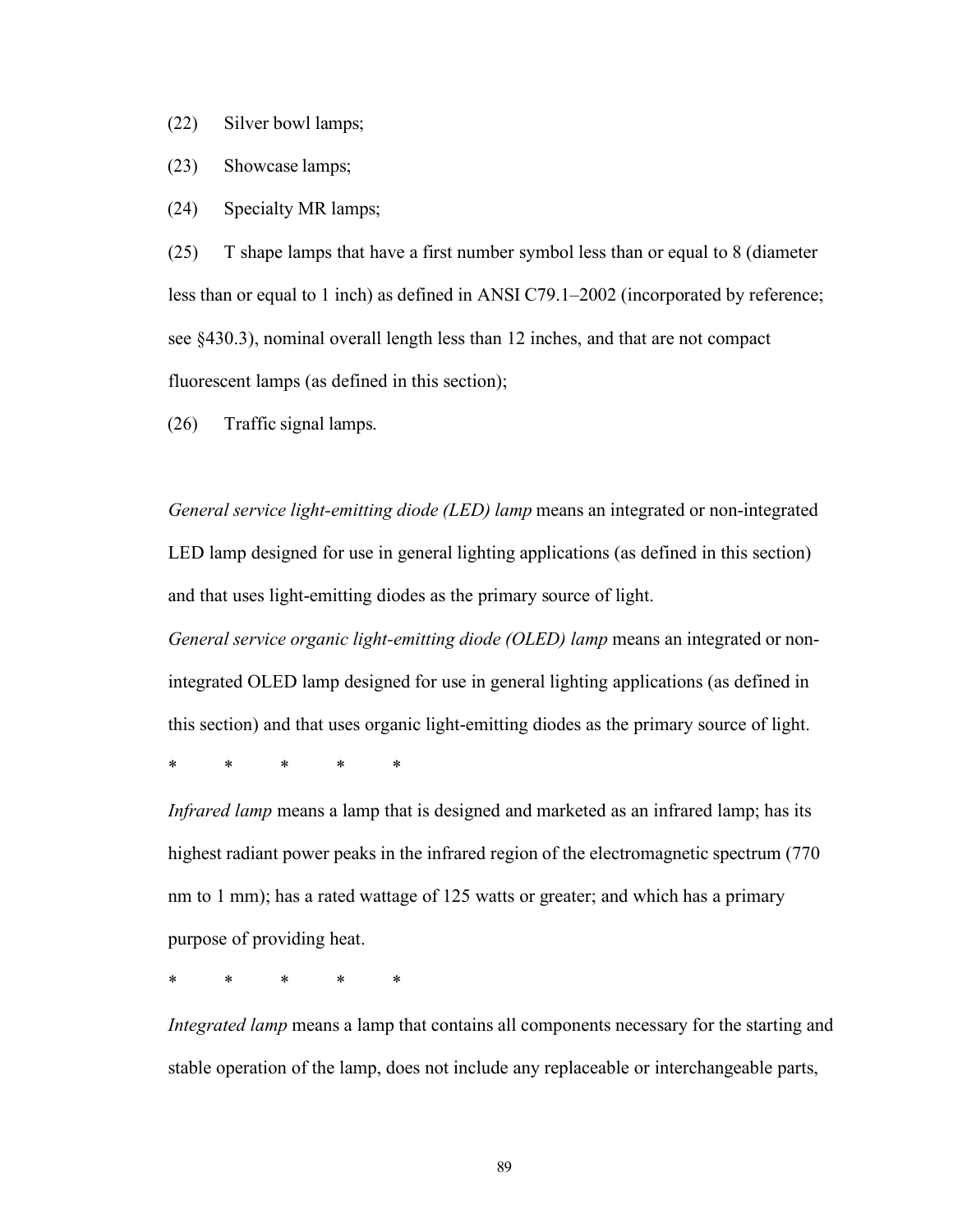and is connected directly to a branch circuit through an ANSI base and corresponding ANSI standard lamp-holder (socket).

\* \* \* \* \*

*LED Downlight Retrofit Kit* means a product designed and marketed to install into an existing downlight, replacing the existing light source and related electrical components, typically employing an ANSI standard lamp base, either integrated or connected to the downlight retrofit by wire leads, and is a retrofit kit. LED downlight retrofit kit does not include integrated lamps or non-integrated lamps.

*Left-hand thread lamp* means a lamp with direction of threads on the lamp base oriented in the left-hand direction.

\* \* \* \* \*

*Light fixture* means a complete lighting unit consisting of light source(s) and ballast(s) or driver(s) (when applicable) together with the parts designed to distribute the light, to position and protect the light source, and to connect the light source(s) to the power supply.

\* \* \* \* \*

*Marine lamp* means a lamp that is designed and marketed for use on boats and can operate at or between 12 volts and 13.5 volts.

*Marine signal service lamp* means a lamp that is designed and marketed for marine signal service applications.

\* \* \* \* \*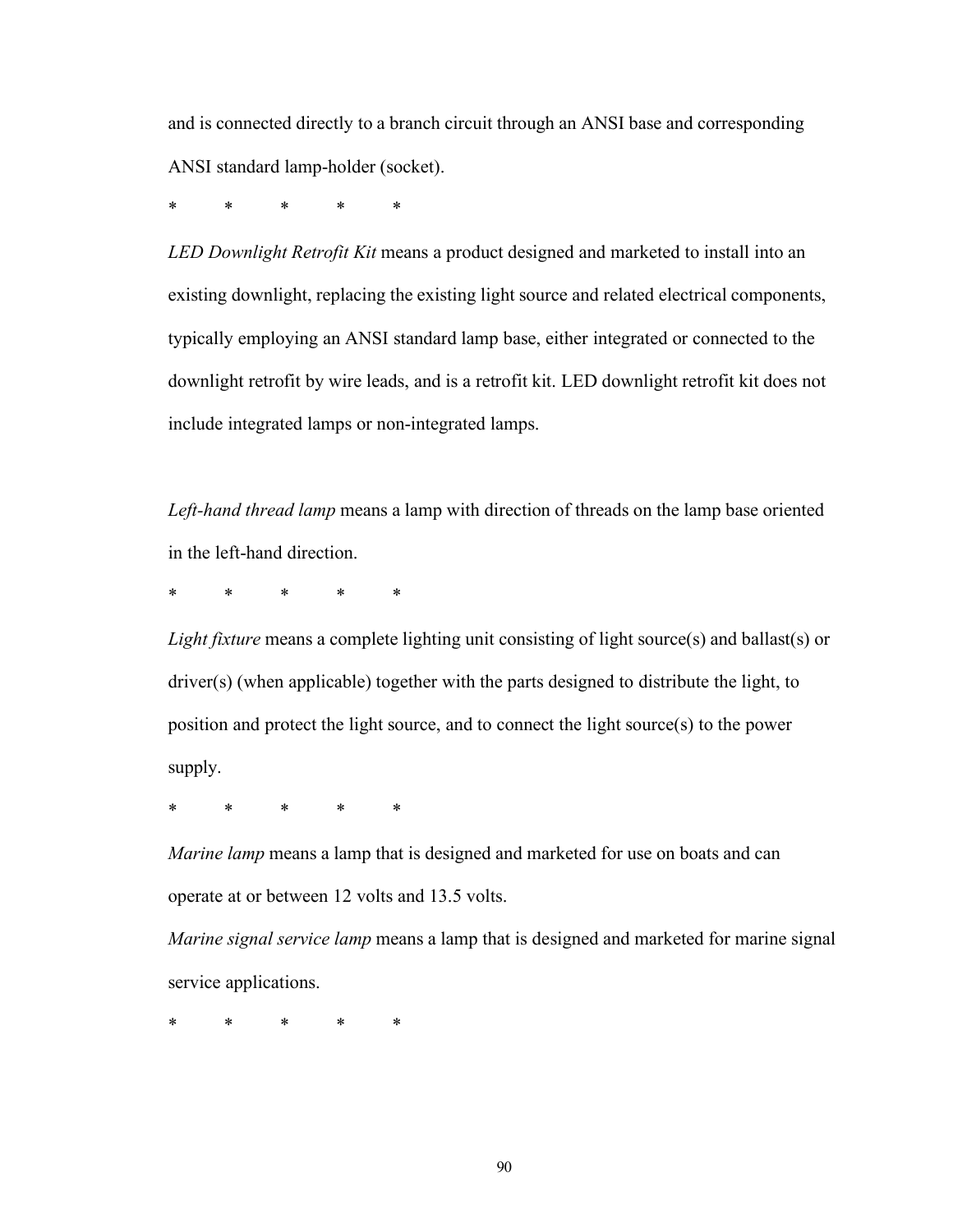*Mine service lamp* means a lamp that is designed and marketed for mine service applications.

\* \* \* \* \*

*Non-integrated lamp* means a lamp that is not an integrated lamp.

\* \* \* \* \*

*Other fluorescent lamp* means low pressure mercury electric-discharge sources in which a fluorescing coating transforms some of the ultraviolet energy generated by the mercury discharge into light and include circline lamps and include double-ended lamps with the following characteristics: Lengths from one to eight feet; designed for cold temperature applications; designed for use in reprographic equipment; designed to produce radiation in the ultraviolet region of the spectrum; impact-resistant; reflectorized or aperture; or a CRI of 87 or greater.

\* \* \* \* \*

*Pin base lamp* means a lamp that uses a base type designated as a single pin base or multiple pin base system.

\* \* \* \* \*

*Plant light lamp* means a lamp that is designed to promote plant growth by emitting its highest radiant power peaks in the regions of the electromagnetic spectrum that promote photosynthesis: Blue (440 nm to 490 nm) and/or red (620 to 740 nm), and is designed and marketed for plant growing applications.

\* \* \* \* \*

*Reflector lamp* means a lamp that has an R, PAR, BPAR, BR, ER, MR, or similar bulb shape as defined in ANSI C78.20–2003 (incorporated by reference; see §430.3) and